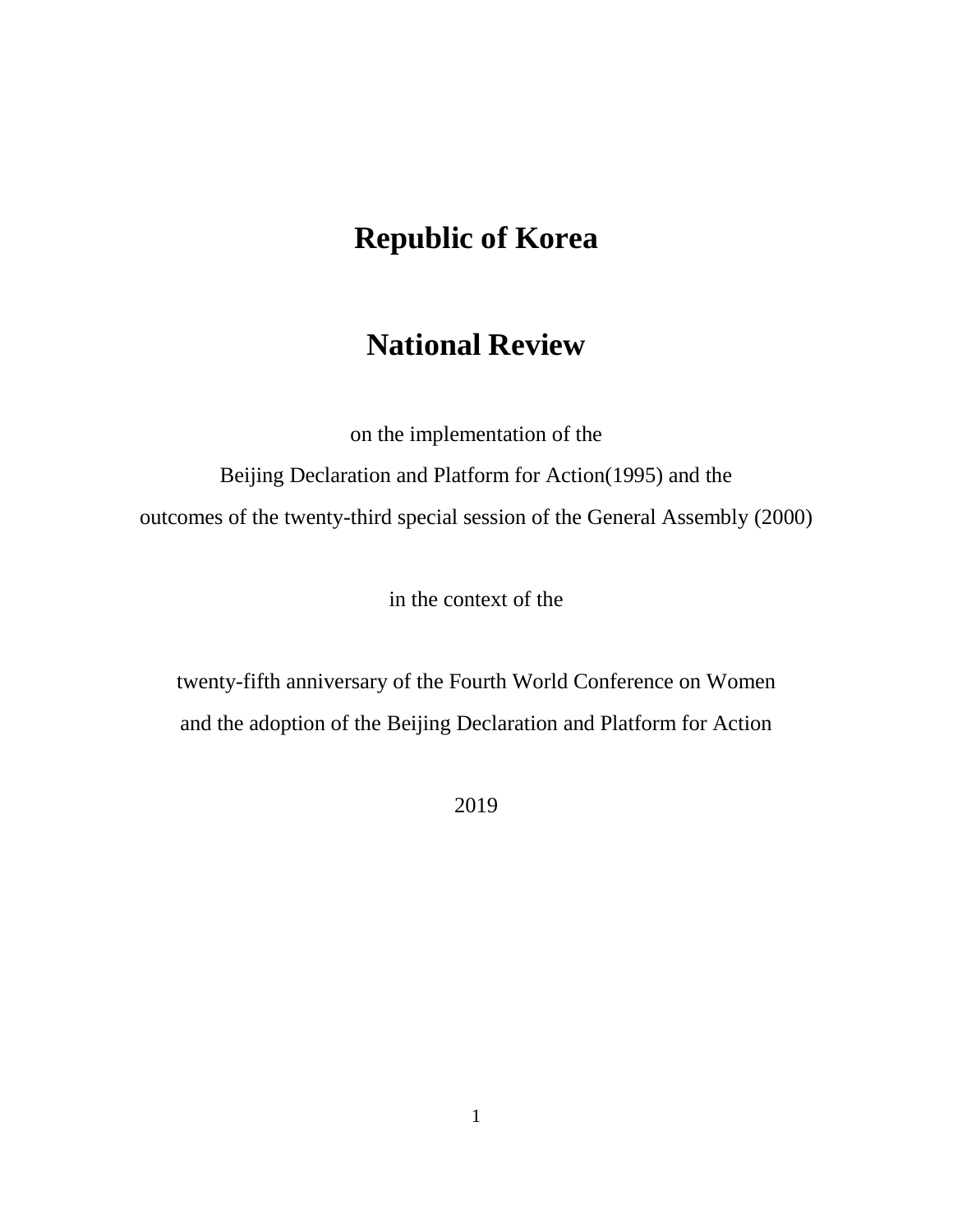# **Contents**

|    | Section One: Priorities, achievements, challenges and setbacks 5                                                                                                                                      |
|----|-------------------------------------------------------------------------------------------------------------------------------------------------------------------------------------------------------|
| 1. | What have been the most important achievements, challenges and set-backs in progress towards                                                                                                          |
| 2. | Which of the following have been the top five priorities for accelerating progress for women and<br>girls in your country over the past five years through laws, policies and/or programmes? 8        |
| 3. | Over the past five years, have you taken specific measures to prevent discrimination and promote<br>the rights of women and girls who experience multiple and intersecting forms of discrimination?   |
| 4. | Has the increasing number of humanitarian crises-caused by conflict, extreme weather or other                                                                                                         |
| 5. | Which of the following does your country consider to be the top five priorities for accelerating<br>progress for women and girls in your country for the coming five years through laws, policies and |
|    | Section Two: Progress across the 12 critical areas of concern 30                                                                                                                                      |
| 6. | What actions has your country taken in the last five years to advance gender equality in relation                                                                                                     |
| 7. | What actions has your country taken in the last five years to recognize, reduce and/or redistribute                                                                                                   |
| 8. | Has your country introduced austerity/fiscal consolidation measures, such as cuts in public                                                                                                           |
| 9. | What actions has your country taken in the last five years to reduce/eradicate poverty among                                                                                                          |
|    | 10. What actions has your country taken in the last five years to improve access to social protection                                                                                                 |
|    | 11. What actions has your country taken in the last five years to improve health outcomes for women                                                                                                   |
|    | 12. What actions has your country taken in the last five years to improve education outcomes and                                                                                                      |
|    | 13. In the last five years, which forms of violence against women and girls, and in which specific                                                                                                    |
|    | 14. What actions has your country prioritized in the last five years to address violence against women                                                                                                |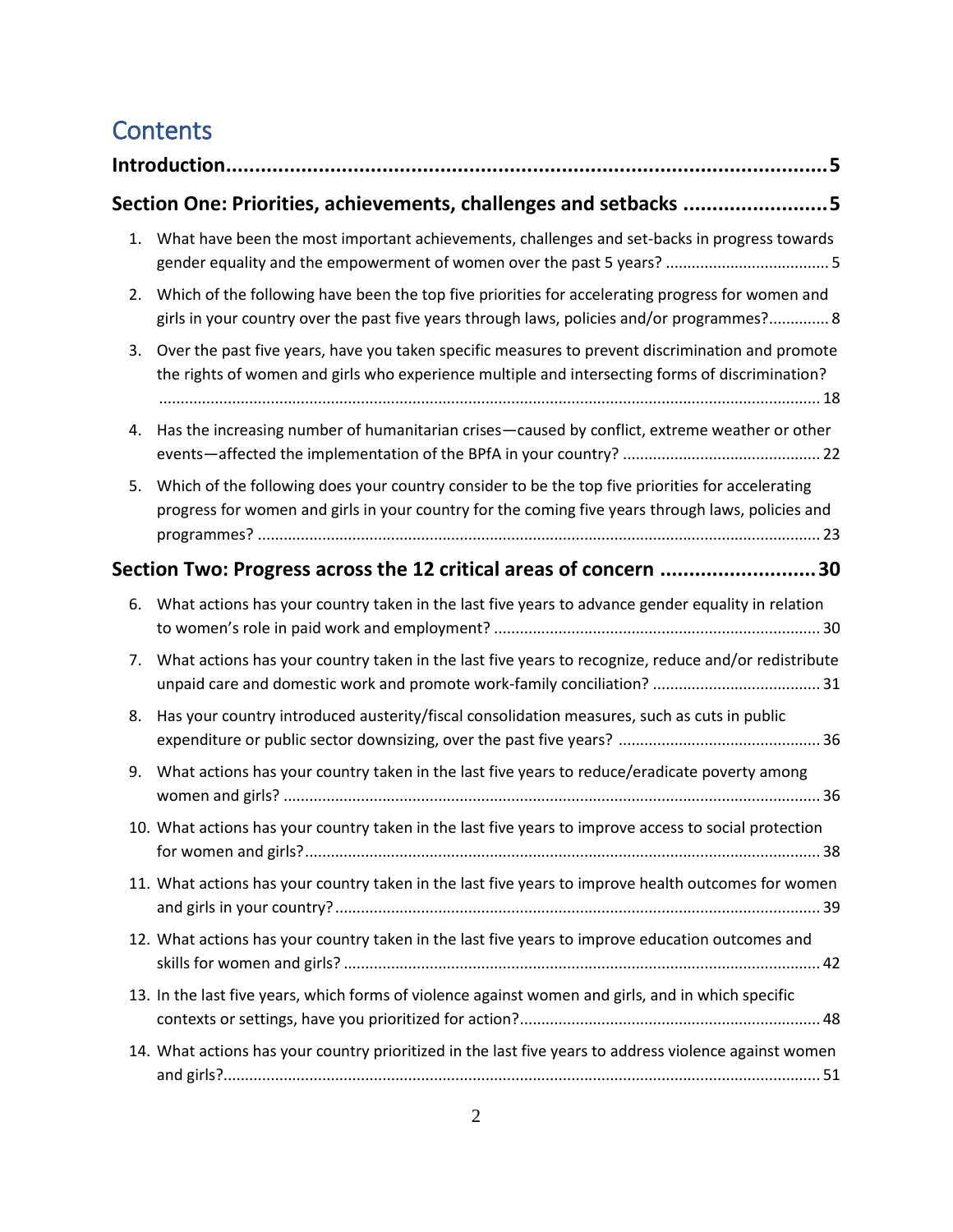| 15. What strategies has your country used in the last five years to prevent violence against women                                                                                                                                                                                                                                                                           |
|------------------------------------------------------------------------------------------------------------------------------------------------------------------------------------------------------------------------------------------------------------------------------------------------------------------------------------------------------------------------------|
| 16. What actions has your country taken in the last five years to prevent and respond to violence<br>against women and girls facilitated by technology (online sexual harassment, online stalking, non-                                                                                                                                                                      |
| 17. What actions has your country taken in the last five years to address the portrayal of women and                                                                                                                                                                                                                                                                         |
| 18. Has your country taken any action in the last 5 years specifically tailored to address violence<br>against specific groups of women facing multiple forms of discrimination? 59                                                                                                                                                                                          |
| 19. What actions and measures has your country taken in the last five years to promote women's                                                                                                                                                                                                                                                                               |
| 20. What actions has your country taken in the last five years to increase women's access to<br>expression and participation in decision-making in the media, including through information and                                                                                                                                                                              |
| 21. Do you track the proportion of the national budget that is invested in the promotion of gender<br>equality and the empowerment of women (gender-responsive budgeting)? 65                                                                                                                                                                                                |
| 22. As a donor country, does your track the proportion of official development assistance (ODA) that<br>invested in the promotion of gender equality and the empowerment of women (gender-                                                                                                                                                                                   |
| 23. Does your country have a valid national strategy or action plan for gender equality?  67                                                                                                                                                                                                                                                                                 |
| 24. Does your country have an action plan and timeline for implementation of the recommendations<br>of the Committee on the Elimination of Discrimination against Women(if a State party), or of the<br>recommendations of the Universal Periodic Review or other United Nations human rights<br>mechanisms that address gender inequality/discrimination against women?  68 |
|                                                                                                                                                                                                                                                                                                                                                                              |
| 26. What actions has your country taken in the last five years to build and sustain peace, promote<br>peaceful and inclusive societies for sustainable development and implement the women, peace                                                                                                                                                                            |
| 27. What actions has your country taken in the last five years to increase the leadership,<br>representation and participation of women in conflict prevention, resolution, peacebuilding,<br>humanitarian action and crisis response, at decision-making levels in situations of armed and                                                                                  |
| 28. Actions taken in the last 5 years to enhance judicial and nonjudicial accountability for violations of<br>international humanitarian law and violations of the human rights of women and girls in<br>situations of armed and other conflicts or humanitarian action and crisis response 77                                                                               |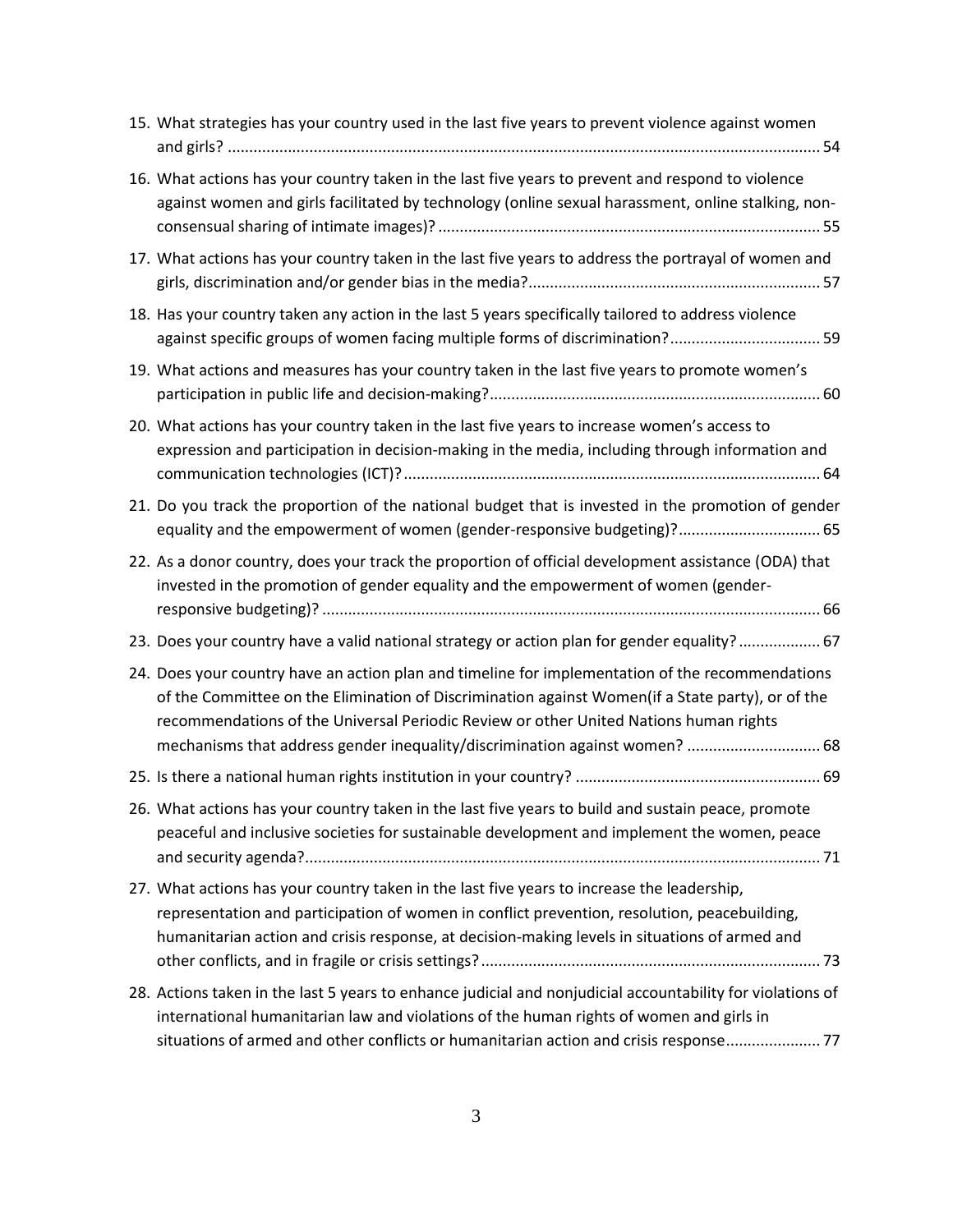|  | 29. What actions has your country taken in the last five years to eliminate discrimination against and                                                                                              |
|--|-----------------------------------------------------------------------------------------------------------------------------------------------------------------------------------------------------|
|  | 30. What actions has your country taken in the last five years to integrate gender perspectives and                                                                                                 |
|  | 31. What actions has your country taken in the last five years to integrate gender perspectives into<br>policies and programmes for disaster risk reduction, climate resilience and mitigation?  82 |
|  |                                                                                                                                                                                                     |
|  | 32. What is your country's current national machinery for gender equality and the empowerment of                                                                                                    |
|  | 33. Is the head of the national machinery a member of the institutional process for SDG<br>implementation (e.g. inter-ministerial coordinating office, commission or committees)? 83                |
|  | 34. Are there formal mechanisms in place for different stakeholders to participate in the<br>implementation and monitoring of the Beijing Declaration and Platform for Action and the 2030          |
|  | 35. Is gender equality and the empowerment of all women and girls included as a key priority in the                                                                                                 |
|  |                                                                                                                                                                                                     |
|  | 36. What are the top three areas in which your country has made most progress over the past five                                                                                                    |
|  | 37. Out of the following which are your country's top three priorities for strengthening national                                                                                                   |
|  | 38. Have you defined a national set of indicators for monitoring progress on the SDGs?  92                                                                                                          |
|  | 39. Has data collection and compilation on SDG 5 indicators and on gender-specific indicators under                                                                                                 |
|  |                                                                                                                                                                                                     |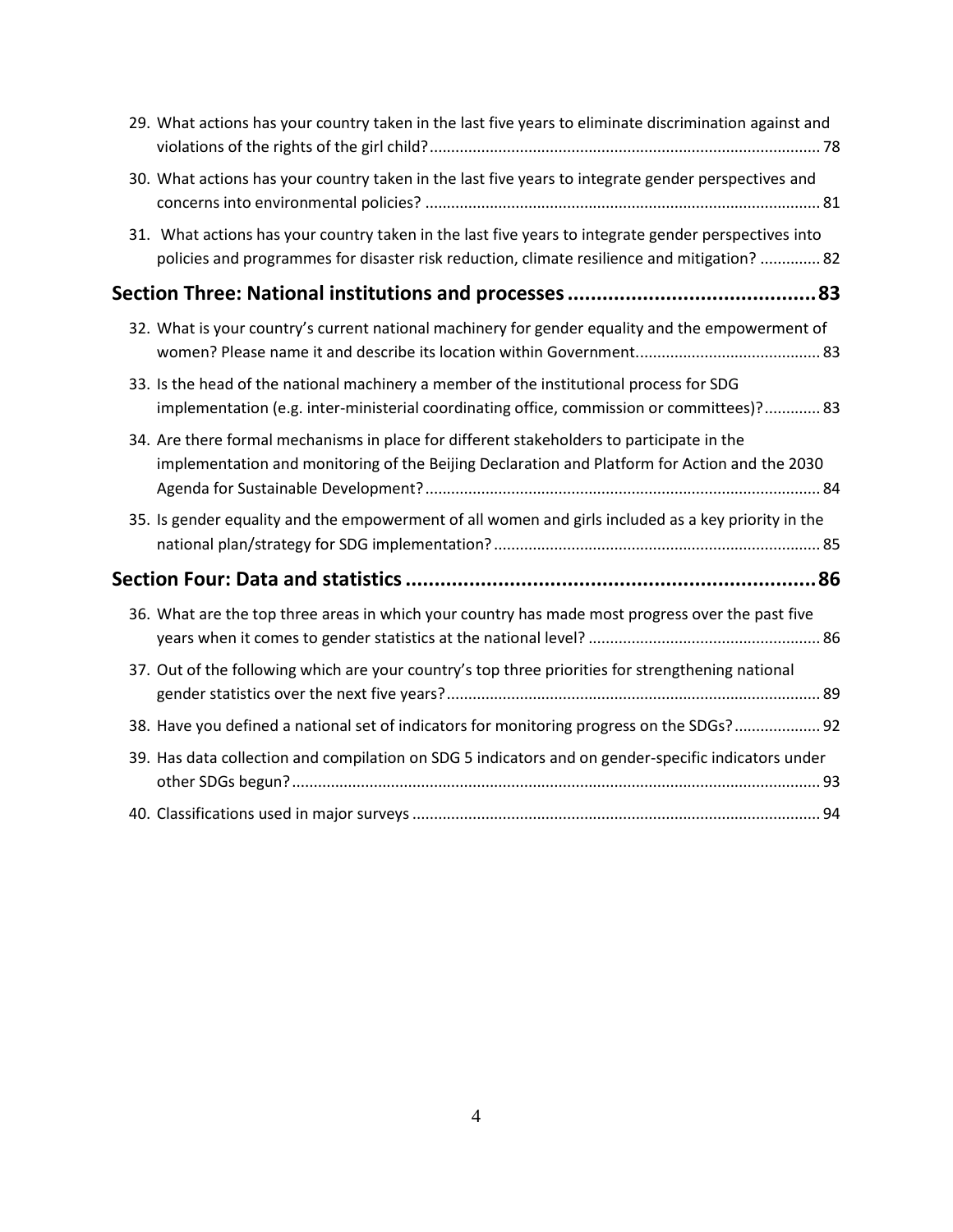# **Introduction**

This report reviews major achievements made after the national review for the occasion of the  $20<sup>th</sup>$  anniversary of the Declaration in the key 12 areas of the Beijing Declaration and Platform for Action. The report was prepared by 16 implementing ministries — including the Ministry of Gender Equality and Family, the Ministry of Justice, the Ministry of Foreign Affairs, the Ministry of Employment and Labor, and the Ministry of Health and Welfare — and revised and complemented after consulting civil society organizations and experts.

# **Section One: Priorities, achievements, challenges and setbacks**

1. What have been the most important achievements, challenges and setbacks in progress towards gender equality and the empowerment of women over the past 5 years?

## ■ Achievements

## **a) Strengthened the basis for promoting gender equality**

In March 2003, the Women's Policy Coordination Committee, chaired by the Prime Minister, was established in accordance with Article 11 of the Women's Development Act to coordinate tasks and policies related to women that involve different government offices and to examine key issues concerning women's policies. As the Framework Act on Gender Equality of 2014 completely revised the Women's Development Act in pursuit of a *de facto* gender equality where women and men are guaranteed equal rights, responsibilities and access to opportunities, the existing Women's Policy Coordination Committee was developed into the Gender Equality Committee under the Prime Minister's Office in 2015 to deliberate and coordinate interministerial gender policies.

In addition, the Second Basic Plan for Gender Policy (2018-2022), which involve 20 government ministries and agencies, was set out in 2017. The Basic Plan included gender equality goals for each ministry for the first time. The government also strengthened the gender mainstreaming system by linking these gender equality goals in the Plan with the selection of tasks for gender impact assessment.

### **b) Enhanced women's representation and decision-making power**

The ROK government established "Plans to Enhance Women's Representation in the Public Sector (2018-2022)" in 2017 and first introduced the specific targets for female high-rank public officials and female managers in public institutions. The government has been taking a lead in the public sector to improve women's representation.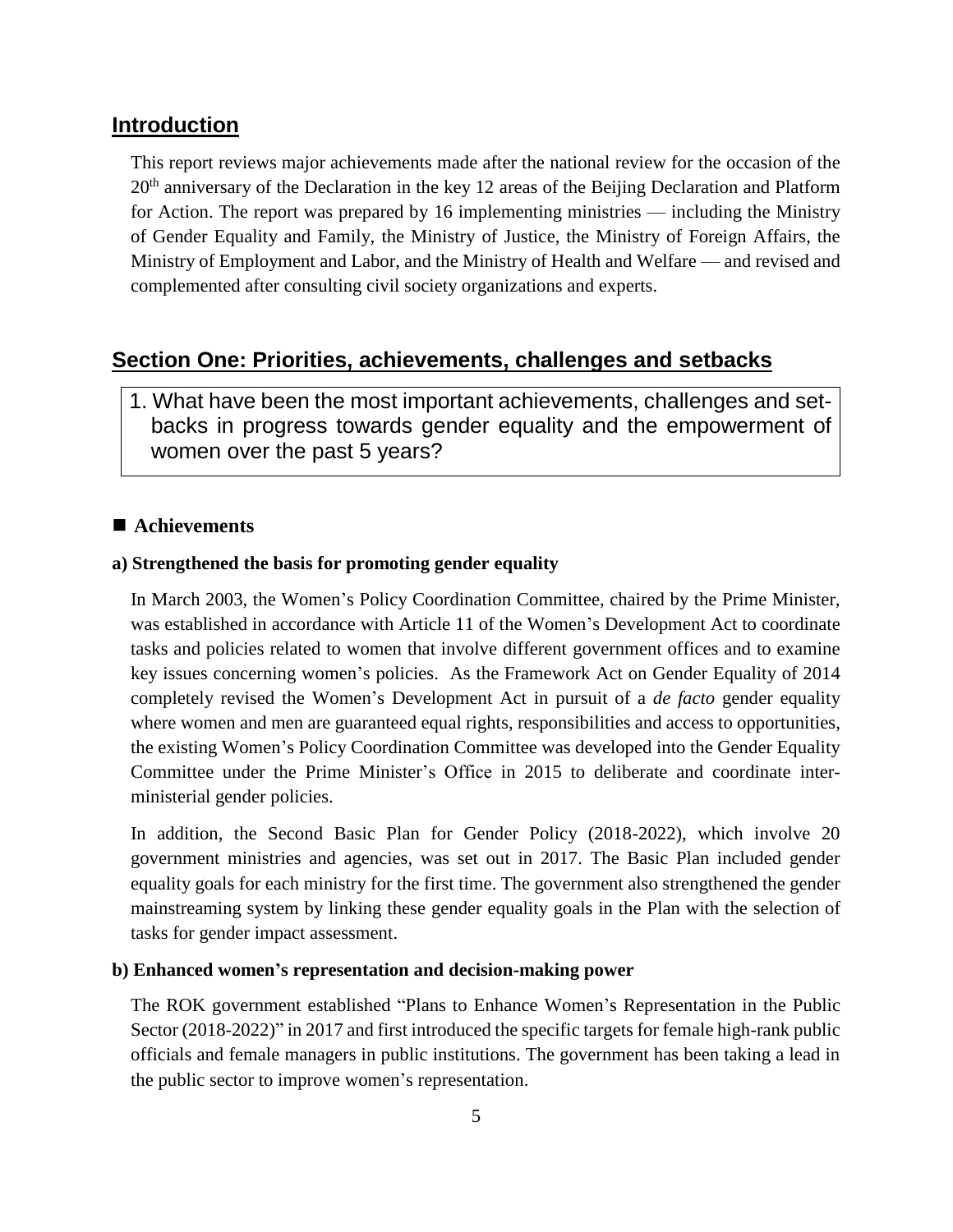|             |                          |                |                 |                     |                       |                   |                 |                 | (III 70 J     |
|-------------|--------------------------|----------------|-----------------|---------------------|-----------------------|-------------------|-----------------|-----------------|---------------|
| <b>Type</b> | <b>Public officials</b>  |                |                 | <b>Executive</b>    | <b>Female</b>         | teachers/         | <b>Women</b> in | <b>Female</b>   | police        |
|             | Local/<br><b>Central</b> |                |                 | members at          | <b>professors</b>     |                   | the             | <i>officers</i> |               |
|             | government               |                | regional        | public              |                       |                   | military        |                 |               |
|             |                          |                | government      | <i>institutions</i> |                       |                   |                 |                 |               |
|             | High-                    | <b>Manager</b> | <b>Manager-</b> |                     | <b>Professors</b>     | <b>Principals</b> | <b>Officers</b> | <b>General</b>  | <b>Marine</b> |
|             | rank                     | -level         | level (above    |                     | national<br><b>at</b> | vice<br>and       |                 |                 |               |
|             |                          | (above         | level 5)        |                     | universities          | <i>principals</i> |                 |                 |               |
|             |                          | level 4)       |                 |                     |                       |                   |                 |                 |               |
| 2014        | 4.5                      | 11.0           | 11.5            | 11.7                | 14.5                  | 30.0              | 6.8             | 9.0             | 6.8           |
| 2018        | 6.7                      | 17.5           | 15.0            | 17.9                | 16.6                  | 42.7              | 7.9             | 11.7            | 12.0          |

#### **<Improvements Made on Women's Representation in the Public Sector(2014-2018)>**

 $(i_{\alpha}, \alpha')$ 

#### **c) Strengthened the prevention of violence against women and the response system**

With the occurrence of various types of violence against women such as dating violence and digital sex crime, the government strengthened policies for the protection and support of the victims of such violence against women by enacting the Framework Act on the Prevention of Violence against Women of 2018 (enforced on December 25, 2019). This adds to the existing legislations on violence against women such as the Act on Special Cases Concerning the Punishment, etc. of Sexual Crimes, the Sexual Violence Prevention and Victims Protection Act, the Act on Special Cases Concerning the Punishment, etc. of Crimes of Domestic Violence, and the Act on the Prevention of Domestic Violence and Protection, etc. of Victims.

To ensure strict punishment and prevent the recurrence of sexual violence with the waves of #MeToo movement, the government improved relevant laws and policies: increased legal penalties for sexual assault or harassment by the abuse of occupational hierarchy or authority, strengthened punishment standards for sexual harassment perpetrated by public officials, prevented secondary victimization by delaying investigation of false accusation charges and actively defending truth-telling defamation charges against victims with the principle of justification of illegal action.

#### **d) Strengthened protection of women's rights and support for women who are more vulnerable**

With the aim of supporting women with disabilities, the government operates Education Support Centers for Women with Disabilities to provide life-cycle counseling services and integrated information on legal, medical, housing, and employment issues.

In addition, based on the Support of Female Farmers and Fishermen Act, which was enacted in 2001 to support rural women, the government has been making national efforts to improve the status of female farmers by setting "The Basic Plan for Supporting Female Farmers" every five years. The implementation of the three five-year plans have improved the professional status and rights of women farmers and strengthened the infrastructure to promote the quality of life and empowerment for women in agriculture sector. The Fourth Basic Plan (2016-2020) is being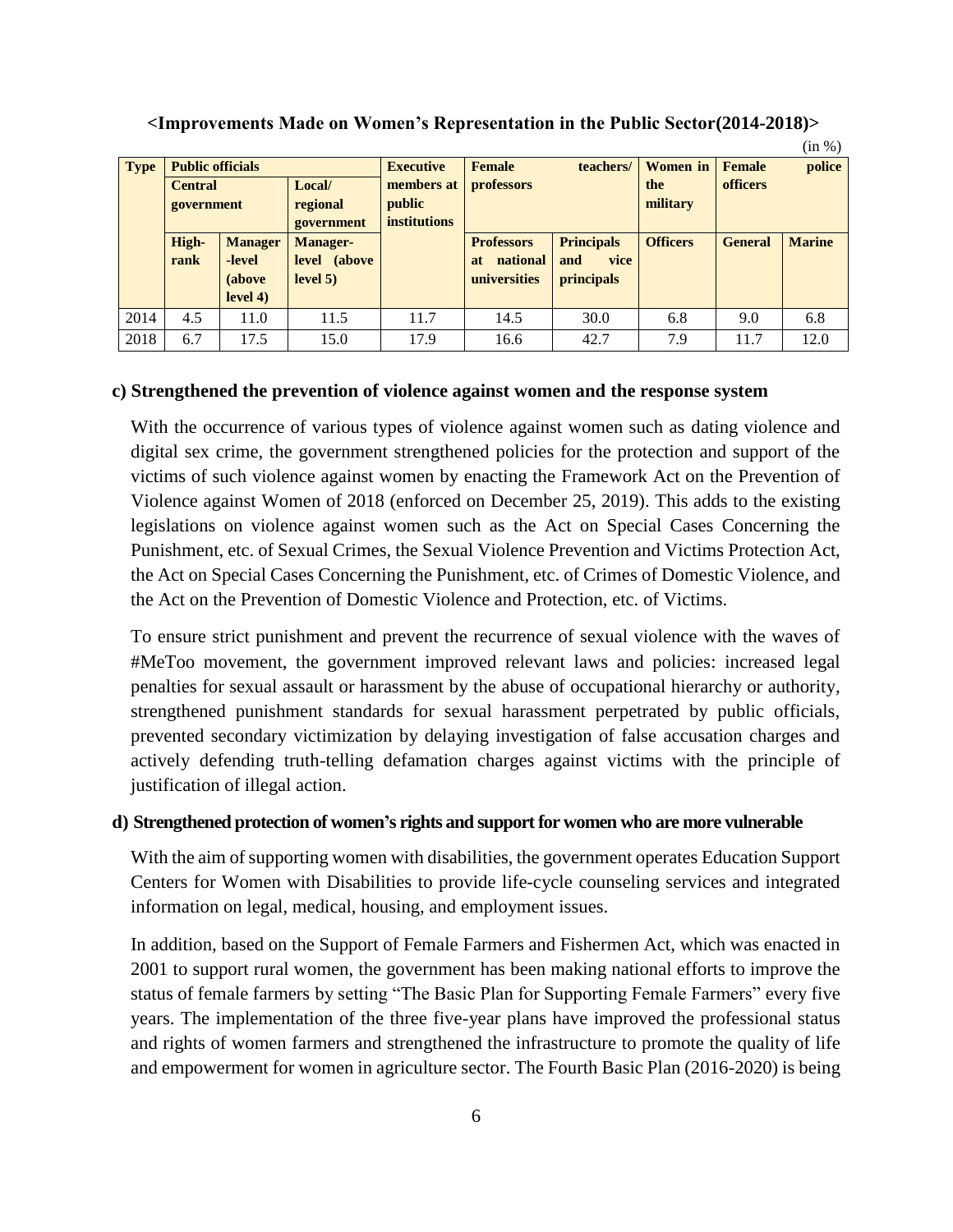carried out with various tasks along with its vision of 'creating a happy life and workplace for women farmers through realization of *de facto* gender equality'.

To reduce the burden of child care for low-income single parents and to secure their household livelihood, the government expanded its child care allowances for low-income single-parent families. In particular, the government is supporting young single parents aged 24 or less with an additional self-sufficiency support allowances.

In addition, the government has strived to strengthen protection of women' rights and support for women who are more vulnerable. For example, the government enhanced monitoring for the local human rights protection and expanded pre-marriage education to protect the human rights of marriage migrant women.

## **e) Improving gender-based discrimination in employment**

To close gender pay gap, the government included the related measures in the Sixth Basic Plan for Equal Employment Equalization (2018-2022). These measures include the addition of gender wage information in the wage distribution disclosure system for businesses (genderequal wage disclosure system), mandating businesses that received lower ratings from the Affirmative Action system to report their gender wage gap status and ways to close the gap, development and dissemination of the Guidelines on Ensuring Gender-equal Pay, application of the Equal Employment Opportunity and work-Family Balance Assistance Act to all workplaces (previously, workplaces with less than five employees were excluded), and implementation of "The Measures to Eliminate Discrimination against Women in Employment".

In strengthening support on the re-employment of women who experienced career interruption, the government has run the Women's Re-employment Centers across the country and provided customized services for career-interrupted women such as counseling and vocational training. To alleviate the burden of childbearing for working parents, the ROK government improved the system to ensure maternal and paternal rights by raising the upper limit for paternity leave bonus and the income substitution rate for reduced hours due to child care from 60% to 80% of normal wage.

## ■ **Challenges and setbacks**

There has been a remarkable change in the institutional perspective for gender equality and empowerment of women and girls. However, according to the survey conducted on people in their 20s by the Korea Women's Policy Institute in 2018, 77% of women and 47.6% of men perceived that women experience inequality. This showed that gender gap in the perception of equality was present. Therefore, it is necessary to strengthen gender equality education and expand the culture of gender-equality.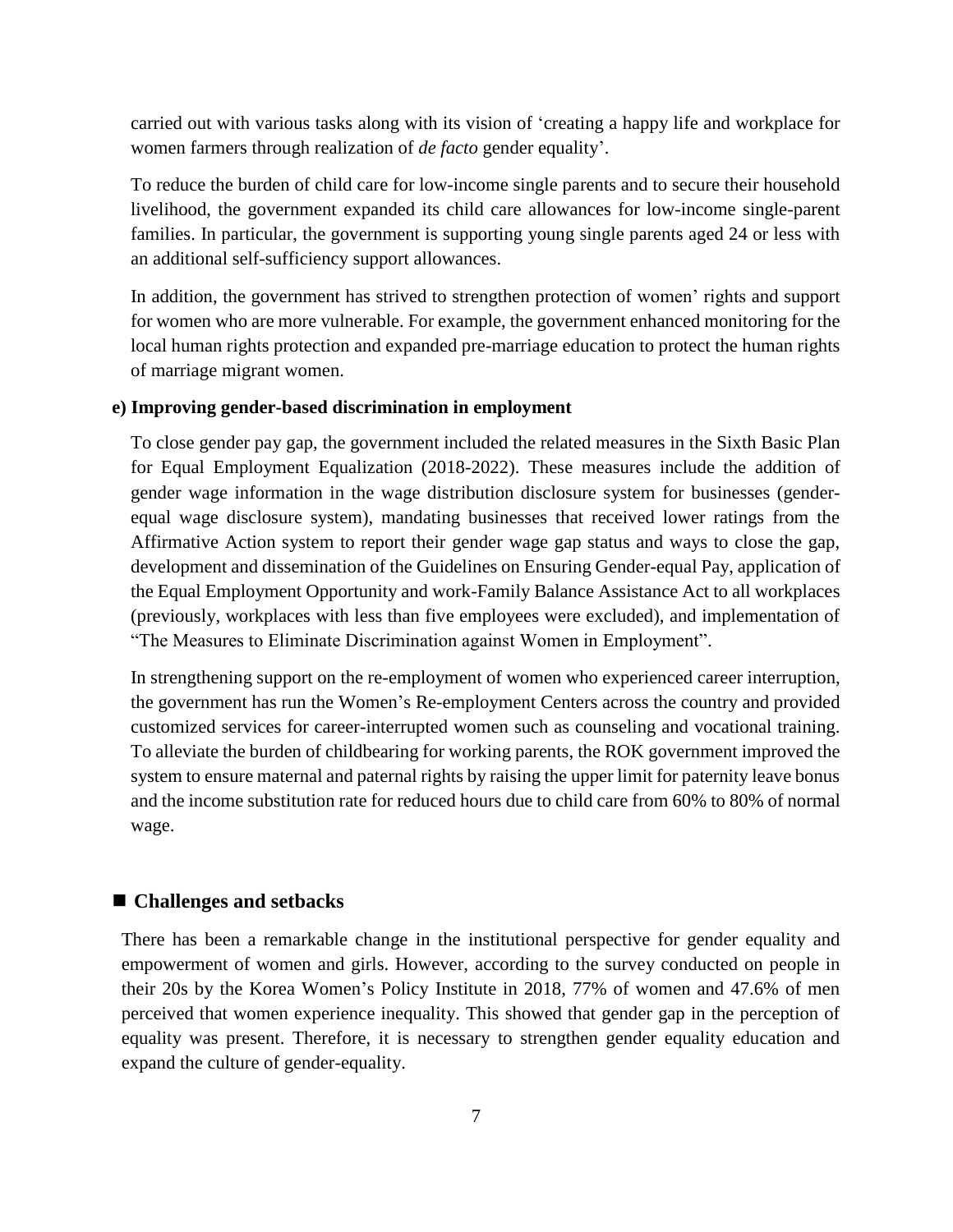- 2. Which of the following have been the top five priorities for accelerating progress for women and girls in your country over the past five years through laws, policies and/or programmes?
- $\Box$   $\Box$  Equality and non-discrimination under the law and access to justice
- $\Box$   $\Box$  Quality education, training and life-long learning for women and girls
- $\Box$   $\Box$  Poverty eradication, agricultural productivity and food security
- $\square$   $\blacksquare$  Eliminating violence against women and girls
- $\square$   $\square$  Access to health care, including sexual and reproductive health and reproductive rights
- $\Box$  Political participation and representation
- □ Right to work and rights at work (e.g. gender pay gap, occupational segregation, career progression)
- $\square$   $\square$  Women's entrepreneurship and women's enterprises
- $\square$   $\blacksquare$  Unpaid care and domestic work / work-family conciliation (e.g. paid maternity or parental leave, care services)
- $\square$   $\square$  Gender-responsive social protection (e.g. universal health coverage, cash transfers, pensions)
- $\square$   $\square$  Basic services and infrastructure (water, sanitation, energy, transport etc.)
- $\square$   $\square$  Strengthening women's participation in ensuring environmental sustainability
- □ □ Gender-responsive budgeting
- $\Box$   $\Box$  Digital and financial inclusion for women
- $\Box$   $\Box$  Gender-responsive disaster risk reduction and resilience building
- $\Box$   $\blacksquare$  Changing negative social norms and gender stereotypes
- □ □ Other

## ■ Eliminating violence against women and girls

## **a) Sexual harassment and sexual abuse**

In accordance with the tasks on "the elimination of sexual violence and protection of human rights" in the "Basic Plan for Gender Policies (2015-2017)", the government established "Measures on the Elimination of Sexual Violence by Misuse of Authority" in March 2015. Based on these measures, public officials, soldiers, and teachers who perpetrate sexual assault can be fired and subject to restriction of employment in the sector. In addition, the Ministry of Gender Equality and Family and the Ministry of National Defense cooperated with each other to provide counseling for victims of sexual violence in the military, to strengthen medical assistance, and to provide effective victim support.

Furthermore, "Sexual Violence Investigation Team" was expanded to launch "Investigation Team for Women and Children" in 251 police stations nationwide, not only actively arresting perpetrators but also protecting and supporting victims. As a result, the number of sexual violence-related arrests increased from 28,034 in 2014 to 30,051 in 2018.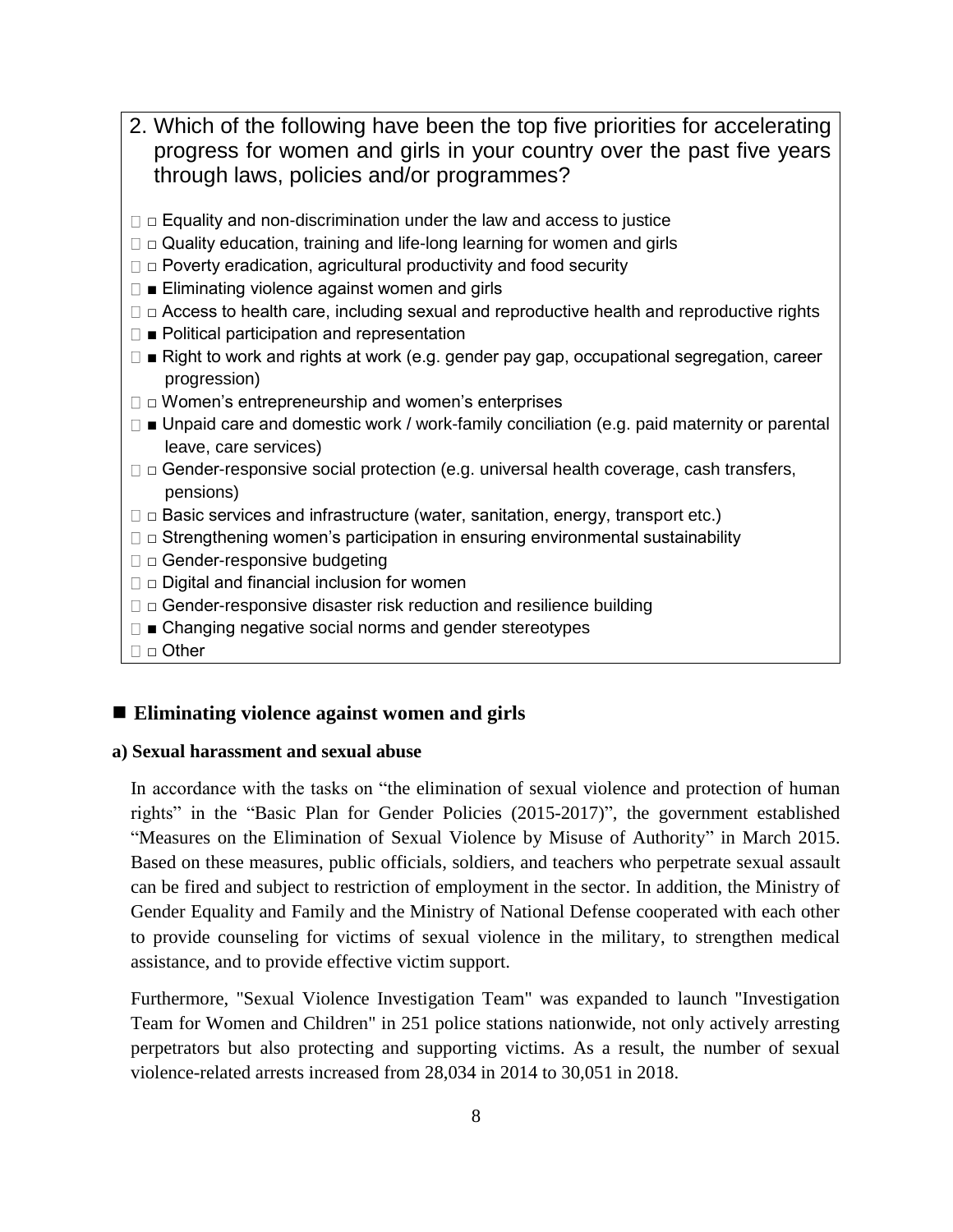In 2016, the "Sexual Violence Prevention and Victims Protection Act" was amended to require all public agencies to set preventive measures such as the establishment of a sexual violence prevention education plan. In particular, the government improved the preventive effects of sexual violence by making it mandatory to submit the report on the prevention of recurrence when there is an occurrence of sexual violence and to monitor the progress. The government also underlined the responsibility of public institutions on the prevention of sexual violence by requiring mandatory self-prevention guidelines for public agencies such as national and local governments.

In addition, the government established the Comprehensive Safety Measures for Islands and Remote Areas and strengthened the protection for victims by conducting intensive investigations of vulnerable environments for violence against women, setting up female police in charge of violence against women, and providing preventive education on sexual violence in islands and remote areas.

In accordance with the amendment of the Act on Special Cases Concerning the Punishment, etc. of Sexual Crimes, the Ministry of Justice streamlined the guidelines and investigation manual for sexual crime in December 2017. The investigation manual for sexual crime was distributed to relevant government offices in February 2018 to adopt the strengthened standards.

To eradicate sexual harassment and sexual violence crimes, the ROK government set up the measures to eradicate sexual harassment and sexual violence in each sector such as "measures to eradicate sexual harassment and sexual violence at work (November 2017)","measures to prevent sexual harassment and sexual violence in the public sector (November 2017)", and "measures to eradicate sexual harassment and sexual violence at work and in the art and culture field (March 2018)".For the full implementation of these measures, the government established and operates the Pan-Government Monitoring Team for the Eradication of Sexual Harassment and Sexual Violence" since March 2018.

In October 2018, the Ministry of Justice amended the Criminal Act and the Act on Special Cases Concerning the Punishment, etc. of Sexual Crimes to strengthen the punishment against powerbased sexual violence. Accordingly, the statutory punishment against power-based adultery and indecent assault in workplace has been toughened.

## **b) Domestic violence**

In 2014, the Act on Domestic Violence Prevention and Victim Protection, etc. was revised to expand the organizations subject to domestic violence prevention education, and to impose fines when individuals refuse police entry or investigation.

In June 2015, the Act on the Prevention of Domestic Violence and Protection, etc. of Victims newly recognized "imitative rape" (forced sodomy) as a domestic violence to strengthen human rights protection of victims and their families. The Act expands the scope of person with duty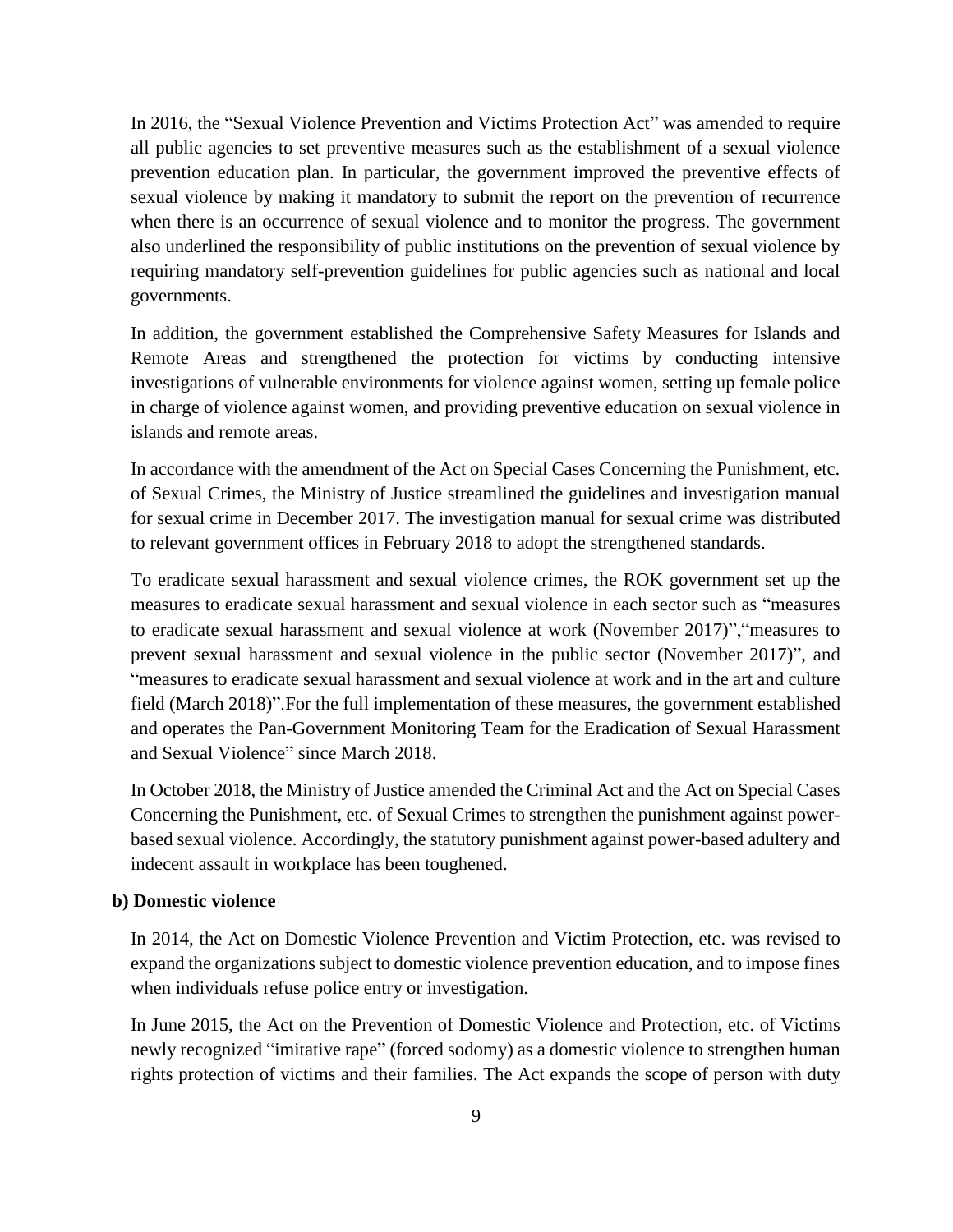to report; the compulsory fulfilment of urgent *ad hoc* measures including restraining order, for personal safety of victims. In December 2015, temporary protection was added to Women's Emergency Hotline Center #1366 Centers to allow temporary residence of victims of violence against women in the centers. In addition, the government designated the domestic violence eradication week.

In 2016, Anti-abuse Police Officers (APOs) were fielded to strongly counter domestic violence at the scene of crimes. In this regard, specialized training was provided, stern actions were taken against assailants, and customized protections and supports for domestic violence victims were provided, strengthening police capability to prevent offenses from taking place and effectively offer post-crime cares for victims. In 2018, 「Joint Guideline of the Ministry of Gender Equality and Family and the Korean National Police Agency In Response to Domestic Violence Cases」 was published to strengthen field officers' response capability on the spot.

In March 2018, the period of admission to shelters for domestic violence victims was extended from nine months to one year. In June 2018, domestic violence counseling centers were set up to be specialized in certain target groups such as foreigners and persons with disabilities. The government also provided the basis for supporting those who leave shelter with the self-reliance allowances.

In addition, the ROK government established the "Preventive Measures against Domestic Violence" by focusing on four areas that require urgent improvement to create a society that is safe from domestic violence: 1) Ensuring safety and protecting human rights of domestic violence victims; 2) Punishing domestic violence offenders and preventing recidivism; 3) Supporting domestic violence victims; and 4) Preventing domestic violence and improving public awareness.

#### **c) Digital sex crime, stalking and dating violence**

In response to the digital sex crime that has emerged amid advanced technologies, such as networking technology and video equipment, the government set "Comprehensive Countermeasures against Digital Sex Crime" and established a digital crime prevention system in September 2017.

In particular, the "Digital Sex Crime Response Team" was formed in April 2018 to promptly delete and block circulating illicit images. Additionally, emergency review sessions are put in place for rapid assessment, thereby providing faster corrective measures against sexual crimes. As a result, the processing time for corrective measures was reduced from 10.9 days in 2017 to under three days in 2018.

<sup>※</sup> Requests for corrective measures: (2015) 3,636 requests → (2018) 17,371 requests (Approx. 4.8-fold increase in three years)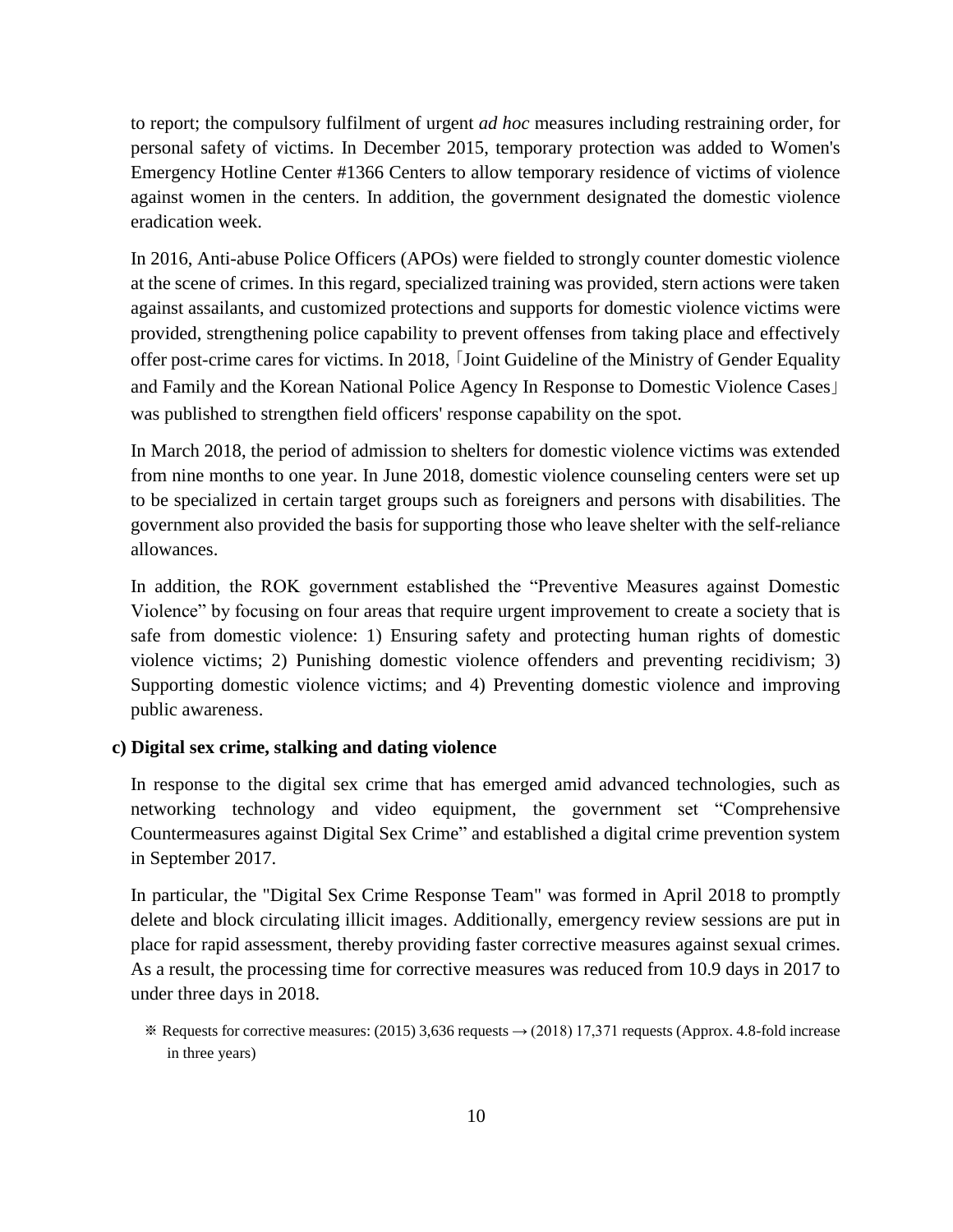The Act on Special Cases Concerning the Punishment, etc. of Sexual Crimes was revised in 2018 to strengthen punishment against sex offenders. In April 2018, the government launched the first Digital Sex Crime Victims Support Center to provide one-stop comprehensive support services such as counseling, contents deletion, investigation, and legal and medical assistance for those who experienced illegal video shooting and dissemination. The Ministry of Gender Equality and Family has been monitoring the implementation of related policies and finding room for policy improvement by organizing an inter-ministerial coordination council on the eradication of digital sex crime, inviting experts from the private sector and the government.

In addition, "Cyber-Sexual Violence Investigation Team" was newly installed in each provincial police agency, and "Special Investigation Unit on Cyber-Sexual Violence" in each police station, for a prompt and active response to online sexual violence, an emerging area of social concern. 「Cyber-Sexual Violence Investigation Manual」 and 「Sexual Violence Eradication Work Manual」 were produced and distributed, and efforts were made to ensure that active and fair investigation is conducted through the education of police officers for more effective response and protective efforts of victims.

In response to stalking and dating violence, the relevant ministries and agencies jointly set up comprehensive measures in 2018. With these measures, the government is working to enact a law to punish stalking, to strengthen on-site police response to stalking and dating violence and victim protection, to organize a victim support system such as counseling and protection services, and to raise public awareness.

In addition, prosecutors have enforced tougher rules on detainment and prosecution since July 2018 when the rules were revised taking into account the nature of dating violence. To be specific, a stricter "three-strike out system" was introduced so that those who have been convicted of or under investigation for two or more dating violence against the same victim can be officially prosecuted and proactively arrested depending on the case if they commit another dating violence. The same will apply for those who have committed dating violence three times or more regarding one case.

In addition, the legal sentencing standards have become tougher, categorizing specific aggravated crimes considering the nature of dating violence. For instance, blackmailing to post online illicit videos featuring the victim is an aggravated crime on the grounds that it takes advantages of vulnerable situation of the victim.

Meanwhile, the "Framework Act on the Prevention of Violence against Women" of 2018 was legislated and set out the legal basis for supporting and protecting of victims of various types of violence against women, such as dating violence, stalking and digital sex crime.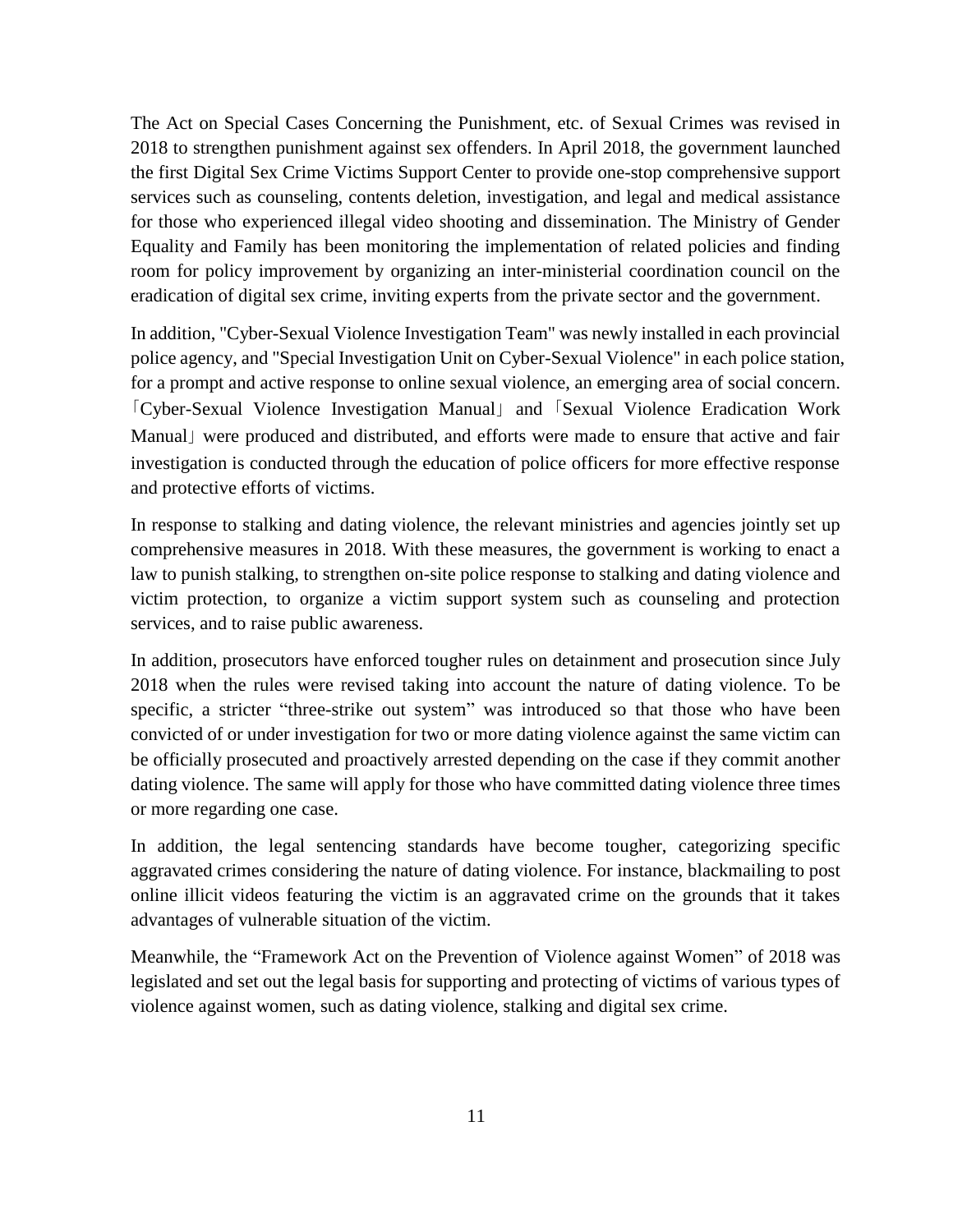#### **d) Eliminating violence against children and youth**

In 2013, to eradicate violence against children and youth, including girls and boys, the ROK government strengthened the legal punishment for all child/youth pornography crimes by making large-scale legal amendments.

In addition, the government set out its determination to strictly punish sex violence against children and youth in the law by abolishing the statute of limitation for all sex assault and murder crimes targeted at children and youth. These include forced harassment, rape, manslaughter, and murder crimes at children and youth aged under 13 and children and youth with physical or mental disabilities.

In 2018, the National Assembly passed an amendment to the law to punish sexual assault and harassment at young persons aged between 13 and 16 and abolish the application of the statute of limitation for sexual assault and harassment perpetrated at children and youth under 13 with authority and power.

#### **e) Providing preventive education on violence against women**

The ROK government focused on the preparation of the legal and policy bases for the violence prevention education and expansion of the quantity of education. It expanded mandatory preventive education at public institutions and strengthened education on violence prevention as follows: education on sexual harassment prevention in 1999; education on prevention of sex trafficking in 2008; education on sexual violence prevention in 2012; and domestic violence prevention education in 2013.

The revision of the law in 2014 made it mandatory to review the performance of education on the prevention of sexual violence, sex trafficking, and domestic violence. In 2018, a special investigation was launched to ensure the effectiveness of the preventive measures against sexual harassment and sexual violence in the public sector. In particular, the government set out improvement plans by conducting online surveys and on-site inspections.

To enhance the quality of preventive education, the government raised the points allocated when the head of the agency and the senior officials participate in the education as they can influence on the conditions of educational programs within the institution. The government also announces the list of agencies that show lower performance on the preventive education and conducts special education programs for managers.

```
※ Prevention education implementation rate: (2015) 99.0% → (2016) 99.5% → (2017) 99.5% → (2018) 99.8%
```
The Ministry of Employment and Labor requires businesses with more than 10 employees to conduct preventive education of sexual harassment within the workplace, as required by the Equal Employment Opportunity and Work-Family Balance Assistance Act and it reinforced the effectiveness of the policy by increasing the penalties for failing to provide preventive education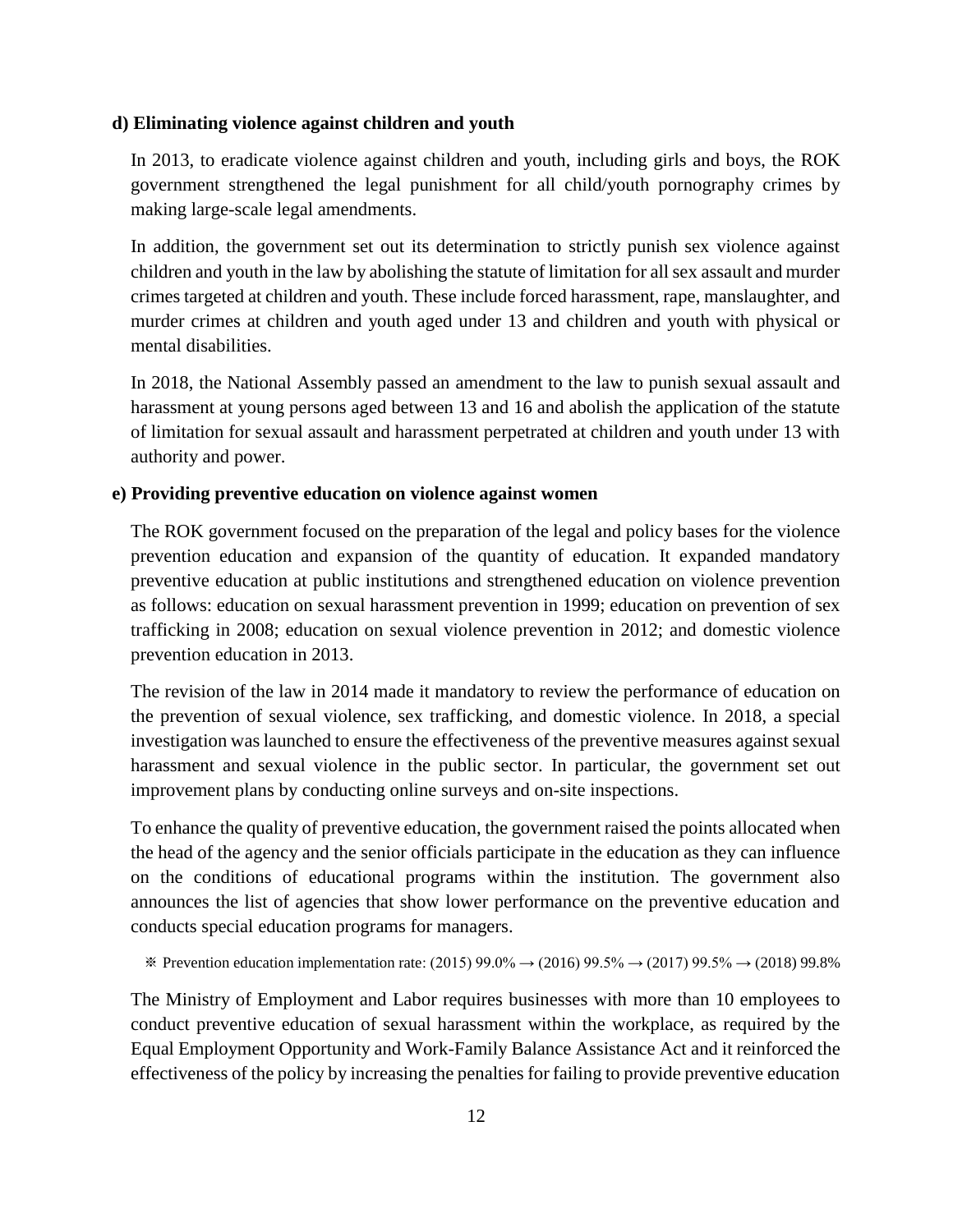from KRW 3 million to KRW 5 million in 2018. Also, it mandated that businesses post materials for sexual harassment prevention training within the workplace at the same year (effective on May 29, 2018).

In addition, gender responsiveness education is conducted for the entire military personnel to enhance gender sensitivity and to create an environment free from sexual violence, helping the military concentrate on their service to the country. In particular, starting 2018, genderresponsive and sexual violence prevention programs are incorporated in special education courses for military generals and high-raking decision making courses in order to increase gender responsiveness among general-level officials.

#### ■ **Political participation and representation**

#### **a) Increasing female representation in public sector**

In November 2017, the government jointly prepared a comprehensive plan for the next five years (2018-2022) to enhance women's representation in the public sector. Through this plan, we set clear targets for the proportion of women in the decision-making positions in each field of the public sector within five year and put forward practical implementation plans to achieve these targets.

As a result of this plan, the rate of women in each field of the public sector shows a dramatic improvement. The share of women in the government committees has already reached its legal target of 40% in 2018.

| <b>Type</b> |                | <b>Public officials</b> |                 |                     | <b>Female</b>         | teachers/         | Women           | <b>Female</b>   | police        |
|-------------|----------------|-------------------------|-----------------|---------------------|-----------------------|-------------------|-----------------|-----------------|---------------|
|             | <b>Central</b> |                         | Local/          | members at          | professors            |                   | in<br>the       | <b>officers</b> |               |
|             | government     |                         | regional        | public              |                       |                   | military        |                 |               |
|             |                |                         | government      | <i>institutions</i> |                       |                   |                 |                 |               |
|             | High-          | <b>Manager</b>          | <b>Manager-</b> |                     | <b>Professors</b>     | <b>Principals</b> | <b>Officers</b> | <b>General</b>  | <b>Marine</b> |
|             | rank           | -level                  | level (above    |                     | national<br><b>at</b> | vice<br>and       |                 |                 |               |
|             |                | (above                  | level 5)        |                     | universities          | <i>principals</i> |                 |                 |               |
|             |                | level 4)                |                 |                     |                       |                   |                 |                 |               |
| 2014        | 4.5            | 11.0                    | 11.5            | 11.7                | 14.5                  | 30.0              | 6.8             | 9.0             | 6.8           |
| 2018        | 6.7            | 17.5                    | 15.0            | 17.9                | 16.6                  | 42.7              | 7.9             | 11.7            | 12.0          |

#### **<Improvements Made on Women's Representation in the Public Sector (2014-2018)>**

 $(in %)$ 

#### **b) Increasing female representation in private sector**

Also, public institutions, businesses with 500 employees or more, and local public enterprises and agencies are encouraged to meet the requirement quotas for women (ratio at entry and managerial levels) to address gender discrimination in employment, and Affirmative Action (AA) has been implemented to improve women's participation in employment through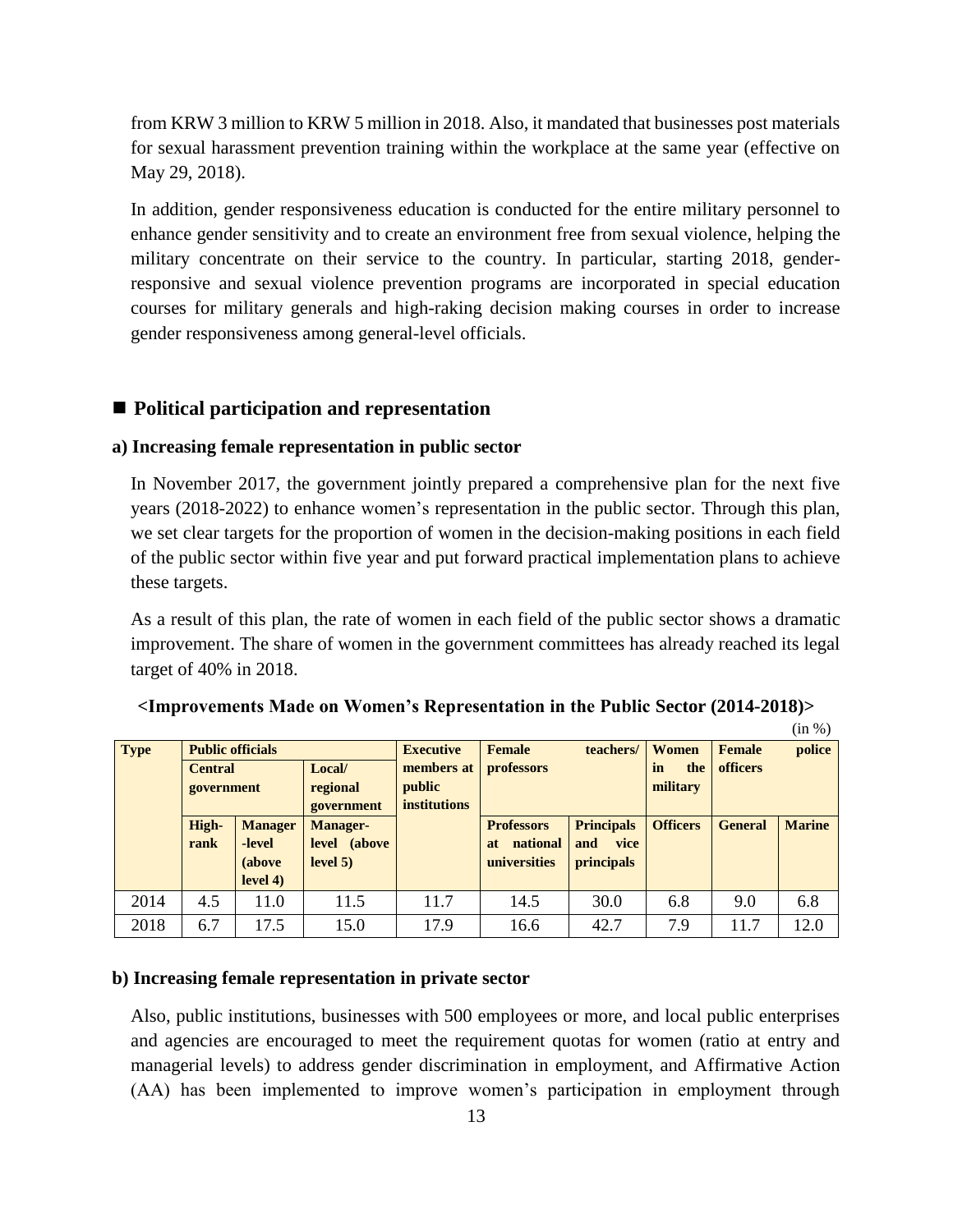institutions to promote equality of employment opportunities. As a result of these measures, the female employment rate in private businesses and public institutions has been on an upward trend over the last 12 years as women's employment rate rose by 7.41 percentage points and by 10.34 percentage points at the managerial level. Compared to 2017, the female employment rate increased by 0.38 percentage points (38.18% in 2018) and by 0.17 percentage points at the managerial level (20.56% in 2018). AA has been gradually applied to enterprises of a smaller size. It was applied to local public enterprises and agencies with more than 300 employees in 2018 and to businesses with more than 300 employees and all local public enterprises and agencies in 2019.

#### ■ **Right to work and rights at work** (gender pay gap and occupational segregation)

Also, the Government has stepped up its effort to address gender pay gap. Workplaces with poor performance in AA are required to submit their gender pay gap status and their plans to improve it, and the Enforcement Rule of the Equal Employment Opportunity Act was amended to this end in December 28, 2017. Subsequently, the Equal Employment Opportunity Act was amended to require all businesses to report their gender pay gap data in order to encourage their voluntary efforts. Its effectiveness is ensured by publishing the list of businesses which have shown poor performance in AA for three years in a row and 50 businesses were included in the list as of March 2019.

\* Gender Wage Gap(OECD) : ('13) 36.6%  $\rightarrow$  ('17) 34.6%

## ■ Unpaid care and domestic work/work-family conciliation

#### **a) Maternity leave and parental leave**

Maternity leave for multiple births was increased to 120 days (90 days for single birth) and a policy of reduced working hours during pregnancy was adopted in 2014. Under the policy, female workers who are less than 12 weeks or more than 36 weeks pregnant are entitled to claim for reduced working hours by two hours a day. Also, the maximum monthly amount of maternity leave has continued to increase (1.35 M won before  $2017 \rightarrow 1.5$  M won in  $2017 \rightarrow 1.6$  M won in 2018  $\rightarrow$  1.8 M won in 2019 (unit: KRW)) to improve livelihood support for pregnant workers.

With regard to childcare leave, the age of the beneficiaries has been extended from preschool children to children aged 8 years old and below or children in the second year of primary school in 2014. In the same year, to encourage the use of paternity leave, the government introduced the benefits for paternity leave whereby, if both parents take childcare leave in turn for the same child, the benefit for the second person (mostly fathers) is increased to 100 percent of the ordinary wage from the previous 80 percent. The period of the parental leave payments has been extended from one month to three months in 2016 and the maximum amounts paid has continued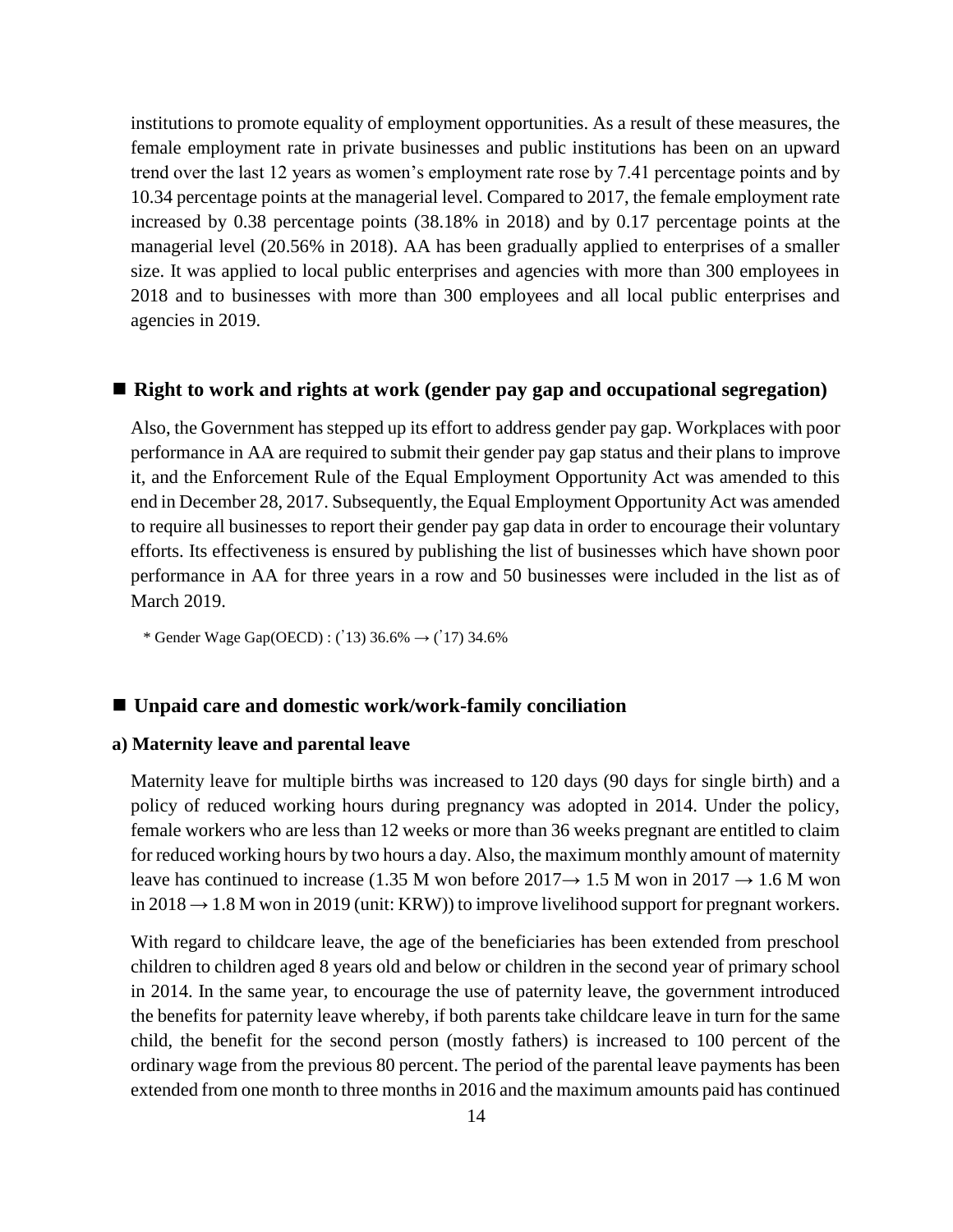to increase every year to 2.5 million won per month. The amount of monthly payment for childcare leave has also steadily increased every year. The payment for the first three months rose from 40 percent to 80 percent of the ordinary wage and the monthly amounts, up from a maximum of 10 million won to 15 million won and a minimum of 500,000 won to 700,000 won. The monthly payment for the remaining nine months also rose to 50 percent of the ordinary wage with a minimum of 700,000 won and a maximum of 1.2 million won.

In addition, the government revised law to significantly reduce National Health Insurance premiums for the period of childcare leave, with a view to alleviating financial burden associated with pregnancy and childbirth. Starting from 2019, people returning to work from childcare leave will be charged with the lower limit premium (Employee's share: KRW 9,010 per month in 2019). This is a significant drop from the upper limit of KRW 31,200 in 2018. The reduction of premiums will apply to all people on childcare leave, female and male alike (86.6% of women and 13.4% of men took up childcare leave benefits in 2017, according to the 2017 Employee Insurance Statistics Year Book).

#### **b) Family-friendly management and work-life balance**

With emerging social problems such as low fertility, aging, and women's career interruption, the demand for work-family conciliation has been increasing in the Republic of Korea. Therefore, the government has introduced the work-family conciliation system to satisfy workers in need. At the same time, the government has operated the family-friendly certification system that promotes productivity by improving work culture.

The Family-friendly certification system is a system that grants the certification by the Minister of Gender Equality and Family to private enterprises and public institutions that implement a set of family-friendly policies such as maternity leave support and child care leave, and the flexible work hour system. Screening criteria include the introduction and utilization of childcare leave by male and female employees, infrastructure to support pregnant women, onsite daycare facilities, flexible working hours, telecommuting, and a smart work system.

The Ministry of Gender Equality and Family has been promoting the corporate culture that allows free use of family-friendly policies through the certification system. The number of companies with the family-friendly certification was 14 in 2008 when it first started, but increased to 3,328 by the end of 2018.

- Changing negative social norms and gender stereotypes
- **a) Gender-equal environment in the mass media**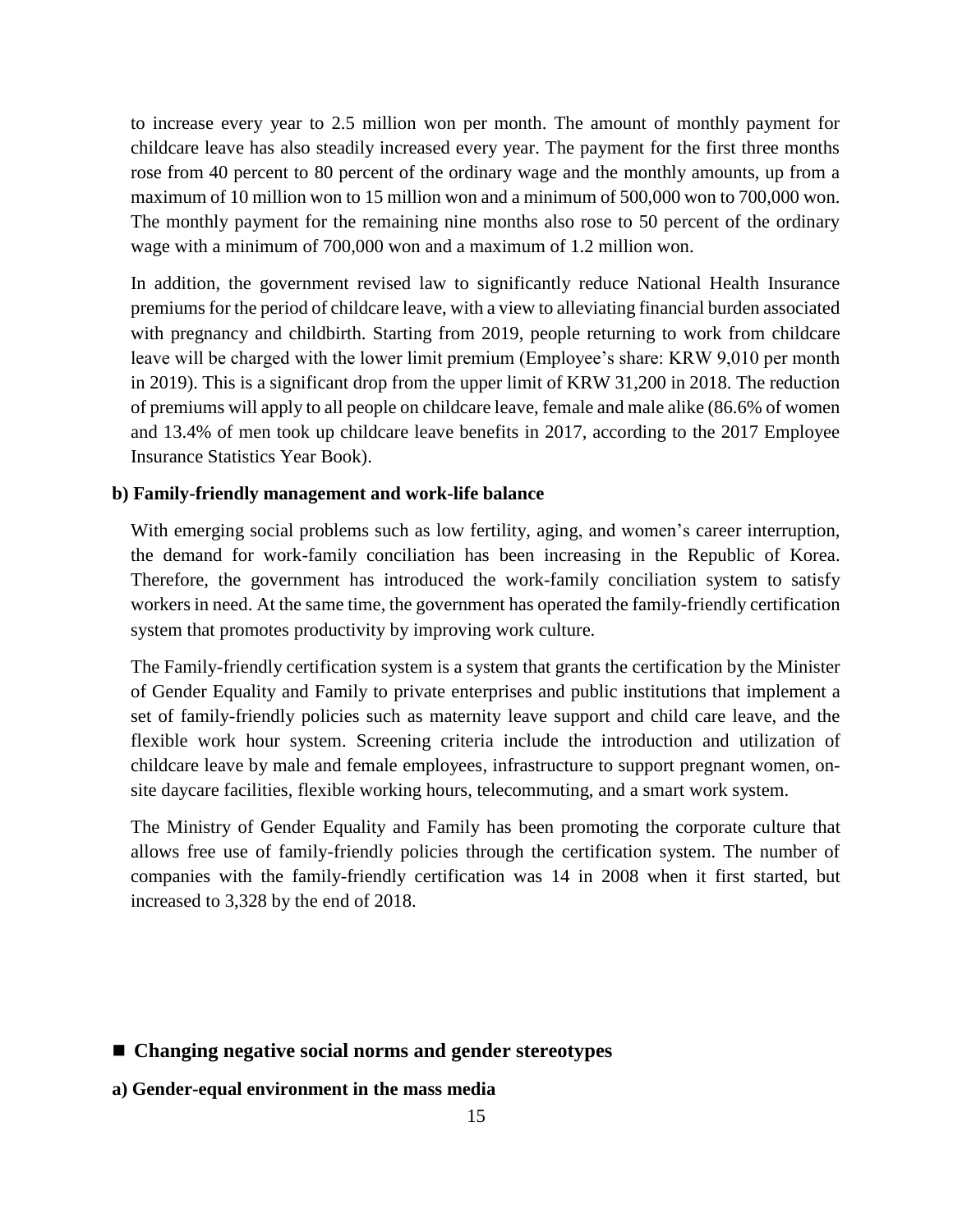According to the "Act on the Establishment and Operation of Korea Communications Commission" and "Broadcasting Act," the Korea Communications Standards Commission (KCSC) deliberates on broadcast content, after them being aired or distributed over broadcast, CATV relay broadcast, and/ or electric sign board broadcast channels, to ensure their compliance with fairness, publicness and accountability on the airwaves. In order to protect women and girls from distorted gender representation, discrimination and stereotyped gender roles, the provisions of Article 30 of the KCSC "Rules on Broadcast Review" safeguard gender equality across all areas of broadcasting without discrimination or prejudice based on gender, and the KCSC deals with its deliberation accordingly.

In particular, the number of cases regulated, which is in constant increase from 9 cases in 2015 to 11 in 2016 and 39 in 2018, in turn reflects the changing social awareness and sensitivity towards gender issues.

For broadcast advertising to which ordinary viewers are rather more exposed than broadcast programmes, the KCSC applies Article 13 (Discrimination Prohibition) of its "Rules on Broadcast Advertising Review" to prohibit depictions that encourage discrimination, prejudice or conflict based on gender, age, or occupation. The number of cases sanctioned so far counts to 3 cases in 2015, 19 in 2016, and 7 in 2018.

Additionally, the KCSC provides education and training to broadcasters on standards and practices to support their internal review process and to thereby ensure the effectiveness of KCSC's regulations, while elevating broadcast producers' gender sensitivity and awareness.

In strengthening the social responsibility of the mass media, raising awareness of viewer sovereignty and spreading the culture of gender equality, the government has been monitoring the media contents to see whether they reflect gender equality and has been providing feedback with the results since 2010.

The Gender Equality Award was established to select and award best practices in the media that contributed to the dissemination of gender-equal culture in 1999. In 2018, the award commemorated its 20<sup>th</sup> anniversary.

The government held an online event that invited citizens' participation to raise awareness of gender discrimination and improve culture in Korean society as part of the "With You" campaign that started with the #MeToo movement. The event helped form consensus on the importance of gender equality realization in everyday life by providing ideas for improvement on the eradication of sexual harassment and sexual violence and sharing the examples of language use that can be perceived as sexual harassment or gender discrimination.

#### **b) Education to tackle gender bias**

In order to eliminate gender bias and promote gender-equal elementary and secondary education, "human rights," "gender equality," and "gender values" were incorporated in the 2015 Revised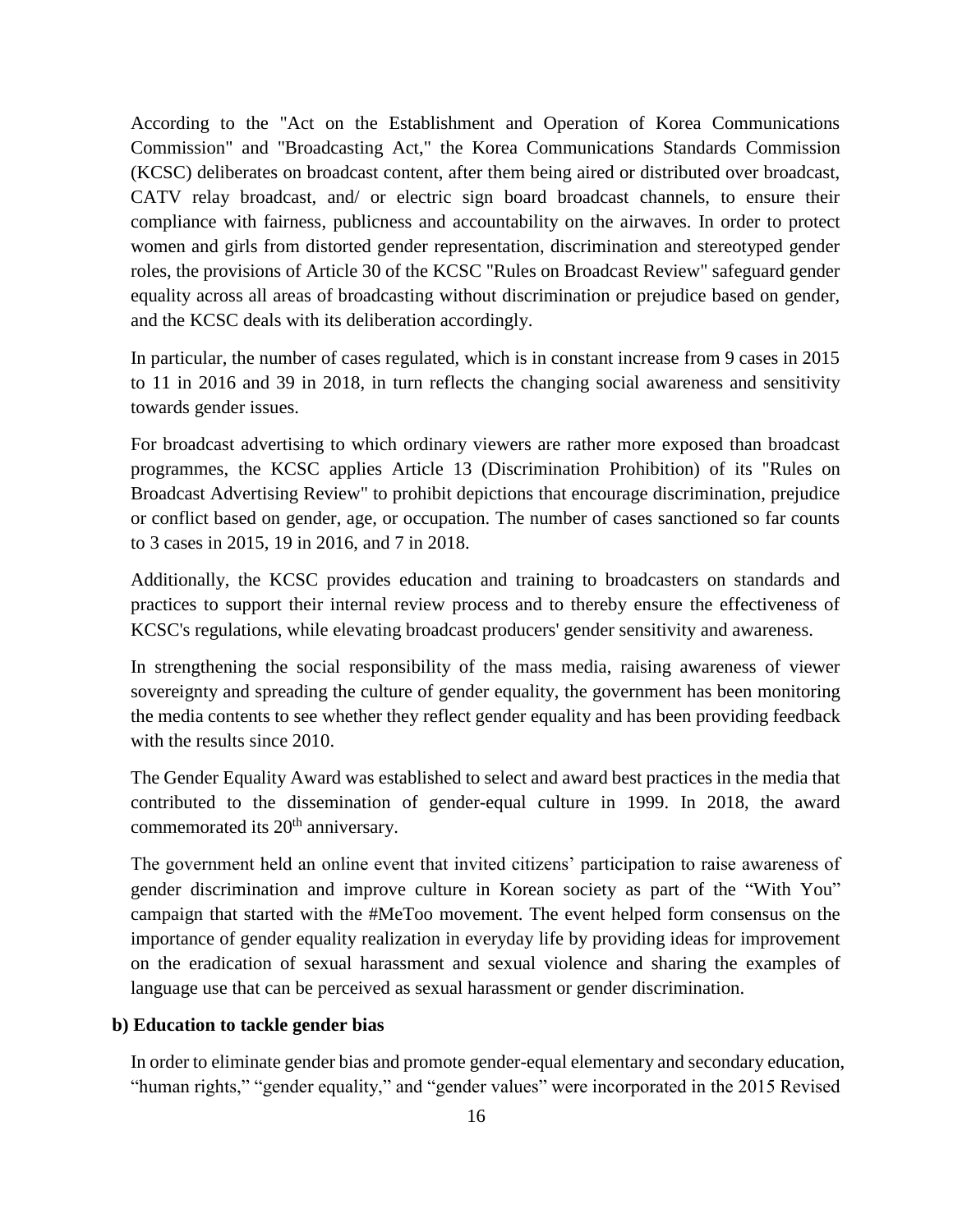National Curriculum, proclaimed in September 2015, particularly in the Pleasant Life and social studies of elementary subjects as well as ethics, technology/home economics, and health of middle and high school subjects.

The Ministry of Education (MOE) set out the legal basis for career education (Career Education Act, June 2015) that promotes gender equality, and diverse career education and experiencedbased programs have been offered within the school curriculum. However, a limit to genderequal career exploration exists due to traditional occupations, gender bias, etc. As a result, the MOE plans to make the basis for gender-equal career education, particularly by including relevant contents about the value of gender equality in the aim of the Career Education Act. With regard to this, the MOE has conducted a survey to receive suggestions from relevant institutions (in the first half of 2018), proposed the amended legislative bill (June 28, 2018), and is currently brought before the National Assembly (November, 2018).

Gender equality is taught during teacher trainings<sup>\*</sup> on career, so teachers can guide students about gender diversity in various career prospects, and Gender awareness is taught during trainings and workshops for career center staffs and volunteers in order to improve their understanding on gender equality.

*\* Customized coaching trainings for elementary and secondary career education teachers, homeroom teachers, and administrators (completed by 4,638 teachers and administrators, March to December of 2018)*

3. Over the past five years, have you taken specific measures to prevent discrimination and promote the rights of women and girls who experience multiple and intersecting forms of discrimination?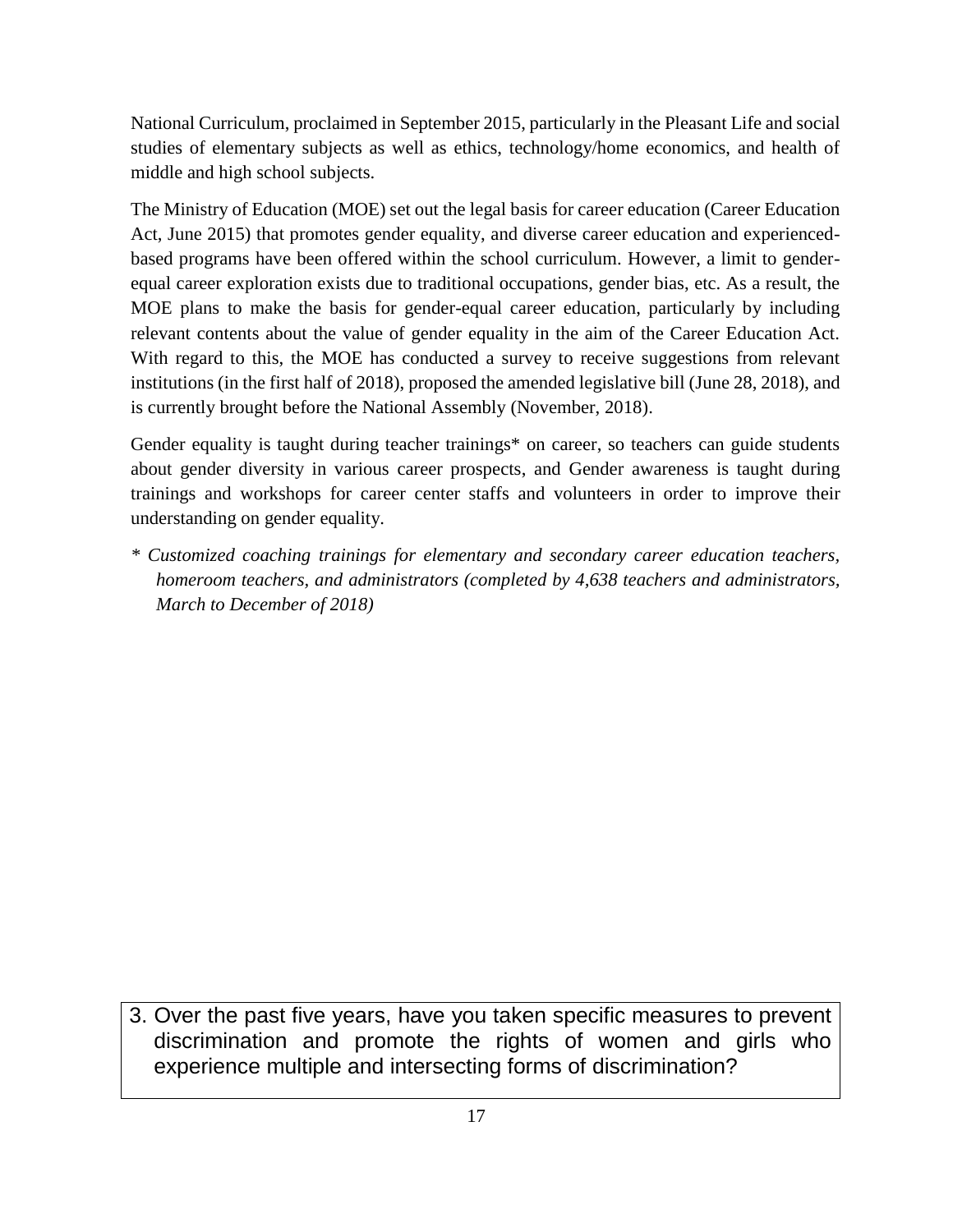$\square$   $\blacksquare$  Women living in remote and rural areas □ □ Indigenous women  $\square$   $\square$  Racial, ethnic or religious minority women  $\square$   $\blacksquare$  Women living with disabilities  $\square$   $\square$  Women living with HIV/AIDS  $\square$   $\square$  Women with diverse sexual orientations and gender identities □ □ Younger women □ Older women ■ Migrant women  $\square$   $\square$  Refugee and internally displaced women  $\square$   $\square$  Women in humanitarian settings □ □ Other

### ■ Women living in remote and rural areas

The Ministry of Agriculture, Food and Rural Affairs is exerting tremendous efforts, at the national level, for empowering female farmers. To that end, the Ministry established "Master Plan for Fostering Female Farmers and Fishermen" every five years, on the basis of "Support of Female Farmers and Fishermen Act" established in 2001. The three master plans established infrastructure for the empowerment of women`s status and rights in the professional sector, and for raising the quality of lives and, building capacity of female farmers.

The 4th Master Plan for Nurturing Female Farmers (2016~2020) is aiming at creating workplace where female farmers can lead a happy life by realizing genuine gender equality. The plan includes various tasks to make rural areas more gender equal, building capacity of female farmers.

More importantly, the "Joint Ownership of Female Farmers" policy, introduced in March 2016, is empowering female farmers, recognizing the status of female workers as farmers. Moreover, in order to engage more rural women in decision-making process, the Ministry is working hard for women to be more represented in Food Policy Council, and in Agricultural Cooperative as members and executives.

Other than that, the Ministry is expanding its support to alleviate labor burden on female farmers by improving child-rearing environment in rural areas, by developing and distributing femalefriendly agricultural equipments, and by executing hard tasks for female workers. It is also supporting stable settlement of migrant women in rural areas, and nurturing them to become next generation female farmers. For that, the Ministry is providing farming education at each settlement level, and educating them to better settle down in rural areas.

The Ministry of Agriculture, Food and Rural Affairs is pushing for establishing a department dedicated to female farmers, living up to the needs of them. And, it will continuously listen to the voices of female farmers through various channels, and provide support to them.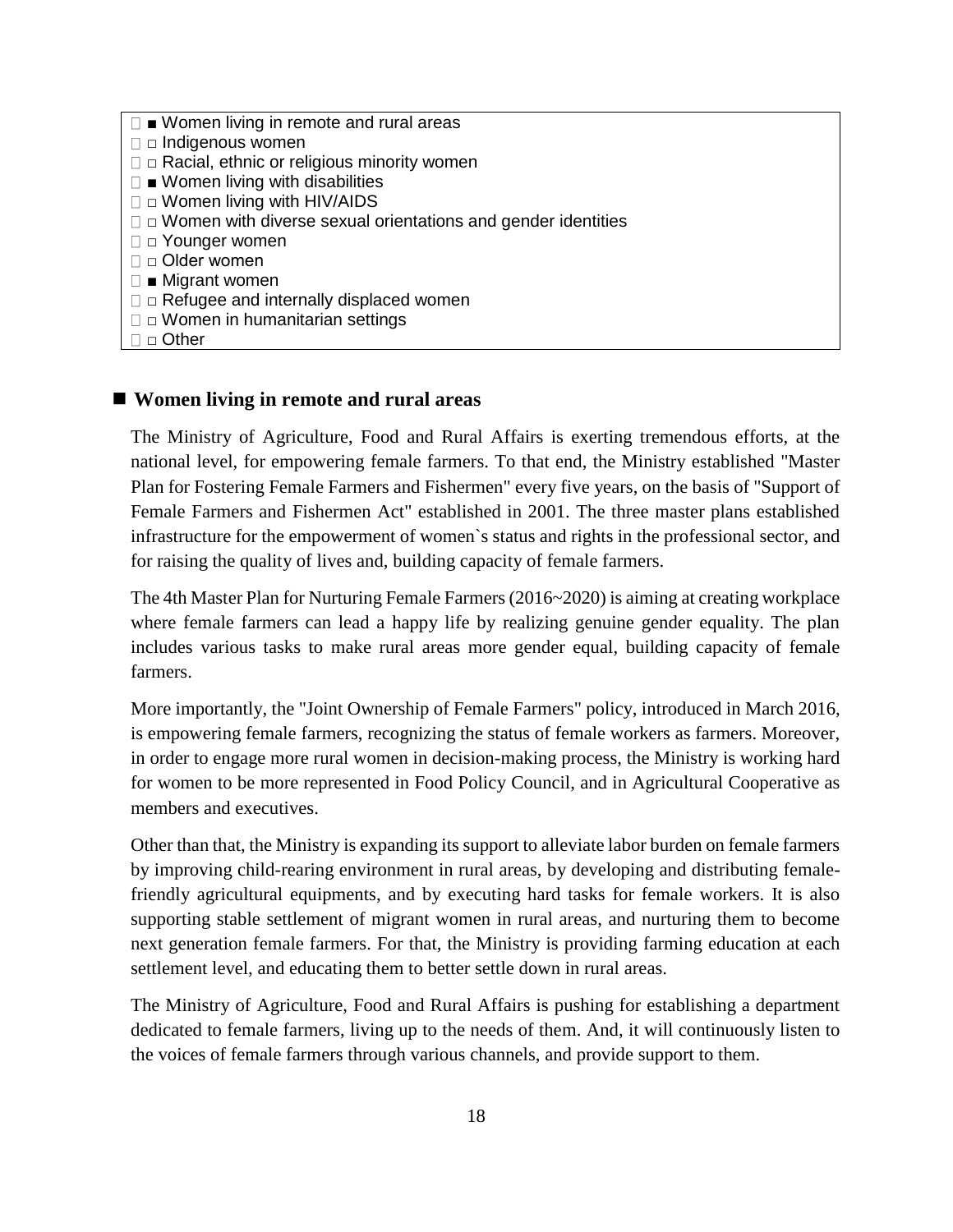#### ■ Women living with disabilities

The following actions have been taken to promote the health of women with disabilities: Since 2012, KRW 1 million per fetus has been given to women with disabilities who gave birth or had a miscarriage/stillbirth at or after 4 months of pregnancy. The aim is to reduce financial burden and foster birth-friendly culture for women with disabilities. To address various needs and concerns, the government has also provided a wide range of support for women with disabilities since 2006, including medical and welfare services, various information, counseling and case management, capacity building and training programs, self-help meetings, and introduction to community resources.

To promote the health of women infected with HIV/AIDS, relevant statistics have been managed as below:

There are two sources of the statistics on female HIV/AIDS cases: the HIV/AIDS reporting status managed by the Ministry of Health and Welfare; and the causes of mortality statistics produced by Statistics Korea. These statistics are based on the reports of HIV/AIDS cases filed by healthcare institutions since 1985, and the death reports and diagnoses received by local governments through demographic trends surveys since 1982.

|                                               | <statistics aids="" cases="" female="" hiv="" on=""></statistics> |                           |        |                                                                                                                                                                                                |  |  |  |
|-----------------------------------------------|-------------------------------------------------------------------|---------------------------|--------|------------------------------------------------------------------------------------------------------------------------------------------------------------------------------------------------|--|--|--|
| Title of<br>statistics                        | Responsible<br>organization                                       | Initial year<br>of survey | Period | <b>Main Variables</b>                                                                                                                                                                          |  |  |  |
| <b>HIV/AIDS</b><br>Reporting<br><b>Status</b> | Ministry<br>of<br>Health<br>and<br>Welfare                        | 1985                      | 1 year | Sex, age, infection routes, motivation for testing,<br>survival,<br>Korean/foreign<br>reporting,<br>0f<br>year<br>institutions,<br>testing<br>of<br>nationals,<br>anonymity<br>reporting, etc. |  |  |  |
| of<br>Causes<br>mortality<br>statistics1)     | <b>Statistics</b><br>Korea                                        | 1982                      | 1 Year | Sex, education level, occupation, marital status, etc.                                                                                                                                         |  |  |  |

\* Source: Statistical information report (2018.12, Statistics Korea)

#### ■ Migrant Women

#### **a) Third Basic Plan for Policies on Foreigners (2018-2022)**

Under the Framework Act on Treatment of Foreigners Residing in the Republic of Korea, the Ministry of Justice (MOJ) promotes the prevention of discrimination against foreigners in Korea and their children, and provides human rights education. In accordance with the Act, the MOJ established and implemented the "Third Basic Plan for Policies on Foreigners (2018-2022)" and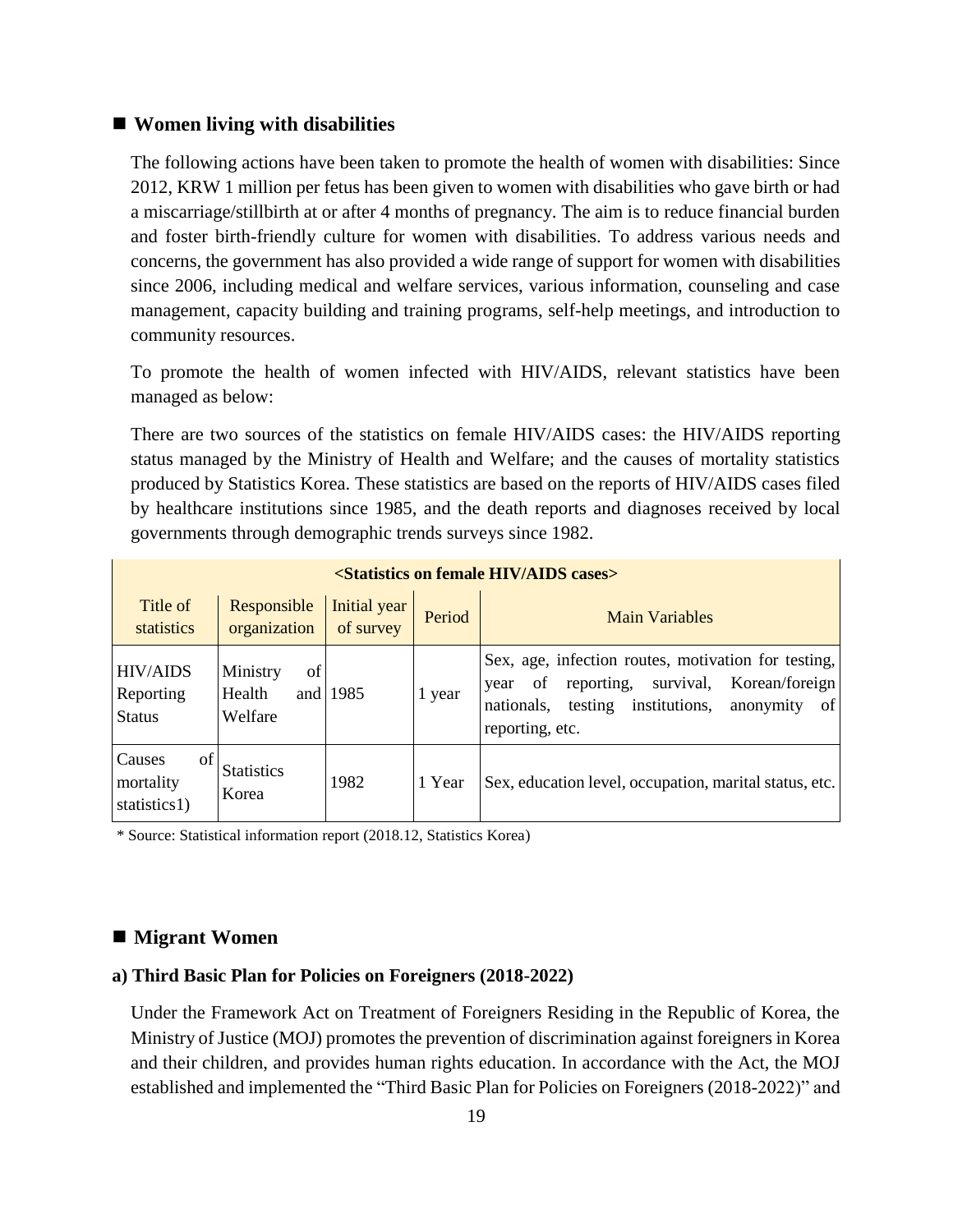has implemented the Plan, promoting coexistence, integration, safety, human rights, and cooperation as policy goals. Also, the Plan contains important tasks such as, implementing the Comprehensive Measures for Preventing Sexual Violence against Immigrant Women to protect their rights; to prevent discrimination against them; and to increase check-ups on the involvement in human trafficking for E-6 (Entertainment) visa holders.

# **Comprehensive Measures for Preventing Sexual Violence against Immigrant Women (March 2018)**

The MOJ developed the *Comprehensive Measures* to prevent sexual violence against immigrant women. The Korean Immigration Service (KIS) is providing information regarding sexual violence and introducing counseling offices through Immigration Contact Center. The KIS also installed an ombudsman's office in all divisions and offices to protect rights and interests of foreigners in Korea. Moreover, the KIS developed measures to provide information through social integration agencies and utilize the network of foreign residents in Korea.

◼

Moreover, the "Council on Promotion of Human Rights & Interests of Foreign Nationals" was established in the MOJ and each affiliate immigration office to develop measures to promote rights and interests of immigrant women and prevent discrimination against them.

## **b) Improvement in the Standard for Visa Screening of Marriage Immigrants for Protecting Human Rights and Enhancing Social Integrity:**

The MOJ supports legitimate international marriage and assists marriage immigrants and their children to settle in Korea. Since 1 April 2014, the MOJ reinforced visa screening standards of marriage immigrants for a stable social integration. The new standards include a foreign spouse's proficiency in Korean language, a Korean spouse's substantive ability to support a family, and a limitation on number of invitations sent for a foreign spouse's visa.

#### **c) Inclusion Human Rights Education in the International Marriage Information Program:**

The MOJ has been providing the 'International Marriage Information Program' since October 2010 to promote a right understanding on international marriage, as well as to minimize maltreatment during the marriage process.

Accordingly, Korean nationals who are willing to be married with citizens from China, Vietnam, the Philippines, Mongolia, Uzbekistan, and Thailand, in which the seven countries designated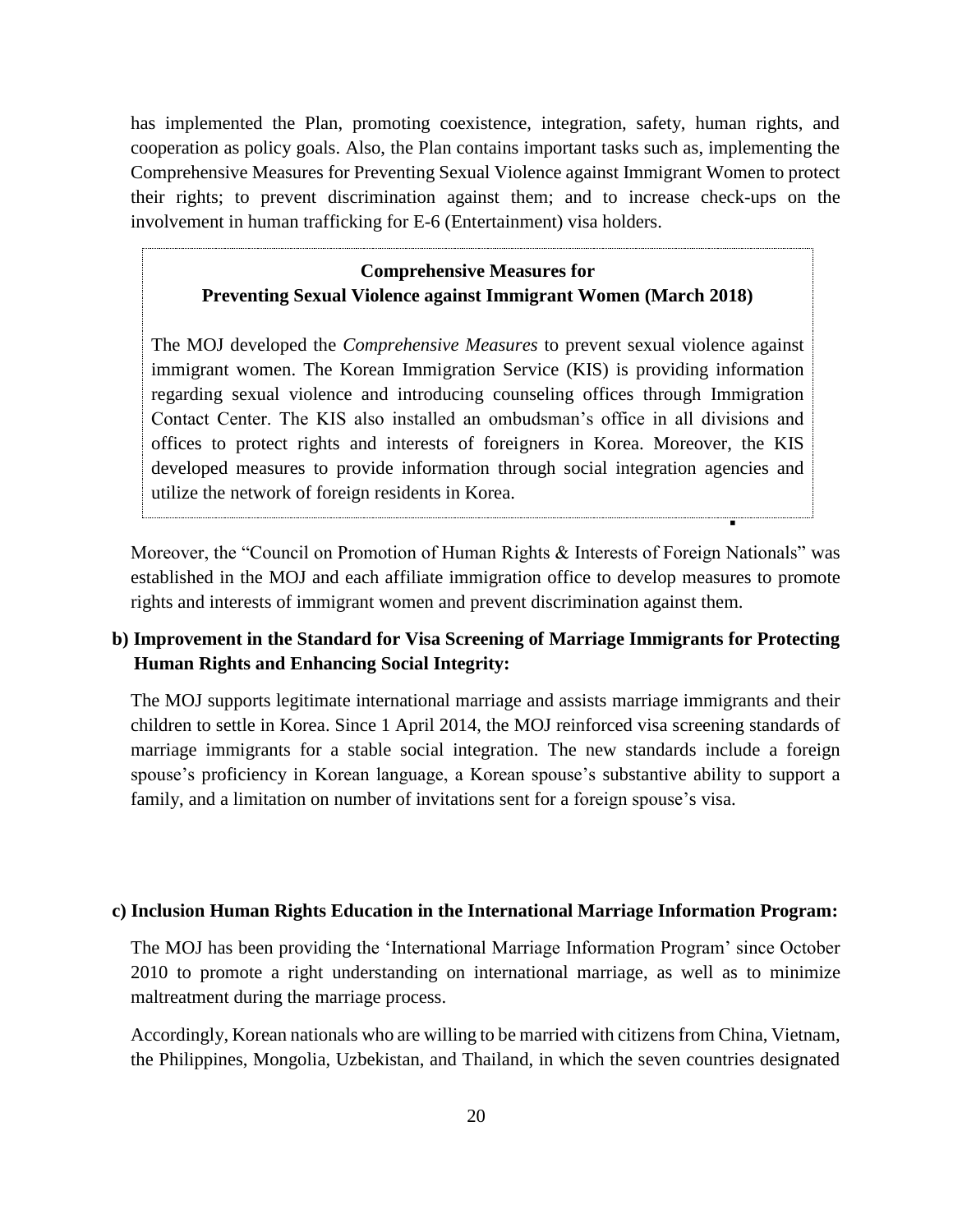by the Minster of Justice, are only qualified to send an invitation upon the completion of the Program.

The Program contains an introduction of institution, culture, and manners of seven designated countries; information on the procedure of issuing marriage migrant visa and the relevant government policy including a screening standards; NGO's counseling cases of marriage immigration; and experiences of international marriage by others. In March 2018, the MOJ added a human rights education course which covers the ways to respect one another as a married couple, conflict resolution and domestic violence prevention.

#### **d) Improvement in Residence Status of Marriage Migrants' Family:**

In 2011, the MOJ allowed parents of marriage migrants to stay longer to support childbirth and childcare. Since 2 April 2018, parents of marriage migrants are eligible to apply for a long-term visa ― which is valid up to four years and 10 months ― until their grandchildren turn seven, which comprehended experts' recommendations on easing resident status requirements for the parents of marriage migrants, considering the difficulty of raising a child as a marriage migrant and the emotional stability of a child.

For single-parent families; families with more than three children; or families have other humanitarian reasons, the foreign grandparents can apply for a long-term visa regardless of the age of their grandchild, which aims to support more stable settlement of marriage migrants with their families while their children enjoy a good care of their grandparents.

#### **e) Support for migrant women victims of violence**

Migrant women are more vulnerable to violence due to economic status, and unstable visa status and are less likely to respond to violence properly. The government strives to provide support for these migrant women's independence and protect their human rights through medical and legal assistance, treatment/recovery programs, vocational training and housing provision. In 2004, the government started out two facilities for domestic violence victims who are migrant women. Since then, the number of facilities expanded to protect victims of violence who are migrant women. Currently, 32 facilities (28 shelters, 3 group homes, and 1 self-reliance support center) are in operation.

The ROK government is paying attention to the provision of necessary information to help prevent migrant women's exposure to violence due to lack of Korean language skills and to the promotion of violence prevention. The government has published a guidebook for migrant women that provides information on ways to respond to violence as well as the list of emergency assistance and protection facilities in 13 different languages and distributed to the immigration office, embassies, Women's Emergency Hotline Centers #1366, Danuri Call Centers, police stations and domestic violence counseling centers, and facilities for migrant women. At the same time, the government is working to raise public awareness by broadcasting the advertisement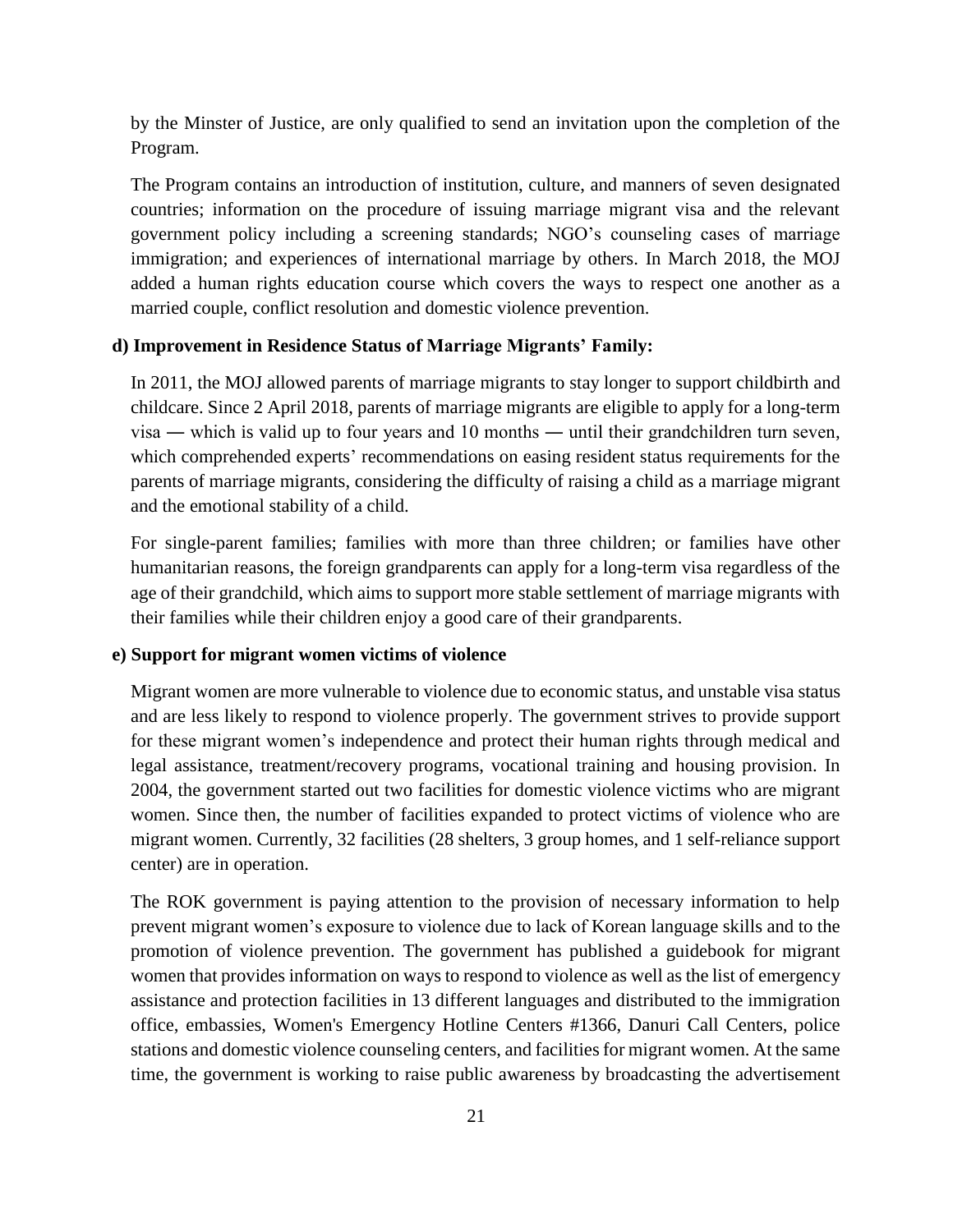on the prevention of violence against migrant women at public TV channels, train stations, supermarkets, and apartment complexes. In 2019, the government secured funds for the establishment of five migrant women's counseling centers to provide counseling on complex issues such as their life and legal status and the budget for self-reliance assistance to support those who leave protection facilities.

- 4. Has the increasing number of humanitarian crises—caused by conflict, extreme weather or other events—affected the implementation of the BPfA in your country?
- □ □ Yes ■ No

5. Which of the following does your country consider to be the top five priorities for accelerating progress for women and girls in your country for the coming five years through laws, policies and programmes?

- $\Box$  $\Box$  Equality and non-discrimination under the law and access to justice
- □□ Quality education, training and life-long learning for women and girls
- □□ Poverty eradication, agricultural productivity and food security
- □■ Eliminating violence against women and girls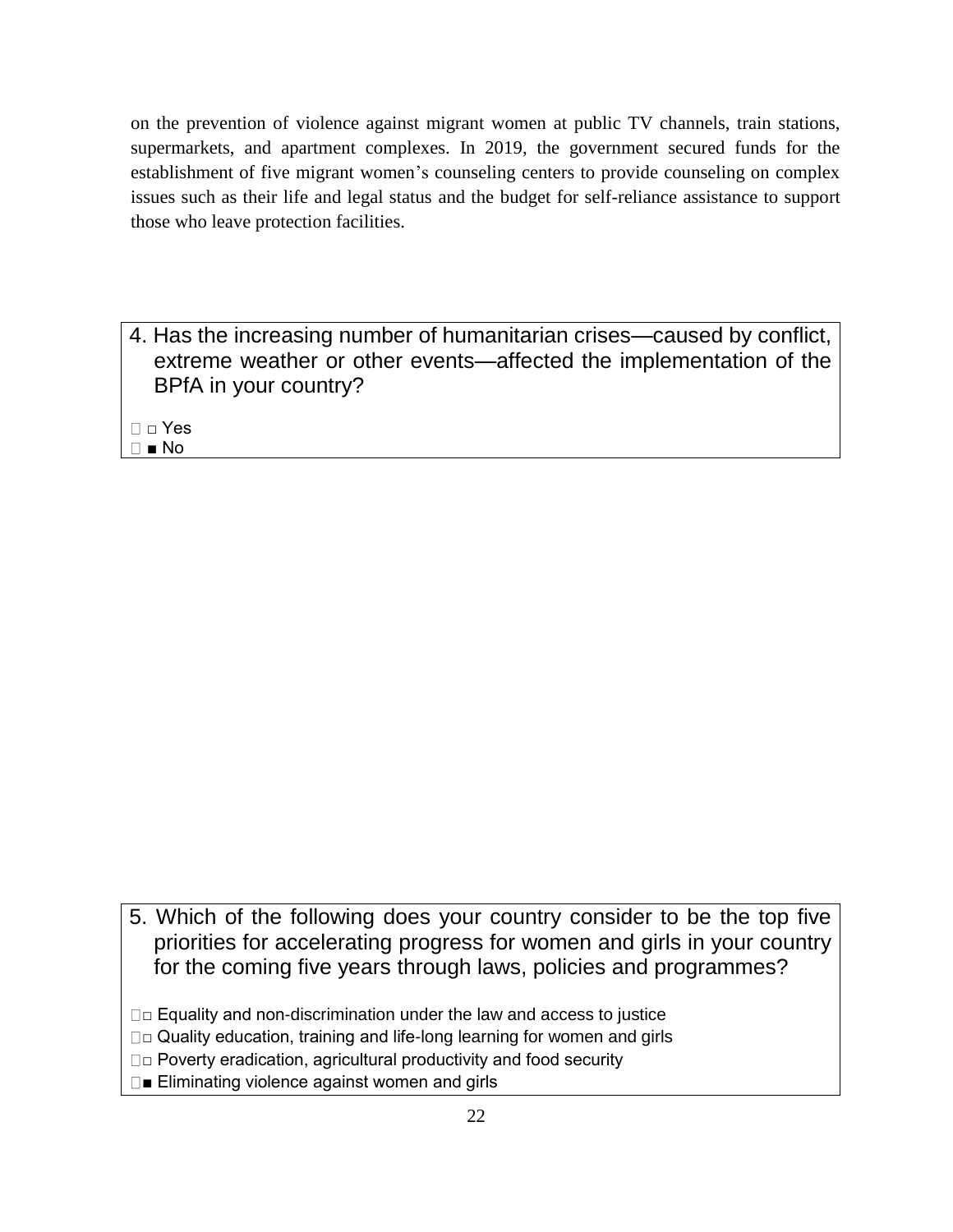- □ Access to affordable quality health care, including sexual and reproductive health and reproductive rights
- □■ Political participation and representation
- $\square$  Right to work and rights at work (e.g. gender pay gap, occupational segregation, career progression)
- □□ Women's entrepreneurship and women's enterprises
- $\square$  Unpaid care and domestic work / work-family conciliation (e.g. paid maternity or parental leave, care services)
- □ Gender-responsive social protection (e.g. universal health coverage, cash transfers, pensions)
- □ Basic services and infrastructure (water, sanitation, hygiene, energy, transport, communication, etc.)
- $\square$  $\square$  Strengthening women's participation in ensuring environmental sustainability
- □□ Gender-responsive budgeting
- $\square$  Digital and financial inclusion for women
- □□ Gender-responsive disaster risk prevention, reduction and resilience building
- □■ Changing negative social norms and gender stereotypes

□□ Other

# ■ Abolish violence against women and girls

## **a) Sexual harassment and sexual abuse**

In accordance with the "Framework Act on the Prevention of Violence against Women "of 2018 (enforced on December 25, 2019), related ministries, civil organizations, and experts will jointly organize the Committee on the Prevention of Violence against Women in the Ministry of Gender Equality and Family to review and coordinate policies to prevent violence against women and protect victims. A basic plan for the prevention of violence against women and protection and support for victims will be set up every five years. An annual implementation plan shall be established and enforced to provide the basis for a comprehensive and systematic prevention of violence against women. In addition to existing surveys on sexual violence, domestic violence, and sexual harassment, the government will conduct surveys of violence against women, such as stalking and dating violence and will implement effective policies by establishing a reliable statistical system.

Within the Korean National Police Agency (KNPA) developed a 'Standard Survey Model on Victims of Sexual Violence' in 2018, in cooperation with women's organizations and related research institutes. Since February 2019, the KNPA offers scene-of-crime officers a training program and distributes educational and promotional materials.

The Government plans to strengthen the empowerment of victims protection by increasing the number of the Sunflower Centers — the first place where victims of sexual violence visit — and providing specialized education to women police officers sent to the centers. The Ministry of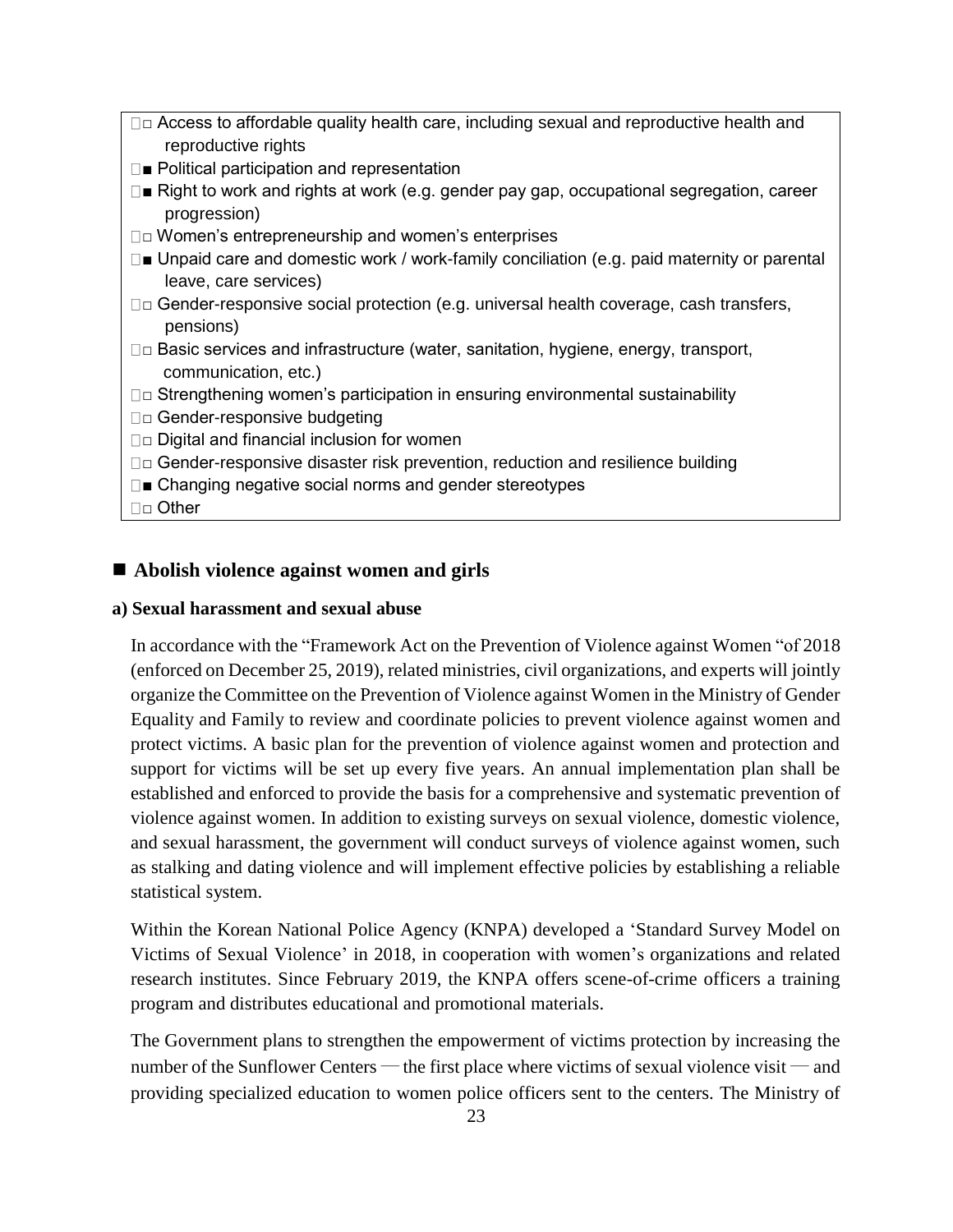Justice (MOJ) will continuously provide a public defender service to protect rights and interests of the victims of sexual violence when they face unfamiliar criminal and judicial procedures. The MOJ also plans to strengthen the public defender management system and continuously provide professional education and training for public defenders to further advance their expertise and work ethic, aiming at enhancing the overall quality of the service.

The MOJ will continue offering testimony assistant service for juvenile and disabled victims of sexual violence to help them clearly deliver their opinion in investigation and trial procedures. The MOJ will also continue to provide training for testimony assistants to ensure the quality of the services.

In addition, the Act on the Prevention of Sexual Violence and the Protection of Victims has been amended to require the head of the relevant institution or the employer to report the occurrence of sexual violence in the workplace and to take appropriate measures such as changing the work locations and grant a paid leave. In particular, the government will reflect participation in the sexual violence prevention education in the assessment of personnel management of public institutions, such as promotion and transfer. Similarly, the results of the university's review on the preventive education will be applied to the evaluation and certification of universities.

#### **b) Domestic violence**

The MOJ is trying to improve the regulatory system by expanding the types of violence to be charged as domestic violence and requesting for an arrest warrant for a felony offender. The Ministry is also trying to amend the emergency measures under the Act on Special Cases Concerning the Punishment, etc. of Crimes of Domestic Violence by including the clause 'arresting a flagrant offender' to immediately isolate the offender from the victim at the crime scene and imposing police officers a duty to provide explanation of protective orders and measures to victims.

The MOJ further plans to amend the Act for victim's recovery by including additional clauses; 1) to file a criminal charge to a person who fails to comply with ad hoc measures, 2) restriction on visitation rights, 3) extension of protection period for victims. There is a plan to consolidate punishment codes on sexual violence that exist in the criminal law and other special acts for easier public understanding.

The MOJ is developing ways to put offenders in jail to improve the effectiveness of emergency ad hoc measures. The MOJ is also planning to request for an arrest warrant for a felony offender and to add breaking & entering and non-compliance with eviction order to criminal domestic violence, defined by the Act on Special Cases Concerning the Punishment, etc. of Crimes of Domestic Violence.

The MOJ is working on improving the suspension of an indictment on condition of counseling by clarifying a target case, developing a manual for consultation, enhancing the effectiveness of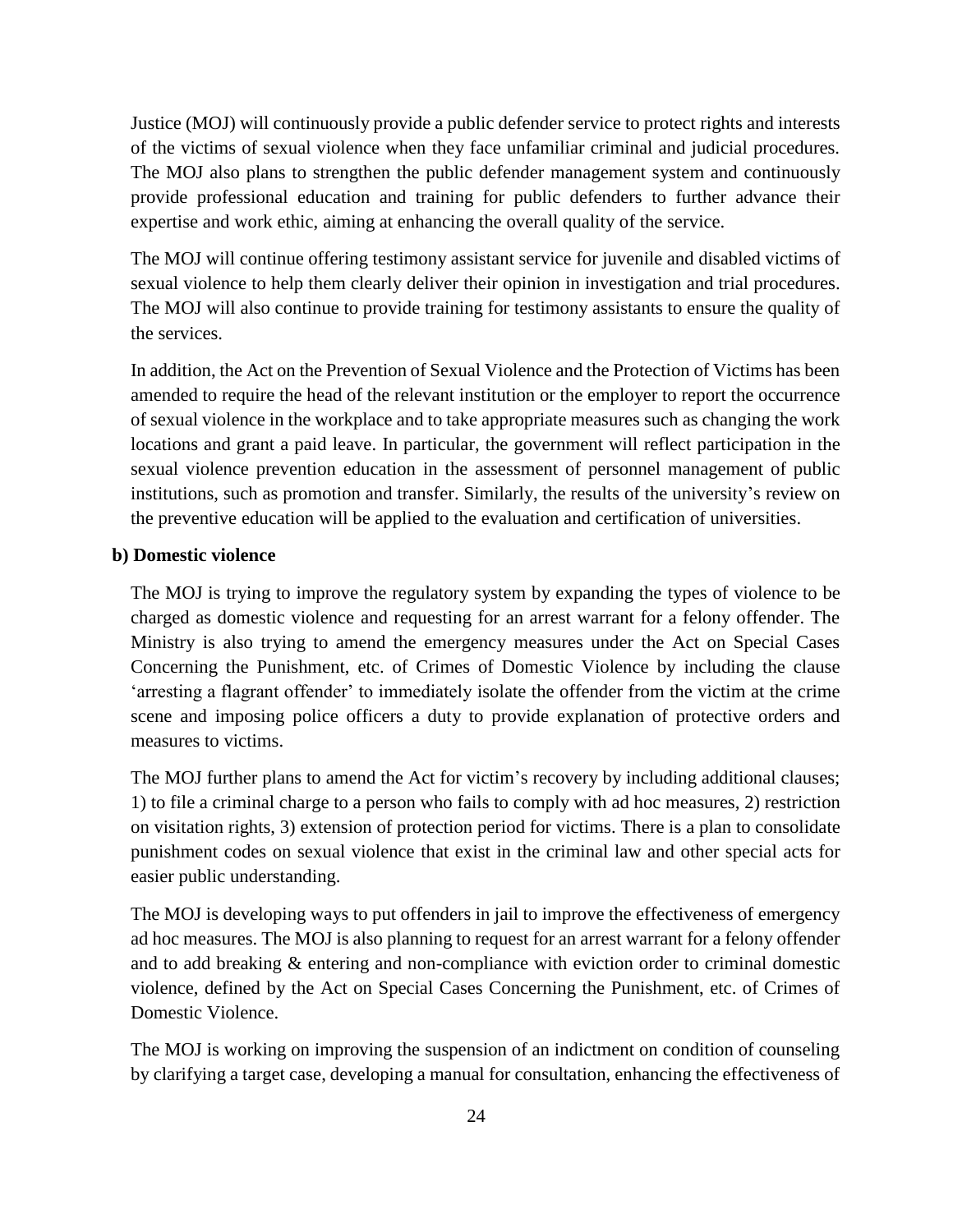the counseling program, and charging the offender once he/she fails to fulfill the counseling program. Besides, the MOJ is planning to provide public defendants and intermediaries actively.

## **c) Digital sex crime, stalking and dating violence**

To eradicate digital sex crime, the government plans to hold a regular inter-ministerial council to ensure full implementation of countermeasures against digital sex crime. When an emergency arises, the council will provide a prompt response. In addition, the government will strengthen its support for digital sex crime victims by assisting immediate deletion of contents through the Digital Sex Crime Victims Support Centers and provide a stronger support on the new types of digital sex crime as the crime is expanding in its kind by working with current information and technology.

The ROK government plans to continue its efforts to improve public awareness to eradicate digital sex crimes, including taking and distributing illicit videos, by making promotional materials such as posters, webtoons, and video clips. The government's social media on the eradication of digital sex crime crimes will continue to work on enhancing public understanding of the policy and relieve fear of digital sex crime.

As for cyber-sexual violence, the Korean National Police Agency (KNPA) plans to develop automatic detection and analysis function regarding indecent materials being distributed in real time in streaming format via adult websites and social network services; to strengthen a collaboration system between the KNPA and the Korea Communications Standards Commission utilizing the KNPA's obscene materials database; and thereby to quickly and easily intercept and delete, through an effective system, specific obscene materials illegally taped.

Moreover, to effectively respond to cyber-sexual crimes that cross national borders, the KNPA will strengthen a nation-to-nation coordination and collaboration system.

On stalking and dating violence, the government plans to enact a separate punishment law for stalking crimes (the "Act on Punishment of Stalking Crimes, etc.") to strengthen punishment and treat them as obvious criminal acts. The government will work to establish plans to bring about stricter police response towards these crimes. In addition, the ROK government will continue to expand support for victims such as counseling, legal support, and protection services and to raise public awareness of stalking and dating violence so that people understand that these are also violence against women and girls.

#### **d) Eradicating of violence against children and youth**

A major challenge for eliminating violence against children and youth including girls and boys lies in establishing laws and systems on the eradication of sexual exploitation of children and youth that includes sex trafficking. Currently, the government is discussing with the National Assembly to revise related laws to change the status of children and youth involved in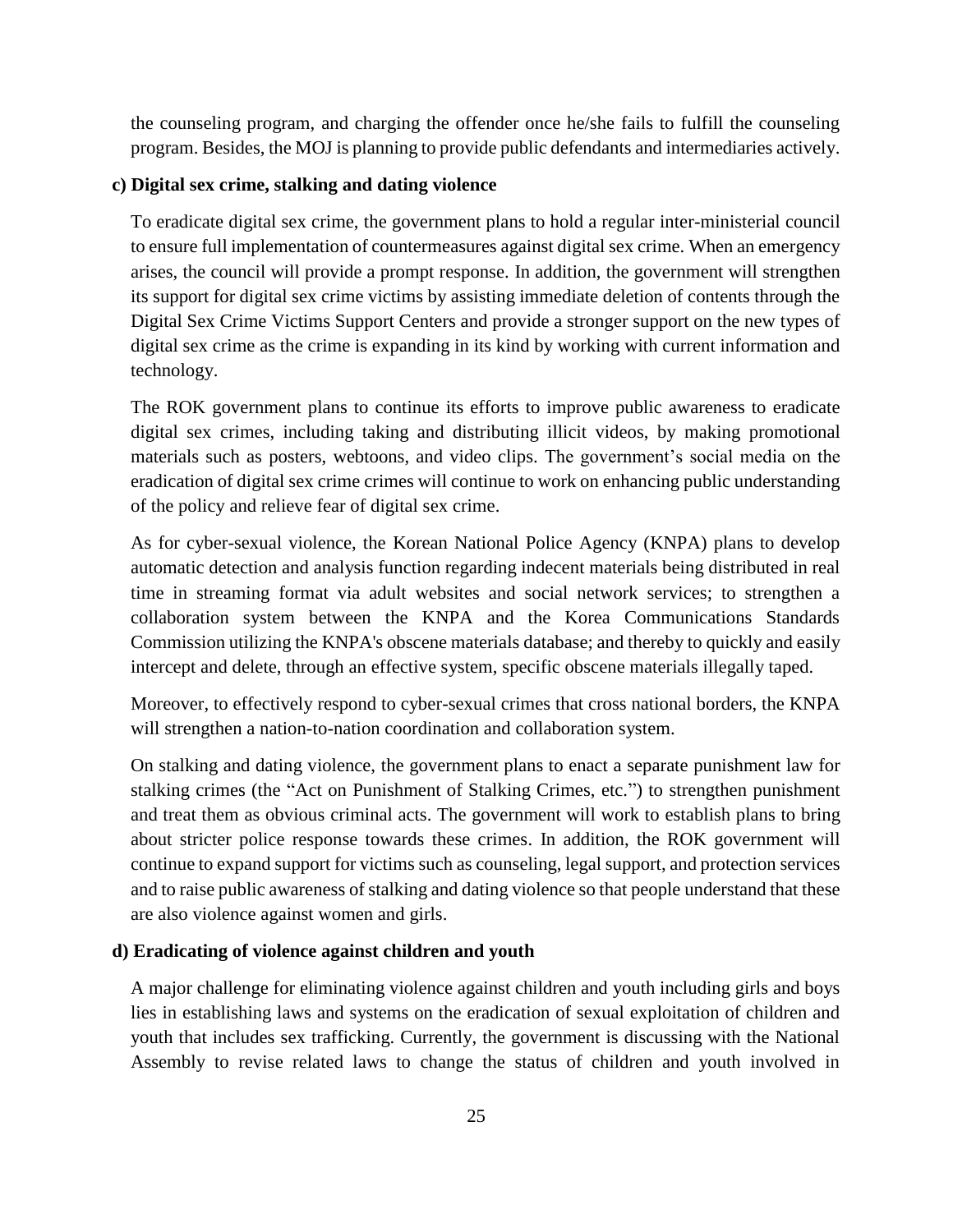prostitution from perpetrators to victims of trafficking. The project is set as one of the national tasks.

#### **e) Enhancing preventive education on violence against women**

When there is an incident of sexual harassment or sexual violence within an organization, the second damage may occur if the manager does not respond properly to the initial case. To solve this problem, the government plans to provide compulsory education for people in managementlevel separately from other employees. The government will strengthen the education for managers by dealing with how to prevent secondary damage and respond to sexual violence cases. It will continue to work on raising public awareness of the prevention of sexual harassment or violence in the workplace.

Small businesses with less than 30 employees which previously failed to provide sexual harassment prevention training are required to provide preventive education within the workplace. To improve its effectiveness, the government is working to provide more small businesses with free-of-charge access to sex harassment training program. To this end, 47 regional employment and labor offices have created and are operating a pool of teachers providing free sexual harassment training.

In response to the #MeToo movement that recently received attention in the fields of art and culture, sports, and schools, the government has strengthened on-site inspection and consulting services and has developed related content. The government plans to continue its effort in improving on-site inspection for the violence incidents and developing and distributing materials.

Sexual violence and assaults have become prevalent in universities, and there has been a request for quality education. In this regard, the Ministry of Education (MOE) has advised universities to open courses (February, 2018) in the liberal arts about gender equality and to include education on sexual violence prevention in the "First Year University Students' Orientation Guideline." Universities are also advocated to disclose information in an effort to autonomously strengthen education on sexual violence prevention. The MOE will consistently assist universities to offer special lectures and courses on the prevention education in the future, and guide universities to spread a culture of eradicating violence against women and pursue gender equality.

The MOE is working to enact policies for an active/intensive review (e.g., corrective measures) of sexual harassment and/or sexual violence perpetrated by teachers. In particular, the MOE and the metropolitan offices of education have jointly carried out an annual sexual harassment and/or sexual violence eradication review, and comprehensively monitored individual schools' regulations for perpetrators. The disciplinary period for teachers who have perpetrated sexual harassment and/or sexual violence is extended from five to ten years. The MOE plans to build an on-going monitoring system to oversee the metropolitan and provincial offices of education's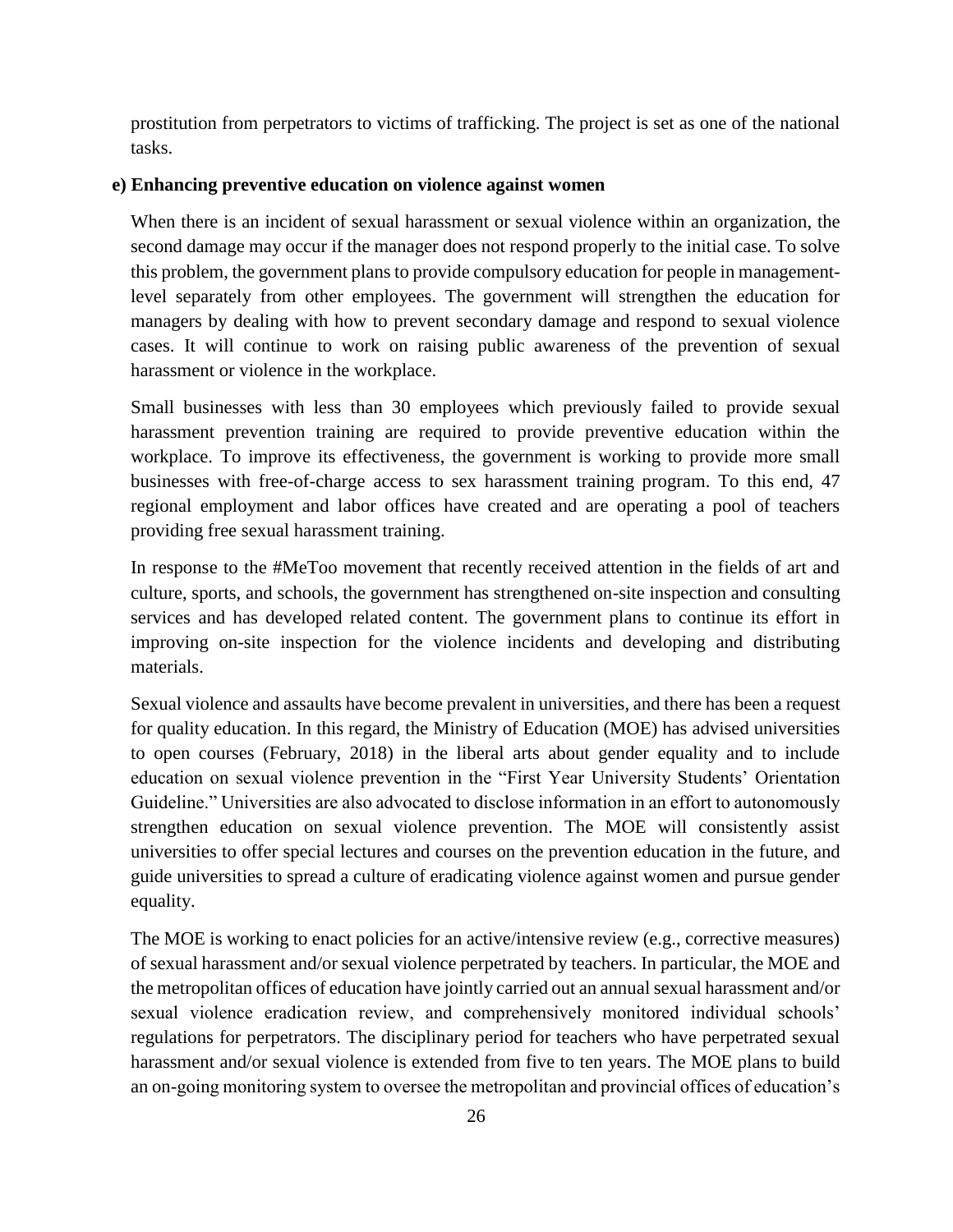measures to punish perpetrators and their efforts to eradicate sexual harassment and/or sexual violence.

# *\*Amended the Educational Officials Act Article 52 (Special Cases concerning Prescription of Grounds for Disciplinary Actions).*

To raise the effectiveness of gender-responsive education and systematically conduct fieldoriented sexual violence preventive education in the military, it is required that the military academies open a mandatory course (two credits) on the understanding and practice of genderresponsive leadership for an intensive gender-responsive education targeting military cadets from the early stages of training. In addition, gender programs for high-ranking military officials will be expanded and strengthened to eradicate sexual violence using authority, while highquality education programs and content will be developed to increase the effectiveness of the programs.

In addition, the military will increase the number of discussion programs and lectures as well as the number of classes for more effective gender-responsive education. Discussion programs targeting key officials will be gradually expanded, and the evaluation of gender responsive levels will be included in the discussion and education programs designed to foster gender perspectives. At the end of education programs, surveys will be conducted to assess the trainees' satisfaction level on the validity and relevance of the class, and intention of retaking the courses. In addition, a monitoring system will be set up to identify challenges and make improvements, including quarterly on-site visits to check on program implementation.

# ■ **Political Participation and Representation**

## **a) Implementing the Plan to Enhance Women's Representation in the Public Sector**

In the Plan to Enhance Women's Representation in the Public Sector (2018-2022) that was introduced in November 2017, the government set the new target for female high-level public servants for women and the target for female executives in public institutions for the first time. By 2022, the government aims to reach the targets of 10% and 20% respectively.

|             |                          |                 |                 |                     |                       |                   |                 |                | $\frac{1}{2}$ |
|-------------|--------------------------|-----------------|-----------------|---------------------|-----------------------|-------------------|-----------------|----------------|---------------|
| <b>Type</b> | <b>Public officials</b>  |                 |                 | <b>Executive</b>    | Female                | teachers/         | <b>Women</b>    | Female         | police        |
|             | Local/<br><b>Central</b> |                 | members at      | professors          |                       | in<br>the         | <b>officers</b> |                |               |
|             | government               |                 | regional        | public              |                       |                   | military        |                |               |
|             |                          |                 | government      | <i>institutions</i> |                       |                   |                 |                |               |
|             | High-                    | <b>Manager-</b> | <b>Manager-</b> |                     | <b>Professors</b>     | <b>Principals</b> | <b>Officers</b> | <b>General</b> | <b>Marine</b> |
|             | rank                     | level           | level (above    |                     | national<br><b>at</b> | and<br>vice       |                 |                |               |
|             |                          | (above          | level 5)        |                     | universities          | <i>principals</i> |                 |                |               |
|             |                          | level 4)        |                 |                     |                       |                   |                 |                |               |
| 2019        | 7.2                      | 18.4            | 15.9            | 18.4                | 17.0                  | 43.0              | 6.7             | 12.6           | 12.6          |

## **<Plan to Enhance Women's Representation in the Public Sector (2019-2022)>**

 $\lim M$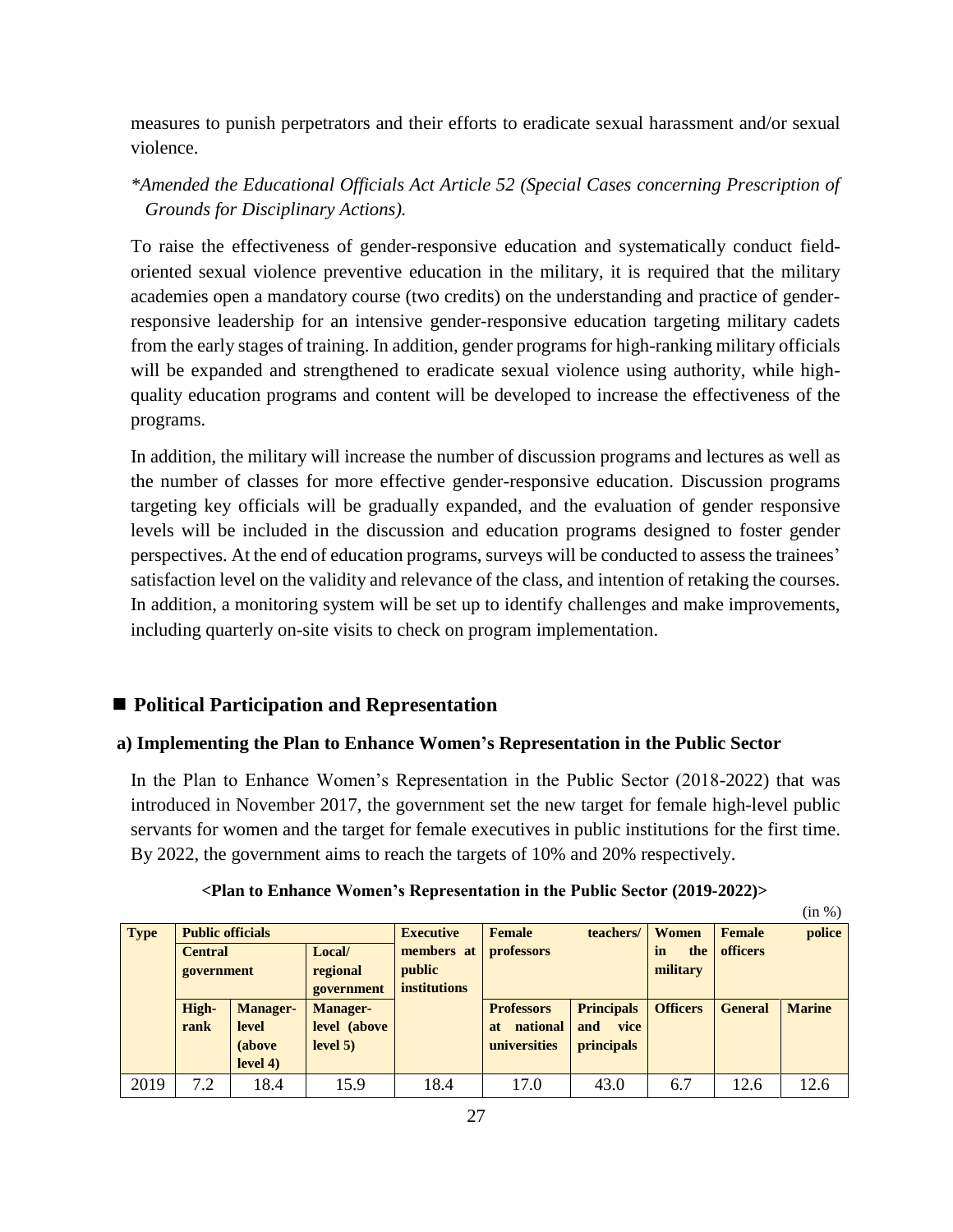| 2022 | 10.0 | $\sim$<br>$\overline{\phantom{0}}$<br>ن کا کا | 20.0 | 20.0 | 19.0 | $\sqrt{5}$<br>49.U | 0.0 | 0.01 | <b>14.4</b> |
|------|------|-----------------------------------------------|------|------|------|--------------------|-----|------|-------------|
|------|------|-----------------------------------------------|------|------|------|--------------------|-----|------|-------------|

#### **b) Promoting women's representation in the private sector**

In 2019, the government will sign a voluntary agreement with companies to set voluntary targets for the number of women in decision-making positions and implement the plan. The government will form a cooperative body named Partnership for Gender Balance and Inclusive Growth with economic organizations to run various joint projects.

Support for training on those in charge of consulting and HR management in participating companies will be given to help companies that work towards enhancing women's representation. The government will expand courses for mid-level managers and executives at the Academy of Promising Women Leaders. To spread women's representation enhancement plans and its implementation, the ROK government will hold forums and panel discussions and raise public awareness by presenting best practices.

In addition, the government plans to announce its analyses on the proportion of female executives in the top 500 companies in Korea. In addition, the government will work to improve statistics in corporate management disclosure to be disaggregated by gender, include women's representation in the Environmental, Social and Governance (ESG) criteria for large public funds, and finally add the proportion of women in decision-making positions to the criteria for the family-friendly company certification.

## ■ **Right to work and rights at work (gender pay gap and occupational segregation)**

The government will continue to implement Affirmative Action (AA) to enhance equality in employment. In order to improve the gender pay gap, all businesses subject to AA will be required to analyze the current status and causes of the gender pay gap so that companies can resolve the gender pay gap on their own. Also, in order to protect workers from gender discrimination in employment, the government will strengthen workplace inspections, including the expansion of the number of workplaces subject to the gender equality inspections.

#### ■ Unpaid care and domestic work/work-family conciliation

Also the government plans to continue promoting paternity leave to create a family-friendly environment where both parents are engaged in childcare and prevent career interruption for women. The period of paid paternity leave will be extended to 3 days to 10 days and SME workers will receive a subsidy payment for five days of the paid leave. In addition, the government is looking to extend the limitations period for a payment claim from 30 days to 90 days after childbirth so as to allow the claimants to receive the payment when they needed it.

In addition, childcare leave which has been only used for the period of childcare will be permitted to be used during pregnancy and the reduced working hours will be extended from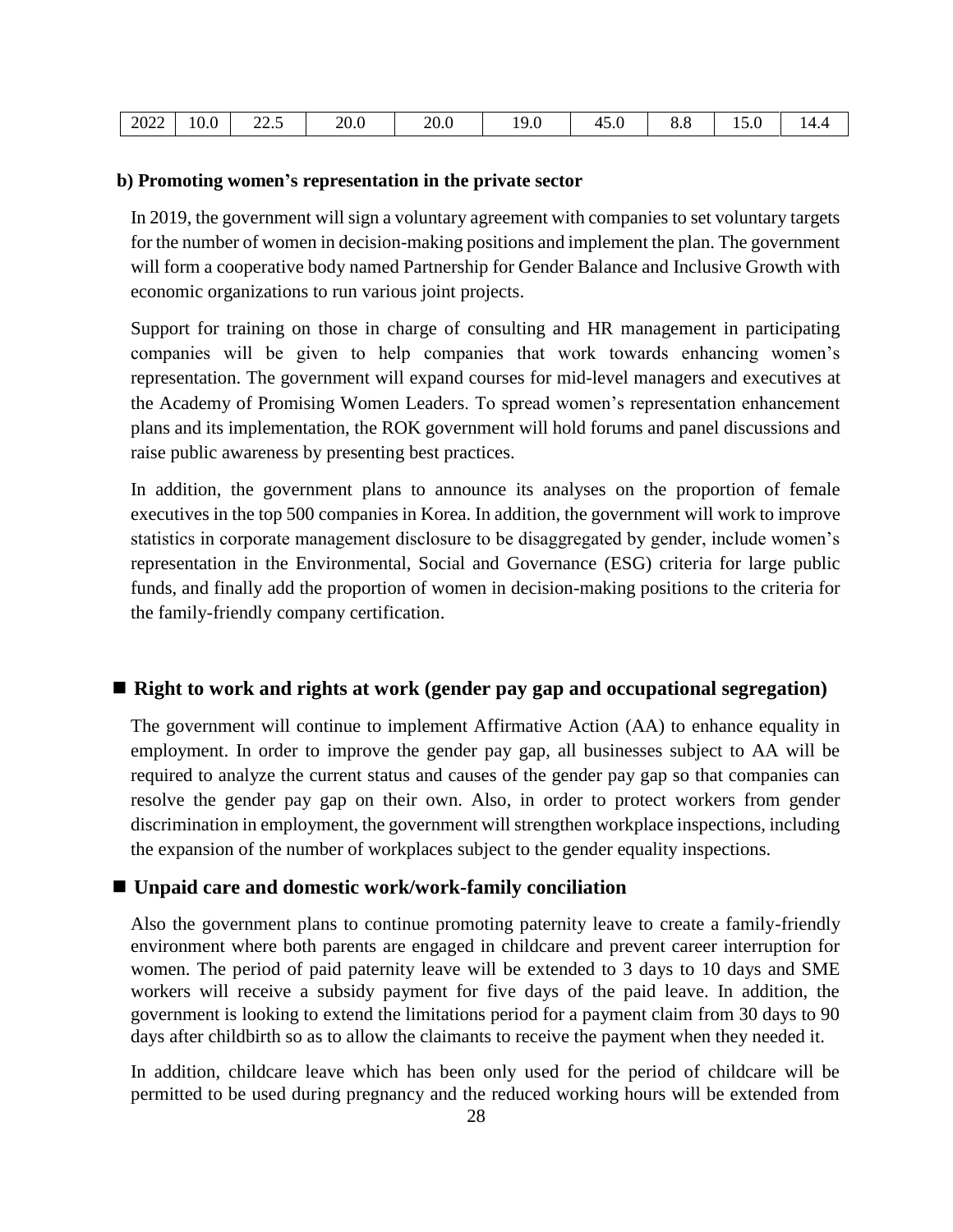the period of first 12 weeks or after 36 weeks of pregnancy to the whole period of pregnancy to secure the job security of female workers who may suspend their career because of miscarriage or premature birth.

## ■ **Negative social regulation and gender stereotype change**

Recently, with one-person media growing more popular, the government plans to include the genre in the gender monitoring and analysis for mass media. The government also has a plan to promote prompt monitoring of gender discrimination by opening an on-line forum where citizens can participate and report gender-discriminatory media contents. In addition, media literacy education focusing on gender equality will be provided for youth to help them suggest ideas for improvement on gender stereotypes portrayed in media.

The government also plans to help children and youth raise awareness of gender equality by kicking off the Gender-equal Children's Books and Art and Culture Project. The project will select children's books promoting gender equality and set aside a special zone for gender-equal books at school libraries and bookstores. Furthermore, the government will select books that focus on gender equality or books with gender-responsive perspectives and support the production of such books on gender equality.

The gender equality education is taught in subject areas and creative experiential activities throughout the entire schooling, particularly through the ethics education (including the gender equality education), which is one of the cross-curricular themes of the 2015 Revised National Curriculum. A revised monitoring standard (December, 2018) was distributed to a number of schools for creating a gender-equal school culture, and the metropolitan and provincial offices of education and schools are encouraged to use it. A consistent monitoring is in process to identify gender discriminating statements in the curriculum and/or textbooks. An editorial review as well as revisions and supplementation are made accordingly.

In addition, exemplary schools and cases of gender equality by the metropolitan and provincial offices, as well as exemplary teachers who have contributed to creating a gender-equal school culture will be awarded, and support for networking and information sharing with regard to gender equality education will be established.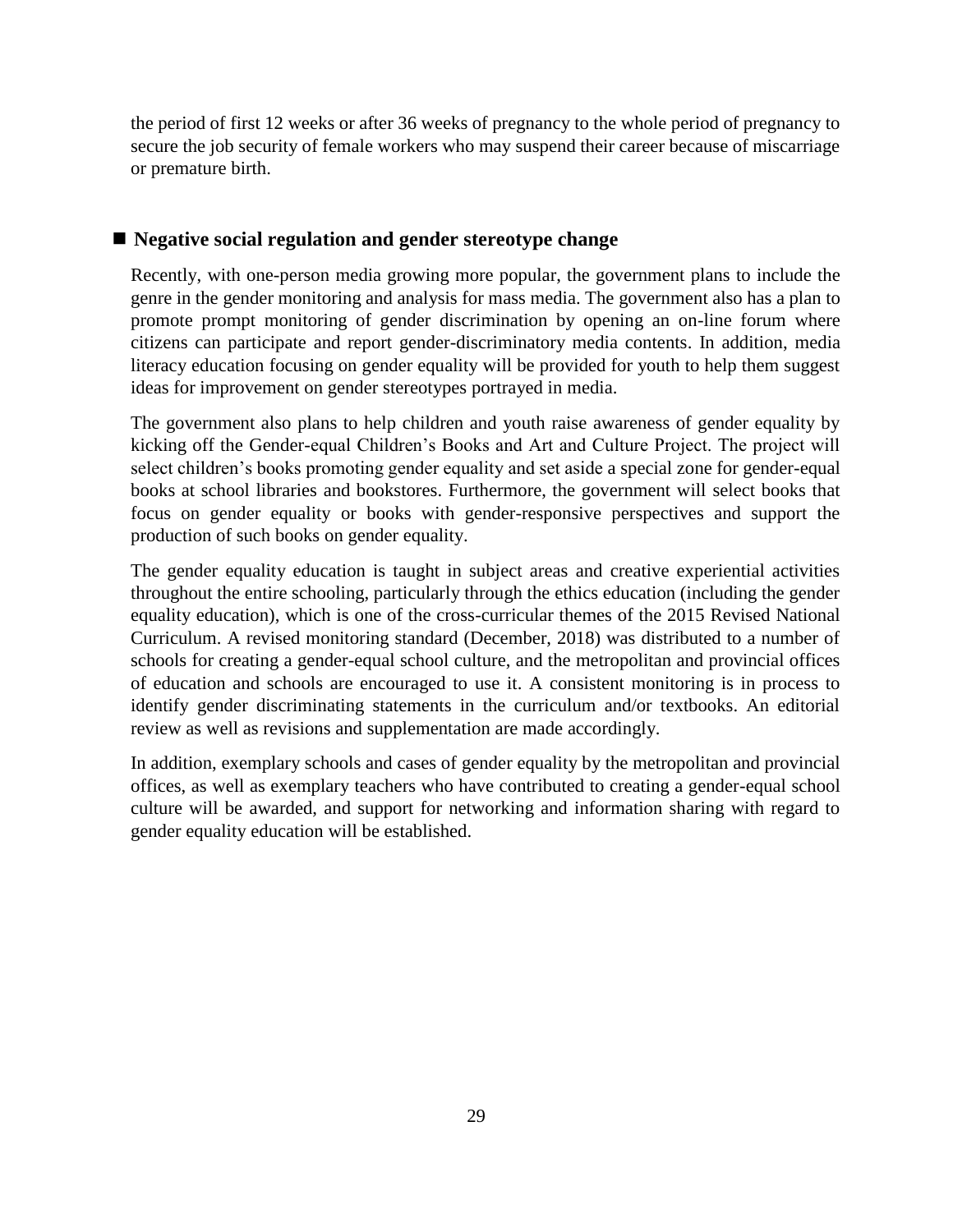# **Section Two: Progress across the 12 critical areas of concern**

6. What actions has your country taken in the last five years to advance gender equality in relation to women's role in paid work and employment?  $\square$  Strengthened / enforced laws and workplace policies and practices that prohibit discrimination in the recruitment, retention and promotion of women in the public and private sectors, and equal pay legislation □□ Introduced / strengthened gender-responsive active labour market policies (e.g. education and training, skills, subsidies) □■ Taken measures to prevent sexual harassment, including in the workplace  $\square$  $\square$  Strengthened land rights and tenure security  $\Box$  $\Box$  Improved financial inclusion and access to credit, including for self-employed women  $\Box$  Improved access to modern technologies (incl. climate-smart technologies), infrastructure and services (incl. agricultural extension)  $\square$  $\square$  Supported the transition from informal to formal work, including legal and policy

measures

that benefit women in informal employment

- $\Box$  $\Box$  Devised mechanisms for women's equal participation in economic decision-making bodies (e.g. in ministries of trade and finance, central banks, national economic commissions)
- □□ Other

\* Please see previous answer to question No.2.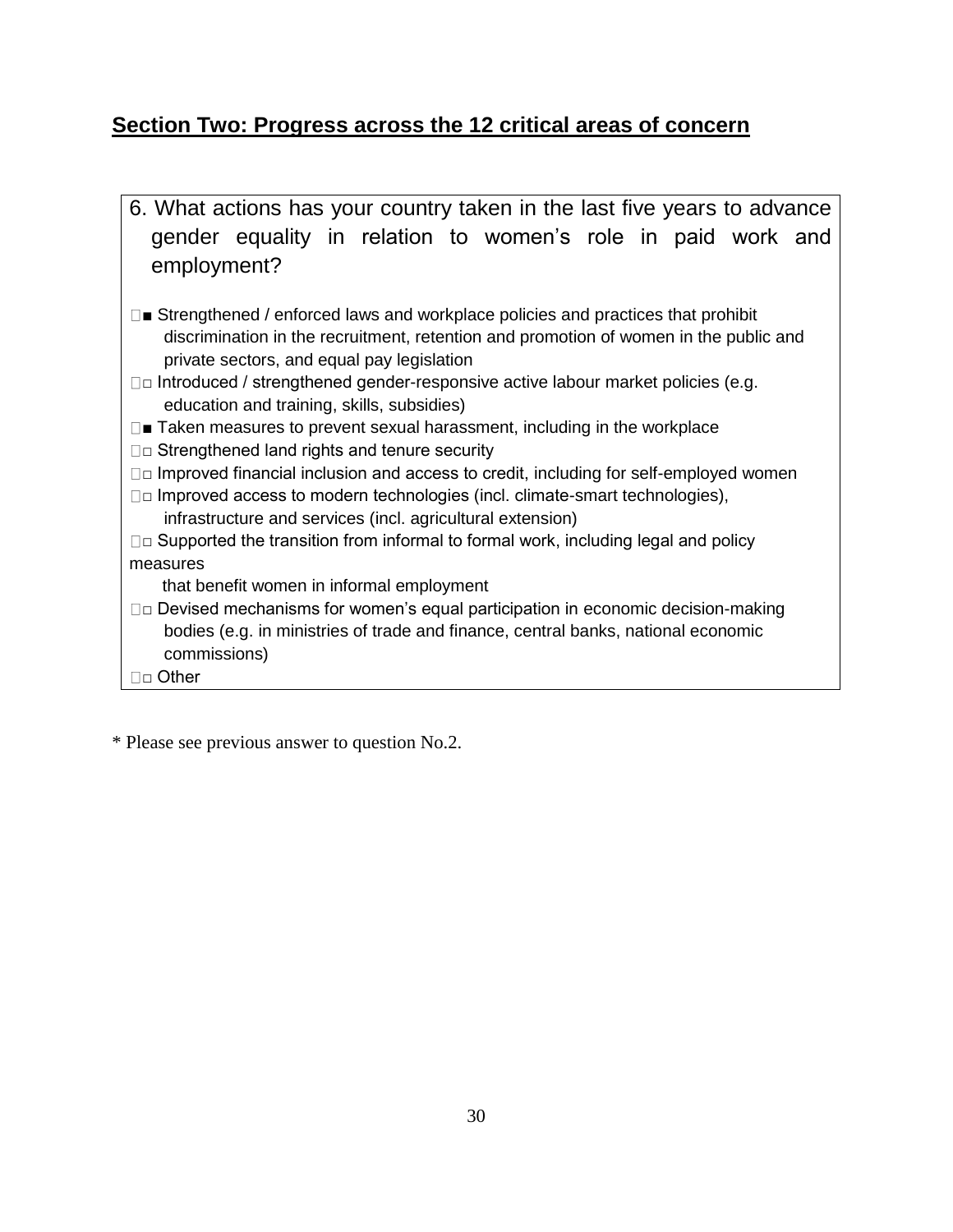- 7. What actions has your country taken in the last five years to recognize, reduce and/or redistribute unpaid care and domestic work and promote work-family conciliation?
- $\square$  Included unpaid care and domestic work in national statistics and accounting (e.g. timeuse surveys, valuation exercises, satellite accounts)
- $\square$  Expanded childcare services or made existing services more affordable
- $\Box$  $\Box$  Expanded support for frail elderly persons and others needing intense forms of care
- $\square$  Introduced or strengthened maternity/paternity/parental leave or other types of family leave
- $\Box$  Invested in time- and labour-saving infrastructure, such as public transport, electricity, water and sanitation, to reduce the burden of unpaid care and domestic work on women
- □□ Promoted decent work for paid care workers, including migrant workers
- □□ Conducted campaigns or awareness raising activities to encourage the participation of men and boys in unpaid care and domestic work
- $\square$  Introduced legal changes regarding the division of marital assets or pension entitlements after divorce that acknowledge women's unpaid contribution to the family during marriage
- □□ Other

## ■ **Expanding child care services or strengthening existing services**

## **a) Child care services**

Since 2007, the ROK government has been providing public child care services, recognizing that the government needs to reduce child care burdens of working parents to ensure workfamily conciliation. The child care service is a home visit service where a caregiver visits a child's home to provide care and offered to children aged 12 or younger with both parents working. Under the program, a household below the income threshold can get partial subsidy on the service cost.

In the past five years, the number of households that used the public child care services has increased by 25.5% from 51,000 households in 2013 to 64,000 households in 2018. The program has contributed to work-family conciliation for parents in their 30s and 40s. The government has gradually increased the scope of eligibility and hours to subsidize households with 120% of the median income.

As social environment for child care saw a rapid change due to an increase in women's labor market participation and the rise of nuclear families, the demand for quality care services for vulnerable young persons\* who are more likely to be deprived of care is constantly increasing. In this regard, the Ministry of Gender Equality and Family, Ministry of Health and Welfare, and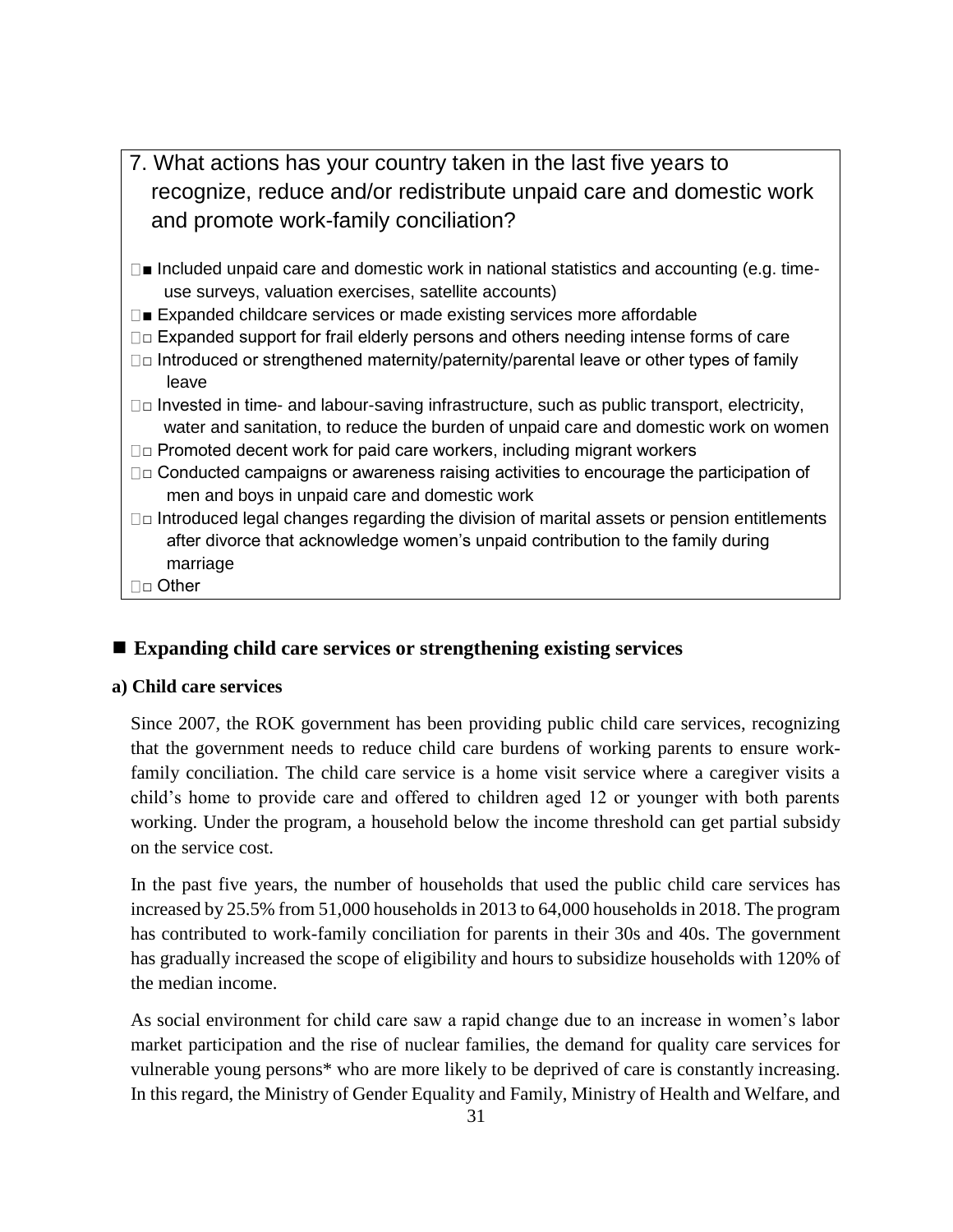Ministry of Education are running various care programs that provide after-school extension activities for children and youth in elementary school.

*\* Children from low-income households, single-parent households, children living with grandparents, multicultural families, children/youth with disabilities, multi-child families, and families with working parents* 

#### **b) All-day Childcare System**

From 2017 onwards, the government is promoting an all-day care system to improve policy effectiveness by connecting after-school programs for elementary school students. The interministerial "Plans to Establish, Operate, and Implement All-day Childcare System" was established, and the Policy Coordination Council among the related government ministries, local and regional governments, regional education offices and local education support agencies, and childcare agencies was launched.

Accordingly, the cooperative system among related government agencies allowed users to access the service more easily by enabling joint response processes from the after-school care services for elementary school students, which had been provided in a separate manner. Now, the after-school programs are offered through the joint system of demand estimation, service provision, and monitoring and feedback.

The After-school Youth Academy provided by the Ministry of Gender Equality and Family started out in 2005 and offers meals, counseling, academic assistance, and creative activities to children and youth from the fourth grade of elementary school to the third graders in middle school. The number of academies has continuously increased to address blind spots concerning after-school care and limited opportunities of hands-on activities for vulnerable youth, especially in the areas of little care infrastructure and in the rural areas. In 2018, programs designed to foster creative and interdisciplinary talents were put in place across the nation, so that teenagers can evaluate and develop their own key abilities needed to prepare for the Fourth Industrial Revolution. Currently, the After-school Youth Academy is in operation in 280 locations nationwide.

The Korean government has established an all-day care system under which it operates community child centers and the Together Care program. To promote the sound development of local children who need after-school care, the community child centers provide a comprehensive range of welfare services, including protection, education, play, recreation, and linkage between guardians and local community resources. According to the 2018 data, 4,210 community child centers are in operation across the country and provide care for 110,000 children. The eligibility scope has been expanded to include children with working parents (2012). As a result, community child centers have become accessible not only for priority children from vulnerable families, but also for children whose parents both work and need afterschool care support. To eliminate a stigma attached to community child centers, the criteria for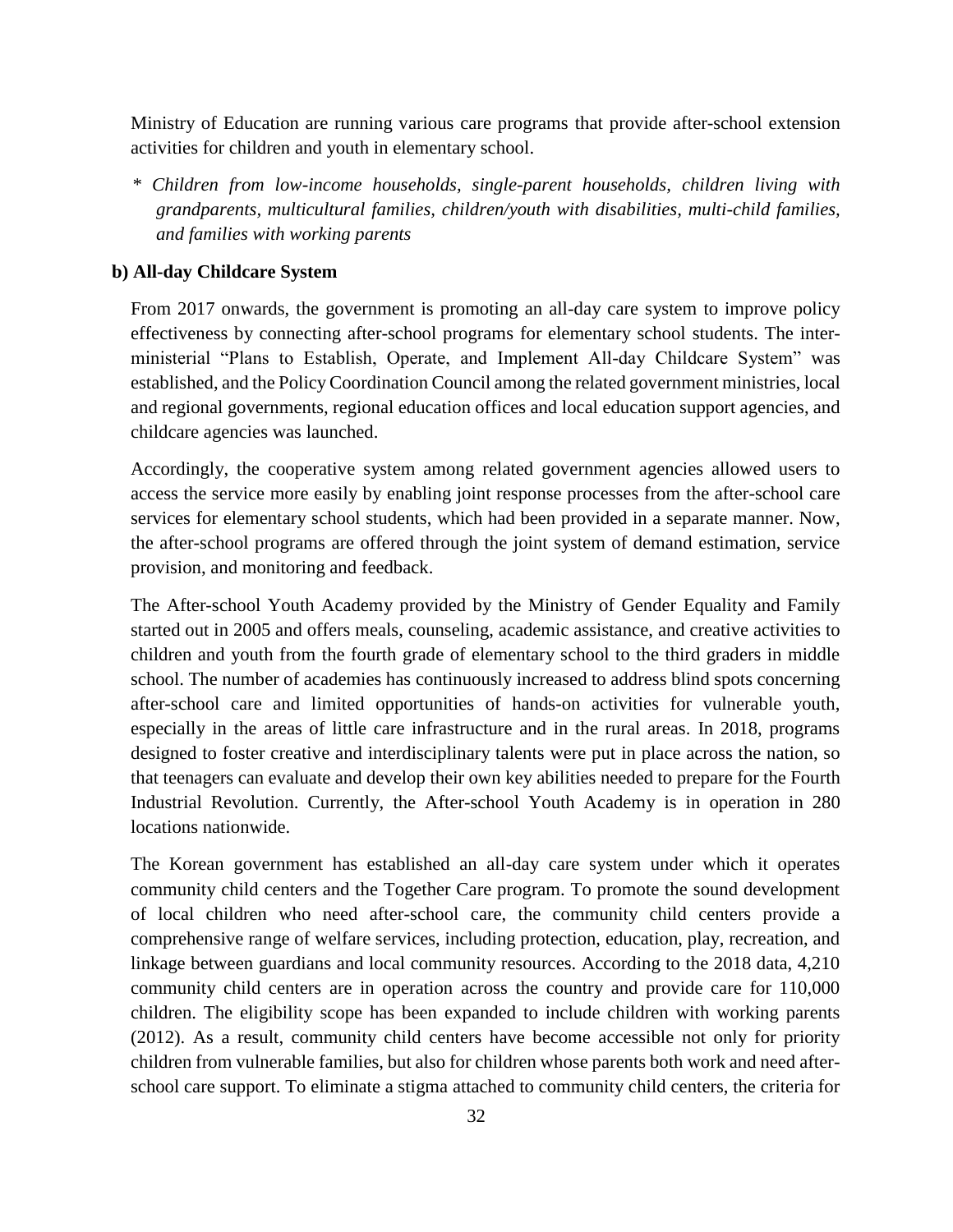"general children" have been redefined (household characteristics and age  $(2018) \rightarrow$  only age (2019)), which resulted in the increased rate of use (before:  $20\% \rightarrow$  after: up to 40%).

While community child centers offer after-school programs focusing on children from lowincome families, the "Together Care program" provides routine and temporary village care services targeting all primary school students.

- *\* The government established 25 Together Care program implementing institutions in 2019, and plans to add 1,800 more by 2022.* 
	- *(Year of 2017) The Ministry of Health and Welfare and Ministry of the Interior and Safety jointly undertook a pilot project to establish community-specific care systems (10 city/county/district governments were selected, and remodeling support was provided)*
	- *(Year of 2018) Together Care is implemented as a regular program. Together Care program implementing institutions have been established across 17 city/county/district governments (Feb. 2019), and 150 such institutions receive support for remodeling and HR costs.*

|                             | <u><overview and="" by="" care="" health="" ministry="" of="" overseen="" program="" the="" together="" welfare=""></overview></u>                                                                                                                                                               |  |  |  |  |  |  |  |
|-----------------------------|--------------------------------------------------------------------------------------------------------------------------------------------------------------------------------------------------------------------------------------------------------------------------------------------------|--|--|--|--|--|--|--|
| <b>Category</b>             | <b>Contents</b>                                                                                                                                                                                                                                                                                  |  |  |  |  |  |  |  |
| <b>Purpose</b>              | To provide care services to all children in need of care by utilizing safe and highly accessible public<br>facilities within communities.                                                                                                                                                        |  |  |  |  |  |  |  |
| <b>Target</b><br>Population | Children aged 6-12 in need of care (with a focus on primary school students)<br>- Together Care services are accessible to all families regardless of their income levels.                                                                                                                       |  |  |  |  |  |  |  |
| Program<br><b>Contents</b>  | Identify and provide various services accommodating the circumstances and needs of communities.<br>- E.g. part-time care services, cultural, arts, and sports programs, commute support, linking care<br>counseling and services, provision of snacks (or meals), etc.                           |  |  |  |  |  |  |  |
| Program<br><b>Site</b>      | Secure service spaces through facility remodeling.<br>- Remodel public facilities, apartment complex community centers, and other available spaces that<br>are highly accessible, open and safe.<br>* Utilize community service centers, welfare centers, libraries, public health centers, etc. |  |  |  |  |  |  |  |
| Operation<br><b>Method</b>  | Direct management by local governments, joint management, entrusted management, etc.                                                                                                                                                                                                             |  |  |  |  |  |  |  |
| <b>Funding</b>              | Installation and HR costs are jointly funded through central and local government budgets. Operating<br>expenses are paid with user fees. Additionally, various community resources can be introduced and<br>utilized.                                                                           |  |  |  |  |  |  |  |

# **<Overview of Together Care Program Overseen by the Ministry of Health and Welfare>**

#### **c) Expanding childcare services and increasing their quality**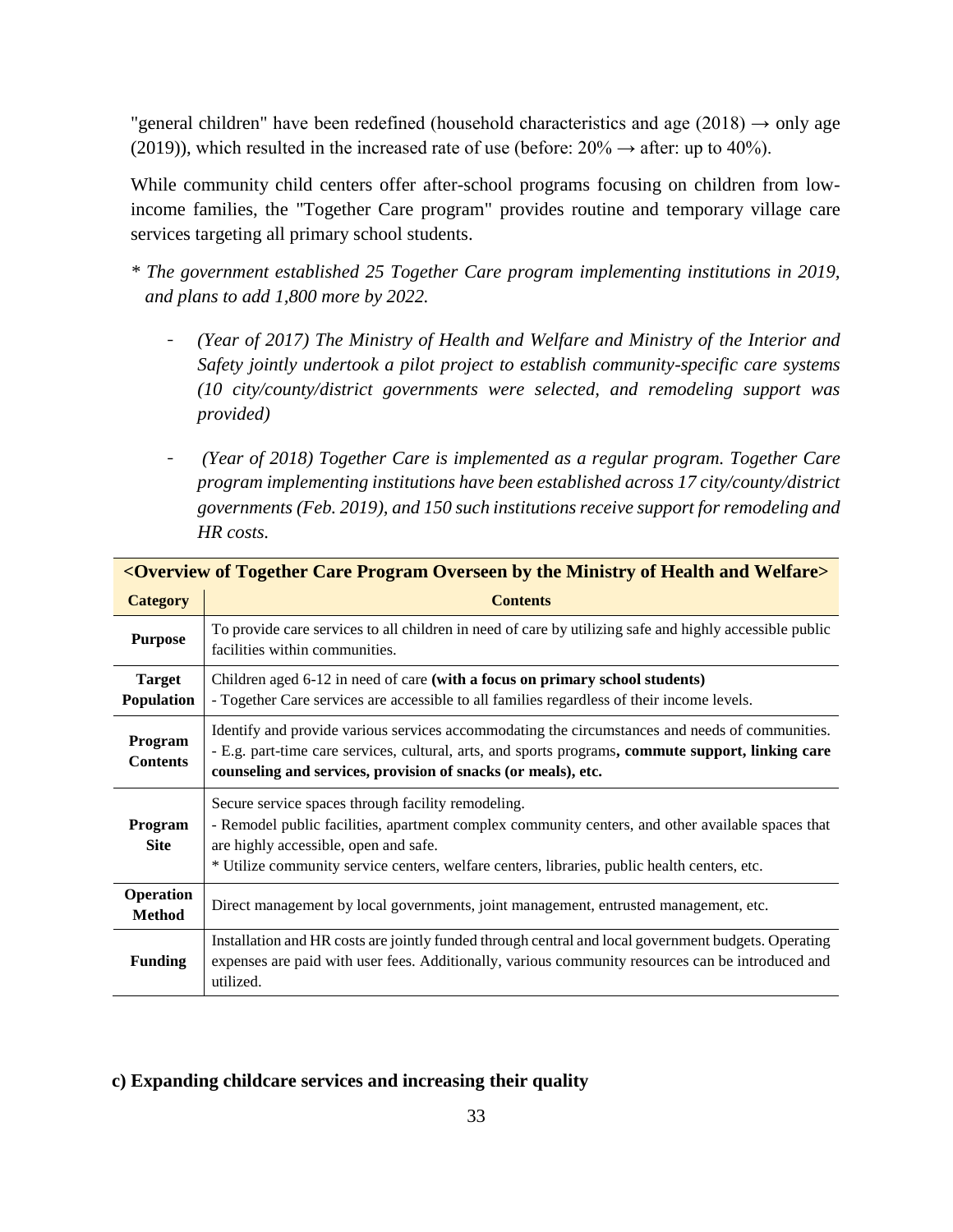At the same time, the Korean government has taken the following actions to expand childcare services and increase their quality.

To alleviate parents' burden, Korea subsidizes childcare for all families with children aged 0-5, regardless of their income levels (2013~). In 2018, KRW 6.8989 trillion was spent on childcare subsidies, and 1.41 million children were enrolled in childcare facilities. In addition, a monthly child home care allowance is provided to families across all income levels (2013~). The allowance was introduced to reduce the burden for parents looking after children at home and to achieve equity between users of childcare facilities and non-users. In 2018, KRW 1.6452 trillion was spent on child home care allowances for 740,000 children. Additionally, to meet the urgent and temporary demand for childcare support, day care centers and comprehensive childcare support centers provide part-time childcare services funded by the government.

The Korean government intends to take greater responsibility for childcare and established the goal of enrolling 40% of children in state/public childcare facilities (~2021). To this end, the government added 574 state/public childcare facilities in 2018 and plans to add at least 550 annually. To reduce the heavy workload of ECEC teachers, Korea deployed 25,000 assistant teachers, and provided 2,036 substitute teachers for those on sick leave in 2018. Furthermore, Korea adopted an accreditation scheme (2006) for day care centers, which aims to ensure effective quality control of childcare services; encourage day care centers to voluntarily improve their services; and inform parents of the quality of childcare facilities. Previously, gaining accreditation was voluntary, but it will become mandatory for all day care centers (June 2019), with a view to enhancing quality control.

## ■ **Expanding support for elderly people and intensive care needs**

#### **a) Single-parent Families**

According to the Survey of Single-parent Families in 2015, income of single-parent families is estimated to be less than half the income of families with both parents, and assets are estimated to be at about 20% of those of families with both parents. Most of the single-parents (84.7%) were employed, and half of them (48.5%) were working more than 10 hours per day. Only 22.4% of respondents owned legal support bonds from their former spouse. The difficulties experienced by single-parent families with children are expected to grow over time. Thus, policy intervention is necessary to provide stable support for single parents' child care responsibilities.

Against this backdrop, the ROK government gradually increased child care allowances to help with single-parent families' child care responsibilities. From 2018,the government expanded the scope of the eligibility for the single-parent family certificates from 52% to 60% of the median income.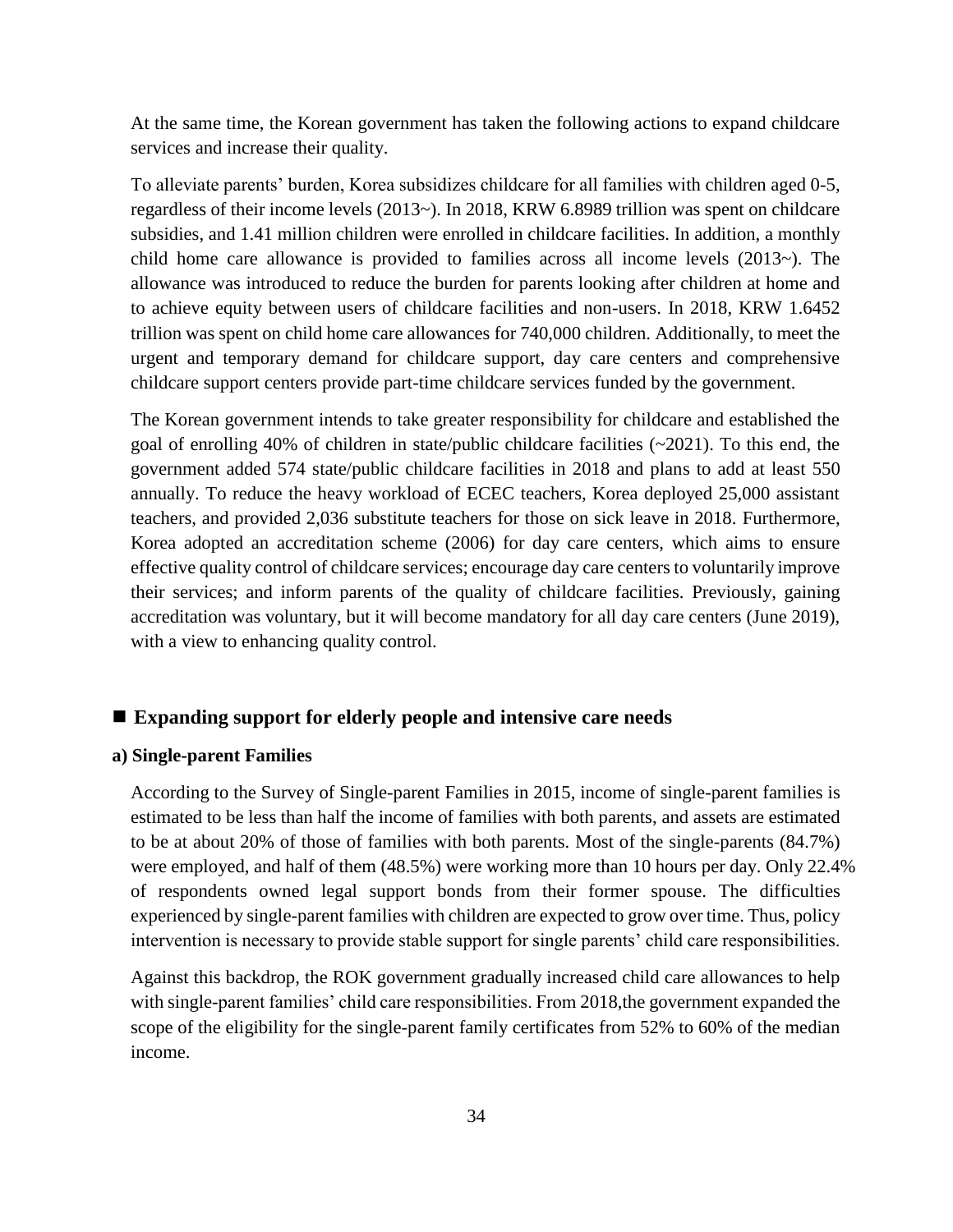For single parents aged 24 or less, additional support is available through child care and selfreliance assistance for young single-parents. In this case, monthly child allowances of 350,000 KRW is provided. If a young single parent is preparing General Education Diploma (GED), the government also supports tuition assistance of maximum 1.45 million KRW. If a teen single parent is enrolled in high school, tuition and registration fees can be supported by the government. If a young single parent is studying or seeking employment, s/he can receive selfreliance assistance allowances.

Low-income single parents can access welfare facilities for single parent families in addition to child care allowances. With the single parent family certificate, the household can benefit from a variety of low-income household assistance programs ranging from discounted utility bills, a higher priority level given on the waiting list for a daycare facility and public rental housing, to various voucher programs.

## **b) Families with disabled children**

In the spirit of expanding assistance for the elderly and vulnerable populations who need intensive care, the ROK government also provides childcare support for families with disabled children.

Korea runs family and childcare support programs for disabled children under age 18 and their families, with the aim of reducing childcare burden and supporting normal social activities for guardians. Eligible families can use up to 600 hours of childcare services per child annually. Other support programs include self-help meetings, family counseling and treatment, parenting education, and respite exhibitions.

## **c) Infertility**

The Equal Employment Opportunity and Work-Family Balance Assistance Act was amended in 2018 to introduce statutory leave for infertility treatment. Under the amended law, the employer should guarantee three-day leave for infertility leave at the request of the employees (the first one day with pay and the other two days without pay). It is expected to contribute to securing a work-life balance for infertile couples and ultimately improving pregnancy and fertility rates.

8. Has your country introduced austerity/fiscal consolidation measures, such as cuts in public expenditure or public sector downsizing, over the past five years?

□ Yes

■ No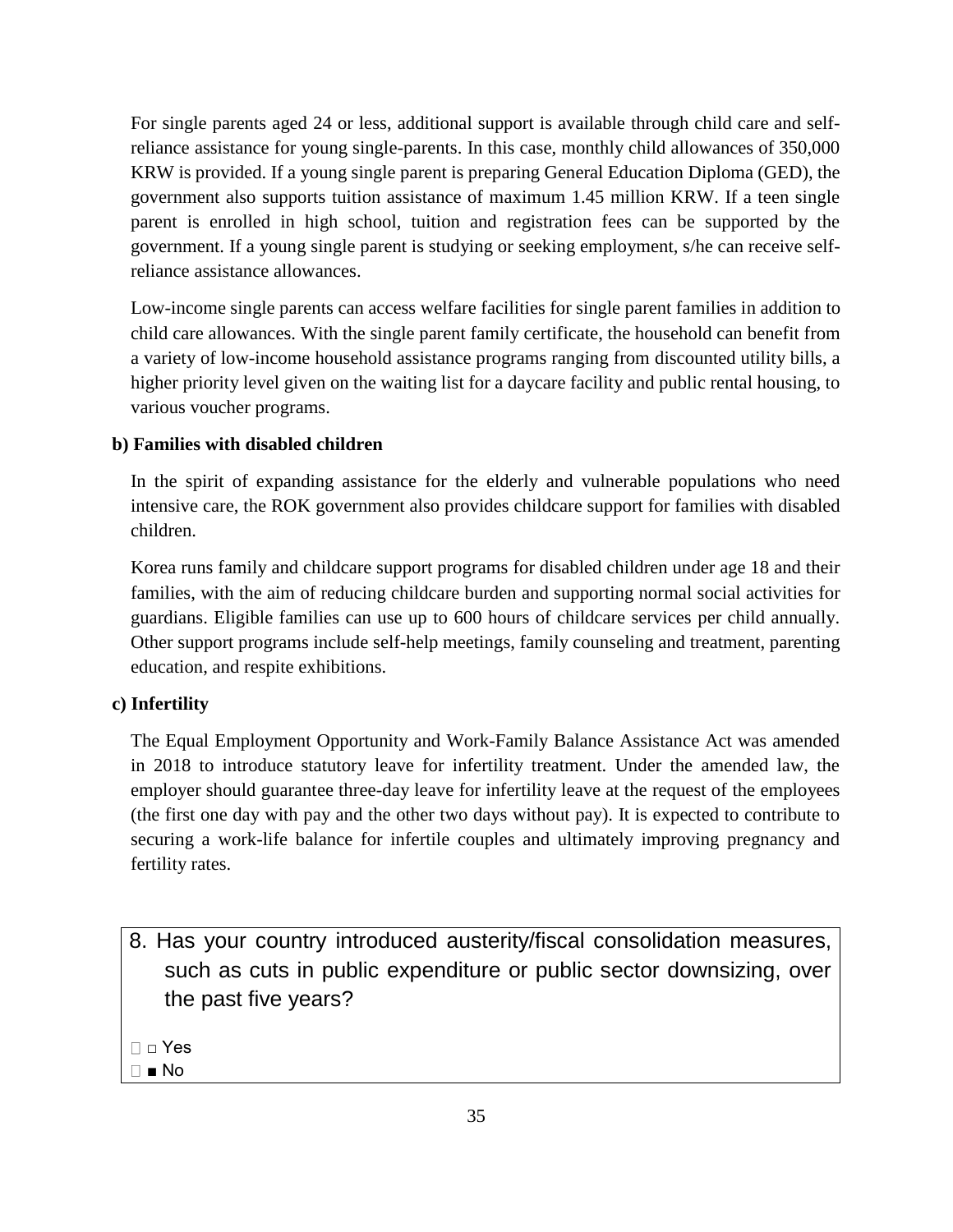- 9. What actions has your country taken in the last five years to reduce/eradicate poverty among women and girls?
- $\square$  Promoted poor women's access to decent work through active labour market policies (e.g. job training, skills, employment subsidies, etc.) and targeted measures
- $\square$  Broadened access to land, housing, finance, technology and/or agricultural extension services
- $\Box$  $\Box$  Supported women's entrepreneurship and business development activities
- $\square$  Introduced or strengthened social protection programmes for women and girls (e.g. cash transfers for women with children, public works/employment guarantee schemes for women of working-age, pensions for older women)
- □□ Introduced/strengthened low-cost legal services for women living in poverty
- □□ Other

## ■Introduced or strengthened social protection programmes for women and girl

#### **a) Parental leave benefits and support for career-interrupted mothers**

As for childcare leave, the age of the beneficiaries has been extended from preschool children to children aged 8 years old and below or children in the second year of primary school. In addition, to encourage the use of paternity leave, the government introduced the benefits for paternity leave whereby if both parents take childcare leave in turn for the same child, the benefit for the second person (mostly fathers) is increased to 100 percent of the ordinary age (up to 1.5 million South Korean won) from the previous 80 percent. The period of the parental leave payments has been extended from one month to three months in 2016 and the maximum amounts paid has continued to increase every year to 2.5 million won per month. The amount of monthly payment for childcare leave has also steadily increased every year. The payment for the first three months rose from 40 percent to 80 percent of the ordinary wage and the monthly amounts, up from a maximum of 10 million won to 15 million won and a minimum of 500,000 won to 700,000 won. The monthly payment for the remaining nine months also rose to 50 percent of the ordinary wage with a minimum of 700,000 won and a maximum of 1.2 million won.

Also, the government created new job centers for women offering a comprehensive employment support service for women whose careers had been interrupted. it is continuously increasing the number of new job centers from 72 in 2009 to 130 in 2013 and to 158 in 2018, making efforts to better adapt them to demand. For example, the manual for employment support program was revised and applied to the job centers in 2018 and the number of professional training courses in high value added sectors, introduced in 2016, r from 25 to 47 in 2018. In addition, 35 new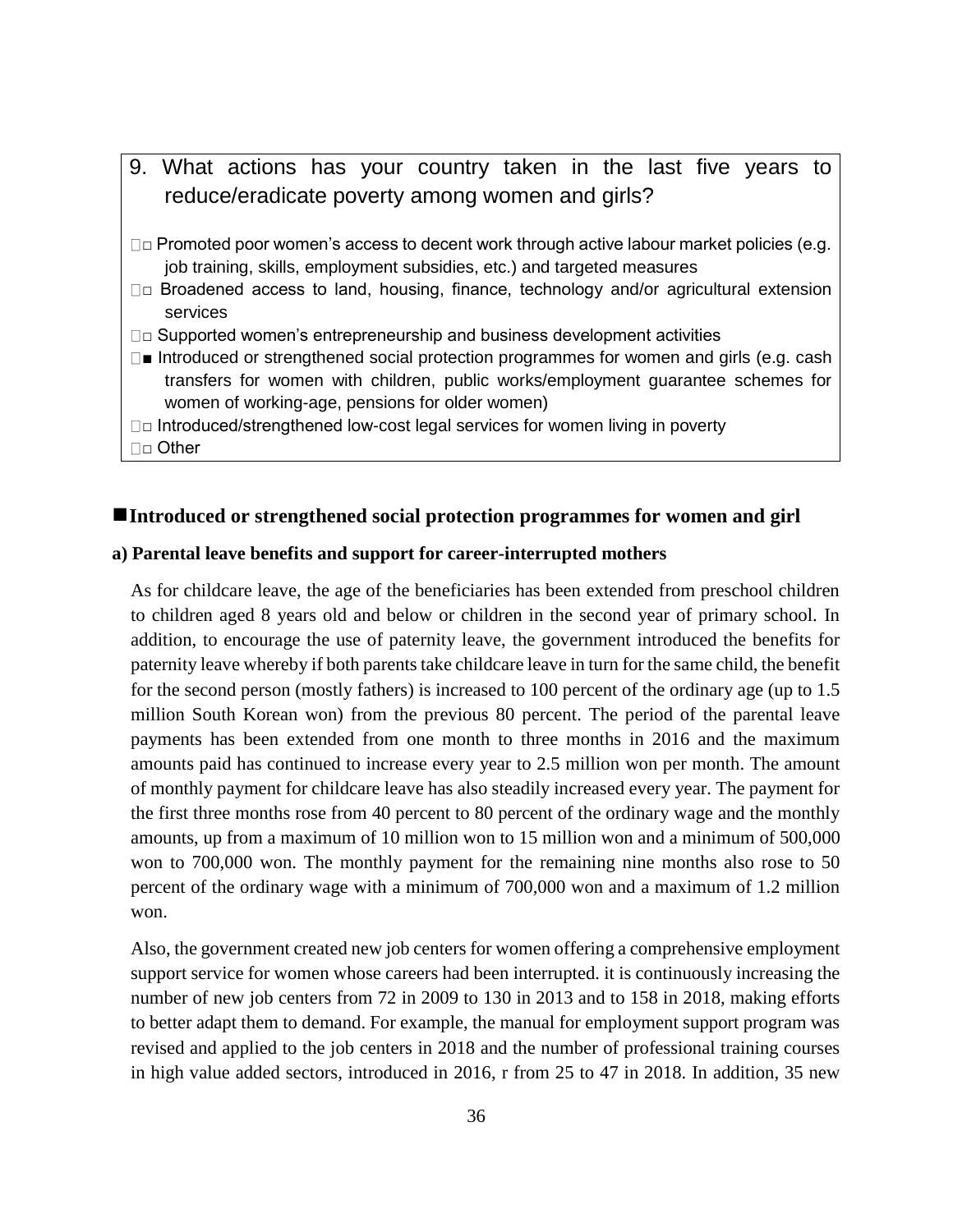job centers are providing programs for career interruption prevention to ensure better job security and create a corporate climate conducive to a better work-family balance, and 30 new job centers are providing consulting service for prospective entrepreneurs.

### **b) Basic pension policy**

The Korean government provides Basic Pension for older women with a view to strengthening social security programs for women and girls.

The Basic Pension was introduced and enforced in July 2014. The eligible population is older persons in the bottom 70% income bracket. As of December 2018, 5.10 million people have received up to KRW 250,000 per month in Basic Pension benefit.

As the number of the older population rises every year, so does that of Basic Pension beneficiaries. Along with this, the Reference Pension Benefit has been raised annually. As a result, the total budget for the Basic Pension has reached KRW 11.8 trillion in 2018 (Central government budget: KRW 9.1 tn; and local government budget: KRW 2.7 trillion).

Among 5.10 beneficiaries, 3.16 million are women, which accounts for 62% of the total beneficiaries. The share of female beneficiaries goes up with an increase in age. Women also account for a bigger share of single-household beneficiaries at 81.6%.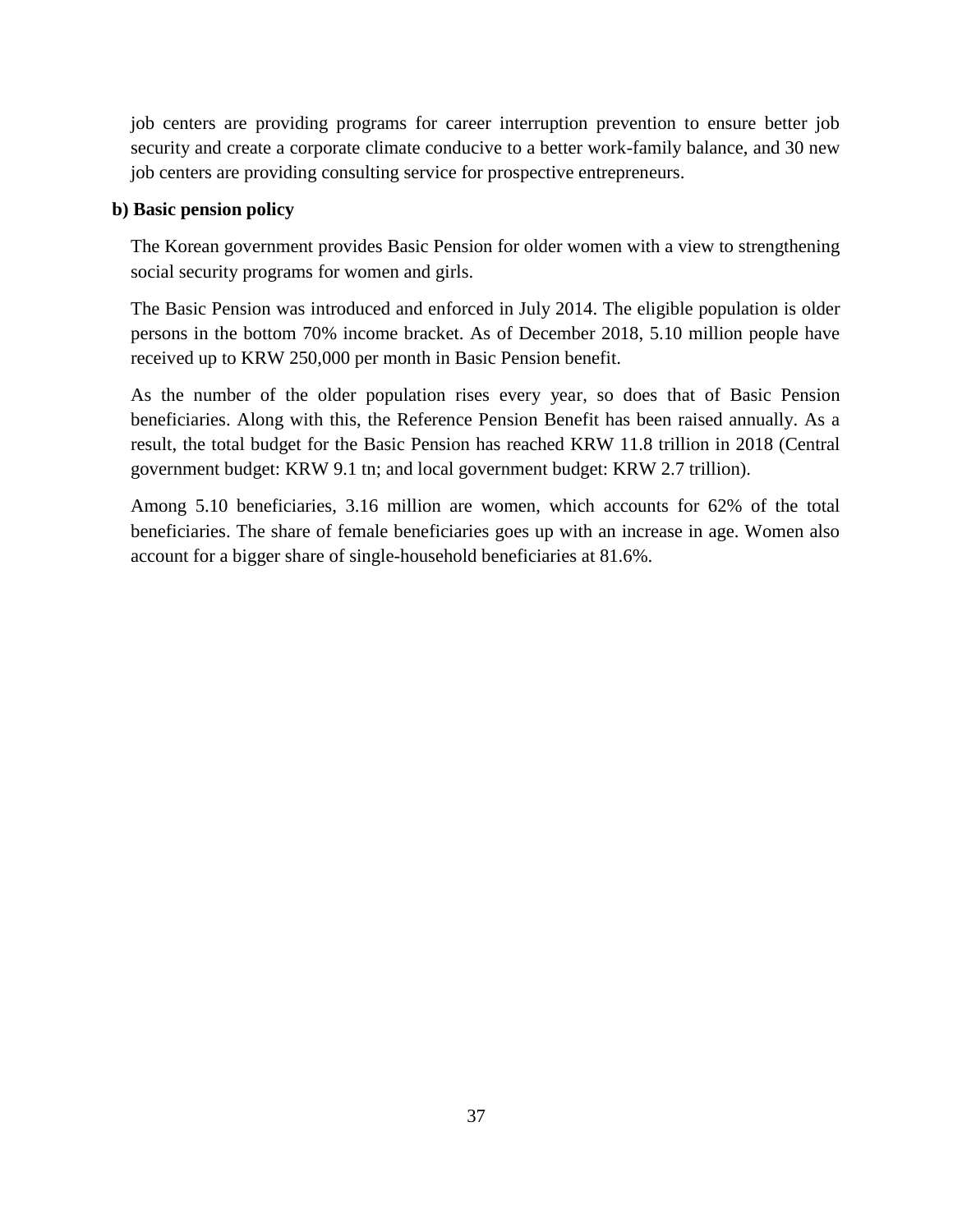- 10. What actions has your country taken in the last five years to improve access to social protection for women and girls?
- $\square$  Introduced or strengthened social protection for unemployed women (e.g. unemployment benefits, public works programmes, social assistance)
- □■ Introduced or strengthened conditional cash transfers
- □□ Introduced or strengthened unconditional cash transfers
- $\square$  Introduced or strengthened non-contributory social pensions
- □□ Reformed contributory social protection schemes to strengthen women's access and benefit levels
- $\square$  Improved access to the above for specific populations (e.g. women in informal employment, including domestic workers; migrant and refugee women; women in humanitarian settings)
- □□ Other

### ◼**Introduced/strengthened conditional/unconditional cash transfers**

The Korean government newly adopted the Child Benefit policy designed to increase conditional/non-conditional cash transfer for women and girls in September 2018 in order to promote children's rights and welfare by reducing childcare burden for families and creating an environment for healthy child development.

The Child Benefit targets certain age groups and is paid monthly in cash—KRW 100,000 per month is given per child under age 6. When it was first introduced, the Child Benefit was selective and excluded the richest 10 percent. However, in April 2019, this income eligibility criteria will be eliminated, which means all families with children under age 6 will become eligible for the Child Benefit (Retrospective payments will be made for the period of January-March, when the monthly Child Benefit is paid in April 2019). In September 2019, the eligibility criteria will be further relaxed to cover children under age 7.

#### ■Improved access to social protection for specific populations

The Ministry of Employment and Labor is working to address the loopholes in the maternity protection system of the employment insurance. Part of its effort includes providing maternity leave subsidies for working women who are not covered by the employment insurance and thus are not entitled to maternity leave benefits (50,000 a year, including self-employed persons, dependent self-employed workers and persons exempted from the employment insurance law) funded by the general account budget. This new policy will be implemented in the second half of 2019 and plans to offer a monthly subsidy of 500,000 won for three months.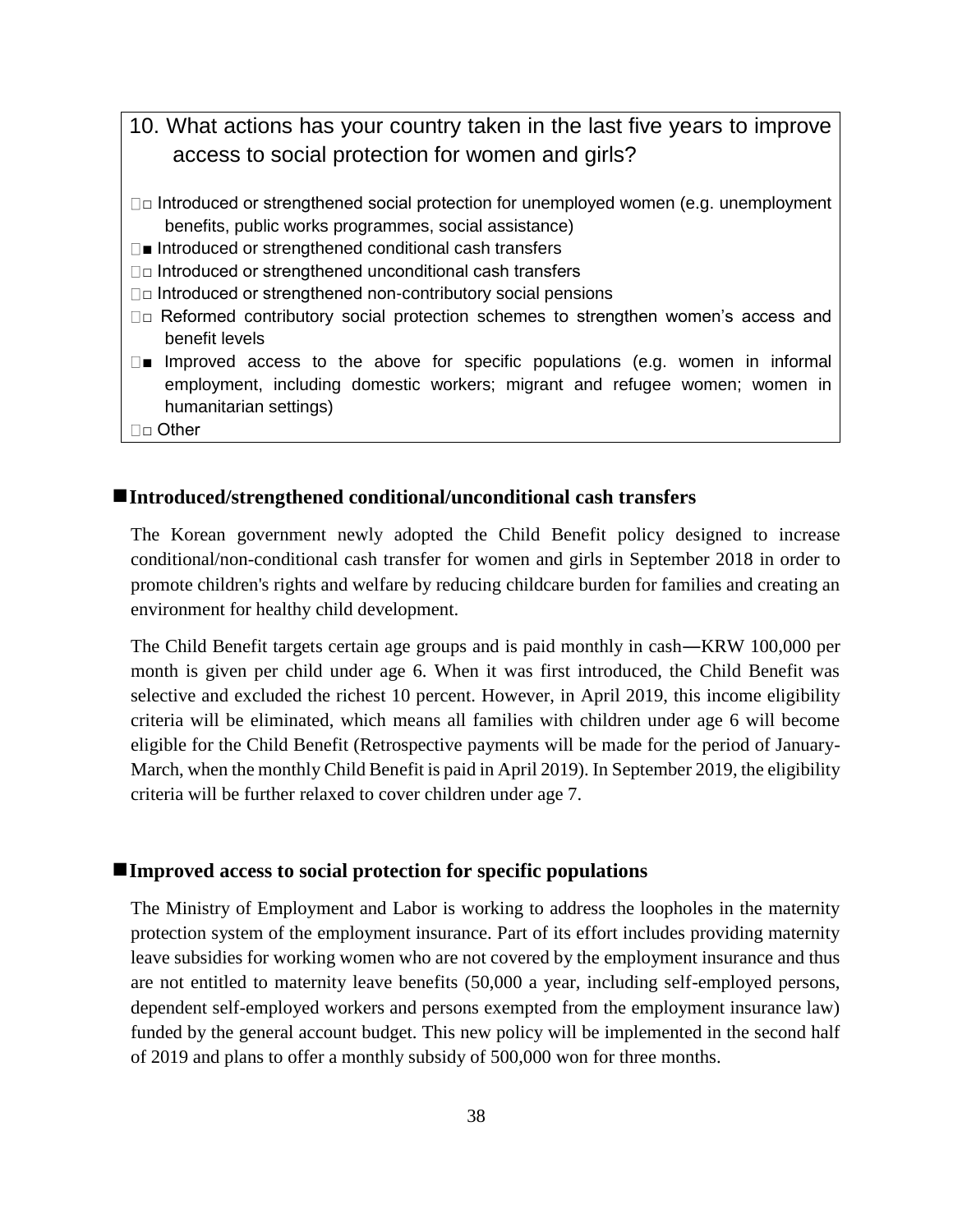- 11. What actions has your country taken in the last five years to improve health outcomes for women and girls in your country?
- $\square$  Promoted women's access to health services through expansion of universal health coverage or public health services
- $\square$  Expanded specific health services for women and girls, including sexual and reproductive health services, mental, maternal health and HIV services
- □ Undertaken gender-specific public awareness/health promotion campaigns
- □□ Provided gender-responsiveness training for health service providers
- $\square$  Strengthened comprehensive sexuality education in schools or through community programmes
- $\square$  $\square$  Provided refugee women and girls as well as women and girls in humanitarian settings with access to sexual and reproductive health services
- □□ Other

# ■**Promoted women's access to health services though expansions of universal health coverage or public health services**

With a view to strengthening healthcare services related to pregnancy and childbirth, the National Health Insurance has annually expanded its coverage of prenatal services. Since 2005, congenital anomaly and rubella tests have been covered. Staring from the same year, women giving natural birth have been fully exempted from co-payments, a move aimed at promoting maternal-child health. Further actions have been taken to reduce out-of-pocket payments for essential prenatal tests during pregnancy such as sonography. In 2008, the government introduced an additional subsidy of KRW 200,000 per pregnant woman in the form of an electronic voucher entrusted to financial institutions (Happy People Card whose previous title was Gounmom Card). In 2012, the subsidy was raised to KRW 500,000 - KRW 700,000 for multiple pregnancy. Starting from 2016, pregnant women in medically underserved areas have been paid an additional KRW 200,000 on top of the subsidy. In 2019, the subsidy was increased to KRW 600,000-KRW 1 million for multiple pregnancy. Furthermore, its scope of use has been expanded to include the purchase of drugs arising from doctor consultation and prescription for infants under age 1. Since October 2017, infertility treatment procedures have been standardized; and essential procedures such as sperm/egg collection and processing, embryo transfer, and thawing have been covered under the National Health Insurance (copayment rate: 30%), alleviating financial burden for infertile couples.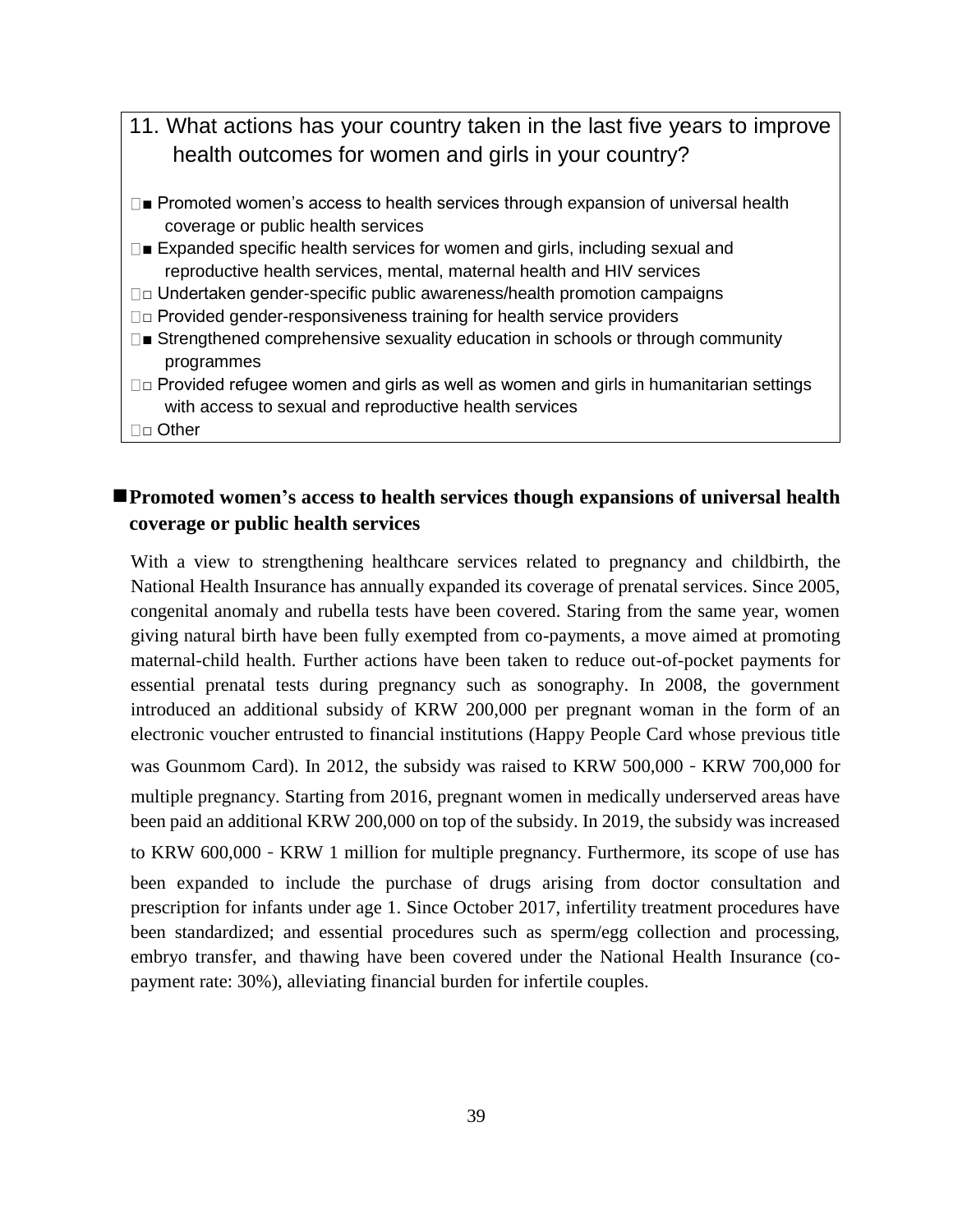## ■Expanded specific health services for women and girls, including sexual and **reproductive health services, mental, maternal health and HIV services**

With a view to expanding health services specifically for women and girls, the Korean government has taken a number of actions to improve sexual and reproductive health, maternal health, mental health and HIV/AIDS-related services.

Korea aims to strengthen health services for pregnant women and new mothers. As the child bearing age is delayed, many married couples increasingly face infertility. To address this, the government expanded National Health Insurance benefit package in October 2017 to cover infertility treatments, which used to be non-reimbursable items. Infertility treatment procedures have been standardized, and starting from 2019, low income families (at or below 180% of the median income) will receive an additional infertility assistance of up to KRW 500,000, which otherwise would have been paid out of pocket. Starting from 2019, healthcare facilities providing infertility treatments will be regularly evaluated, and the evaluation results will be made public to help reproductively-challenged couples make an informed choice of hospital.

A bill to partial amendment to the Mother and Child Health Act, intended to put infertile couples of *de facto* unions under the category of infertile married couples, passed the plenary session of the National Assembly in April 2019, allowing infertile couples of de facto marriages to be entitled for the same financial aid for infertility treatments as legally married couples. The amendment will come into force six months after its promulgation.

In addition, the Korean government is working to improve emotional and psychological health through dissemination of mental health information and other efforts. In 2018, the government strengthened mental health management services for reproductively-challenged couples and new mothers with depression, mostly through the four (4) infertility and depression counseling centers (1 central and 3 regional centers).

Furthermore, Korea runs a medical subsidy program for high-risk pregnant women, which aims to ensure maternal-child health by providing essential health management and care services and thus reducing financial burden. High-risk pregnant women at or below 180% of the median income are eligible for this program, which covers full co-payments for reimbursable services and the costs of non-reimbursable services related to inpatient care. When the program was first introduced in July 2015, the scope of coverage was limited to three major diseases (preterm labor, labor-related hemorrhage, and severe preeclampsia). However, it was expanded to include 2 and 6 additional diseases in 2018 and 2019, respectively. As of 2019, a total of 11 diseases have been covered.

- *\* Premature rupture of membranes, and placental abruption*
- *\*\* Placenta previa, threatened abortion, polyhyramnios, oligohydramnios, cervical incompetence, and antepartum hemorrhage.*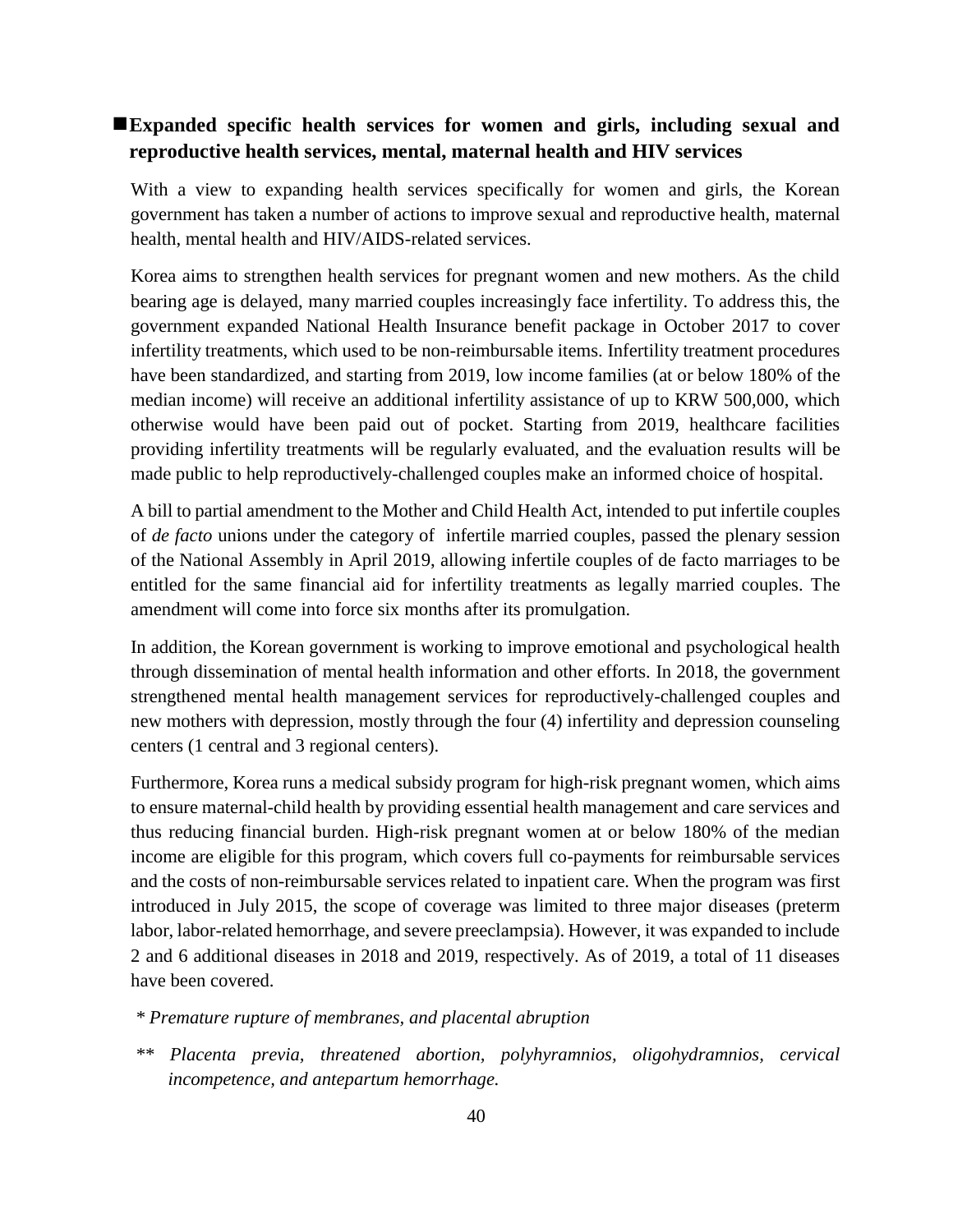Also, the Korean government has taken actions to promote the mental health of women.

To increase access to mental health services and strengthen early detection and interventions for mental disorders, Korea expanded the target population for depression screening as part of the national health check-up program. Starting from 2019, the screening cycle has been reduced to 10 years between the ages of 20 and 70. (Previously, the target ages were limited to only 40 and 66). In addition, the government expanded mental health and welfare centers (from 212 in 2014 to 243 in 2018), allowing ready access to relevant services for local residents with mental illness. The mental health and welfare centers provide a wide range of services, including case management, mental disorder prevention, response to suicide attempts, introduction to health and welfare services, and rehabilitation for local residents with mental illness.

# ■Strengthened comprehensive sex education through school and community **programs**

The need for school sex education has increased as Korea developed economically, socially, and culturally. In response to the social needs, the National-level sex education standard was established, which provides practical educational materials.

The school sex education standard for elementary, middle, and high school levels was established from May 2013 to April 2014, and educational materials for sex education was developed from March 2014 to February 2015.

The appropriateness of the school sex education standard was verified through public hearings as well as content reviews by experts from January to April of 2014, and professional development sessions for teachers in charge of sex education were offered from February to April of 2015. Necessary revisions were made in July and September of 2015.

The school sex education standard not only tackles simple issues on sex, but it emphasizes the preventive measures, giving appropriate information and knowledge to students in different developmental phases so they can set proper values and attitudes on sex and take suitable actions. The school sex education standard is organized into five levels; primary, intermediate, and upper levels in elementary school as well as middle and high school levels. The primary domains include human development, social relationships, coping skills, health, and society and culture. Schools are requested to allot at least 15 class hours for sex education, using creative experiential activities and relevant subject hours.

12. What actions has your country taken in the last five years to improve education outcomes and skills for women and girls?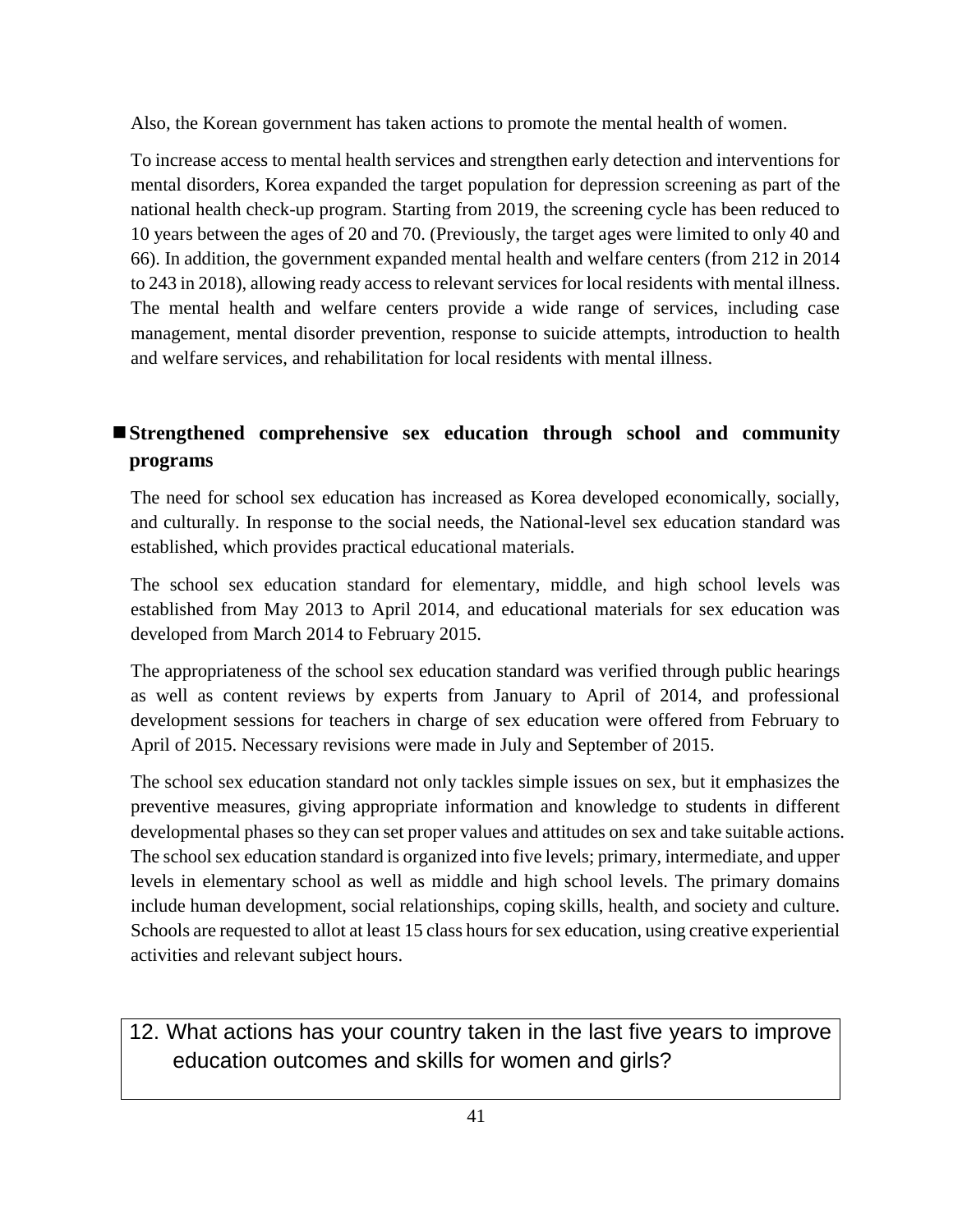- □■ Taken measures to increase girls' access to, retention in and completion of education, technical and vocational education and training (TVET) and skills development programmes
- □□ Strengthened educational curricula to increase gender-responsiveness and eliminate bias, at all levels of education
- $\square$  $\square$  Provided gender equality and human rights training for teachers and other education professionals
- □ Promoted safe, harassment-free and inclusive educational environments for women and girls
- $\square$  Increased access to skills and training in new and emerging fields, especially STEM (science, technology, engineering and math) and digital fluency and literacy
- $\square$  Ensured access to safe water and sanitation services and facilitated menstrual hygiene management especially in schools and other education/training settings
- Strengthened measures to prevent adolescent pregnancies and to enable adolescent girls to continue their education in the case of pregnancy and/or motherhood □□ Other

## ■ Measures taken to educate girls, TVET, and technology development programs

## **a) Educating female students: capacity building for female students in the engineering field**

New industrial fields\* that require accuracy and precision have been on the rise due to the industrial paradigm shift and transition to a knowledge-based society. It is necessary to improve the existing engineering education to enhance female students' self-efficacy in the engineering field and support their career prospects by lowering barriers that may hinder their career paths.

## *\* ICT fields including IoT, Fintech, Big Data, etc.*

In order to improve the curriculum and educational conditions of engineering universities and to increase career prospects for women in the engineering field, customized and integrated curriculum for female students has been developed and implemented in addition to support for career development, employment, and start-ups. Support is provided to improve educational conditions for female students in the engineering field so they can develop their potentials and talents, according to the "plan to transform engineering universities (April, 2014)" and Article 11 Paragraph 2 of the Industrial Education Act. This includes WE-UP program (10 universities in 2018, 3.8 billion Korean won), annual evaluations (March, 2018), written and direct consultations (June, 2018), joint seminars (July, 2018), and WE-UP Day (November, 2018).

## **b) Strengthened curriculum that eliminates discrimination and enhances gender awareness in all educational levels.**

## **(1) Curriculum**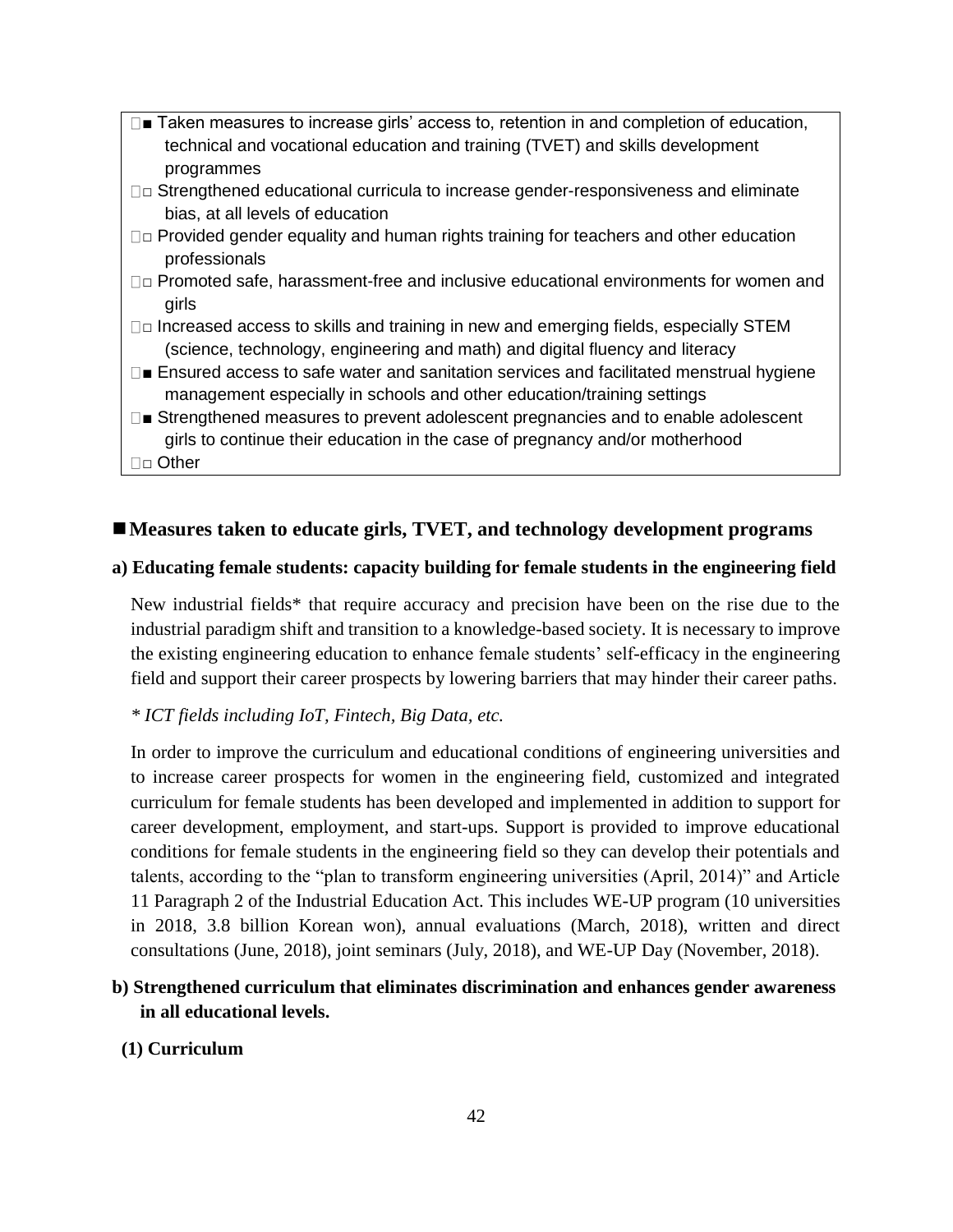The Ministry of Education has incorporated human rights, gender equality, and gender values in the elementary Pleasant Life and social studies as well as ethics, technologies/home economics, health in middle and high school curriculum of the 2015 Revised National Curriculum, publically announced in September 2015, for elementary and secondary learning that enhances gender awareness and eliminates discrimination.

The 2015 Revised National Curriculum was phased in and took effect, in the order of first and second grades in elementary school in 2017, third and fourth grades in elementary school and seventh and ninth grades in middle and high schools in 2018, fifth and sixth grades in elementary school and eighth and eleventh grades in 2019, and all grades by 2020.

In addition, cross-curricular teaching and learning materials which teaches about gender equality were developed in 2018, disseminated to all elementary, middle, and high schools across the nation in February 2019. It is taught systematically in all educational activities and creative experiential activities. Teaching and learning materials on gender equality provides contents about human rights, work-family conciliation, gender roles and so forth.

### **(2) Textbook Monitoring**

To develop textbooks that enable balanced learning on gender roles and gender equality, contents and components about gender equality have been strengthened and supplemented in the new textbooks. In addition, a common authorization standard and a subject-area authorization standard on gender equality are referenced when authorizing textbooks and/or providing expert consultations and editorials (Based on a Memorandum of Understanding with relevant professional agencies\*).

**(Common authorization standard)** 5. Is there a statement that perpetrates discrimination in all areas of political, economic, social, and cultural life in the aspect of gender/religion or social status?

**(Subject-area authorization standard/elementary physical education)** 11. Are contents written without any discrimination, not giving any distorting or favoring statements on particular religion, region, person, gender, goods, agencies, etc.?

*\* Professional agencies: Korean Legislation Research Institute, Institute for Unification, Northeast Asia History Foundation's Dokdo Research Institute, Korea Hydrographic and Oceanographic Agency, National Geographic Information Institute, National Human Rights Commission of Korea, Korea Copyright Commission, National Institute of Korean Language, and Korea Research Institute of Standards and Science* 

For the new textbooks, a textbook monitoring team monitors textbooks (since May 2019), in which reviewed comments are delivered to the team of authors every month to make revisions and/or provide supplements, and thus gender discriminating contents are revised and/or supplemented if necessary (Completed six times in 2018, expected to conduct six times in 2019).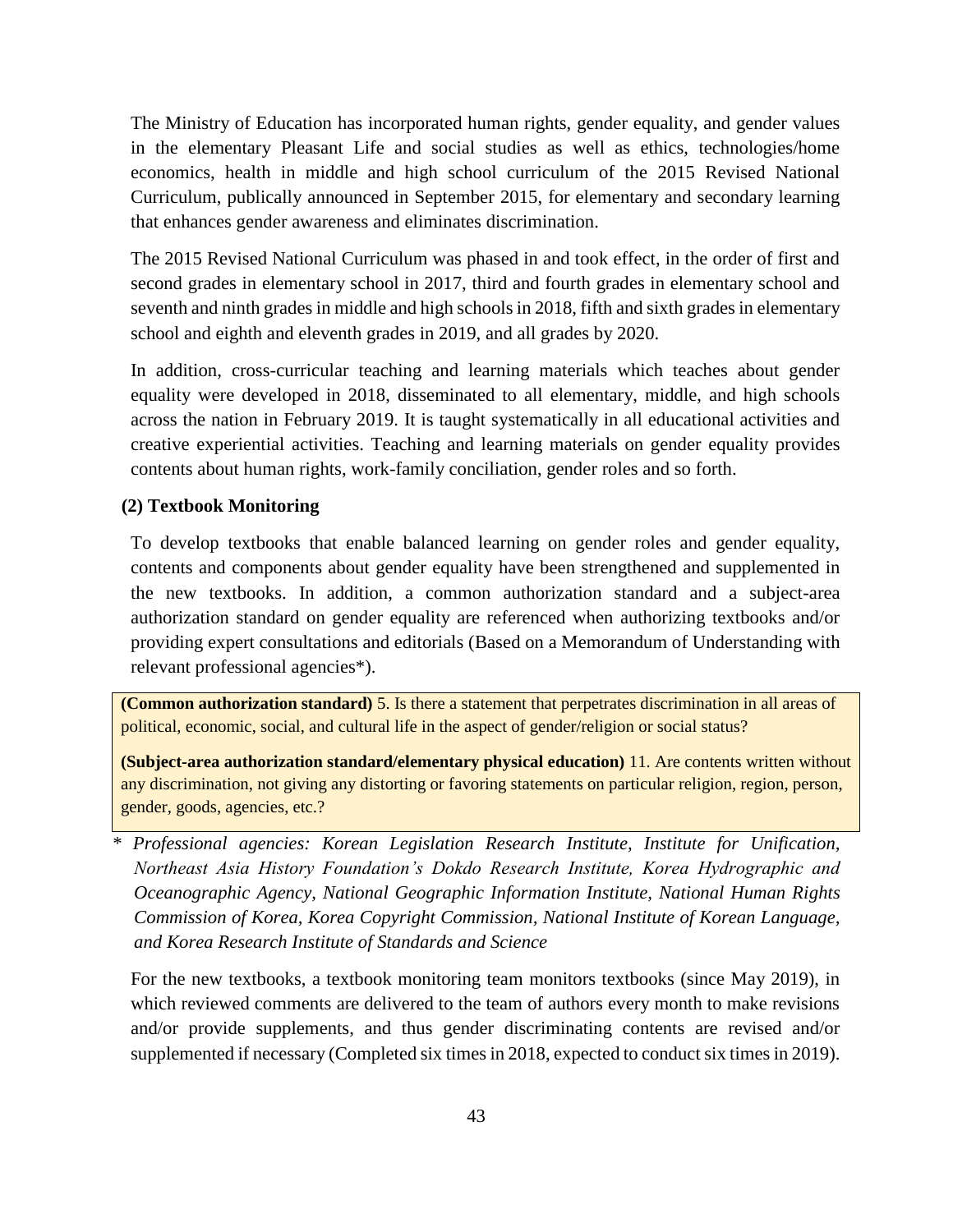*\* Textbook monitoring report submitted every month (May to October, 2018), in particular, intensive expert reviews competed on ethics including gender equality (July and October, 2018).*

## **c) Gender equality and ethics education provided to teachers and educators**

## **(1) Gender equality education for teachers**

To improve teachers' professionalism on gender equality education as well as to eliminate teachers' bias about gender roles, courses on gender equality are offered in qualification and job trainings. In particular, based on the "Teachers and Administrators' Qualification Training Curriculum Standard" (proclaimed by the Ministry of Education), gender equality education courses are offered during the qualification training. Mandatory trainings on gender equality and gender-responsive human rights education are included in the qualification training curriculum for the metropolitan and provincial office of education and educator training centers.

*\* Preventive education on sexual assaults, sexual violence, family violence incorporated in the compulsory training according to the Framework Act on Gender Equality (Advised the metropolitan and provincial offices of education and educator training centers, October 2, 2018).* 

Moreover, teachers in different grade levels must take at least one hour of the mandatory preventive education every year according to Article 5 of the Sexual Violence Prevention and Victims Protection Act and Article 2 of the Elementary and Secondary Education Act.

Job trainings and leading teacher trainings are facilitated in order to help teachers teach about school gender equality and student rights from a perspective of comprehensive human rights education. In this regard, the Ministry of Education will also support the cultivation of "human rights leading teachers" through an intensive training (more than 30 hours), who will become consultants and material developers for each of the local offices of education. On- and off-line job trainings will be launched so that teachers who are interested in teaching about human rights education have an easy access to relevant contents and thus further build their capacities.

## **(2) Gender equality education for pre-service teachers**

In order to increase opportunities for pre-service teachers to learn about gender equality education, gender equality education for teacher education institutions have been strengthened. This is followed by an official document, advocating teacher education institutions to incorporate gender equality education, and requiring them to teach about gender equality in the curriculum. A separate course as well as courses for the major/teaching/liberal arts is included in the program on the basis of each school conditions.

| <b>Institutions</b> | <b>Examples</b> |
|---------------------|-----------------|
|                     |                 |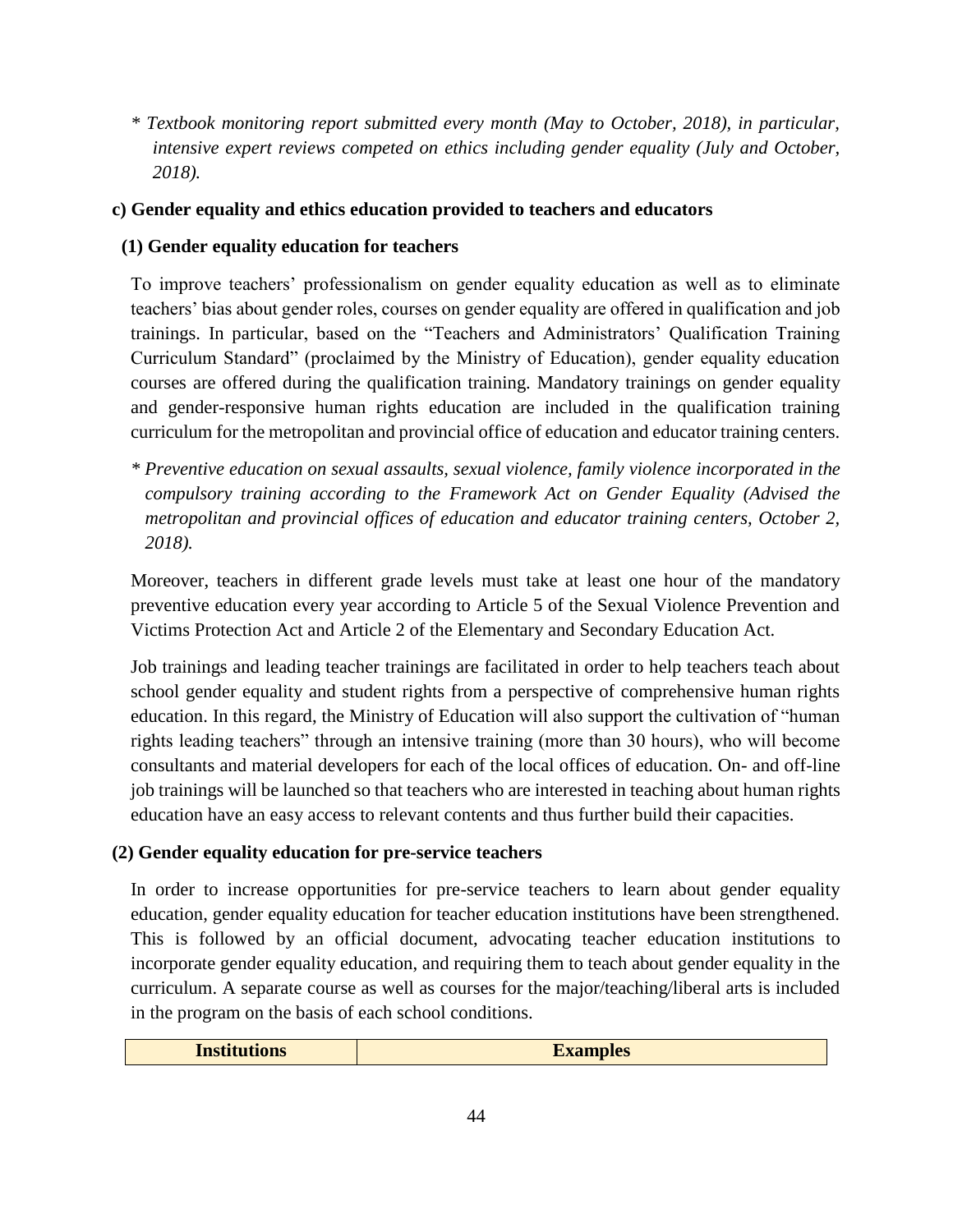| University of Education    | Courses in major (elementary social studies) and liberal arts |
|----------------------------|---------------------------------------------------------------|
| including Gongju National  | (family life education, multiculturalism research, etc.),     |
| University of Education    | seminar (human rights seminar on Tuesdays)                    |
| College of Education       | Required to complete human rights/gender equality online      |
| including Seoul National   | education at least once every year                            |
| University, and Busan      | Courses in major (educational sociology, civic education,     |
| <b>National University</b> | democracy), teaching (life guidance and counseling), gender   |
|                            | equality education for freshmen, special lectures             |

Teacher education institutions are advised to incorporate gender equality in the curriculum, and provide compulsory teaching on gender equality (confirmed in 2019, will be implemented in 2020).

#### **(3) Gender equality education in school for other educators**

Under the *Sexual Violence Prevention and Victims Protection Act* Article 5 and Article 2 of the same Act, professional counselors in the Wee center, Wee class, Wee school participate in a preventive education course to enhance their understanding about gender equality and to build their counseling competencies.

<sup>\*</sup> *Number of job trainings completed in 2018: 333 (February)*  $\rightarrow$  343 (May)  $\rightarrow$  541 (October)

## **d) Safe, Non-violent, and Inclusive Educational Environment Promoted for Women and Girls**

#### **(1) Self-examination for gender equality school culture**

A self-examination index was revised according to reviewed comments of schools and policy research and was distributed, which aims to support schools to autonomously create a genderequal environment, particularly based on their characteristics and conditions. Schools use the self-examination index to self-monitor the level of gender equality in schools, and make necessary changes to the school environment such as changing the school restrooms and changing rooms.

## **(2) Designating and operating Gender Equality Research Schools and awarding exemplary schools**

The metropolitan and provincial offices of education review schools with a strong will to advance gender awareness as well as to improve their human and physical resources, and designate them as the Gender Equality Research Schools. These schools support the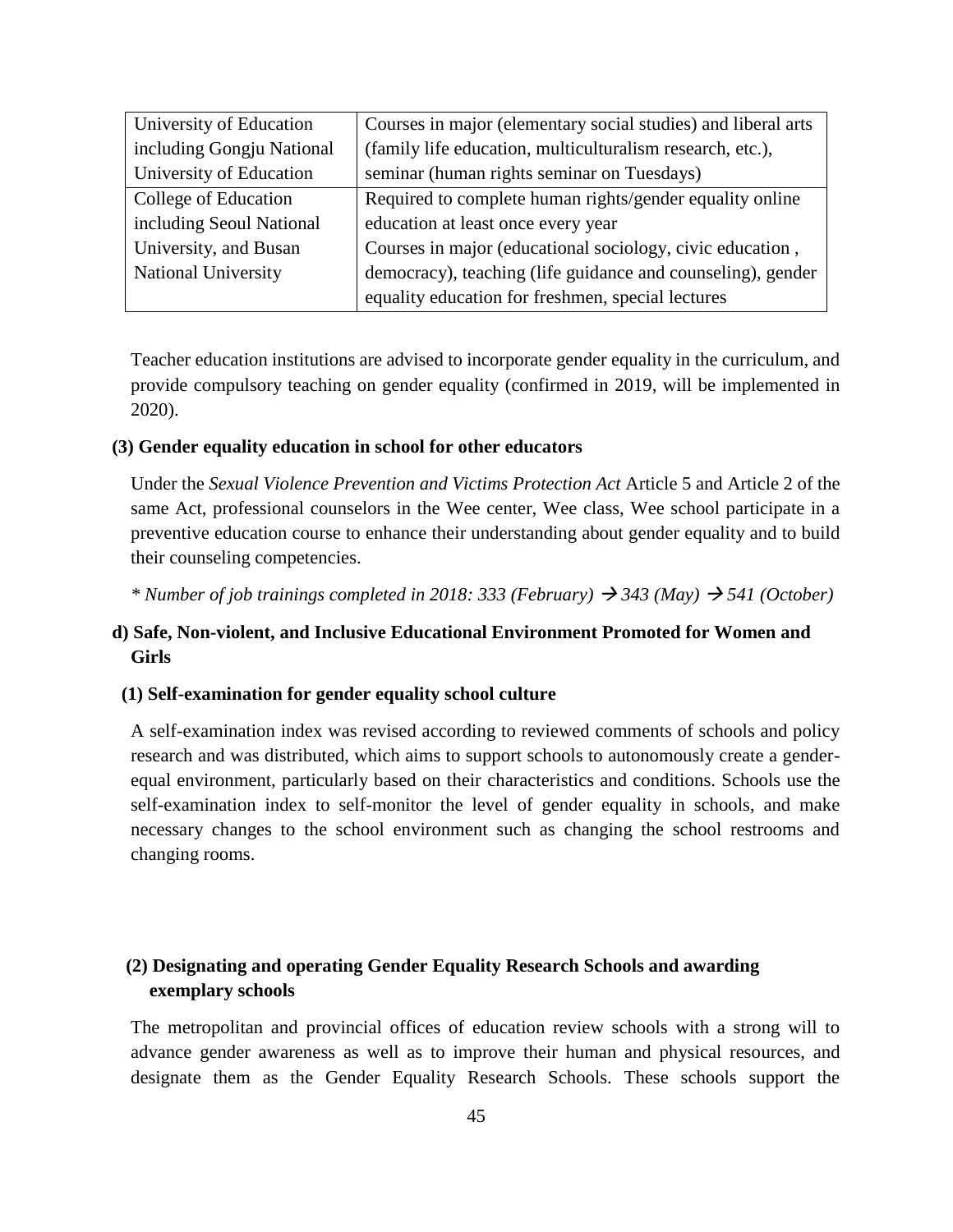development and operation of gender equality education programs, support relevant job trainings, and carry out information exchanges and networks with regard to gender equality education.

Awards are given to exemplary teachers and schools; schools that have created a gender-equal school culture are selected (December 2018, 19 teachers, December 2019, expected to select 17 teachers). The Ministry of Education will continue to promote the awards for exemplary teachers and schools that have contributed to gender equality, carry out self-examinations on school gender equality conducted by the provincial and metropolitan offices of education, and find outstanding educational programs through the operation of the Gender Equality Research Schools.

## ■ Promoting sanitary and hygiene management in schools and other **education/training environments**

In order to protect the health rights and maternity of women, school principals are to permit the absence (missed days) of elementary, middle, and high school female students who miss school days due to severe menstrual cramps (once per month). This is also stipulated in the Ministry of Education Decree No. 243, "Guidelines for the Preparation and Management of School Life."

Annex

2) Absence

School principals can permit the absence of elementary, middle, and high school students due to severe menstrual cramps (once per month) as "(7) other reasons for absence permitted by the school principal."

In order to ensure female students' days for absence due to menstrual cramps in 2019, the provincial and metropolitan offices of education are finding the current state of its operation, and identify issues with regard to accepting the days of absence through continuous inspection and guidance.

## ■ Strengthened measures for continuation of studies for teenage parents

According to the census conducted by the Statistics Korea, teenage parents give birth to about 2,000 babies every year, yet various obstacles exist in maintaining academics once they become pregnant or have a baby. As a result, the Ministry of Education and the metropolitan and provincial office of education have designated and operated an alternative educational institution so that teenage parents can continue their studies. In 2016, a "teachers' manual for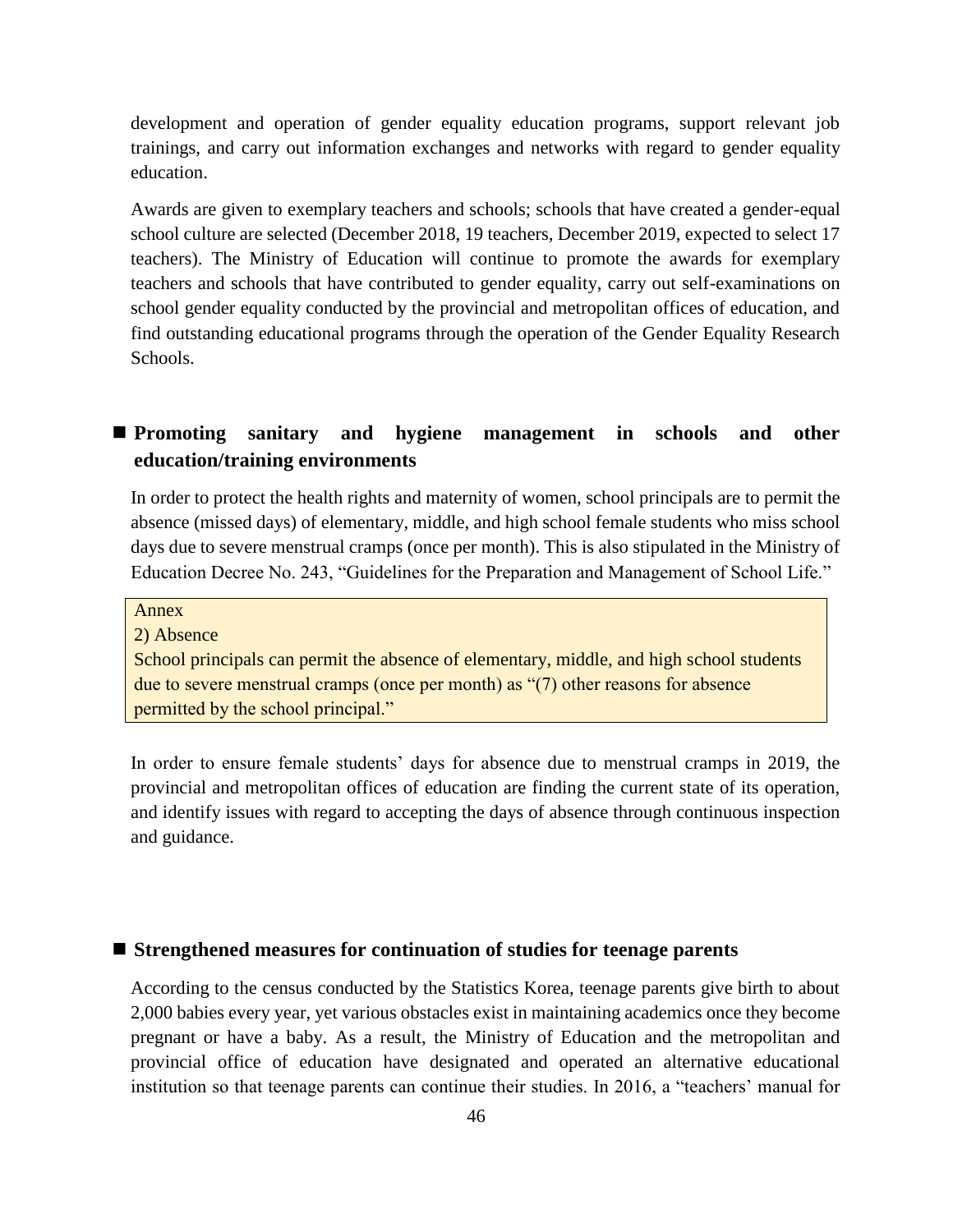teenage parents" was developed and distributed so schools can provide support to teenage parents. In 2018, 17 metropolitan and provincial offices of education designated and operated at least one alternative educational institution, and as a result, 65 teenage parents were able to continue their studies. The system has been improved in 2019, in consideration of teenage parents who are reluctant to disclose their pregnancy or childbirth, and teenage parents can receive alternative education anywhere in the nation even if they are not in their school jurisdiction.

13. In the last five years, which forms of violence against women and girls, and in which specific contexts or settings, have you prioritized for action?

□■ Intimate partner violence/domestic violence, including sexual violence and marital rape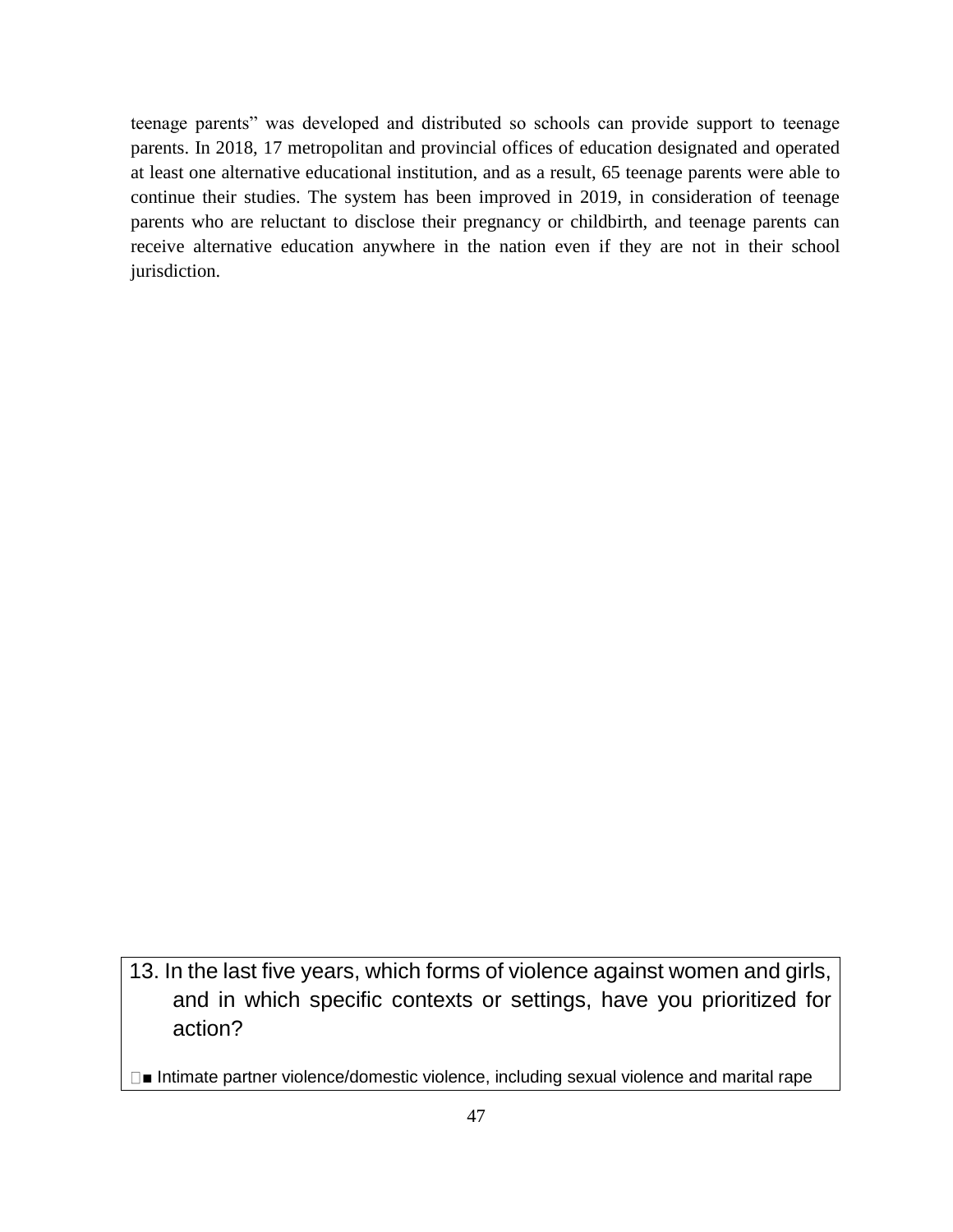$\square$  Sexual harassment and violence in public places, educational settings and in employment  $\square$  Violence against women and girls facilitated by technology (e.g. cyberviolence, online stalking) □ Femicide/Feminicide □□ Violence against women in politics □□ Child, early and forced marriages □□ Female genital mutilation □□ Other harmful practices □□ Trafficking in women and girls □□ Other

## ■ Intimate partner violence/domestic violence, including sexual violence and marital **rape**

The ROK government protects and supports victims of domestic violence through the system with the Women's Emergency Hotline Centers #1366, Domestic Violence Counseling Centers, and Shelters for Domestic Violence Victims. At these facilities, the government provides protection services such as counseling, medical assistance, legal assistance, and treatment programs. The Women's Emergency Hotline Center #1366 Centers currently run in 18 cities across the country as of 2019 with the single, special telephone number1366. The Call Centers provide 365/24 services to provide primary emergency counseling and to make referrals to medical, counseling, legal, and protection facilities.

As of 2018, there are 207 Domestic Violence Counseling Centers nationwide. These Centers provides counseling services for victims of domestic violence and runs rehabilitation programs for domestic violence perpetrators. There are 66 Shelters for Domestic Violence Victims in the country to provide meals, accommodation, counseling and treatment for victims of domestic violence.

The government further strengthened protection programs for victims of domestic violence by increasing the number of public rental homes from 123 homes in 2012 to 314 homes in 2018to provide housing stability and self-reliance. .

From 2014, the government conducts health screening for residents of shelters for domestic violence victims within the first month of residing in the shelter. To help self-reliance of victims, the government introduced job training assistance for employment and entrepreneurship. In 2016, when shelters close down, the government mandated them to take appropriate measures such as moving residents to another shelter and issuing a refund for the tuition fees to protect the rights of the victims of domestic violence. In addition, the government continued to expand its support on medical expenses and living expenses and enhanced access to free legal assistance by increasing the number of agencies that offer legal services to victims of domestic violence.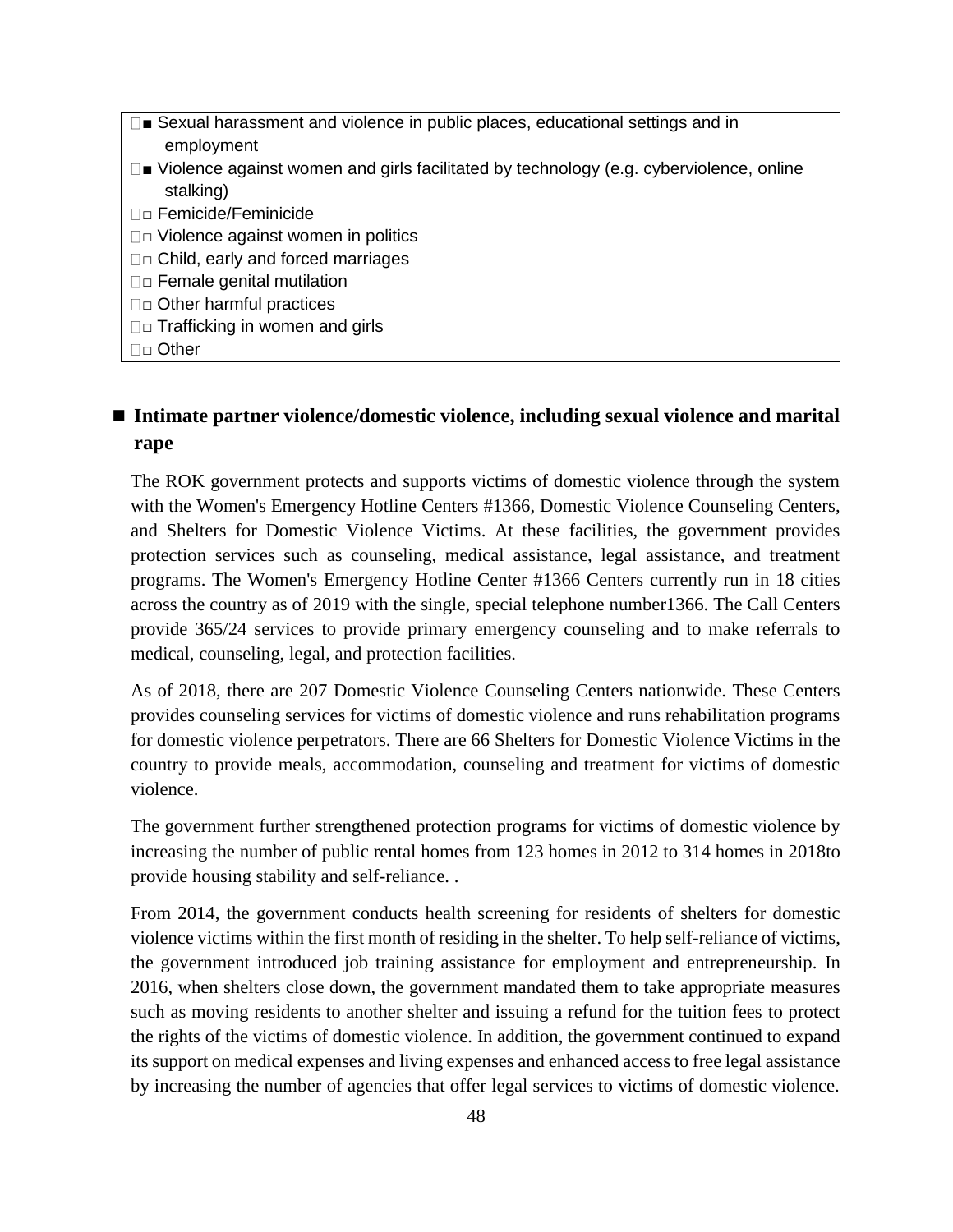In 2018, the maximum period of short-term admission for domestic violence victims was extended by three months to one year. This yielded higher stability for victims. From 2019, with the self-reliance assistance fund given to victims when they leave the shelter, victims can benefit from better economic stability.

# ■ Sexual harassment and violence in public places, educational settings and **employment**

The public sector is pursuing policies to secure the effectiveness of sexual harassment prevention measures and build a sexual harassment prevention system based on the Framework Act on Gender Equality. In the meantime, the public sector has enhanced the credibility of measures against sexual harassment in the public sector by taking the lead in supporting victims who reported the incident, requiring the institution to fully disclose the case and to show systematic responses towards any incident, and allowing the institution to set up the system by imposing punishment, separating the offender and victim, preventing the secondary victimization, and preventing recidivism.

Most public institutions provide the sexual harassment prevention education with the rate 99.4% in 2015, 99.7% in 2016, and 99.8% in 2017. The Ministry of Gender Equality and Family has played a leading role in disseminating manuals to help public institutions to cope with sexual harassment incidents within workplace by publishing various manuals such as "Handling Sexual Harassment Incidents in Public Institutions (2014)", "Manual for Mangers to Prevent and Handle Sexual Harassment (2015)", "Prevention and Handling Methods for Sexual Harassment in the Workplace by Theme", and "Handling Sexual Harassment and Violence Perpetrated by Head of Public Institutions (2018)."

To eradicate sexual harassment and sexual violence in the workplace using power in the workplace, the Ministry of Gender Equality and Family and other government ministries have set up and implemented systematic measures on the following issues: Sexual harassment at work (November 2017);the public sector (November 2017);complementary measures on the public sector (February 2018); migrant women (April 2018), and complementary measures on the eradication of sexual harassment and violence (July 2018). Here are some details.

- The government has introduced a new provision that requires employers to conduct an investigation if an employee complaints of sexual harassment in the workplace and to protect the victims.
- The government has introduced a new provision that mandates the posting of materials for sexual harassment prevention training in the workplace and imposes penalties for failing to post them.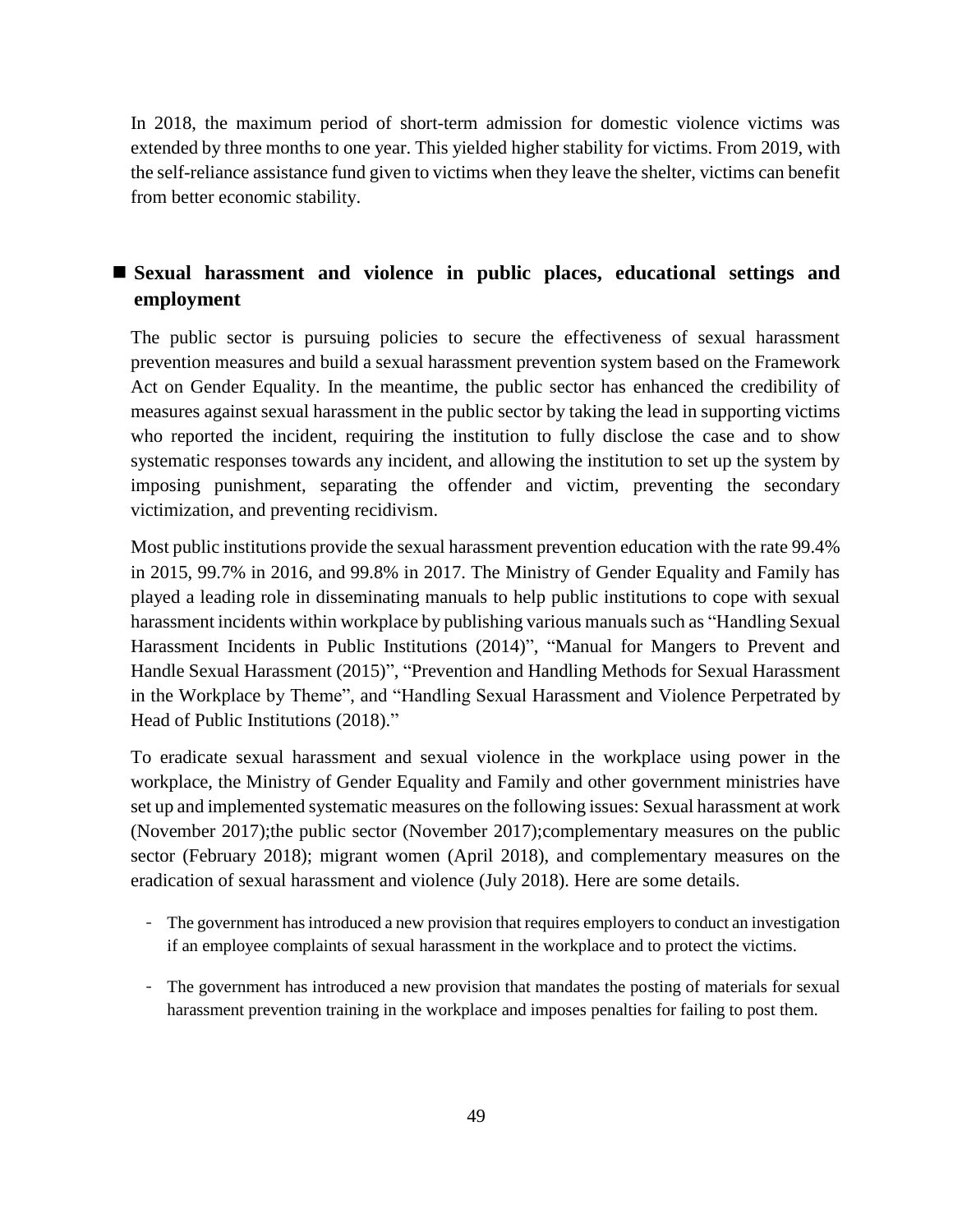- The government has included investigation of sexual harassment claims in all labor inspection programs conducted by the Ministry and conducted labor inspections in 26,000 businesses and random inspections in businesses where sexual harassment occurred in 2018.
- The government has designated officials in charge of sexual harassment cases in 47 regional labor and employment offices and create an expert committee on sexual harassment and discrimination comprised of private experts in the field (August 2018) to enhance the remedies available to sexual harassment victims.
- The government is operating an anonymous report channel for sexual harassment within the workplace to encourage victims to report cases of sexual harassment.
- The government has developed and distributed a mobile application to raise public awareness about the concept of workplace sexual harassment and allow them to self-assess their own gender sensitivity (February 2018).
- The government has revised the manual for prevention and response to workplace sexual harassment (June 2018) and created news messages of sexual harassment prevention in a card format and distribute promotional video clips about remedies for sexual harassment (September 2018).

To help victims report incidents without the fear of secondary victimization, the government operates the Reporting Center for Sexual Harassment and Sexual Violence in the Public Institutions from March 2018. The Center provides systematic assistance to prevent recurrence of incidents by punishing perpetrators, implementing victim protection measures and conducting consultation to improve organizational culture.

### ◼ **Violence against women and girls facilitated by technology**

In September 2017, the ROK government launched the inter-ministerial Comprehensive Measures against Digital Sex Crime to respond to a new kind of violence and set up the response system towards digital sex crime. The government set the Digital Sex Crime Response Team in the Korea Communications Standards Commission to ensure immediate removal and blocking of the video images that have been circulated in April 2018. The Response Team also conducts urgent deliberations. The Korean National Police Agency has established a cyber sexual violence investigation team within the existing cyber investigation team at each regional policy agency to build a system for prompt investigation.

In addition, the Act on Special Cases Concerning the Punishment, etc. of Sexual Crimes was revised in 2018 to strengthen punishment against sex offenders. In April 2018, the government launched the first Digital Sex Crime Victims Support Center to provide one-stop comprehensive support services such as counseling, contents deletion, investigation, and legal and medical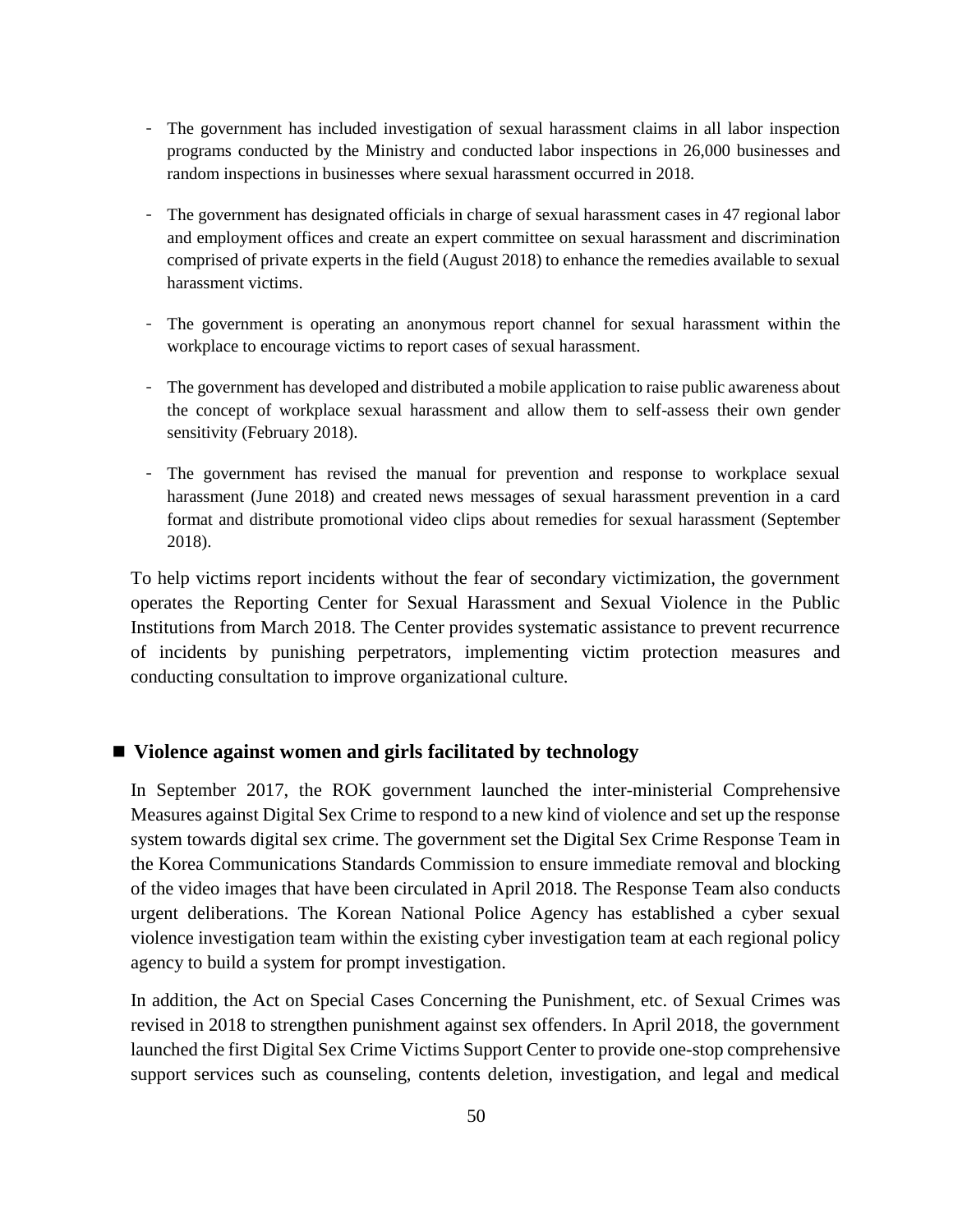assistance for those who experienced illegal video shooting and dissemination. The Ministry of Gender Equality and Family has been monitoring the implementation of related policies and finding room for policy improvement by organizing an inter-ministerial coordination council on the eradication of digital sex crime, inviting experts from the private sector and the government.

# 14. What actions has your country prioritized in the last five years to address violence against women and girls?

- □■ Introduced or strengthened violence against women laws, and their enforcement and implementation
- □□ Introduced, updated or expanded national action plans on ending violence against women and girls
- $\square$  Introduced or strengthened measures to increase women's access to justice (e.g. establishment of specialist courts, training for the judiciary and police, protection orders, redress and reparations, including for femicide cases)
- □■ Introduced or strengthened services for survivors of violence (e.g. shelters, help lines, dedicated health services, legal, justice service, counselling, housing)
- $\square$  Introduced or strengthened strategies to prevent violence against women and girls (e.g. in the education sector, in the media, community mobilization, work with men and boys)
- $\square$  $\square$  Monitoring and evaluation of impact, including evidence generation and data collection, including regarding particular groups of women and girls
- $\square$  Introduced or strengthened measures for improving the understanding of causes and consequences of violence against women among those responsible for implementing measures on ending violence against women and girls
- □□ Other

# ■ Introduced or strengthened violence against women laws, and their enforcement **and Implementation**

\* Please see previous answers to question No. 2 and No. 13.

- Introduced or strengthened services for survivors of violence (e.g. shelters, help **lines, dedicated health services, legal, justice service, counselling, housing)**
- **a) Victims of sexual violence**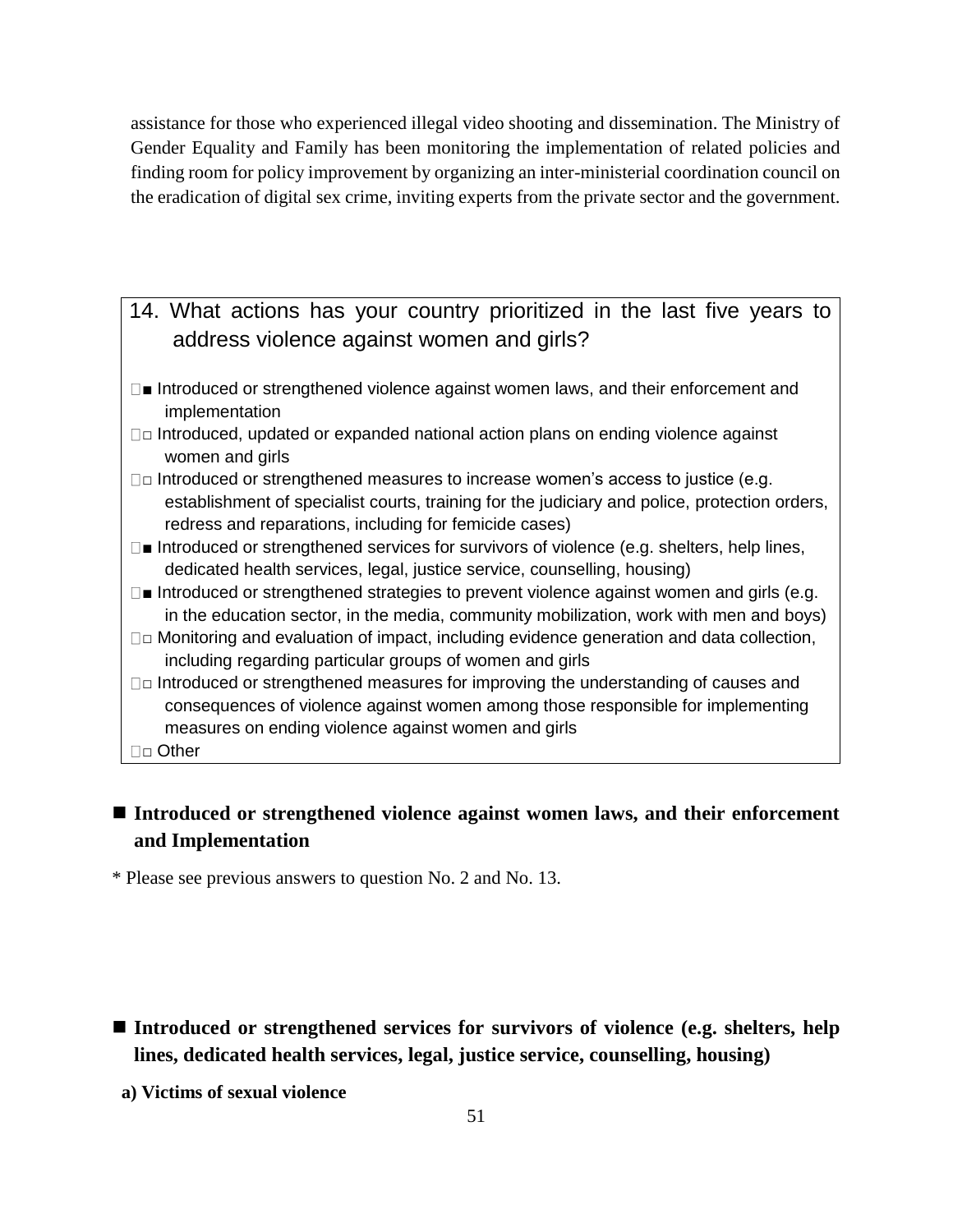The government has set up comprehensive measures against sexual violence that include imposing strict punishment of sexual assault perpetrators, strengthening on-site response system, ensuring the effectiveness of preventive education, and strengthening the protection of victims. It has also strived to help victims to make full recovery and return to their daily life as soon as possible.

The government places a particular focus on expanding integrated and customized services for victims of sexual violence. To ensure the evidence of sexual violence is collected in a timely manner, the Comprehensive Support Centers for Sexual Violence Victims located within the hospital have police officers 24 hours a day, 365 days a year. This helps the prevention of secondary damage as victims are not required to make statement of their sex assault experience for several times. There are 39 Support Centers across the country. Since 2014, the government has provided home-visit counseling services and companion services for the medical services for children victims who find it difficult to visit Support Centers at hospital.

The government also strengthened support for victims of sexual violence who are more vulnerable by expanding support facilities. For example, since 2014, three more shelters have been built to provide meals, accommodation and protection services are provided to victims of sexual violence with disabilities. The first self-reliance support facilities for people with disabilities were established in 2018 to provide the career information and self-reliance education for victims who left the shelter. In addition, two more special shelters were established to protect and raise young victims of sexual violence perpetrated by family members or relatives. To strengthen support for sexual violence victims from foreign countries, the "2018 Guidelines for the Promotion of Women and Children's Rights" outlines that victims of sexual violence can receive medical and legal assistance regardless of their registration status in Korea.

### **b) Victims of Sex Trafficking**

There are 29 counseling centers for victims of sex trafficking in 16 cities and provinces that provide help on initial response, counseling, emergency rescue activities, medical and legal support, and referral to support facilities. In addition to these centers, there are 40 facilities where critical welfare services for self-reliance such as meals, accommodations, counseling, legal and medical assistance, and vocational training are provided to victims of sex trafficking. The government also runs a group home where the women who have been forced into prostitution can reside for a certain period while preparing for their return to daily lives.

12 Self-reliance Support Centers located across the country provide help for sex trafficking victims with various vocational training, employment support, and guidance for education. The Centers provide emotional support and training for economic activities to victims so that they can be free from social prejudice, stigma and the fear of identity disclosure. The Self-reliance Support Centers function as a key infrastructure that broadens future career exploration and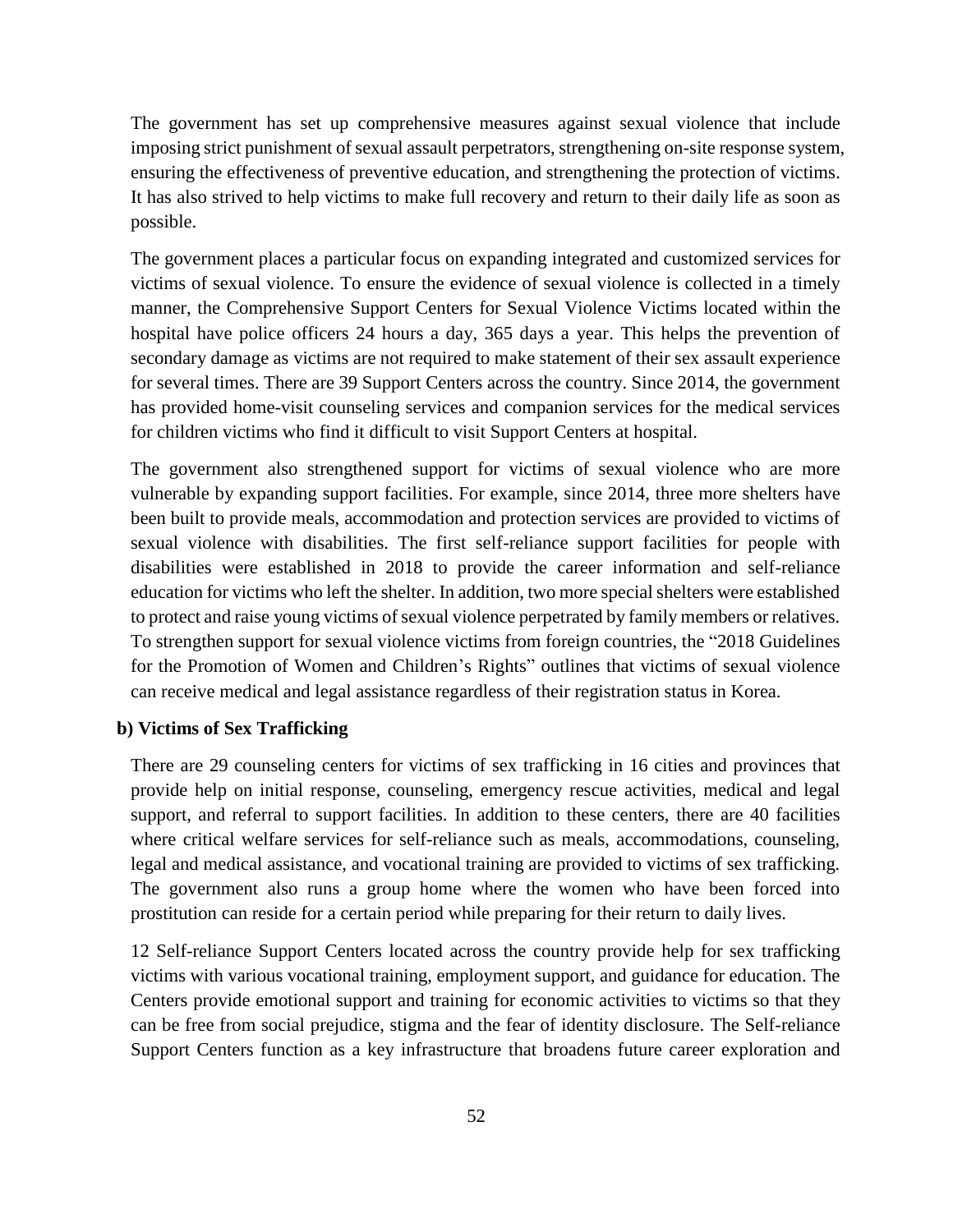strengthens victims' will to stay away from prostitution through common work spaces and job creation projects.

The ROK government focuses on helping victims of sex trafficking return to society by ensuring emotional stability and health when implementing support programs for these victims. To this end, the counseling centers for sex trafficking victims, facilities, and self-reliance support centers offer customized services tailored to each victim.

In addition, the government regularly monitors the implementation of its plan to shut down redlight areas in a meeting held by the sex trade prevention monitoring team composed of related ministries. Local governments are instituting ordinances to provide victims of sexual trafficking with livelihood, housing and other support based on each municipality's situation, and related agencies are working together to accelerate the shutdown of the red-light districts.

Related agencies are working together to accelerate the closure by establishing legal grounds such as the local governments' ordinances

### **c) Victims of Domestic Violence**

\* Please see a previous answer to question No. 13.

# ■ Introduced or strengthened strategies to prevent violence against women and girls **(e.g.in the education sector, in the media, community mobilization, work with men and boys)**

To prevent violence against women in the form of sexual harassment and sexual violence, the government works to improve violence prevention education in public institutions as a national task. All public institutions are required to submit educational performance reports to the Ministry of Gender Equality and Family every year. After the evaluation, these results are announced to the public through the media. Particularly, to strengthen the effectiveness of violence preventive education, the government has strengthened the management of underperforming organizations. Organizations with poorly maintained education programs are required to hold special education for managers, provide press release and submit implementation plans for enhancing the quality of prevention education. If a public institution fails to submit results or makes false submissions, the Ministry of Gender Equality and Family notifies the relevant ministry and works with the ministry to conduct field inspections and consultations.

Recognizing the influence of head of institutions and other executive level managers on the organizational culture, the government has focused on raising the effectiveness of preventive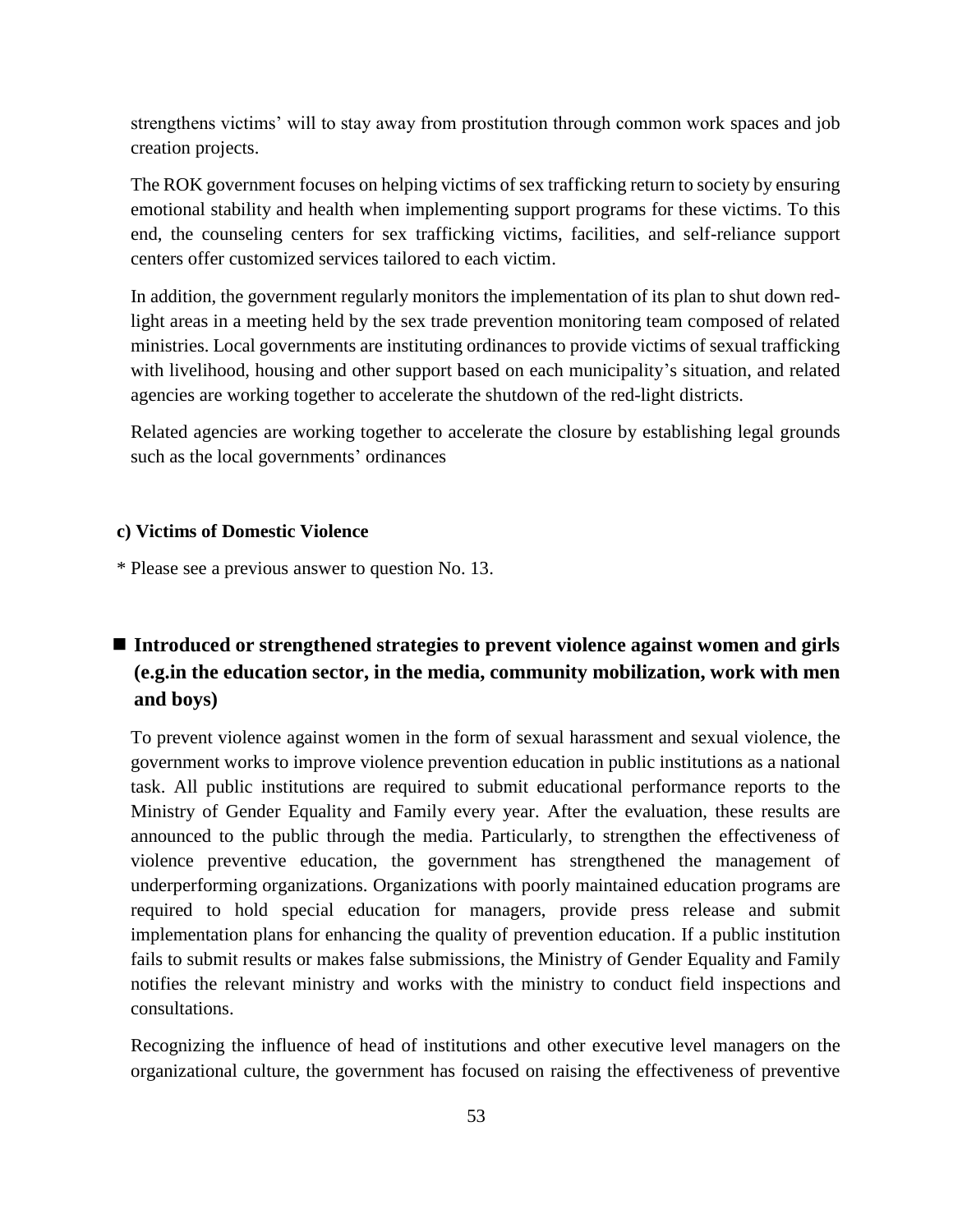education by adding to the performance criteria the education completion rate of the head of institution and the participation rate of executives in the education program.

# 15. What strategies has your country used in the last five years to prevent violence against women and girls?

- $\square$  Public awareness raising and changing of attitudes and behaviours
- $\square$  Work in primary and secondary education, including comprehensive sexuality education
- □□ Grassroots and community-level mobilization
- $\square$  $\square$  Shifting the representation of women and girls in the media
- $\square$  Working with men and boys
- □■ Perpetrator programmes
- □□ Other

## ■ Public awareness raising and changing of attitudes and behaviors

To prevent violence against women in the form of sexual harassment and sexual violence, the government works to improve violence prevention education in public institutions as a national task. All public institutions are required to submit educational performance reports to the Ministry of Gender Equality and Family every year. After the evaluation, these results are announced to the public through the media. Particularly, the government ensures effectiveness of the system by announcing the list organizations that show low performance on the violence prevention education for more than two years in the media and allowing the public to access the information.

On the other hand, the government is working towards raising public awareness of violence and removing blind spots of education in local communities by providing a visiting violence prevention education service to people who lack the opportunities and access to education.

To heighten social awareness of domestic violence and prevent domestic violence, the government introduced the Domestic Violence Prevention Day (the 8<sup>th</sup> of every month, BoraDay) in August 2014. From 2015, the Act on the Prevention of Domestic Violence, etc.of Victims was amended to establish the Domestic Violence Eradication Week (November 25 to December 1) with the aim of raising public awareness of domestic violence.

The preventive education and campaigns on domestic violence emphasize domestic violence is not a "private family affair" but a crime, contributing to enhancing social awareness and resulting in the increase in reporting. For instance, 55% of respondents answered that they will call the police when they experience domestic violence at home in 2013. This rate increased to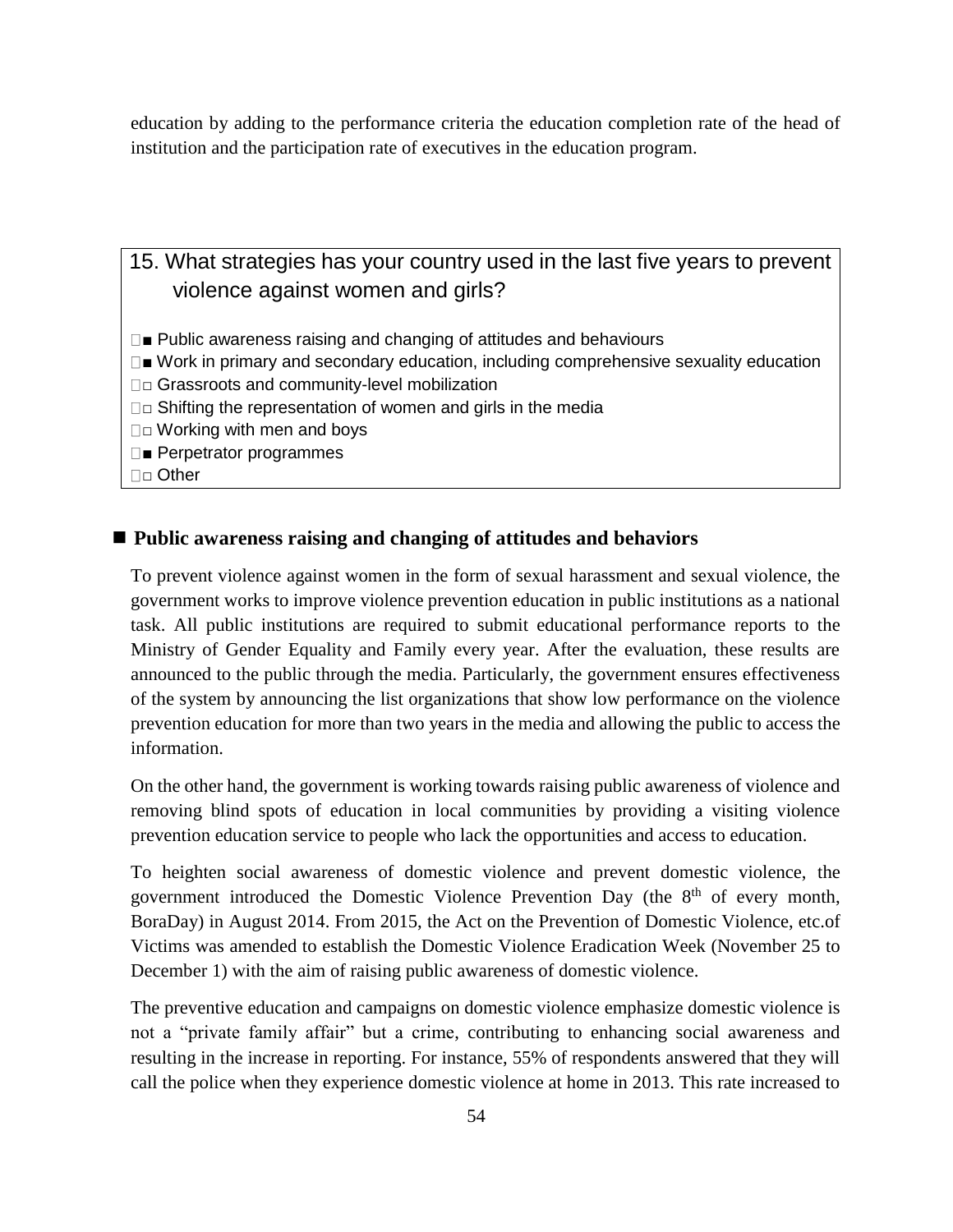61.4% in 2016. This shows that people now recognize that domestic violence is a crime that requires police reporting. In addition, the government expanded police training programs to strengthen their professional response towards domestic violence cases. As a result of heightened awareness of human rights and on-site response system, the police now send more domestic violence cases to prosecutors.

# ■ Work in primary and secondary education, including comprehensive sexuality **education**

\* Please see a previous answer to question No. 11.

### ◼ **Perpetrator programmes**

The program on rehabilitation and treatment program provides individual, couple, and collective counseling programs for domestic violence perpetrators. Based on the Act on Special Cases concerning the Punishment, etc. of Crimes of Domestic Violence, domestic violence offenders who received a protective order by the court, recommended by police or counseling centers participate in counseling programs held at the Domestic Violence Counseling Centers across the country. 11,451 individuals participated in the program in 2013 and 15,559 individuals participated in 2017. According to the survey conducted on 2017 program applicants, 93% of spouses of participants responded the program was satisfactory. This shows the program's contribution to the prevention of domestic violence recurrence.

- 16. What actions has your country taken in the last five years to prevent and respond to violence against women and girls facilitated by technology (online sexual harassment, online stalking, nonconsensual sharing of intimate images)?
- $\square$  Introduced or strengthened legislation and regulatory provisions
- $\square$  Implemented awareness raising initiatives targeting the general public and young women and men in educational settings
- □□ Worked with technology providers to set and adhere to good business practices □□ Other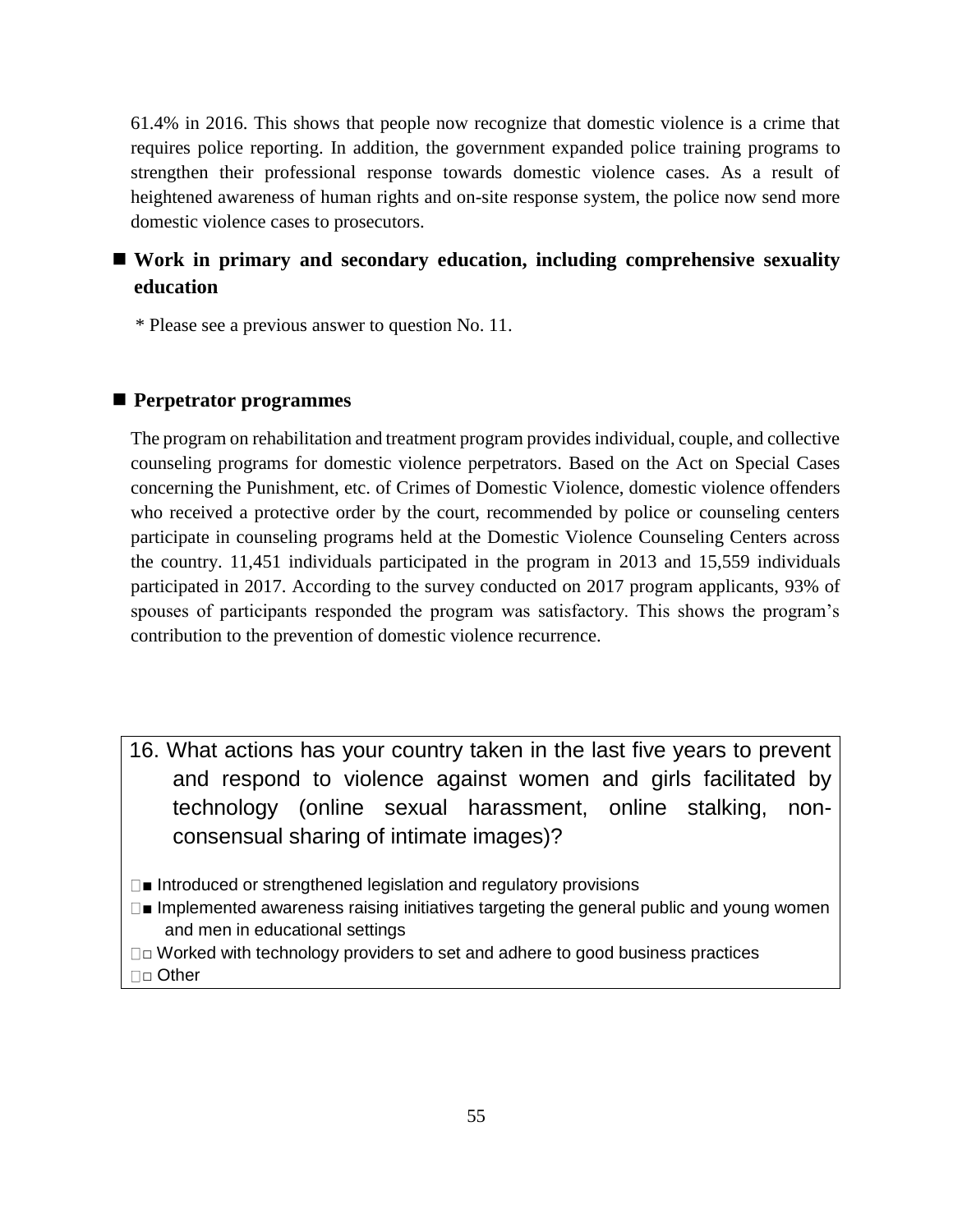### ■ Introduced or strengthened legislation and regulatory provisions

The government revised major laws to eradicate digital sex crime. Five out of eight amendments that are in process have been completed and three other amendments are currently pending in the National Assembly.

The five revised laws are the "Sexual Violence Prevention and Victims Protection Act", "Act on Special Cases Concerning the Punishment, etc. of Sexual Crimes", "Telecommunications Business Act", "Act on Promotion of Information and Communications Network Utilization and Information Protection", and "Public Health Control Act."

The main revisions are as follows: The revised law introduced the legal basis for the state support on the deletion of illegal contents for victims and to strengthen punishment with imprisonment when a person is involved in dissemination of illegally taken videos for profit. In addition, the previous gaps in laws that prevented from punishing dissemination of self-taken videos on one's body without consent have been closed. The revised law expanded the concept of offenders to those who disseminate copies of the video file. In addition, the government strengthened the liability of network providers such as web portals and social media to prevent dissemination of illegally taken videos. Network providers are required to take appropriate measures against illegal videos and photos by removing the contents or restricting access when they recognize that illegally taken videos and photos are distributed through their informative and communication network channels. In the case of violation, the Korea Communications Commission may issue a corrective order and impose fines.

## ■ Implemented awareness raising initiatives targeting the general public and young **women and men in educational settings**

To eradicate digital sex crime, the government recognizes the need to bring about a fundamental improvement in social culture that treats women's body as a commodity and consumes it as entertainment. In this regard, the Ministry of Gender Equality and Family created a common catch phrase to raise awareness of digital sex offenses such as illegal video shooting and produced promotional materials such as posters and video clips to be distributed through various media channels.

The government opened a social media account on the eradication of digital sex crime named "the notifier of the policies on the eradication of digital sex crime" in August 2018 and has been working towards raising public awareness of digital sex crime and reducing the fear of the crime.

The Ministry has developed separate educational contents on the prevention of digital sex crime for each age group from elementary, middle, high school, and universities and continued public education through distribution of these contents.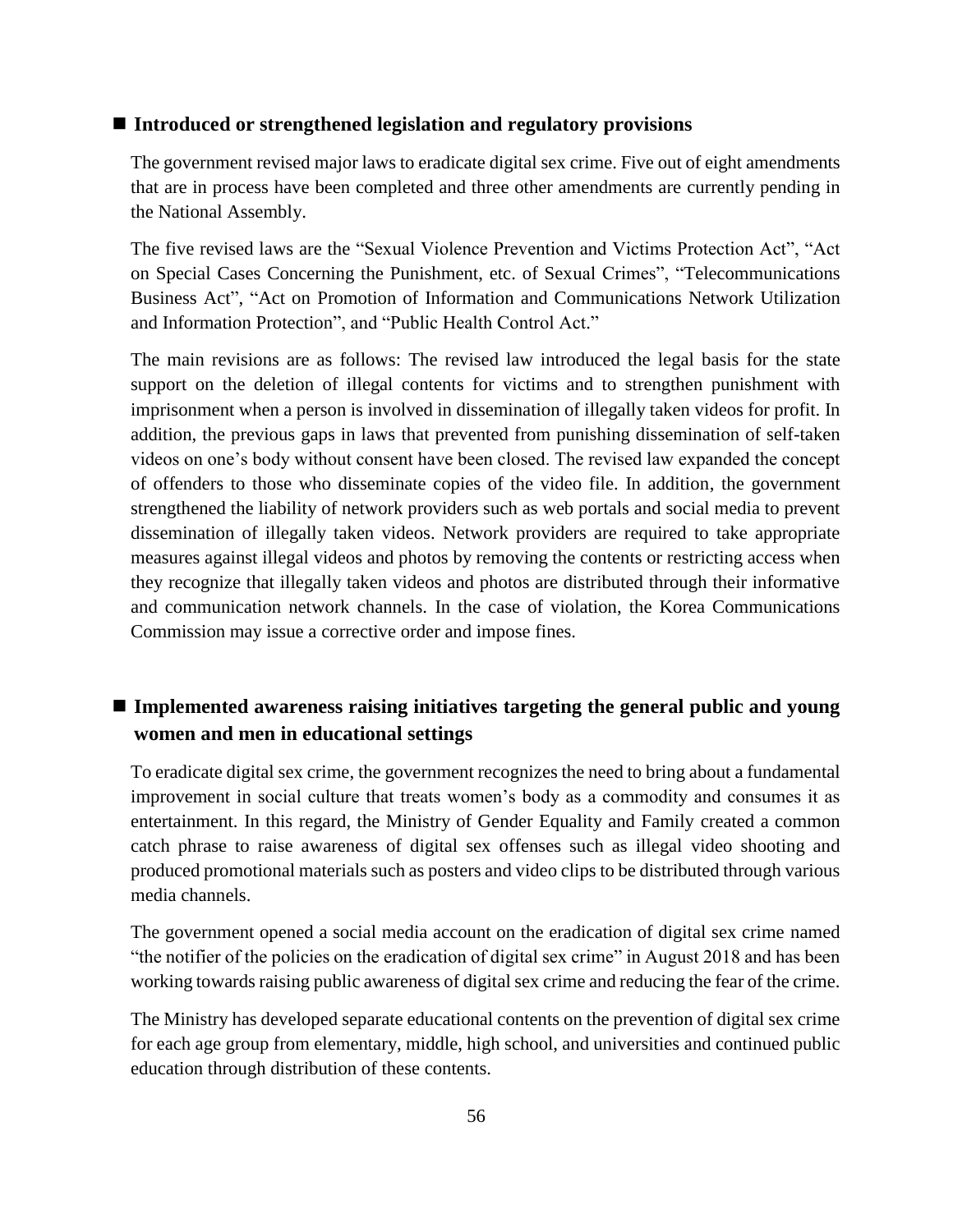- 17. What actions has your country taken in the last five years to address the portrayal of women and girls, discrimination and/or gender bias in the media?
- Enacted, strengthened and enforced legal reforms to combat discrimination and/or gender bias in the media
- $\square$  Introduced binding regulation for the media, including for advertising
- $\Box$  $\Box$  Supported the media industry to develop voluntary codes of conduct
- $\Box$  $\Box$  Provided training to media professionals to encourage the creation and use of nonstereotypical, balanced and diverse images of women and girls in the media
- $\square$  $\square$  Promoted the participation and leadership of women in the media
- □□ Established or strengthened consumer protection services to receive and review complaints about media content or gender-based discrimination/bias in the media
- □■ Other

# ■ Enacted, strengthened and enforced legal reforms to combat discrimination and/or **gender bias in the media**

In response to gender discriminatory expressions used and gender stereotypes portrayed in the media, the ROK government revised the gender equality provision, Article 30 of the Regulations on Media Monitoring, at the end of 2016. The Regulations went into effect in 2017.

The government printed the "Guidebook on the Production Media Contents without Gender Discrimination" in 2017 and disseminated the booklets to related organizations such as the Korean Broadcasters Association, terrestrial and cable TV companies. The guidebook proposes the broadcasters, producers, and cast members the key things to consider for the realization of gender equality throughout the whole production process. The government plans to print the revised edition of the guidebooks to encourage media to portray various appearances.

## ■ Introduced binding regulation for the media, including for advertising.

\* Please see a previous answer to question No. 2.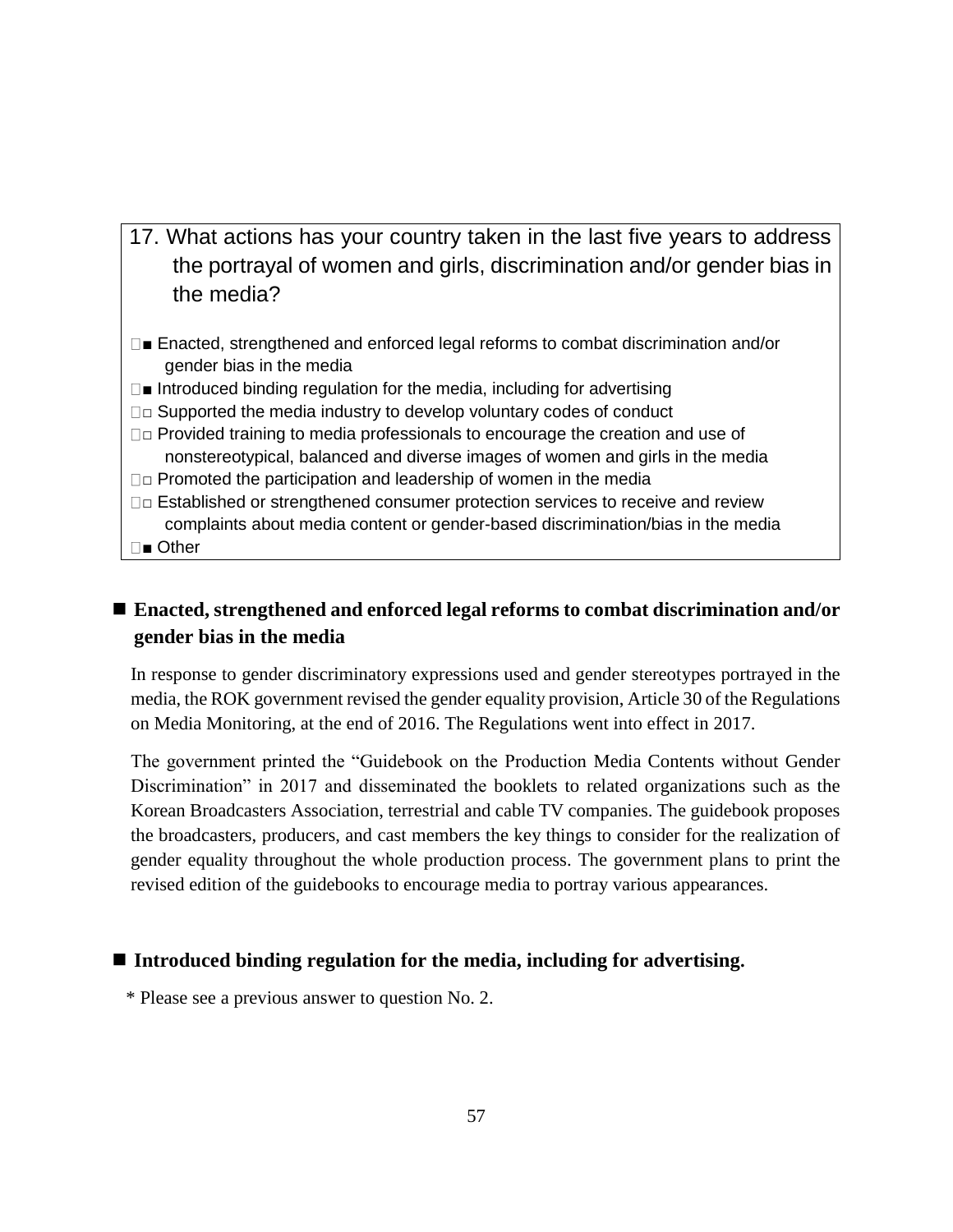## ■ Other actions

The Korea Communications Commission (KCC) supports the public service advertising (PSA) duties of Korea Broadcast Advertising Corporation (KOBACO, founded according to the Act on Broadcast Advertising Sales Agencies, Etc.), with the Broadcasting Communications Development Fund (according to the Framework Act on Broadcasting Communications Development), and in August 2018 the PSA "Someone Must Speak" (under the theme "Aiming for a Gender Equal Society") was produced and broadcast for two months on terrestrial and cable channels.

"Someone Must Speak" aimed to address the issue of gender discrimination that is so prevalent in Korean society, to create awareness on the careless words and actions that discriminate against women on a daily basis (carried out by those who don't even realize they are doing so), and to end the casual societal acceptance of these practices, thereby creating a societal consensus on these issues.

Furthermore, in March 2019, the PSA, "Pretending to Love" (under the theme "Preventing Dating Violence") was produced and broadcast on terrestial and cable channels for two months starting in March 2019. "Pretending to Love" aims to create awareness on the issue of verbal or physical abuse and control over one's actions in romantic relationships, thereby creating a culture of mutual respect to foster healthy relationships.

18. Has your country taken any action in the last 5 years specifically tailored to address violence against specific groups of women facing multiple forms of discrimination?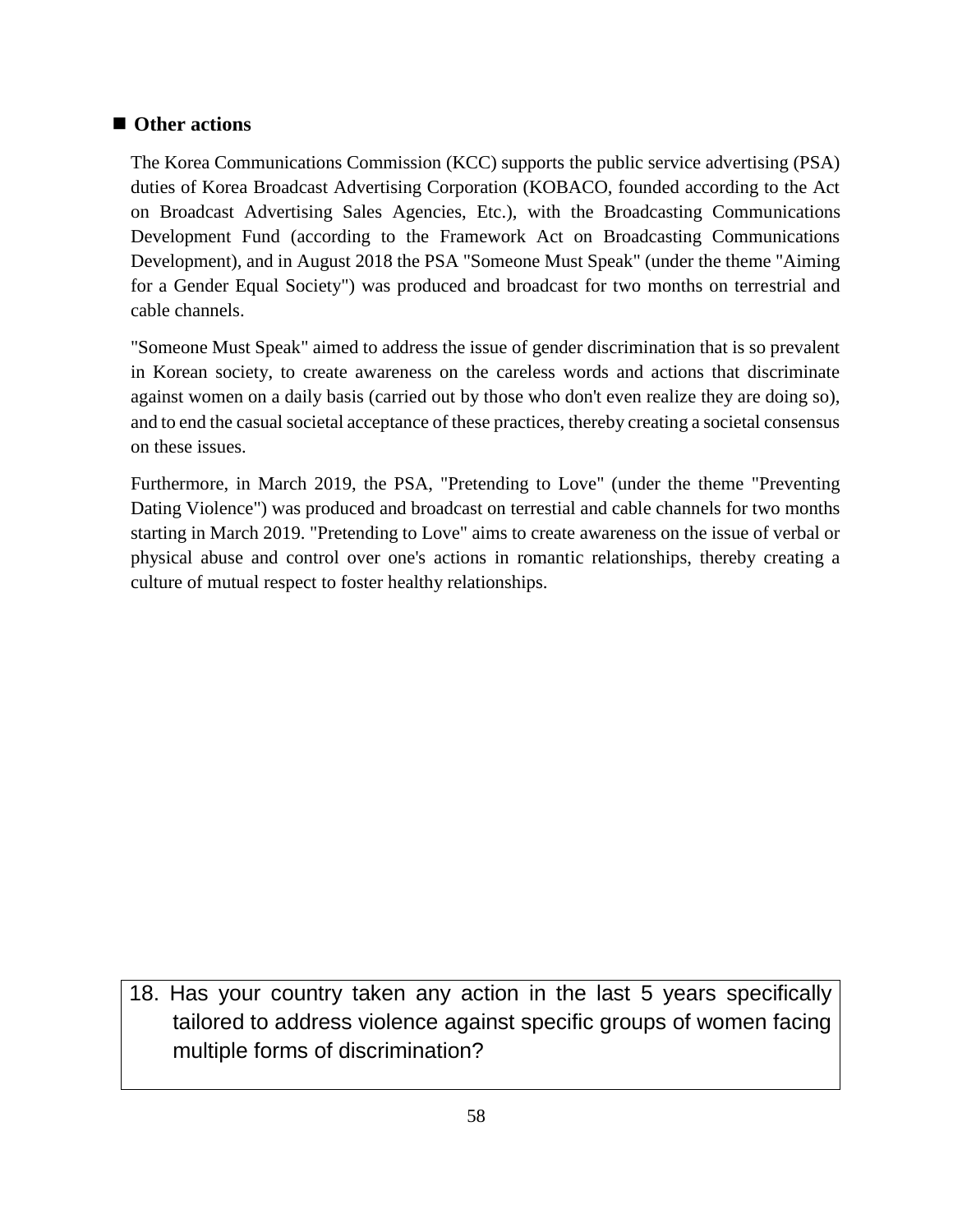| $\square$ Yes          |  |  |
|------------------------|--|--|
| $\square$ $\square$ No |  |  |

### **a) Support of testimony assistants**

Since 2013, the Ministry of Justice (MOJ) has supported victims with professionally trained testimony assistants to ensure the victim's right to testify, especially those of children and disabled who have difficulty in communicating. Testimony assistant is qualified upon a completion of education and training courses selected by the MOJ, with proven professional experience in a field related to the psychology of or communication with children and persons with disabilities, such as psychiatry, psychology, special education, and speech pathology. During investigation and trial procedure, the testimony assistant mediates and assists victims understand questions and deliver testimony for judicial fact-finding, let alone prevent from secondary victimization.

Since its introduction, the number of victims received legal assistance from testimony assistant system has shown a steady increase, accumulated to the total of 5,419 cases throughout the past five years.

|                        | 2014 | 2015 | 2016  | 2017 | 2018       |
|------------------------|------|------|-------|------|------------|
| <b>Sexual Violence</b> | 356  | 417  | 641   | 735  | 1003       |
| Child Abuse            | 30   | 310  | 562   | 646  | 719        |
| Total                  | 386  | 727  | 1,203 | .381 | 722<br>ے ک |

**<Number of Intermediaries Appointed for Victims of Sexual violence and Child Abuse>**

## **b) Other**

\* Please see a previous answer to question No. 3.

# 19. What actions and measures has your country taken in the last five years to promote women's participation in public life and decisionmaking?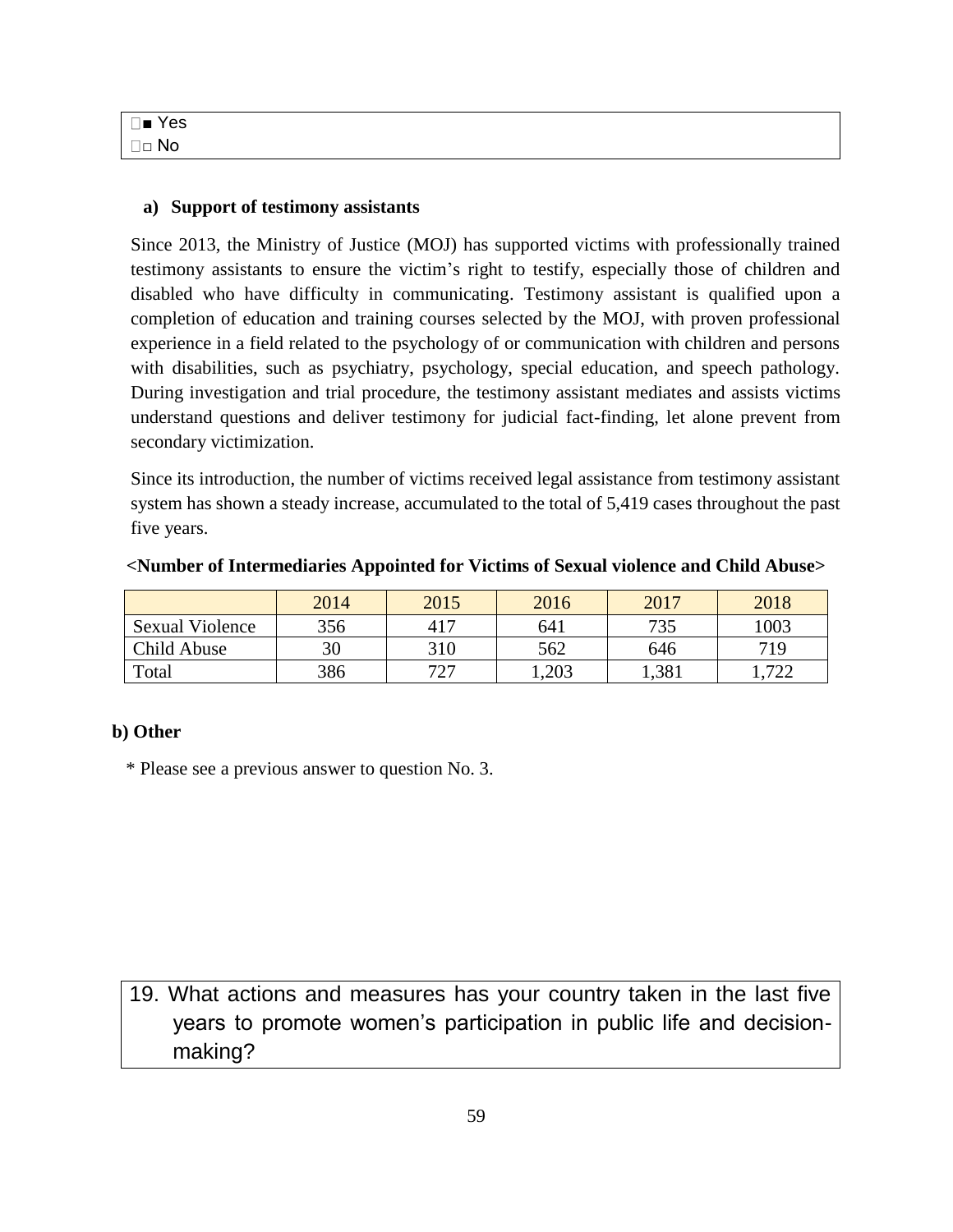- $\square$  Reformed constitution, laws and regulations that promote women's participation in politics, especially at decision-making level, including electoral system reform, adoption of temporary special measures, such as quotas, reserved seats, benchmarks and targets
- $\Box$  Implemented capacity building, skills development and other measures
- $\square$  Encouraged the participation of minority and young women, including through sensitization and mentorship programmes
- □■ Provided opportunities for mentorship, training in leadership, decision-making, public speaking, self-assertion, political campaigning
- $\square$  $\square$  Taken measures to prevent, investigate, prosecute and punish violence against women in politics
- $\square$  Collected and analyzed data on women's political participation, including in appointed and elected positions

□□ Other

# ■ Provided opportunities for mentorship, training in leadership, decision-making, **public speaking, self-assertion, political campaigning**

### **a) Mentorship for Young Women**

Mentorship for Young Women is a career development program that provides role models through female mentors to female college students, women on the job market, and women in their early career. This started as a cyber mentorship program in 2002 and merged with offline personalized mentoring program in 2016. The mentors and mentees in the program worked on the plans that can provide practical help on the mentee's career, considering the mentor's expertise and goals as well as mentee's career interest and aptitude. Through the mentorship program, mentees were able to develop leadership and receive emotional support. They also experienced various activities and lowered their entry barriers for new fields by communicating with female role models in their field of interest and participating in both direct and indirect career exploration activities.

The government also held the Mentoring Day, where a short-term mentoring program was provided with practical employment and entrepreneurship information and opportunities to build a network that can offer emotional support. The government plans to diversify its mentorship programs and support young women's career development by providing role models.

### **b) Academy for Promising Women Leaders**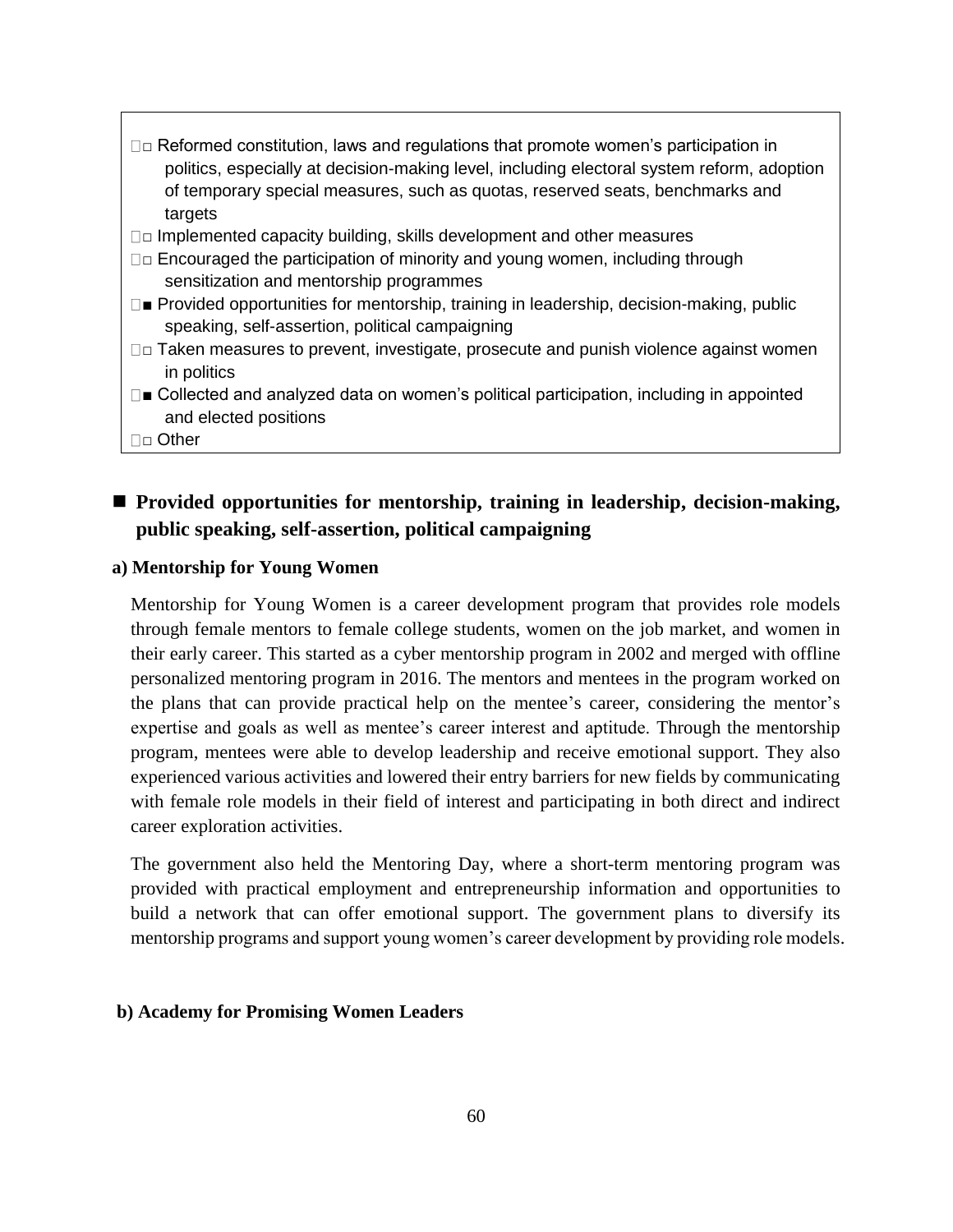The Academy for Promising Women Leaders supports women to grow into a key leader in their organization and to increase women's social participation through customized education tailored to each woman's career and capacities and systematic network support.

The government has been running a user-friendly education by diversifying education methods. For example, for those who cannot participate in an on-site education, the government opened online courses and offered a mobile service to allow educational opportunities free from timeand location-wise restrictions.

By establishing an alumni association for executive level managers, holding the female leaders of next-generation conference, female managers at public institutions conference, and the academy for promising women leaders conferences, the government enhanced the effectiveness of education and supported network building activities among female professionals.

In addition, the government designated and operated regional hubs so that female professionals can take advantage of education programs at the Academy for Promising Women Leaders for women who live outside of Seoul area.

# ■ Collected and analyzed data on women's political participation, including in **appointed and elected positions**

- **a) Elected officials (Lawmakers in the National Assembly, and mayors and lawmakers in regional and local governments)**
	- Female lawmakers in the National Assembly

| Type                 | <b>Total Number of Lawmakers</b><br>$(a+b)$ |    |                  | Electorate District(a) |    |                  | <b>Proportional representation (b)</b> |    |                  |
|----------------------|---------------------------------------------|----|------------------|------------------------|----|------------------|----------------------------------------|----|------------------|
|                      | All                                         |    | Women Proportion | All                    |    | Women Proportion | All                                    |    | Women Proportion |
| The $19^{th}$ (2012) | 300                                         | 47 | 15.7             | 246                    | 19 | 7.7              | 54                                     | 28 | 51.9             |
| The $20^{th}$ (2016) | 300                                         | 51 | 17.0             | 253                    | 26 | 10.2             | 47                                     | 25 | 53.1             |

(Source: The National Election Commission, Unit: Number or %)

• Female mayors at regional and local governments

(Source: The National Election Commission, Unit: Number or %)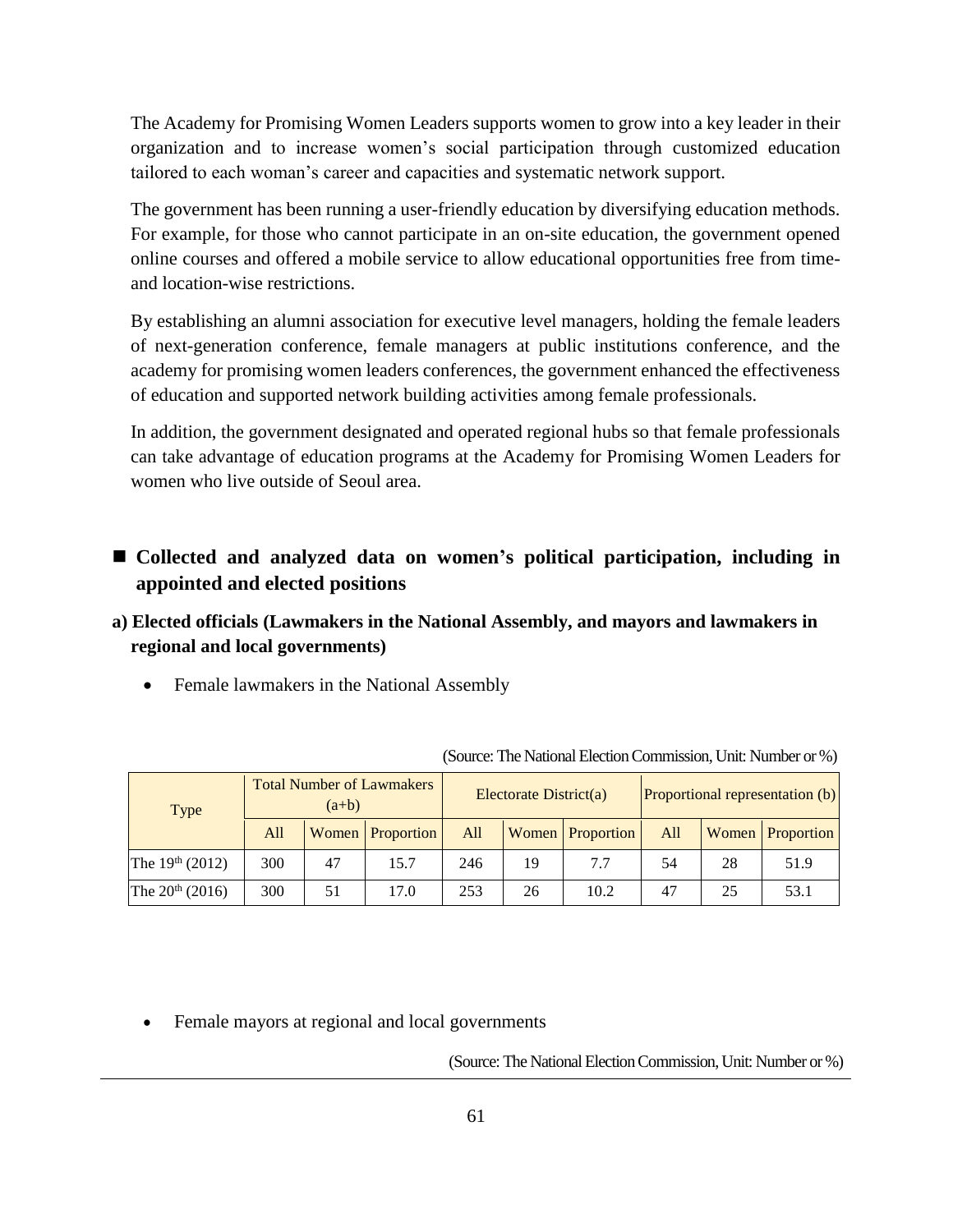| Type                                 | Total Number of Mayors $(a+b)$ |       |            | Regional (a) |       |                          | Local $(b)$ |       |            |
|--------------------------------------|--------------------------------|-------|------------|--------------|-------|--------------------------|-------------|-------|------------|
|                                      | All                            | Women | Proportion | All          | Women | Proportion               | All         | Women | Proportion |
| The fifth<br>election<br>(2010)      | 244                            | 6     | 2.5        | 16           |       | ٠                        | 228         | 6     | 2.6        |
| The sixth<br>election<br>(2014)      | 243                            | 9     | 3.7        | 17           |       | ٠                        | 226         | 9     | 4.0        |
| The<br>seventh<br>election<br>(2018) | 243                            | 8     | 3.3        | 17           | -     | $\overline{\phantom{a}}$ | 226         | 8     | 3.5        |

• Female lawmakers at regional and local councils

| Type                             | Total number of lawmakers at<br>regional and local councils<br>$(a+b)$ |       |            | Regional councils (a) |       |            | Local councils (b) |       |            |
|----------------------------------|------------------------------------------------------------------------|-------|------------|-----------------------|-------|------------|--------------------|-------|------------|
|                                  | All                                                                    | Women | Proportion | All                   | Women | Proportion | A11                | Women | Proportion |
| The fifth<br>election $(2010)$   | 3,649                                                                  | 739   | 20.3       | 761                   | 113   | 14.8       | 2,888              | 626   | 21.7       |
| The sixth<br>election $(2014)$   | 3,687                                                                  | 845   | 22.9       | 789                   | 113   | 14.3       | 2,898              | 732   | 25.3       |
| The seventh<br>election $(2018)$ | 3,750                                                                  | 1,060 | 28.3       | 824                   | 160   | 19.4       | 2,926              | 900   | 30.8       |

(Source: The National Election Commission, Unit: Number or %)

### **b) Female high-rank public servants and executives at public institutions**

After the realization of a *de facto* gender equality was named one of key national agendas, the government devised the Five-Year Plan to Enhance Women's Representation in the Public Sector in November 2017. Under this plan, 12 action plans by area were established, including annual stocktaking of female high-ranking officials and female executives at public institutions. In an effort to raise the share of women in the public sector, the government regularly monitors the implementation of the plan (semiannual report to a Cabinet meeting and press release) and continuously manages the progressin order to raise the proportion of female leaders in the public sector.

• Female high-rank public servants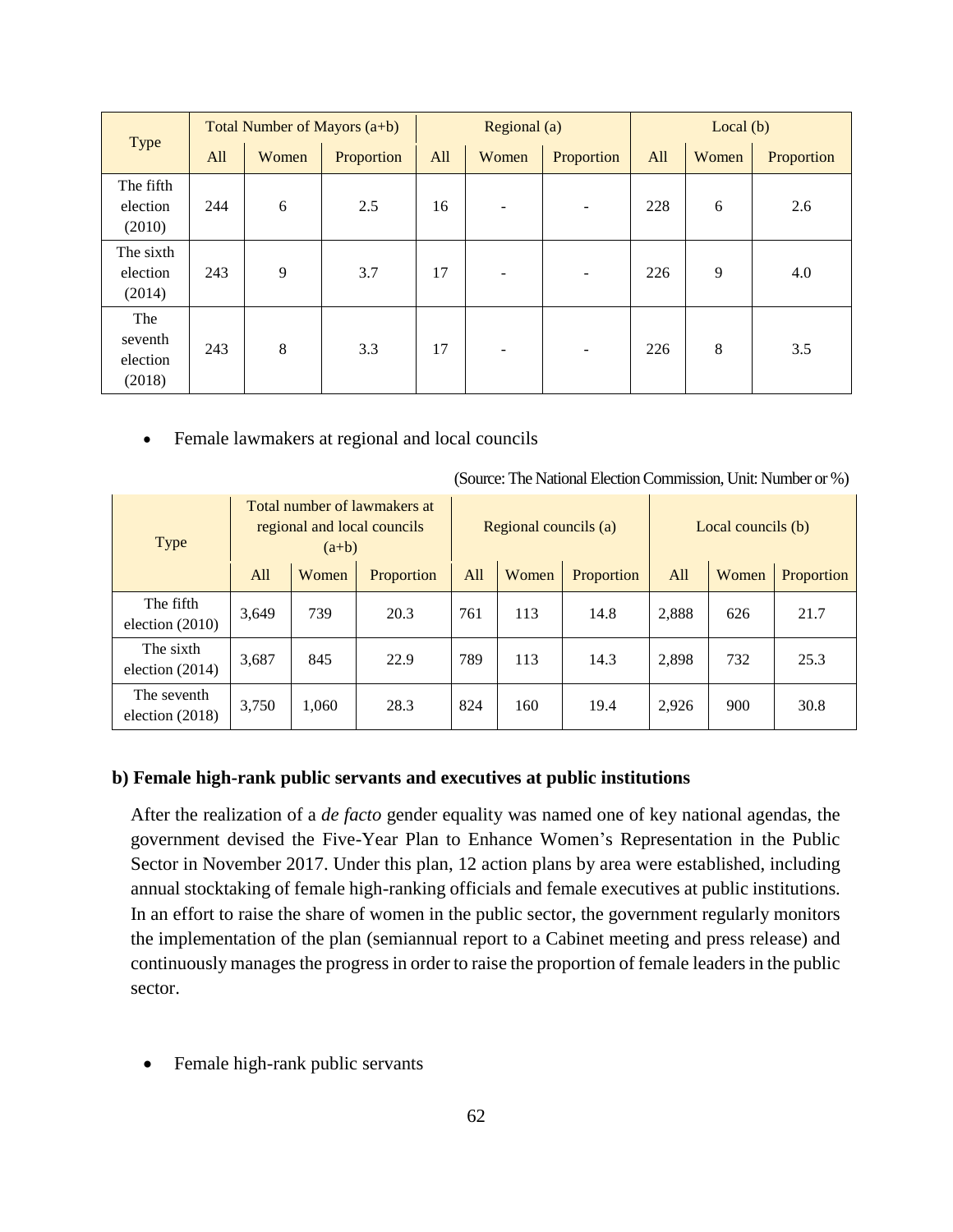| Year       |                                                                  | 2014  | 2015  | 2016 | 2017 | 2018 |
|------------|------------------------------------------------------------------|-------|-------|------|------|------|
|            | Number of high-rank public servants in<br>the central government | 1.502 | 1.515 | .490 | .501 | .514 |
|            | Number of women                                                  |       |       | 86   |      | 102  |
| Proportion |                                                                  |       | 4.1   |      | n. J |      |

(Source: Ministry of Personnel Management, by 12/31 of each year, Unit: Number or %)

• Female executives at public institutions

|  |  |  | (Source: Ministry of Economy and Finance, by 12/31 of each year, Unit: Number or %) |  |
|--|--|--|-------------------------------------------------------------------------------------|--|
|  |  |  |                                                                                     |  |
|  |  |  |                                                                                     |  |

| Year                          |  | 2014       | 2015  | 2016  | 2017  | 2018  |      |
|-------------------------------|--|------------|-------|-------|-------|-------|------|
| No. of public<br>institutions |  |            | 302   | 316   | 323   | 330   | 337  |
| All in the executive<br>level |  | 3,149      | 3,204 | 2,983 | 3,429 | 3,624 |      |
| Women<br>executives           |  | 367        | 390   | 375   | 406   | 647   |      |
|                               |  | Proportion | 11.7  | 12.2  | 12.6  | 11.8  | 17.9 |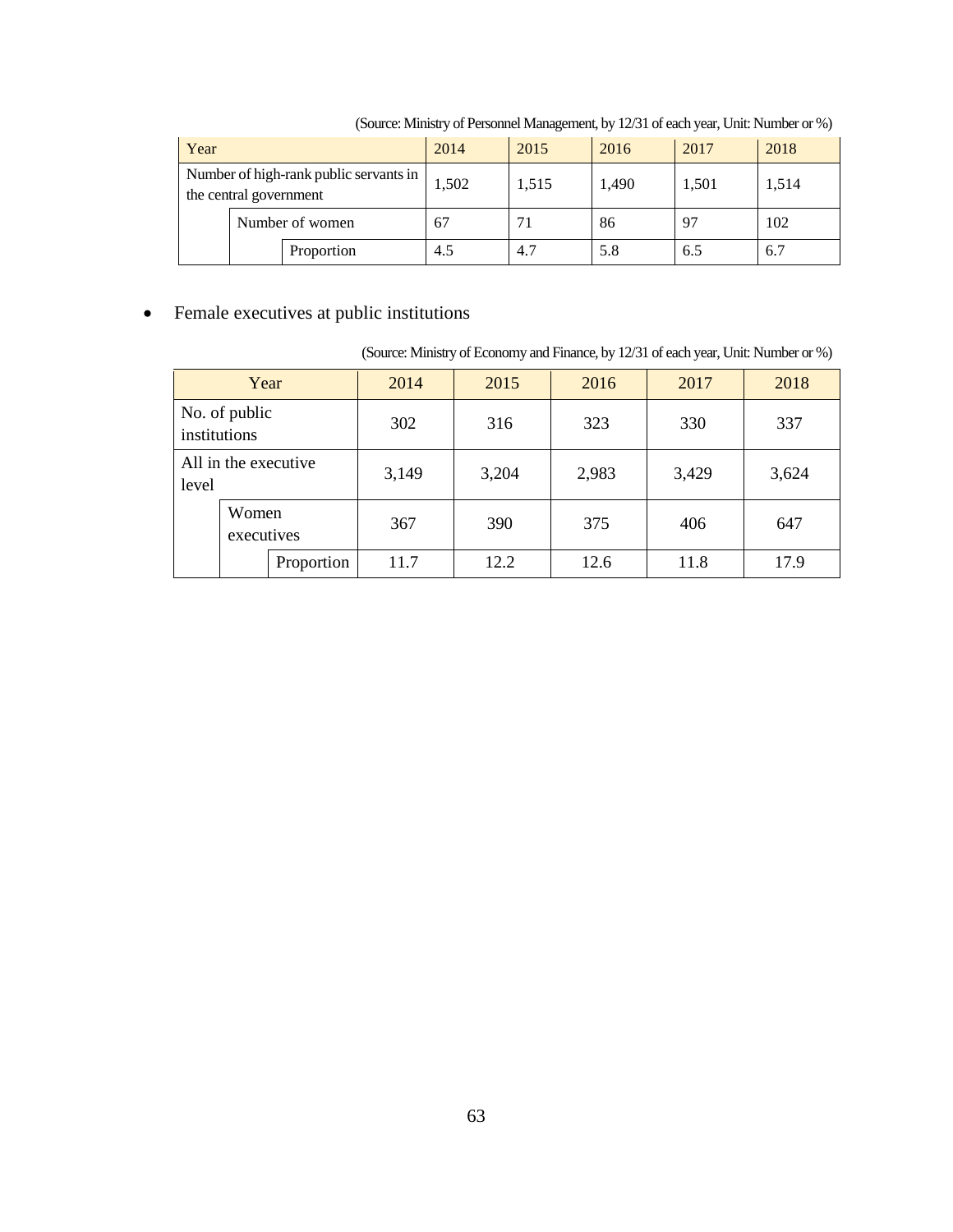- 20. What actions has your country taken in the last five years to increase women's access to expression and participation in decision-making in the media, including through information and communication technologies (ICT)?
- $\square$  $\square$  Strengthened the provision of formal and technical vocational education and training (TVET) in media and ICTs, including in areas of management and leadership
- □□ Taken measures to enhance access, affordability and use of ICTs for women and girls (e.g. free wifi hubs, community technology centers)
- □□ Introduced regulations to advance equal pay, retention and career advancement of women within the media and ICT field
- $\square$  $\square$  Collaborated with employers in the media and ICT field to improve internal policies and hiring practices on a voluntary basis
- □□ Provided support to women's media networks and organizations
- Other

The Republic of Korea continues to run programs tailored for more women to participate in the media, including information and technology, and enter the science and engineering sectors.

It also implements the gender quota system to encourage science and technology research institutes to recruit and promote more women.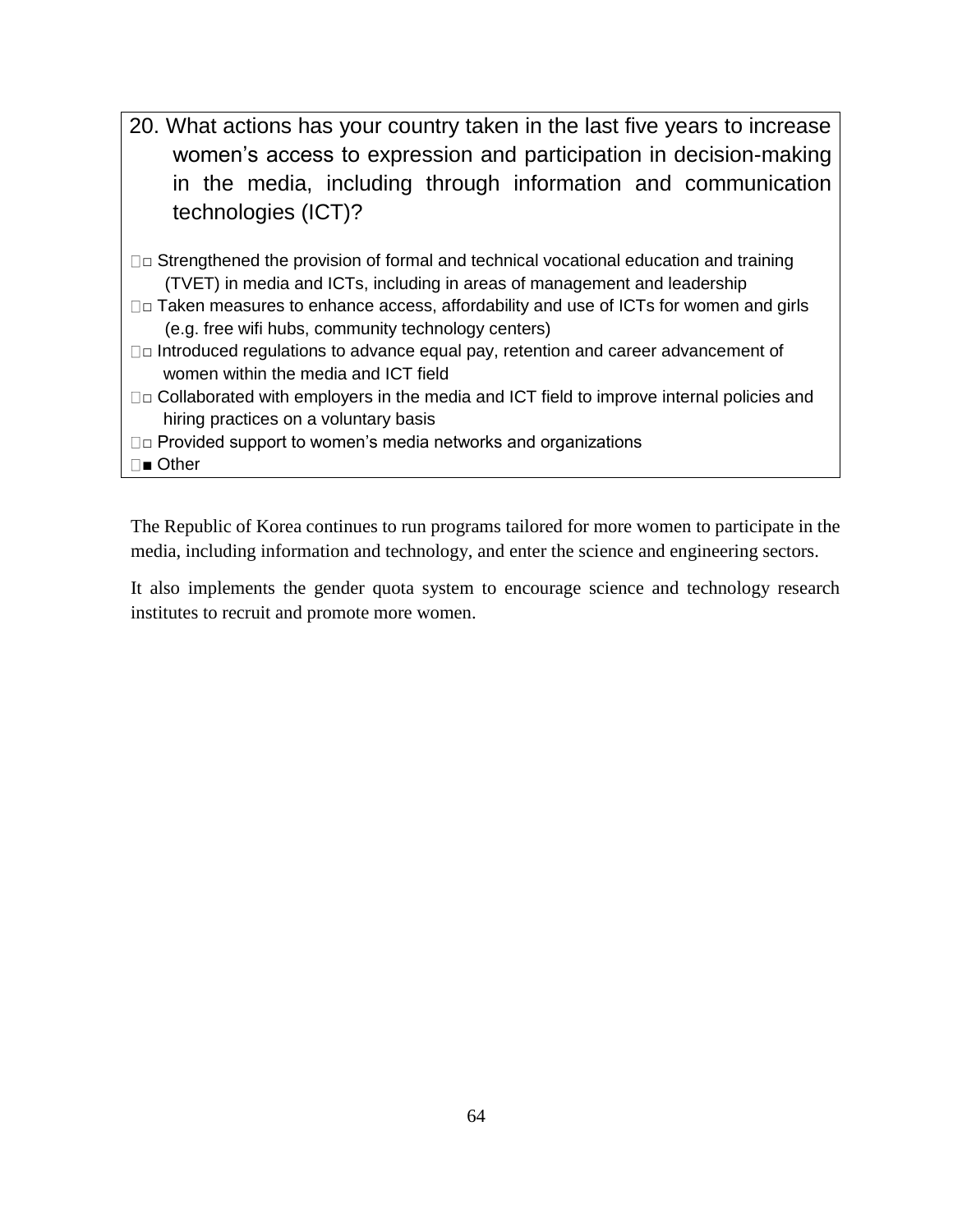21. Do you track the proportion of the national budget that is invested in the promotion of gender equality and the empowerment of women (gender-responsive budgeting)?

■ Yes  $\Box \Box$  No

The gender-responsive budgeting system was introduced through the enactment of the National Finance Act of 2006. It went into a full implementation from the fiscal year 2010. In 2011, the Local Finance Act was amended to introduce a gender-responsive budgeting at local and regional level. From the fiscal year 2013, the gender-responsive budgeting was fully implemented in central, local, and regional government agencies.

The amount of gender-responsive budget in 2019 is estimated to be 25.42 trillion won, which is for 261 projects submitted by 33 central government agencies. The 33 government agencies that carry out gender-responsive budgeting account for 61 percent of total central government agencies (54 agencies).

On the other hand, the amount of budget spent on the projects that are directly related to the realization of de facto gender equality through promoting gender equality and empowering women is 9.59 trillion won for 89 projects. This accounts for about 35.4% of the total genderresponsive budget.

The budget areas for the promotion of gender equality and women's empowerment include support for work-family conciliation, expansion of gender equality culture, support for genderequal work environment, assistance for creating employment opportunities, support for fostering women in STEM fields, support for increasing women's economic participation, support for female enterprises, support for future female professionals, support to promote women's invention, support on fostering women in engineering, maternity and childcare support, support for expanding daycare centers and on-site daycare facilities at work, and support for childcare subsidies.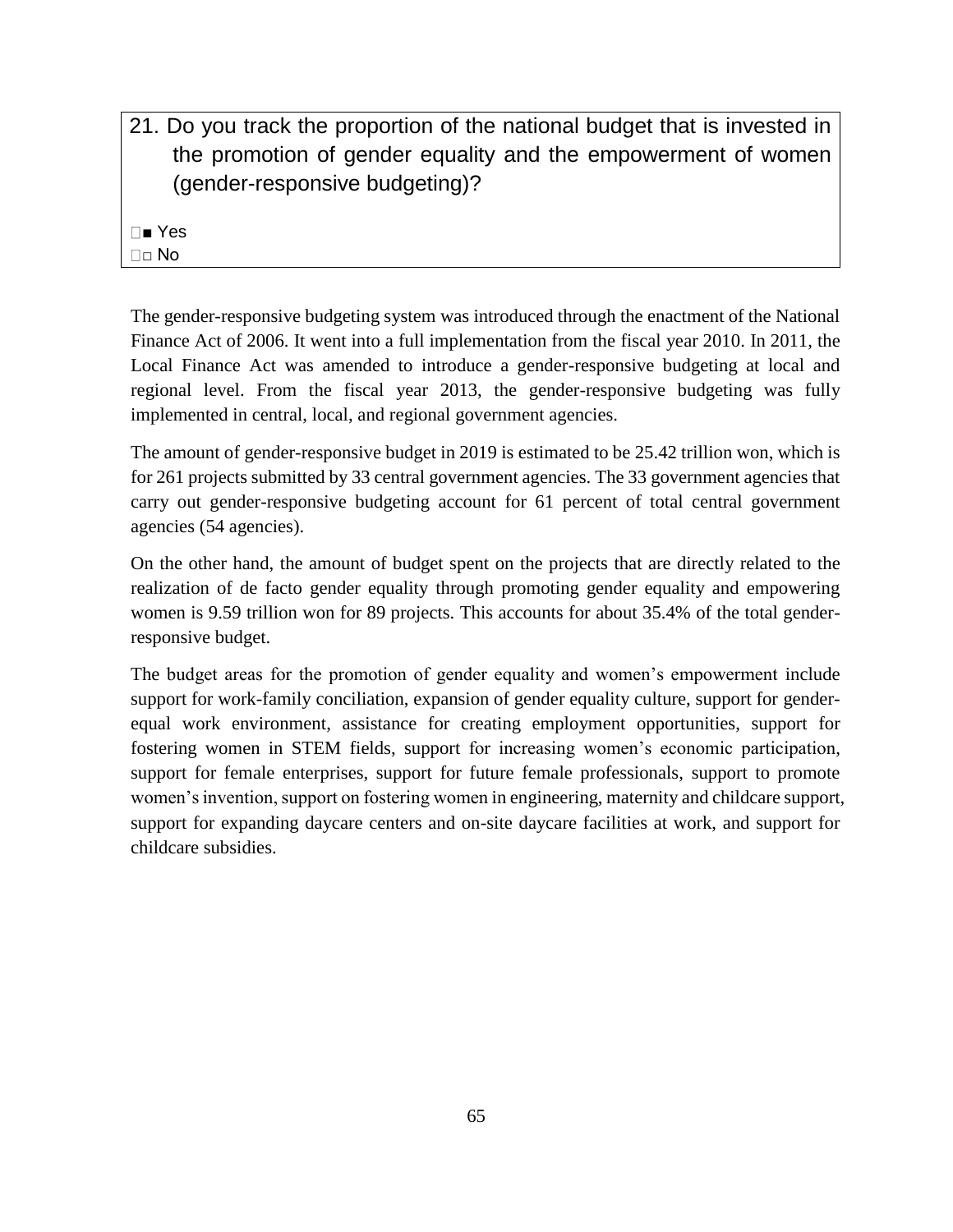22. As a donor country, does your track the proportion of official development assistance (ODA) that s invested in the promotion of gender equality and the empowerment of women (gender-responsive budgeting)?

■ Yes

□□ No

Our government has been tracking the ratio of its ODA invested in the promotion of gender equality and the empowerment of women, since it joined the OECD DAC in 2010, through "Gender Equality Markers" for all bilateral aid projects, excluding administrative costs.

"Gender Equality Markers" identify projects with "Principal Objectives" and "Significant Objectives, " depending on the purpose and the target area of each project.

Projects reported as those with "Principal Objectives" mainly aim to prevent social, economic, or political gender discrimination; compensate for past gender discrimination; strengthen gender equality or anti-discrimination policies, legislation, and institutions; support gender-related organizations and institutions; or eradicate violence against women. On the other hand, if the above gender equality elements are relatively essential for a project, but not the primary motivation for its implementation, it is reported as a project with "Significant Objectives."

In the last five years, the proportion of gender equality-related projects among all bilateral aid projects remained at approximately 10% of total expenditure, and was reported as 9.8% in 2017.

| <2013-2017 Gross Disbursements of Bilateral Aid Projects Relevant to Gender Equality> |
|---------------------------------------------------------------------------------------|
|---------------------------------------------------------------------------------------|

|                                                                  |          | <b>Gross Disbursements</b> |          |          |          |  |  |  |  |
|------------------------------------------------------------------|----------|----------------------------|----------|----------|----------|--|--|--|--|
|                                                                  | 2013     | 2014                       | 2015     | 2016     | 2017     |  |  |  |  |
| <b>Total bilateral aids</b>                                      | 1,375.01 | 1,476.92                   | 1,548.90 | 1,622.45 | 1,702.25 |  |  |  |  |
| <b>Projects reported as</b><br><b>Principal Objectives (A)</b>   | 28.85    | 25.16                      | 43.96    | 52.25    | 45.05    |  |  |  |  |
| <b>Projects reported as</b><br><b>Significant Objectives (B)</b> | 82.92    | 136.79                     | 128.89   | 128.98   | 122.53   |  |  |  |  |
| Total $(A+B)$                                                    | 111.77   | 161.95                     | 172.85   | 181.23   | 167.58   |  |  |  |  |
| <b>Ratio</b>                                                     | 8.13%    | 10.97%                     | 11.16%   | 11.17%   | 9.85%    |  |  |  |  |

(unit: million USD)

23. Does your country have a valid national strategy or action plan for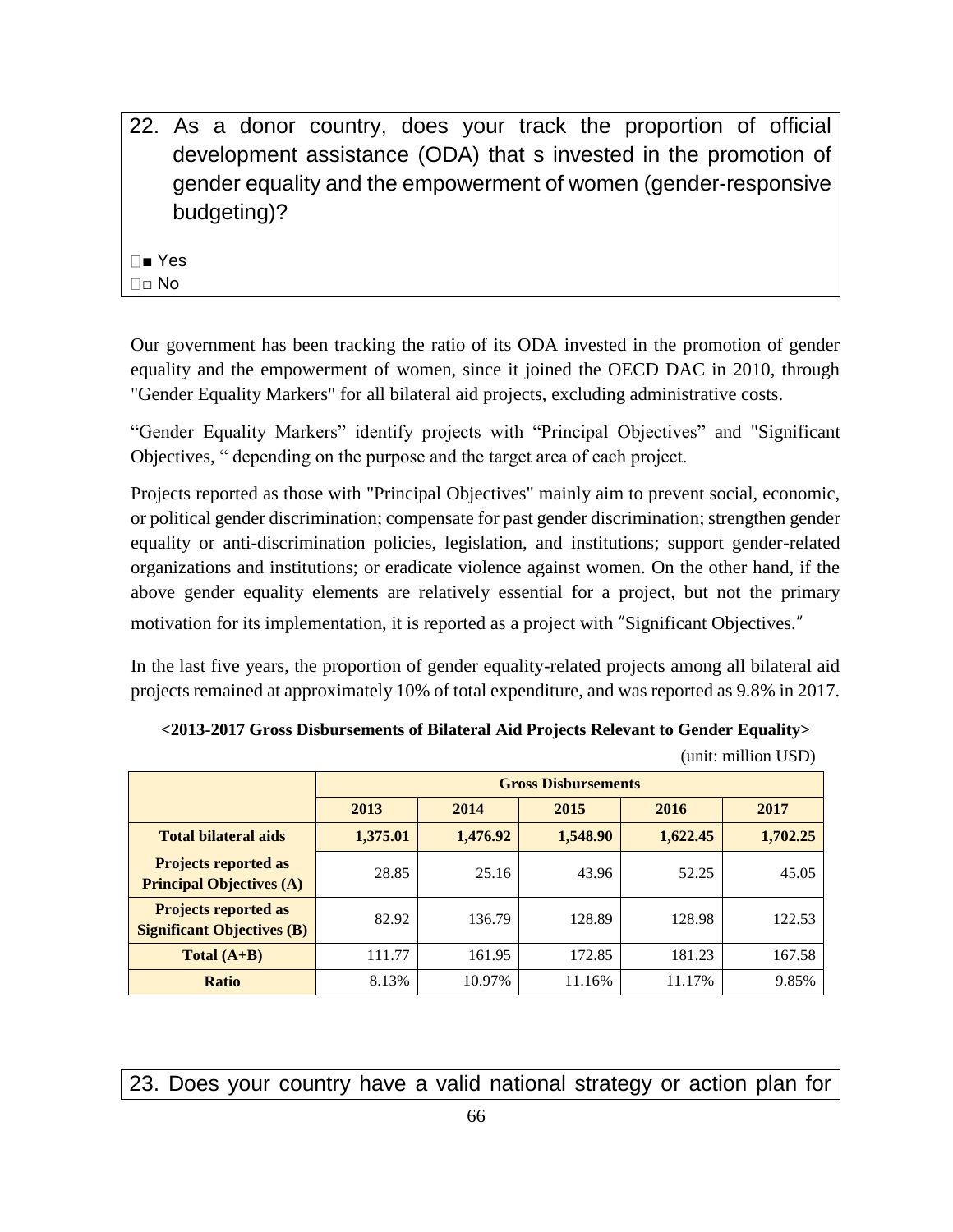gender equality?

■ Yes □□ No

The ROK government has set the legal and institutional basis for ensuring gender equality through a series of policies: The First Basic Plan for Women's Policies (1998-2002); the second phase (2003-2007); the third phase (2008-2012); and the fourth phase (2013-2017).

In 2015, the Women's Development Act was fully amended to the Framework Act on Gender Equality and went into effect on July 1, 2018. Thus, the Fourth Basic Plan for Women's Policy (2013-2017) was revised to be the First Basic Plan for Gender Policy(2015-2017). Spreading the culture of gender equality and expanding work-family conciliation were set as priority issues in the first Basic Plan.

In 2017, after the First Basic Plan for Gender Policy (2015-2017) phased out, the Second Basic Plan for Gender Policy was set up. The Second Basic Plan (2018-2022) established key policies for each sector aimed at raising awareness of gender equality, ensuring gender equality in women's employment and social participation, supporting work-family conciliation, and promoting women's safety and health. In addition, for the first time, the Plan laid out the implementation goals for the ministries to achieve in the next five years to improve the government policies in a gender-responsive way and enhance the level of gender equality in Korea.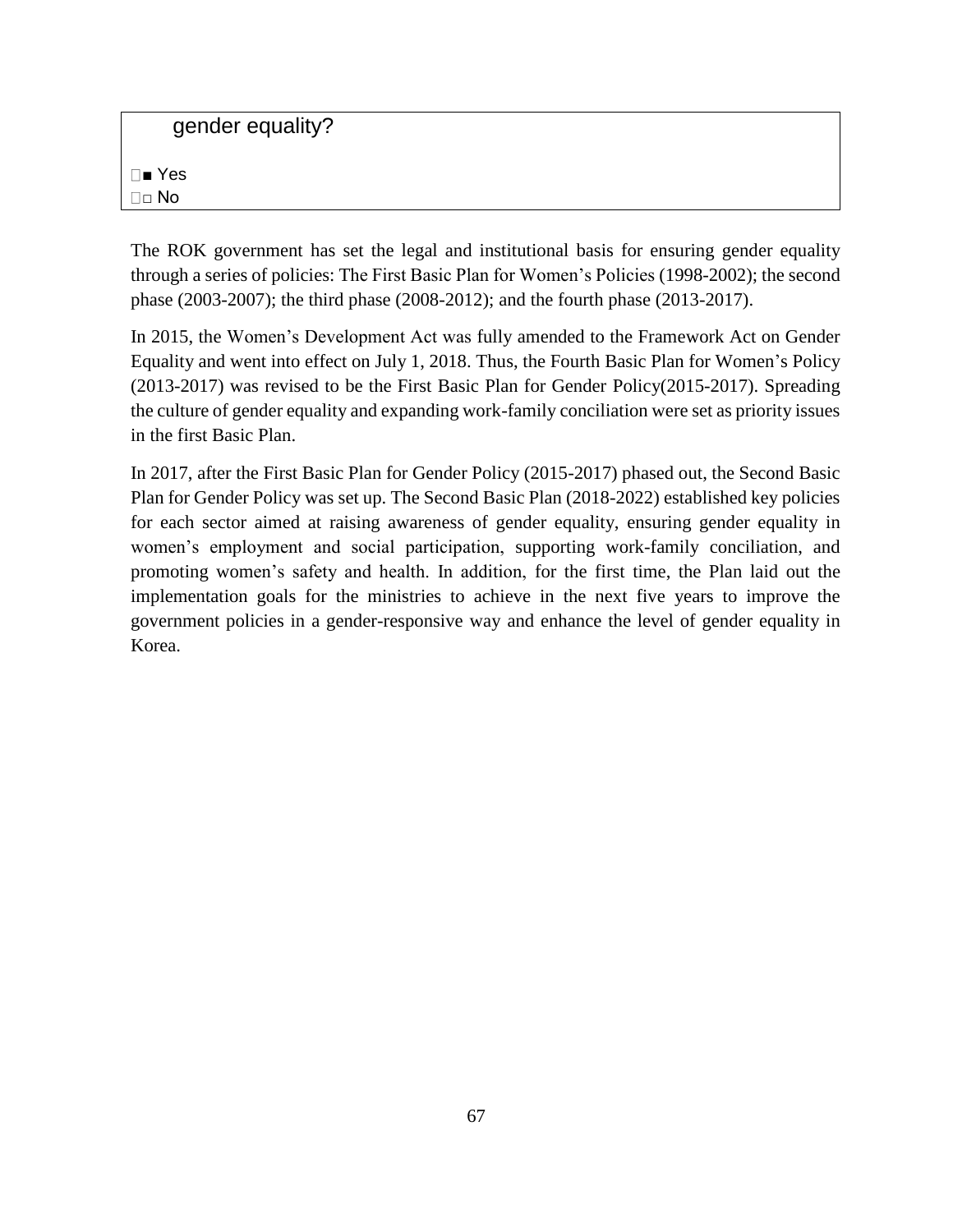24. Does your country have an action plan and timeline for implementation of the recommendations of the Committee on the Elimination of Discrimination against Women(if a State party), or of the recommendations of the Universal Periodic Review or other United Nations human rights mechanisms that address gender inequality/discrimination against women?

■ Yes □□ No

#### **a) Implementation of CEDAW**

As a member state of the Convention on the Elimination of All Forms of Discrimination against Women (CEDAW), the Republic of Korea submitted the eighth national report in 2015. The national report was reviewed in February 2018, and the concluding comments were formulated as a result of review in March 2018.

To implement the concluding comments by the CEDAW committee, the government ministries jointly established a plan for the implementation of the comments, which was confirmed by the Gender Equality Committee under the Prime Minister's Office that coordinates and deliberates gender policy issues.

#### **b) Establishment of the National Action Plan for Human Rights**

Since the establishment of the National Action Plan for Human Rights (NAP) in 2007, the Government has monitored its implementation every five years as a part of the comprehensive national action to protect and promote human rights, also to comply with recommendations from the UN human rights mechanisms. The Third NAP was published in 2018 with the list of policy agendas which include building a foundation for promoting gender responsive policy to tackle gender inequality and discrimination against women, closing gender pay gap, enhancing women's representation, expanding education in gender equality, strictly monitoring hate speech and gender discriminatory contents in mass media. These agendas are the result of comprehensive review conducted by the relevant government institutions to reflect demands on human rights policy within the country, as well as the recommendations from international human rights treaty bodies, including CEDAW and UPR. The Third NAP also contains full-text of recommendations of UN treaty bodies including CEDAW and the 2012 report of the UP. The Fourth NAP is scheduled to be established in 2023.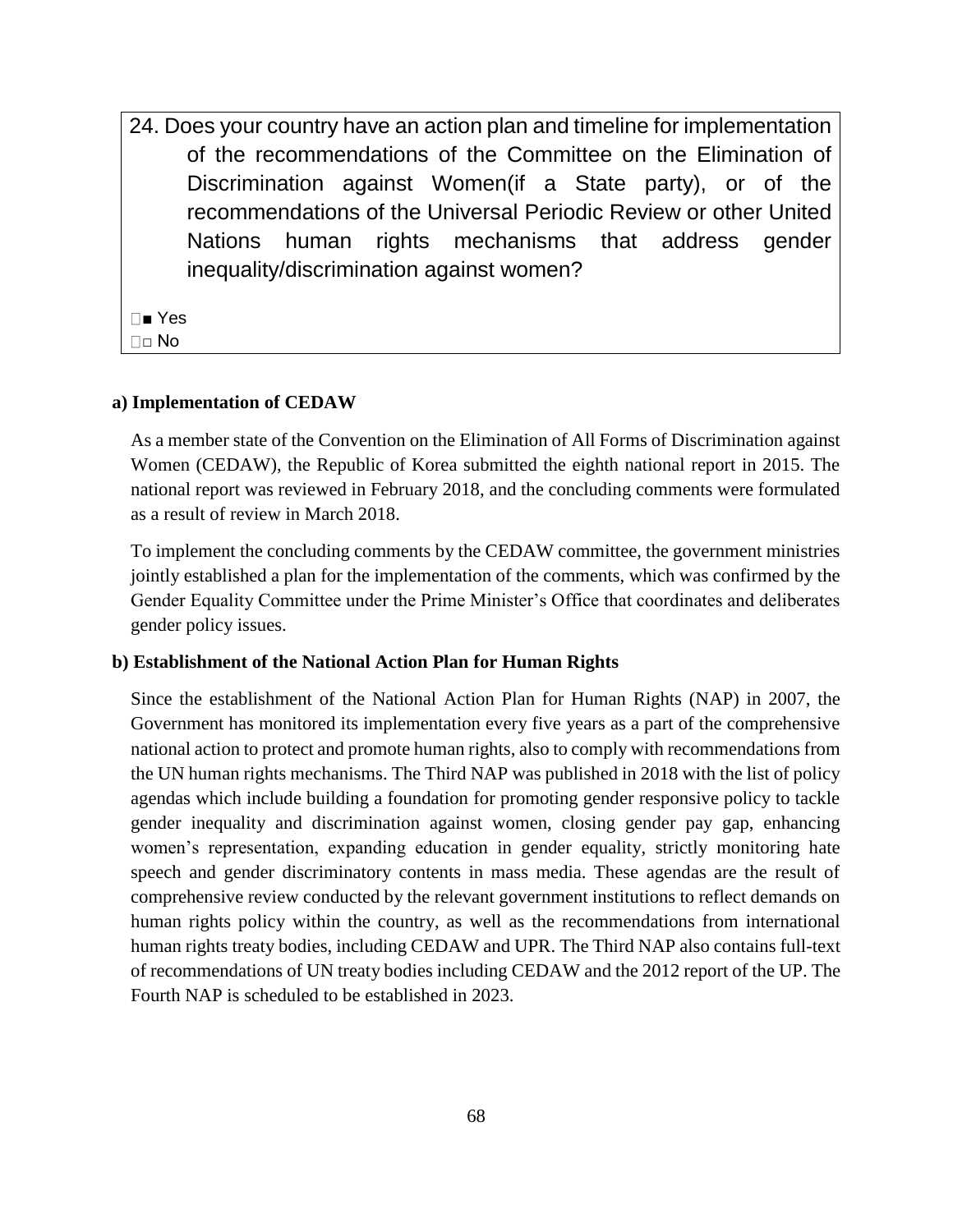25. Is there a national human rights institution in your country? ■ Yes □□ No

# ◼ **The National Human Rights Commission of Korea and its work focused on gender discrimination challenges**

The National Human Rights Commission of Korea was established on November 25th, 2001 to protect and promote fundamental human rights for all abiding by the nonaggression principle. Discrimination violating equal rights is stipulated in Article 2 Section 3 of the 「National Human

Rights Commission Act」. It involves treating someone favorably or unfavorably by exclusion and distinction on the basis of gender and also involves unwelcome sexual advances, requests for sexual favors, and other verbal or physical conduct to make someone feel offended and intimidated by using positions in power at workplaces etc.

In accordance with the Article 2 Section 3 of the National Human Rights Commission Act, the Commission established a 'Counter Gender Discrimination Unit' to undertake research activities on institutions, policies and practices related to gender discrimination and sexual harassment and to provide recommendations corresponding to discrimination issues. In addition, the Unit will undertake research activities in regards to implementation of international human rights treaties for women, issue responses to human rights challenges, make recommendations, receive complaints, investigate gender discrimination/sexual harassment issues and promote reconciliation.

# ◼ **Three Resolutions/Decisions by the National Human Rights Commission of Korea which promoted Gender Equality**

The National Human Rights Commission of Korea submitted a written opinion on the issue of abortion to the Constitutional Court stating that enforcement of the criminal laws on abortion infringes on women's right to self-determination, right to health, right to life and reproductive rights on February 25th in 2019. The Commission noted that criminalizing abortion under the current Criminal Act and allowing abortion only in limited cases under the Mother and Child Health Act violate women's freedom and right to decide whether to stop pregnancy. In April 2019, the Constitutional Court ruled abortion ban as unconstitutional, ordering the law must be revised by 2020.

From 2002 to 2018, there had been 897 complaints related to gender discrimination issues. Among them, the Commission investigated and deemed 72 complaints to be gender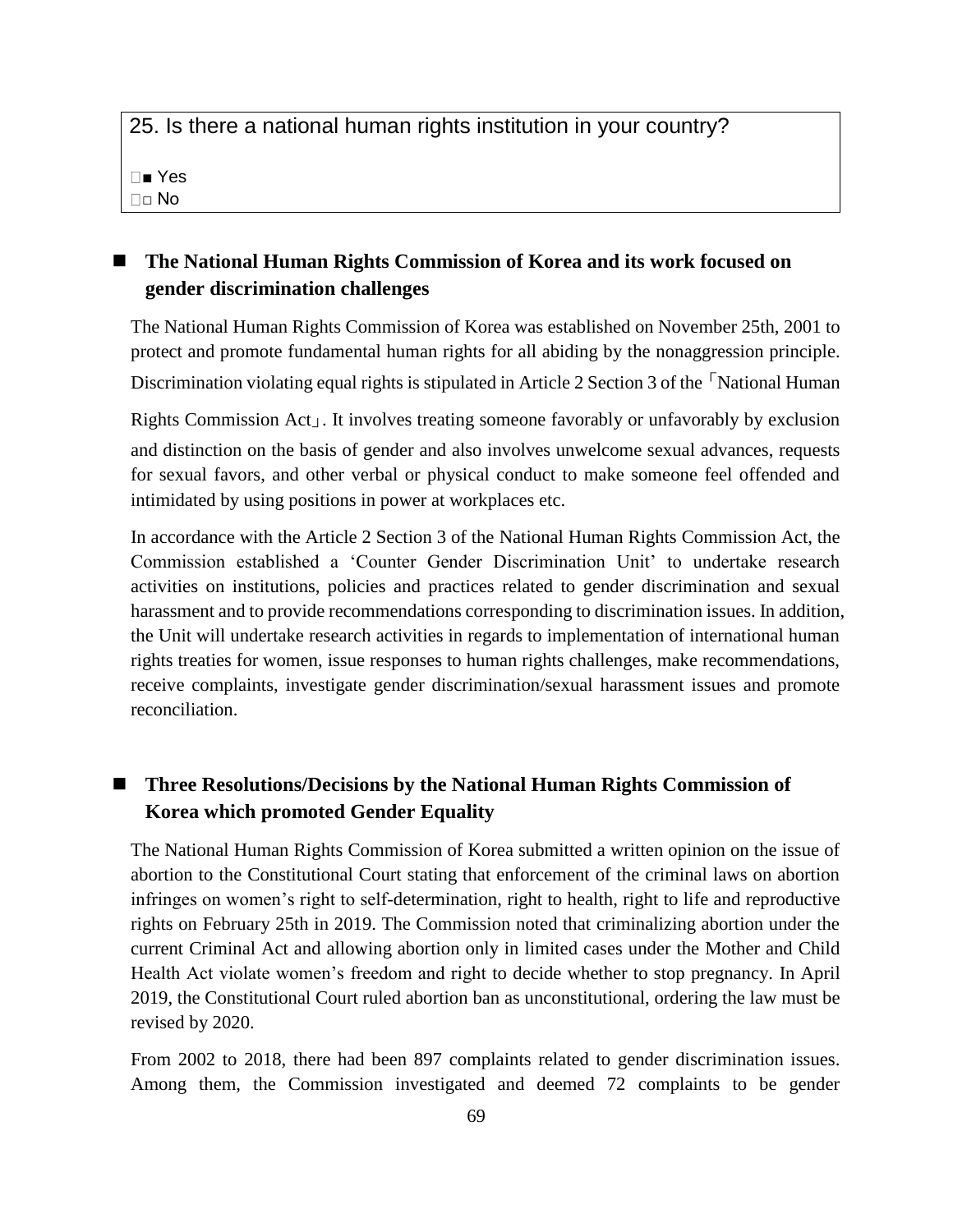discrimination cases and provided recommendations accordingly. The quintessential decisions made by the NHRCK are as follows:

On September 11th, 2006, the Commission recommended the chairperson of the Korea Railroad Corporation (KORAIL) redress gender-based discrimination and improve employment conditions. The Commission noted that KORAIL confined female employees to certain service jobs and created unfavorable employment conditions. The Commission deemed this case to be discrimination based on sexism since KORAIL hired female workers only for the position of providing customer services on the grounds that such services are low value-added activities requiring simple and repetitive tasks.

It was revealed that an anonymous corporation which is a private organization had been granting its voting rights for the assembly to male shareholders only for the past 100 years. The Commission decided that this case constituted gender discrimination and made a recommendation. However, the recommendation was not implemented by the corporation. In response, some female shareholders filed a lawsuit and the Supreme Court ordered the corporation to pay ten million won to 38 female shareholders in compensation.

Female flight attendants at an airline were under strict dress codes to wear skirts. The Commission recommended trousers be allowed for female flight attendants on January 16th, 2013. The Commission deemed this case as gender discrimination since the airline required a uniform appearance to female flight attendants through very specific rules on hairstyle and makeup and did not provide trousers for them. The airline implemented the recommendation to redress the issue and allowed female flight attendants to choose between skirts and trousers at their disposal.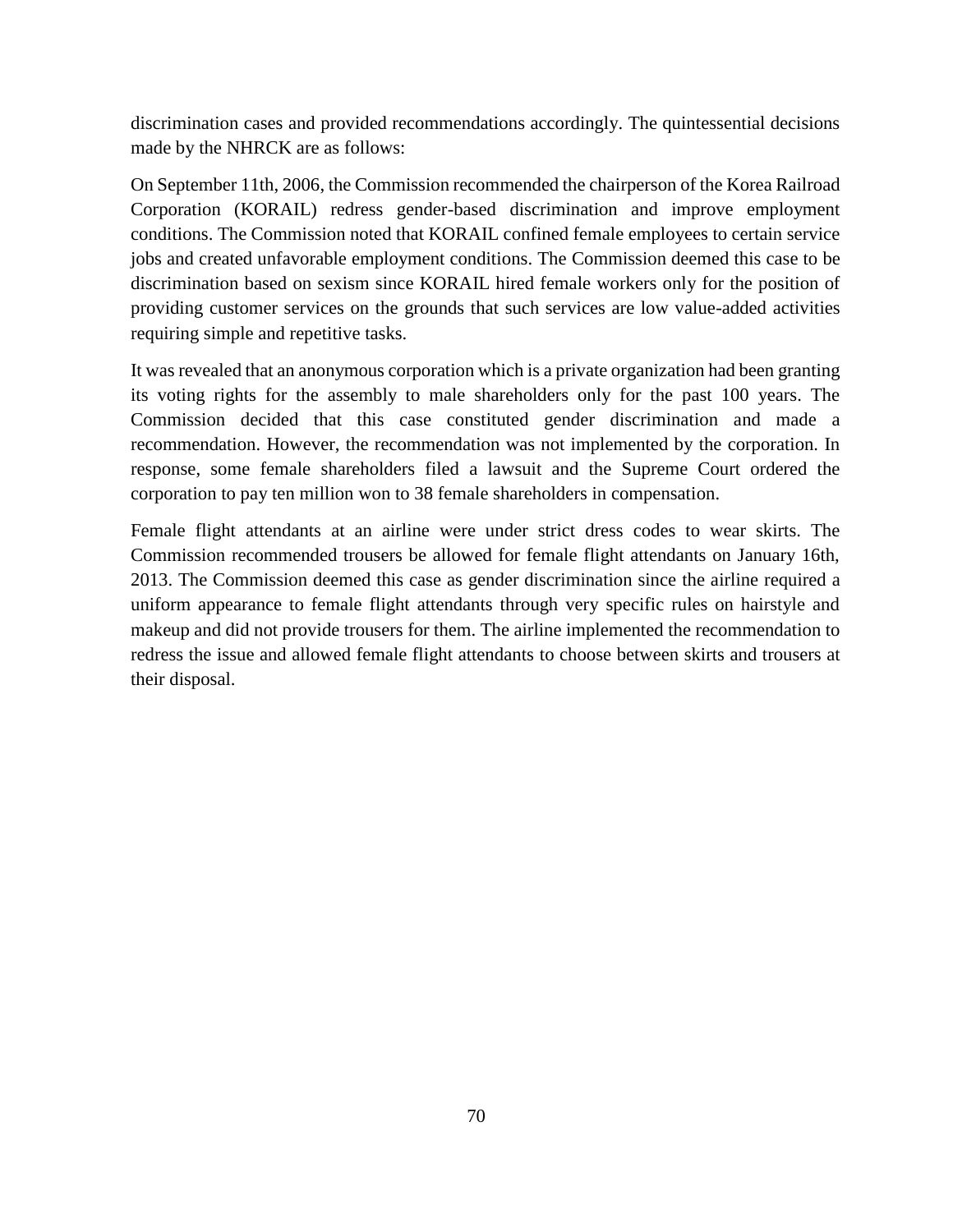- 26. What actions has your country taken in the last five years to build and sustain peace, promote peaceful and inclusive societies for sustainable development and implement the women, peace and security agenda?
- □■ Adopted and/or implemented a National Action Plan on women, peace and security
- $\square$  Integrated women, peace and security commitments into key national and interministerial policy, planning and monitoring frameworks
- $\square$  Used communication strategies, including social media, to increase awareness of the women, peace and security agenda
- □□ Increased budgetary allocations for the implementation of the women, peace and security agenda
- $\square$  $\square$  Taken steps to reduce excessive military expenditures and/or control the availability of armaments
- $\Box$  Re-allocated funds from military spending to social and economic development, including for gender equality and the empowerment of women
- □□ Supported inclusive and gender-sensitive conflict analysis, early warning and prevention mechanisms
- □□ Other

## ■ Adopted and/or implemented a National Action Plan on women, peace and security

In May 2014, the Government of the Republic of Korea set the first National Action Plan that involves eight ministries and agencies to fully implement the UN Security Council Resolution 1325 and to enhance women's participation, increase women's roles in conflict resolution and peacebuilding process, and to protect women's rights in armed conflict. To this end, the Government also created a UNSCR 1325 National Action Plan public-private consultation body, consisting of ministerial officials and experts from NGOs.

The first National Action Plan reaffirmed the importance of women's roles in the field of peace and security and contributed to strengthening gender mainstreaming in the field of national defense, diplomacy and unification by integrating gender-responsive perspectives into military, PKO, and primary and secondary school education curricula, and expanding ODA projects for providing peace educat**i**on and assisting women's self-reliance in conflict areas.

The government established the Second National Action Plan in September 2018 to ensure more systematic and strategic implementation as it saw the need to expand the scope and promote awareness in the field of women, peace and security, and to further enhance private sector participation and strengthen the basis for implementation. Nine government ministries and agencies, including the Ministry of Gender Equality and Family, participated in the action plan.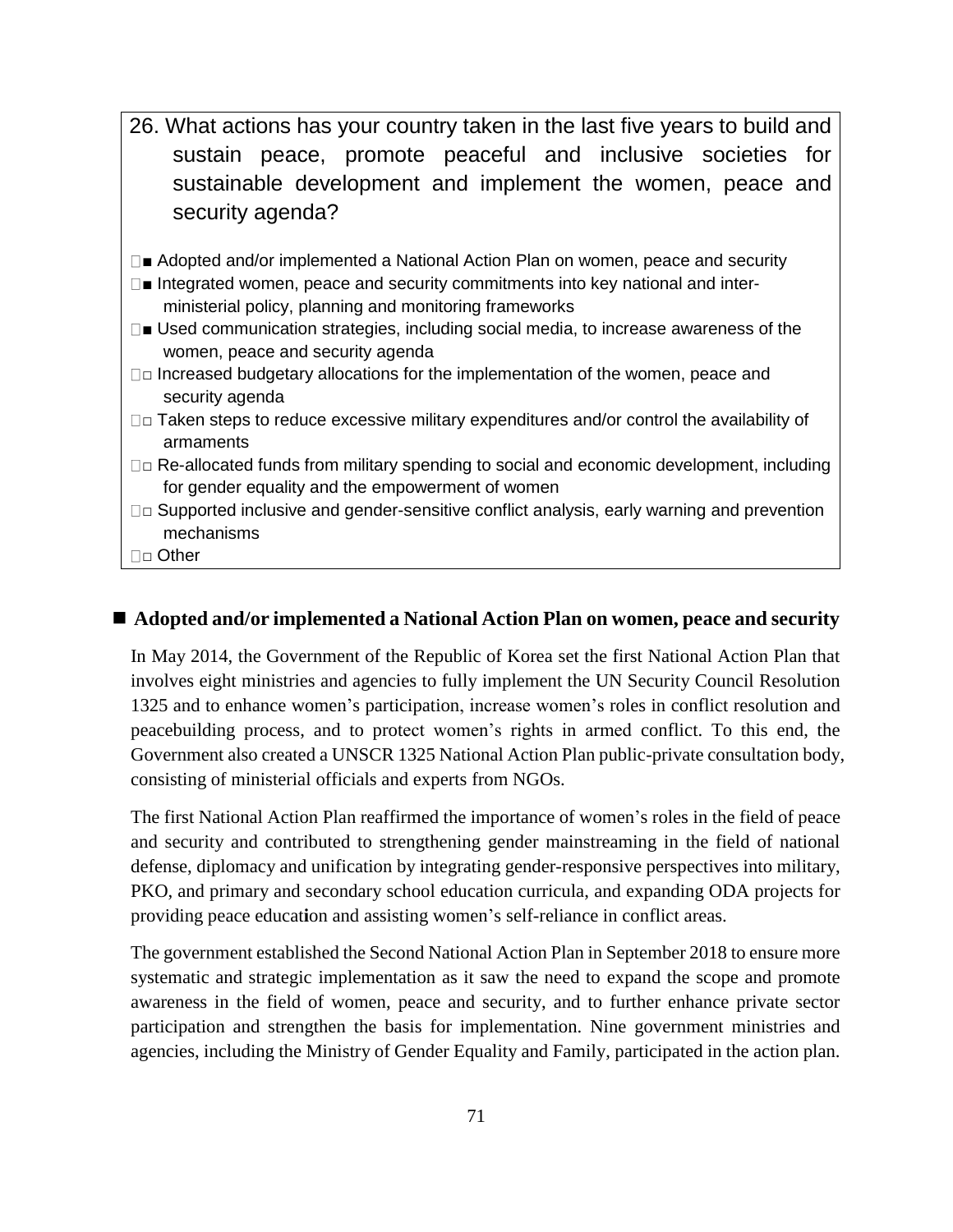To ensure effective implementation and monitoring of the National Action Plan, the implementation review meeting is held twice a year. After three years of implementing the Second National Action Plan, the government plans to review and revise the overall goals, detailed strategies and actions through consultations with related organizations and civil society.

## ■ Integrated women, peace and security commitments into key national and inter**ministerial policy, planning and monitoring frameworks**

The government added a new clause in the Framework Act on Gender Equality that mandates the National Action Plan and allows the Gender Equality Committee under the Prime Minister's Office to coordinate and examine the evaluation of the implementation (revised on December 12, 2017 and enforced on March 27, 2018). This move is to promote the full implementation of the National Action Plan of the Republic of Korea on the UN Security Council Resolution 1325 on Women, Peace and Security and reflect international trends focusing on women, peace and security.

Moreover, the Government launched the new initiative "Action with Women and Peace" in June 2018 in a bid to actively contribute to the WPS agenda such as combating sexual violence against women in conflict. As part of the initiative, the Government is working with international organizations such as UNFPA and UNICEF on projects that provide tailored assistance to Rohingya refugees (\$1million) and sexual violence survivors in the Central African Republic (\$1million), and is planning to undertake more projects based on Korea's experiences and expertise.

In addition, the Korea International Cooperation Agency (KOICA) included the area of 'Gender-based violence in conflict' in KOICA's humanitarian assistance civil-society partnership program in 2018. Under this program, KOICA is working on projects to provide assistance to refugee women in Bangladesh and Uganda (3 projects in 2018, 4 projects in 2019). Through these projects, KOICA will continue its effort to support women who are suffering in conflict and post-conflict situations to overcome their trauma and become agents of change to combat sexual violence in conflict.

The ROK also plans to create an international platform to discuss issues of critical importance on the Women, Peace and Security agenda, including sexual violence in conflict. In this regard, the Government plans to convene the first annual gathering of its initiative this July in Seoul. Various actors such as governments, international organizations, survivors and civil societies will gather to seek opportunities for cooperation on conflict-related sexual violence, emphasizing the importance of survivor-centered approach. Also, we will hold a 'Youth Global Essay Competition' where young generation can join the conference and present their creative and innovative solutions to combat sexual violence in conflict. Korea hopes that this conference helps enhance the WPS agenda, in the run-up to the 20th Anniversary of the adoption of the historic UNSC Resolution 1325 next year.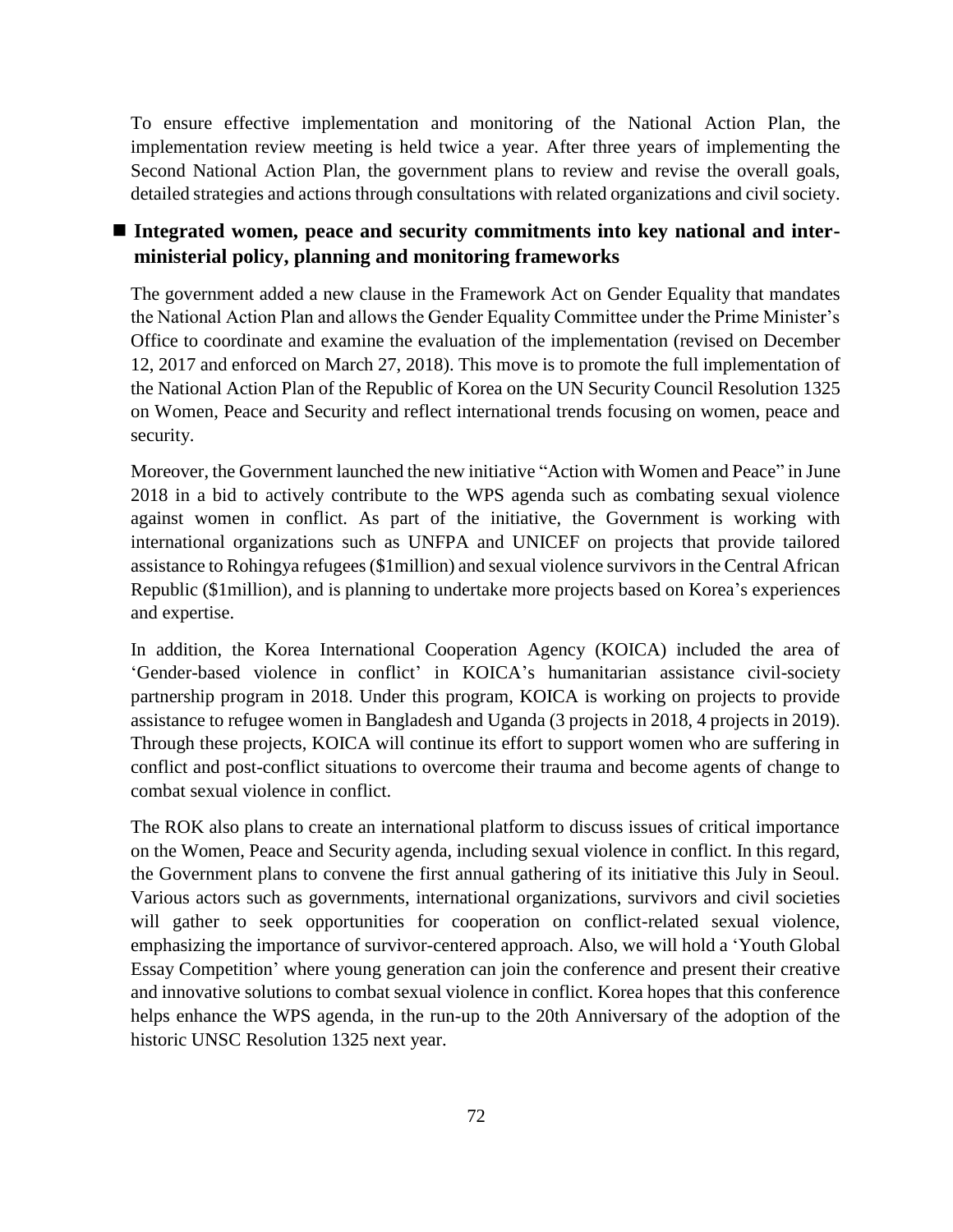### ■ Used communication strategies, including social media, to increase awareness of **the women, peace and security agenda**

Since the UN Security Council adopted resolution 1325 on women and peace and security, the international society has paid continued attention to agendas for women, peace and security with a series of National Action Plans set by many countries. Despite the importance of the issue, the Republic of Korea lacked public awareness of women, peace, and security. Therefore, the government developed educational materials to promote women, peace and security to public.

In addition, we made efforts to raise public awareness by producing leaflets on the UN Security Council Resolution 1325 and distributing them at the Sex Violence and Domestic Violence Eradication Week and the 2018 Public Service Fair.

- 27. What actions has your country taken in the last five years to increase the leadership, representation and participation of women in conflict prevention, resolution, peacebuilding, humanitarian action and crisis response, at decision-making levels in situations of armed and other conflicts, and in fragile or crisis settings?
- $\square$  Promoted and supported women's meaningful participation in peace processes and the implementation of peace agreements
- □ Promoted equal participation of women in humanitarian and crisis response activities at all levels, particularly at the decision-making level
- $\square$  Integrated a gender perspective in the prevention and resolution of armed or other conflict
- $\square$  Integrated a gender perspective in humanitarian action and crisis response
- □□ Protected civil society spaces and women's human rights defenders
- □□ Other

# ■ Promoted and supported women's meaningful participation in peace processes and **the implementation of peace agreements**

#### **a) Inter-Korean women's cooperation and exchange**

The Government of the Republic of Korea recognizes the importance of including women's agenda though enhanced women's participation and their empowered rolesin gender-responsive peacebuilding process in the Korean peninsula.

Since the Panmunjom Declaration of April 27, 2018 and the joint Pyongyang Declaration in September, 2018, inter-Korean cooperation is expected to expand with the new political change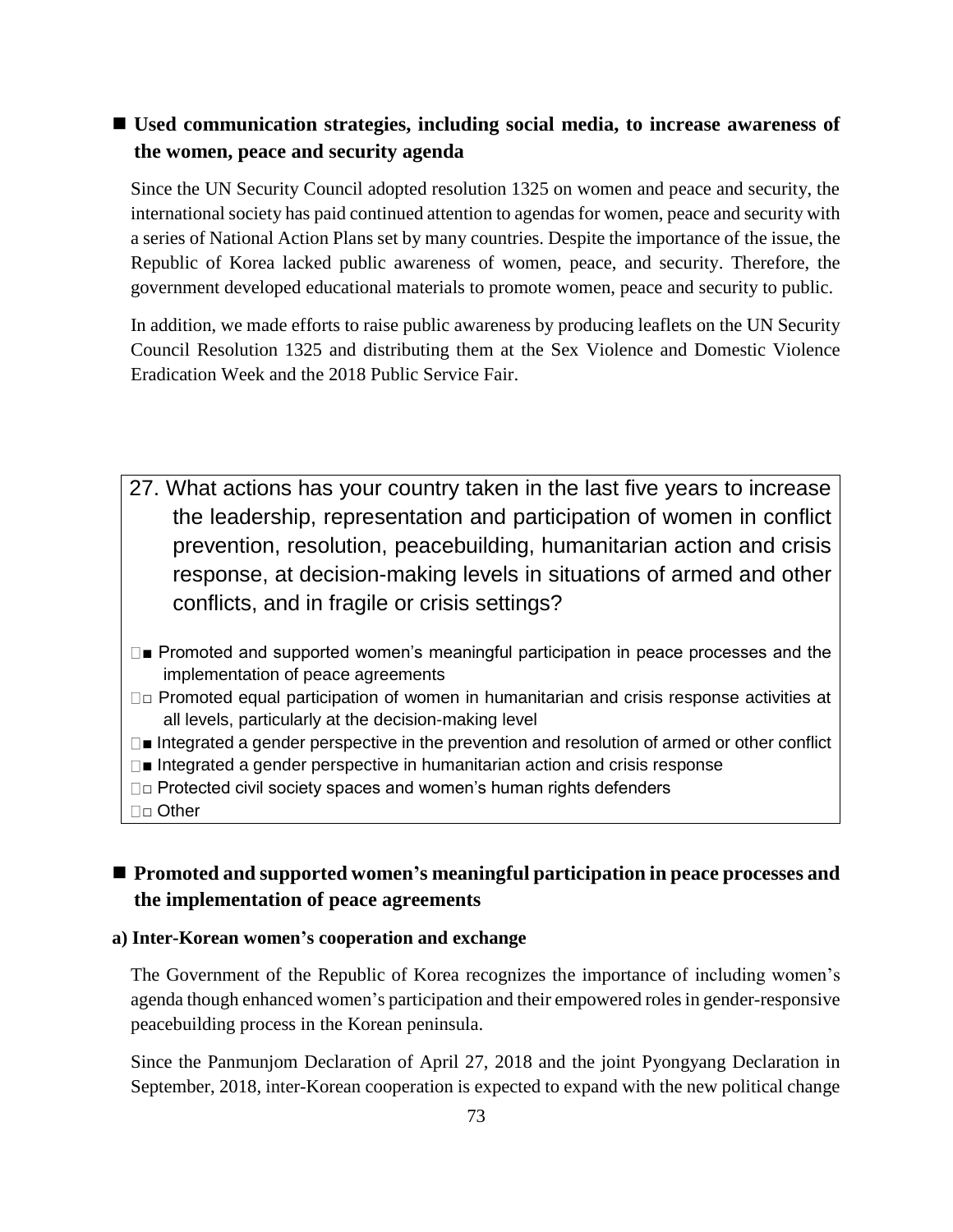taking place in the region. Against this backdrop, the government prepared the Third Basic Plan for Inter-Korea Relationship Development (2018-2022) that lays out plans to expand inter-Korean cooperation and exchange in various sectors, including women's affairs.

Seeking to identify the current status of women's representation in inter-Korean relations and to develop agendas and tasks for inter-Korean exchange and cooperation for women, the government funded research on specific gender impact assessment at national research institutes in 2018 and listed improvement measures for inter-Korean relationship. The government also supported the Women and Peace Symposium in June 2018 and held meetings with experts of women and peace field for four times between 2018 and 2019 to discuss ways to promote women's exchange program between two Koreas.

The government held a lecture on gender equality for the staff at the Ministry of Unification, a competent agency that oversees the Korean peace negotiation process. The lecture aimed at forming a consensus on the importance of women's participation in peacebuilding process and underlined issues of women, peace, and security.

In addition, the ROK government has encouraged participation from the private sector in the issues of women and peace, and the Inter-Korea women's exchange program at the private level by hosting the competitions on the programs (3 cases between 2018 and 2019).

Taking inter-Korea relationship and international politics into account, the Government of the Republic of Korea will endeavor to enhance women's representation in peacebuilding process in the Korean Peninsula. It will continue to support female exchange and cooperation among two Koreas on the private level to ensure sustainability and stability of the exchange program so that gender equality is promoted through the peacebuilding process.

### **b) Higher share of women in key positions in the area of unification and inter-Korean dialogues**

Recently, environment surrounding the Korean Peninsula is changing rapidly following inter-Korean summits, US-DPRK summits and other events. In the process of establishing peace on the peninsula, reflecting gender perspective for the protection of women has become more important. Balanced female participation in the process of making important decisions for peace settlement is necessary. As of 2018, 2 out of 27(7.4%) senior level officers and 6 out of 26(23.3%) director level managers at the headquarter of the ministry are women. This number surpasses the overall objective set for the central administrative agencies to achieve practical gender equality. Also, a female senior level officer was appointed as the senior representative for inter-Korean dialogue of the Office for inter-Korean Dialogue early 2019.

As of December 2018, 36 inter-Korean dialogues (23x politics and military, 4x economy, 9x humanitarian and social) were held and female participation rate was 15% on average. This rate is meaningful as the ministry achieved the goal prior to the year 2020 which was set as the target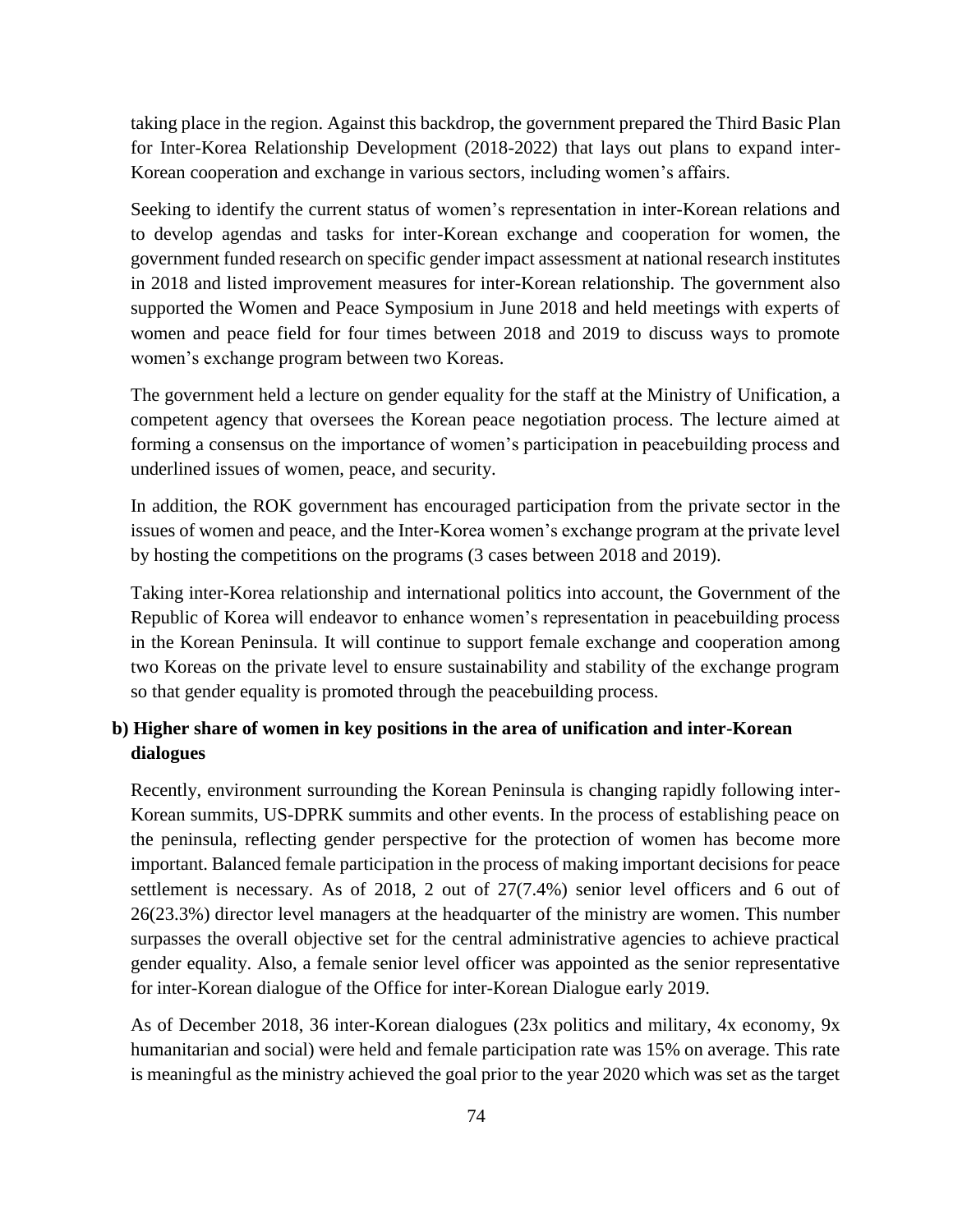year for 15%. While looking into female participation for each sector of dialogue, there is a gap as politics and military sector has 14% participation, 18% for economy sector and 17% for humanitarian and social sector. We will continue to work with relevant institutions to improve situation to increase female staffs and participation rate.

Also as the inter-Korean dialogue requires high level of professionalism and experience to engage with North Korean counterparts with similar level of expertise, this unique characteristic had led to requirement for continuous effort to increase female staffs and in-service training within the institution.

## ■ Integrated a gender perspective in the prevention and resolution of armed or other **conflict**

### **a) Gender impact assessment on policies in the defense, foreign affairs, peace and unification fields**

After the United Nations Security Council adopted Resolution 1325 on women, peace, and security in 2000, the ROK government established the second National Action Plan and worked to expand gender-responsive approach in the prevention of conflict and peacebuilding process. Currently, the government conducts the Gender Impact Assessment on newly enacted or revised laws and major policies in the defense, diplomacy, peace, and unification fields. The government set up a system to connect projects that received policy improvement recommendations from the gender impact assessment to projects subject to gender-responsive budgeting report to ensure continued monitoring of implementation.

#### **b) Gender education in the UN Mission, the Gender Equality Committee, etc.**

The Ministry of National Defense (MND) has pursued nine detailed tasks to improve the implementation of the 「United Nations Security Council Resolution 1325」 on women, peace & security. We have consistently taken measures to protect victims of sexual violence and conducted sexual violence prevention training and preventative activities to protect women from violence on the preferential basis. In addition, in order to strengthen the role of women in the field of international peace and security, we have promoted women's rights and strengthen their role through strengthening the evaluation and operation of gender impact analysis, increasing women's participation in decision-making and their representation, and cooperation with external organizations such as civic groups.

We have also increased the percentage of women dispatched for the United Nations Mission over time, and conducted gender awareness training before and after dispatch. The proportion of UN peacekeeping women is 16.6% in the second half of 2018 and will be increase to 20% by 2020. We have raised awareness of gender equality by conducting gender equality & sexual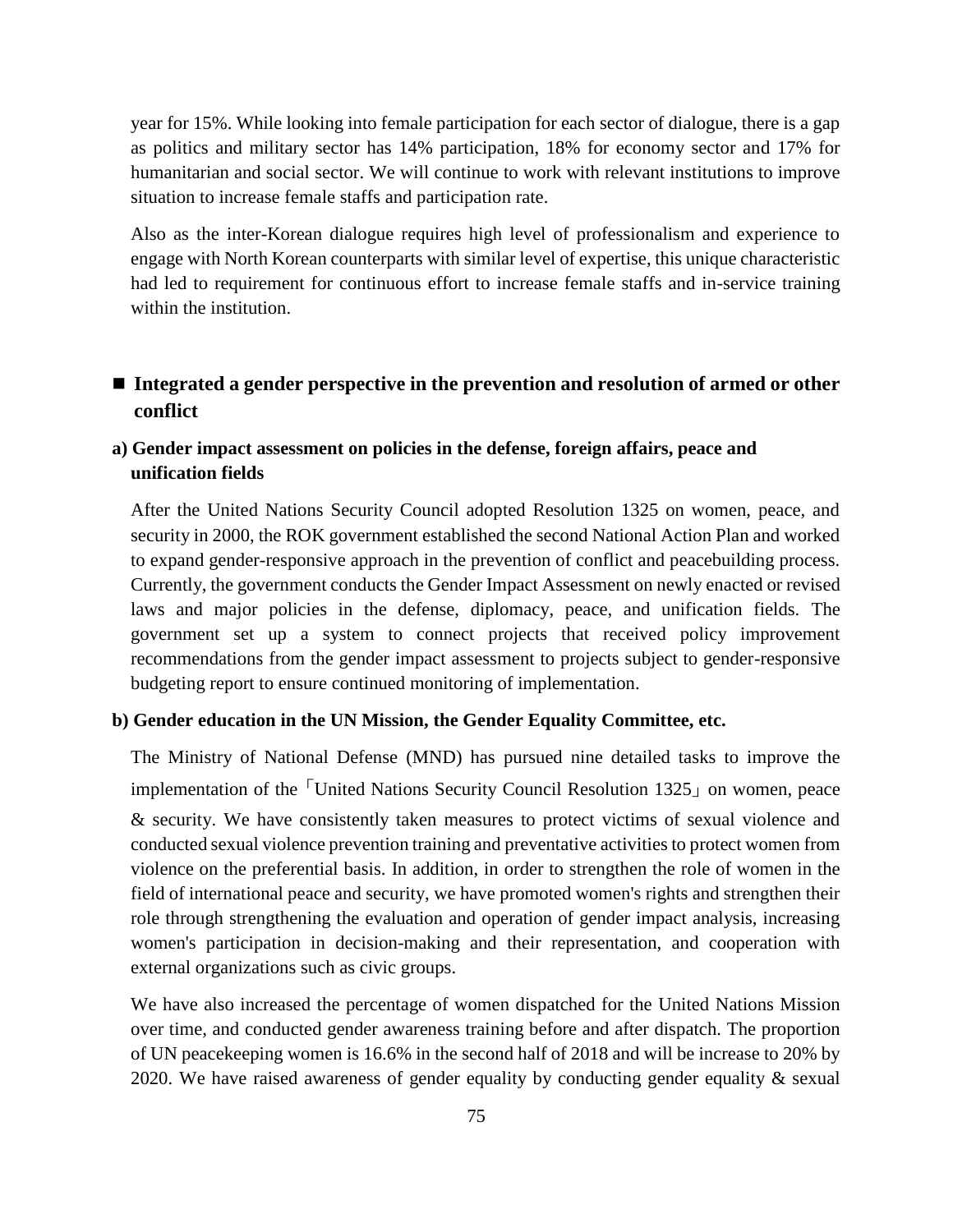violence prevention training and integrated training on women, peace & security for PKO dispatched troops through understanding the differences in the perception of disputes between men and women in conflict areas and analysis of gender inequality cases.

The MND has established and run the Gender Equality Committee of the MND, a policy advisory body, in order to strengthen the basis for promoting gender equality policies since 2018. The gender equality committee consists of the deputy minister of the Ministry of National Defense and the civilian committee as co-chairpersons, five officers in a key position and eight civilian members, including women and the judiciary. The committee has executed consulting on system improvement & policies for establishment and implementation of medium and longterm plans for the Gender Equality Policy of the Ministry of National Defense, performance analysis & evaluation, gender gap reduction & gender awareness improvement, and establishment of prevention measures and system to eradicate sexual violence. In addition, when necessary for the promotion of gender equality policies such as checking the status of implementation of sexual violence prevention activities, a visit to the unit has been carried out to grasp the reality in the military and the committee proposes measures for improvement from the perspective of gender.

#### ■ Integrated a gender perspective in humanitarian action and crisis response

More effective and efficient humanitarian aid to better support the most vulnerable groups such as children, women, and refugees has been Korea's key objectives since it was stipulated as a main element of the Humanitarian Assistance Strategy adopted in 2015. As concrete efforts to realize its objectives, the Korean government unveiled the vision of "Better Life for Girls" at the UN Sustainable Development Summit in September 2015, and also announced its commitments to expanding assistance for conflict-affected and fragile countries with a special attention to vulnerable groups at the World Humanitarian Summit in May 2016. When planning and implementing specific humanitarian assistance projects, the Korean government's top priority is to empower women and girls and the community they belong to, as well as to respond to their urgent humanitarian needs. To this end, the Korean government is carrying out various projects, such as 'Restoring the Dignity of Women and Girls in Newly Liberated Communities in North-East Nigeria', 'Saving Lives of Women in Syria through Cross Border Operations from Jordan', and 'Empowerment and Strengthening or Employment Opportunities and Capacities of Young Women and Adolescent Girls in and out School in Urban Areas of Sierra Leone'.

Moreover, gender issue was included as a cross-cutting element in the strategy the Korean government adopted in 2017 to provide assistance for the socio-economic development of Afghanistan. In accordance with this strategy, the Korean government is supporting projects on improving maternal and child health, preventing and responding to sexual violence, improving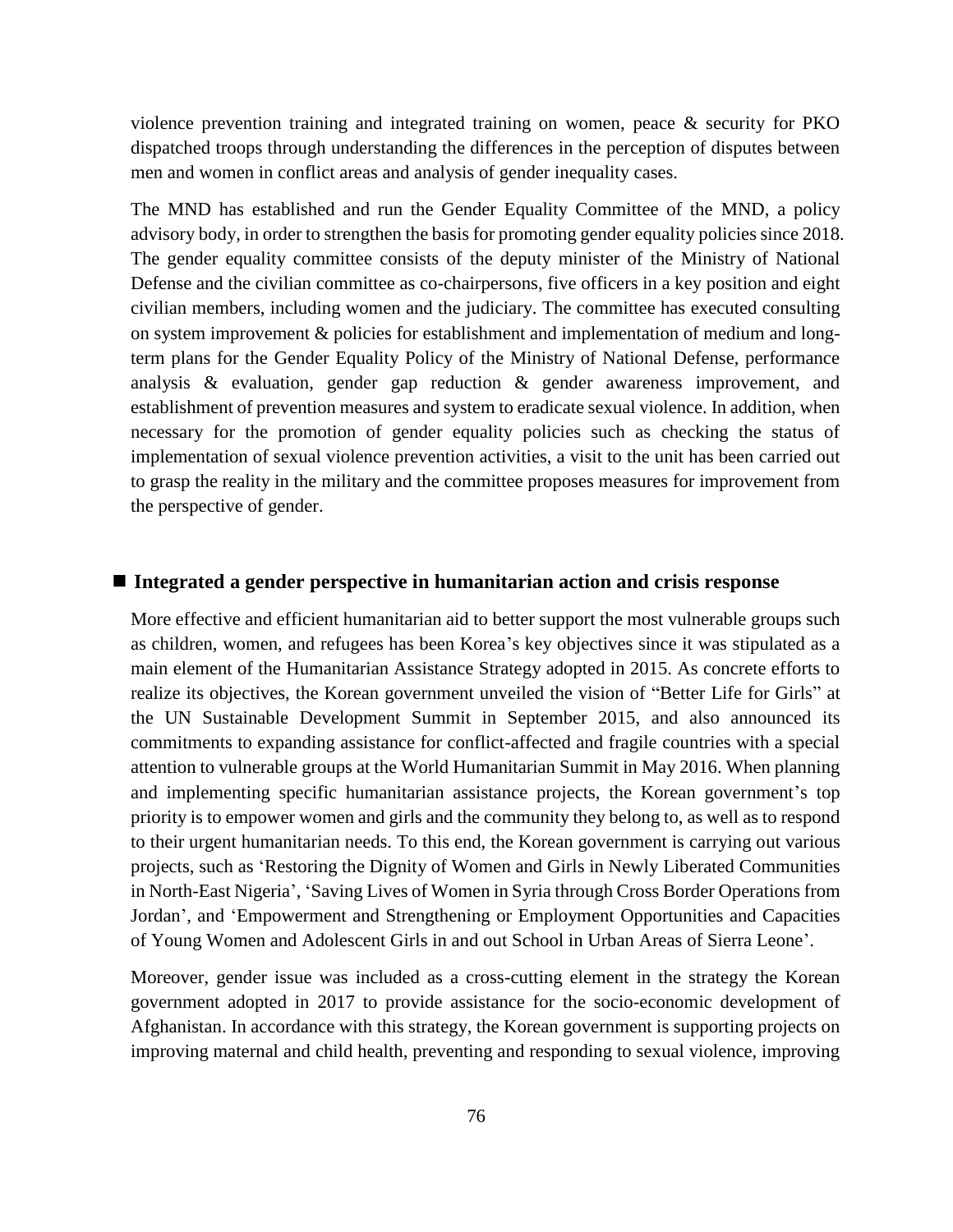access to quality education for girls, and supporting education and healthcare for refugees, women and girls in Afghanistan.

The Korean government also launched an initiative named "Action with Women and Peace" in June 2018 to scale up its contribution in the areas of women, peace, and security, which have become major issues in the international community since UN Security Council Resolution 1325. As part of the initiative, the Government is working with the international organizations such as UNFPA and UNICEF in projects that provide tailored assistance to Rohingya refugees (\$1million) and sexual violence survivors in the Central African Republic (\$1million), and is planning to undertake more projects based on our experiences and expertise.

- 28. Actions taken in the last 5 years to enhance judicial and nonjudicial accountability for violations of international humanitarian law and violations of the human rights of women and girls in situations of armed and other conflicts or humanitarian action and crisis response
- □□ Implemented legal and policy reform to redress and prevent violations of the rights of women and girls
- $\square$  $\square$  Strengthened institutional capacities, including of the justice system and transitional justice mechanisms as applicable, during conflict and crisis response
- □□ Strengthened capacity of security sector institutions on human rights and prevention of sexual and gender-based violence and sexual exploitation and abuse
- □□ Increased access of conflict-affected, refugee or displaced women to violence prevention and protection services
- $\square$  $\square$  Taken measures to combat illicit arms trafficking
- $\square$  $\square$  Taken measures to combat the production, use of and trafficking in illicit drugs
- $\Box$  $\Box$  Taken measures to combat trafficking in women and children
- □■ Other

N/A

# 29. What actions has your country taken in the last five years to eliminate discrimination against and violations of the rights of the girl child?

 $\Box$  $\Box$  Taken measures to combat negative social norms and practices and increased awareness of the needs and potential of girl children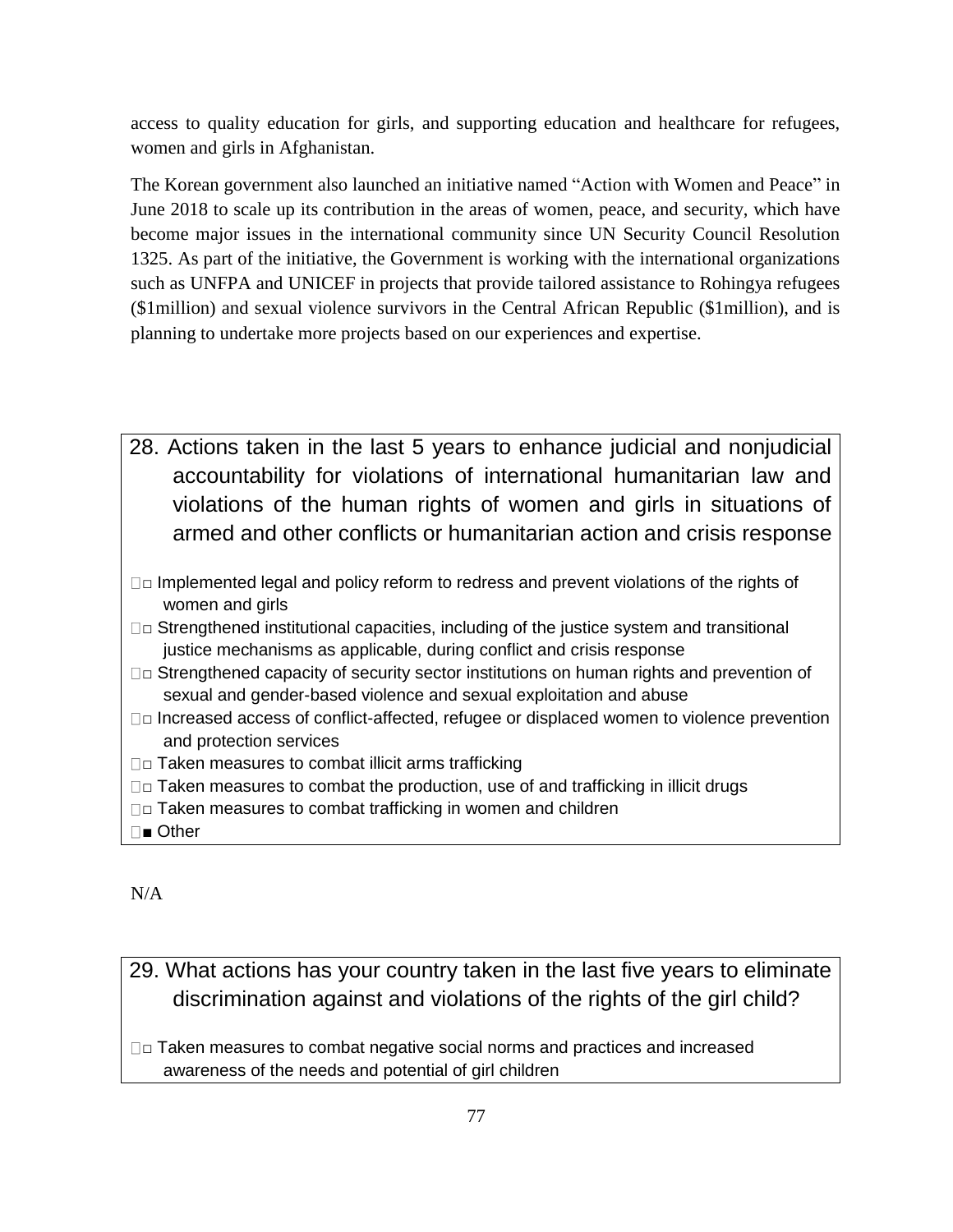- $\Box$  $\Box$  Strengthened girls' access to quality education, skills development and training
- $\square$  $\square$  Tackled disadvantages in health outcomes due to malnutrition, early childbearing (e.g. anemia) and exposure to HIV/AIDS and other sexually transmitted diseases
- □□ Implemented policies and programmes to reduce and eradicate child, early and forced marriage
- $\square$  Implemented policies and programmes to eliminate violence against girls, including physical and sexual violence and harmful practices
- □□ Implemented policies and programmes to eradicate child labour and excessive levels of unpaid care and domestic work undertaken by girl children

□□ Promoted girls' awareness of and participation in social, economic and political life □□ Other

## ■ Implemented policies and programmes to eliminate violence against girls, **including physical and sexual violence and harmful practices**

#### **a) Efforts to eradicate sexual offenses against children and youth**

In protecting children and youth from sex offenses, the government operates the Rehabilitation and Treatment Program for Young Victims of Sex Trafficking and strictly responds to sex offenses with the Sex Offenders Information Disclosure and Notification System to prevent recidivism. The government also implements the Employment Restriction and Mandatory Reporting System for Sex Offenders to restrict sex offenders' access to children and youth related organizations in advance. In addition, the Youth Sex Culture Center provides teens with opportunities to actively engage in practical hands-on experiences to help teenagers become responsible individuals with healthy sexual identities.

In accordance with the Act on the Protection of Children and Youth against Sex Offenses, information of sex offenders who received a disclosure order from the court is released on the Internet. When a sex offender moves into or out of the area, local residents with children and youth under age 19 and related organizations are notified by mail.

To restrict access of sex offenders to children and youth related organizations, the related government ministries monitor sex offenders at least once a year, and the court rules an employment restriction order with the maximum period of 10 years. Education on reporting obligations is provided to those who work in the children and youth related organizations to protect minors from sex offenses.

The government offers education programs for sex offenders in the prevention of possible secondary crime and to improve the sexual consciousness of the sex offenders, such as psychiatric therapy on their distorted fundamentals towards sex and enhance their sense of responsibility for victims. Through online reporting system on sex trafficking, the government is working to prevent sex offenses and spread social consensus on protecting children and youth against sex crimes.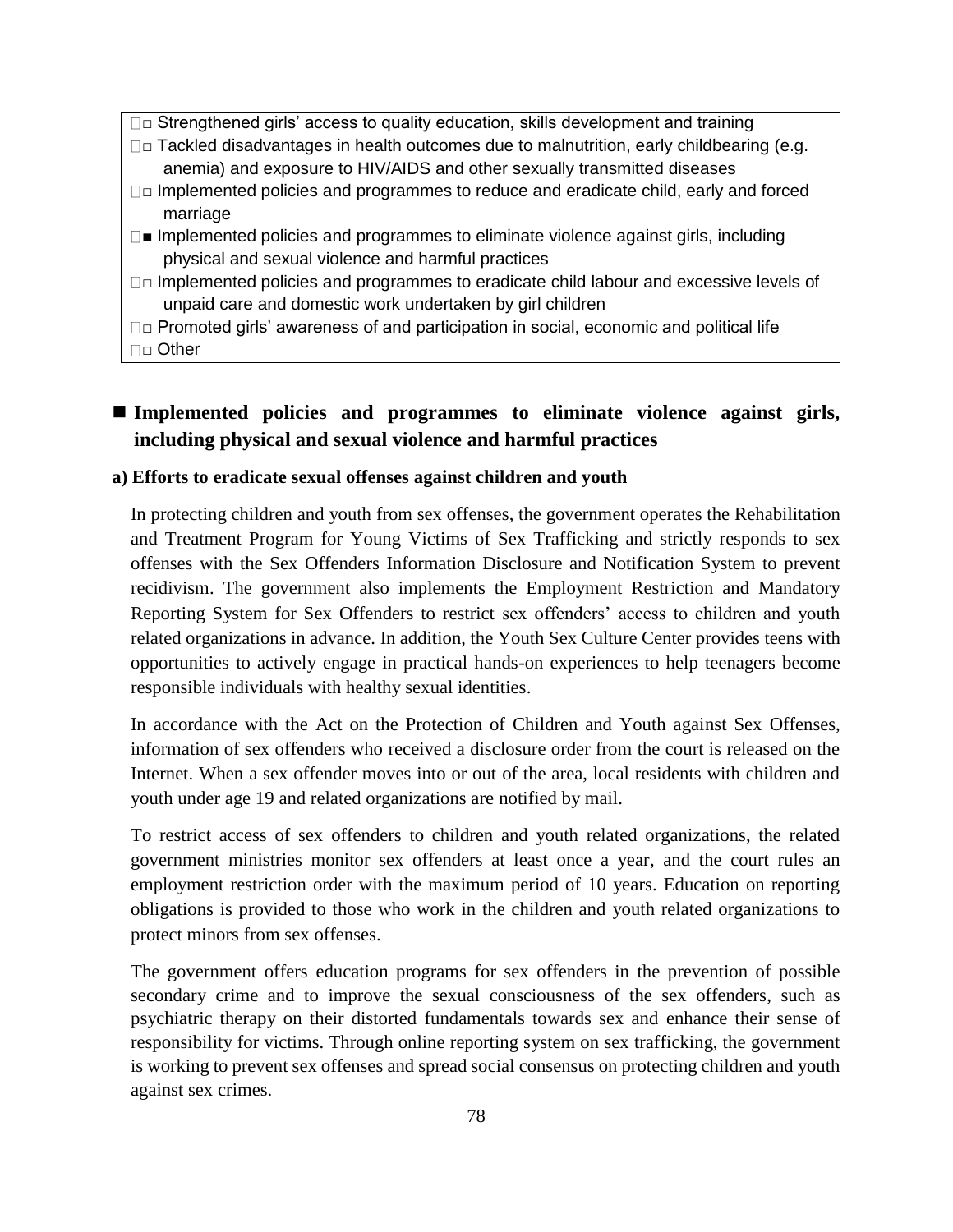The ROK government supports building a healthy view of sexuality through runninga regular space for sex education where children and youth can engage in self-directed learning and providing a visiting service for the prevention of sexual violence. For young victims of sex trafficking, the government provides treatment and rehabilitation training and pre- and postassistances to help their smooth and sound return to society and to prevent their re-entry to prostitution.

#### **b) Support of public defenders and testimony assistants to victims of sexual violence and child abuse**

The Ministry of Justice (MOJ) has provided public defender and testimony assistant since 2012 and 2013 respectively for victims of sexual violence and child abuse, including the girl child.

Victims of sexual violence and child abuse are eligible to apply for a free legal service from professional legal adviser, either from private lawyers who are willing to participate in the public defender system, or staff lawyers of the Korea Legal Aid Corporation as full-time public defenders. All expenses are covered by the MOJ. For the last five years, appointed public defenders provided legal assistance in the total of 91,463 cases.

|                        | 2014   | 2015   | 2016   | 2017   | 2018   |
|------------------------|--------|--------|--------|--------|--------|
| <b>Sexual Violence</b> | 13,068 | 14,795 | 17,396 | 17,795 | 20,762 |
| Child Abuse            | 295    | 1.311  | 1.940  | 2,108  | 1.993  |
| Total                  | 13,363 | 16,106 | 19,336 | 19,903 | 22,755 |

**<Number of Public Defenders Appointed for Victims of Sexual violence and Child Abuse>**

Since 2013, The MOJ has supported victims with professionally trained testimony assistants to ensure the victim's right to testify, especially children and disabled who have difficulty in communicating. Testimony assistant is qualified upon a completion of education and training courses selected by the MOJ, with proven professional experience in a field related to the psychology of or communication with children and persons with disabilities, such as psychiatry, psychology, special education, and speech pathology. During investigation and trial procedure, the testimony assistant mediates and assists in communication to help victims understand questions clearly and testify that contributes to judicial fact-finding, let alone prevent from secondary victimization. Since the introduction of the system, the number of victims received legal assistance from testimony assistants has shown a steady increase, accumulated to the total of 5,419 cases throughout the past five years.

**<Number of Intermediaries Appointed for Victims of Sexual violence and Child Abuse>**

|                        | 2014 | 2015 | 2016  | 2017  | 2018  |
|------------------------|------|------|-------|-------|-------|
| <b>Sexual Violence</b> | 356  | 417  | 641   | 735   | 1003  |
| Child Abuse            | 30   | 310  | 562   | 646   | 719   |
| Total                  | 386  | 727  | 1,203 | 1,381 | 1,722 |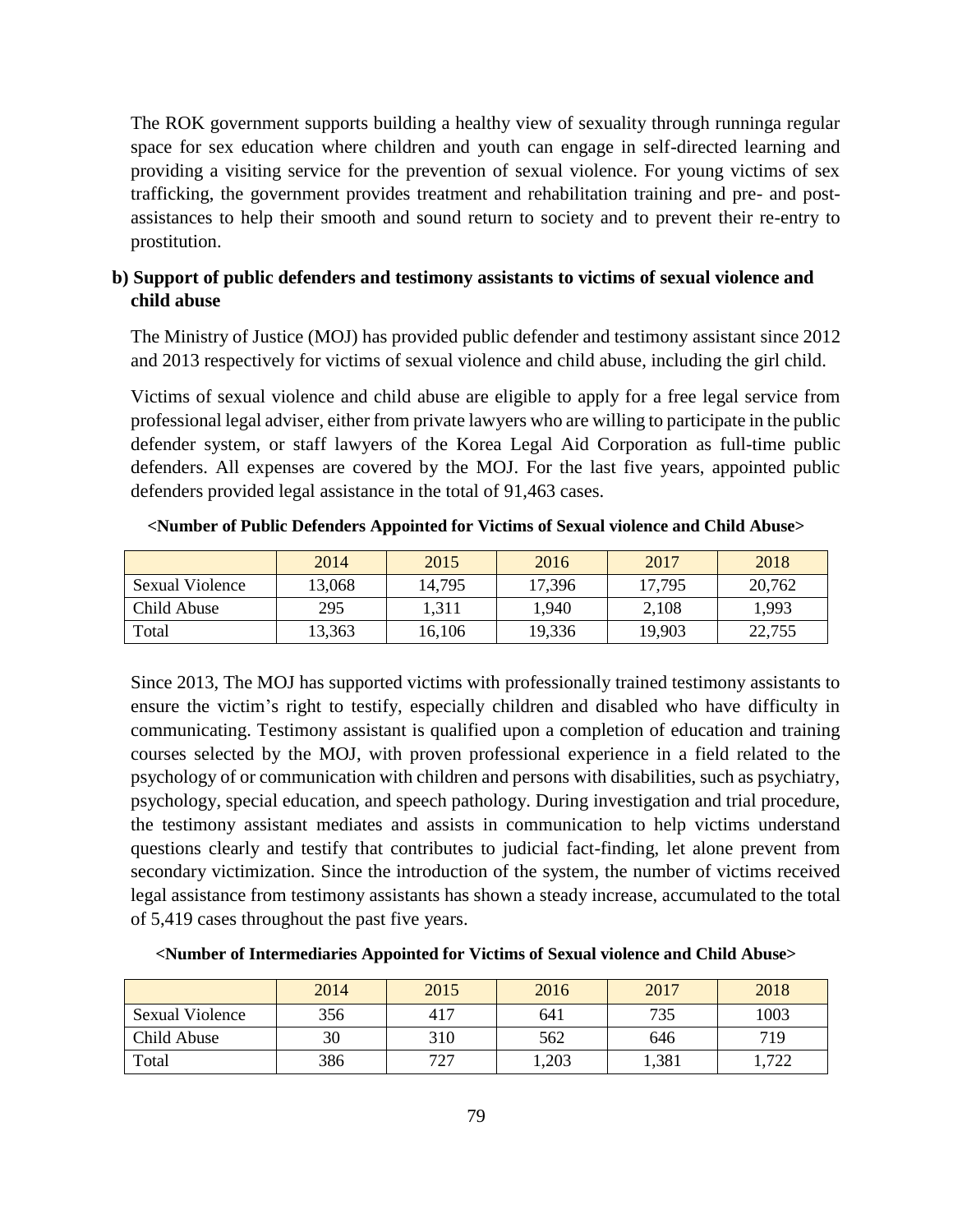The MOJ required the police force to actively implement the expert and intermediary system at the initial stage of investigation on sexual violence and examined the implementation status in July 2015. In December the same year, the Ministry improved the standard for disposal of power-based sexual violence against the disadvantaged to strengthen the punishment against a hidden-camera offense and sexual violence against women and children. From 2017 to 2018, the MOJ found out the status of prosecutors designated for crime against women and children and sent them a guideline. The guideline was for helping the prosecutors to comply with a strengthened standard for processing cases of sexual violence against children and disabled women.

| <b>Classification</b> |                                   | <b>Process of Reported Persons</b> |                  |                                           |                                |                    |               |  |
|-----------------------|-----------------------------------|------------------------------------|------------------|-------------------------------------------|--------------------------------|--------------------|---------------|--|
|                       | <b>Reported</b><br><b>Persons</b> | <b>Total</b>                       |                  | <b>Formal Trial</b><br><b>Proceedings</b> | <b>Summary</b><br><b>Trial</b> | Non-               | <b>Others</b> |  |
|                       |                                   |                                    | <b>Detention</b> | Non-                                      | <b>Proceedings</b>             | <i>prosecution</i> |               |  |
| Year                  |                                   |                                    |                  | detention                                 |                                |                    |               |  |
| 2014                  | 4,626                             | 4,688                              | 670              | 1,212                                     | 14                             | 1,430              | 1,362         |  |
| 2015                  | 4,516                             | 4,505                              | 650              | 1,094                                     |                                | 1,419              | 1,342         |  |
| 2016                  | 4,615                             | 4,585                              | 572              | 1,130                                     | $\mathfrak{D}$                 | 1,461              | 1,420         |  |
| 2017                  | 4,767                             | 4,659                              | 554              | 1,166                                     | 24                             | 1,460              | 1,455         |  |
| 2018                  | 4,585                             | 4,513                              | 491              | 1,240                                     | 19                             | 1,404              | 1,359         |  |

**<Disposal of Sexual Violence against Children and Juveniles from 2014 to 2018>**

※ *Non-prosecution: without suspension, suspension of prosecution, not classified as a crime, default of the right of* 

*arraignment, dismissal*

※ *Others: stay of prosecution, suspension of unsworn witness, transference to juvenile protection, transferring to other authorities* 

※ *Relevant offenses: illicit sex with the minor, rape and pseudo-rape of the minor, and indecent act by force of the minor, violation of the Act on the Protection of Children and Youth against Sex Offenses (rape and pseudo-rape, pseudosexual intercourse, indecent act by force, illicit sex or indecent by force), violation of the Sexual Violence Prevention and Victims Protection Act (rape of minors under the age of thirteen), and violation of the Act in Special Cases Concerning the Punishment, etc. of Sexual Crimes (rape and pseudo-rape, pseudo-sexual intercourse, indecent act by force, illicit sex or indecent by force of minors under age of thirteen)* 

# 30. What actions has your country taken in the last five years to integrate gender perspectives and concerns into environmental policies?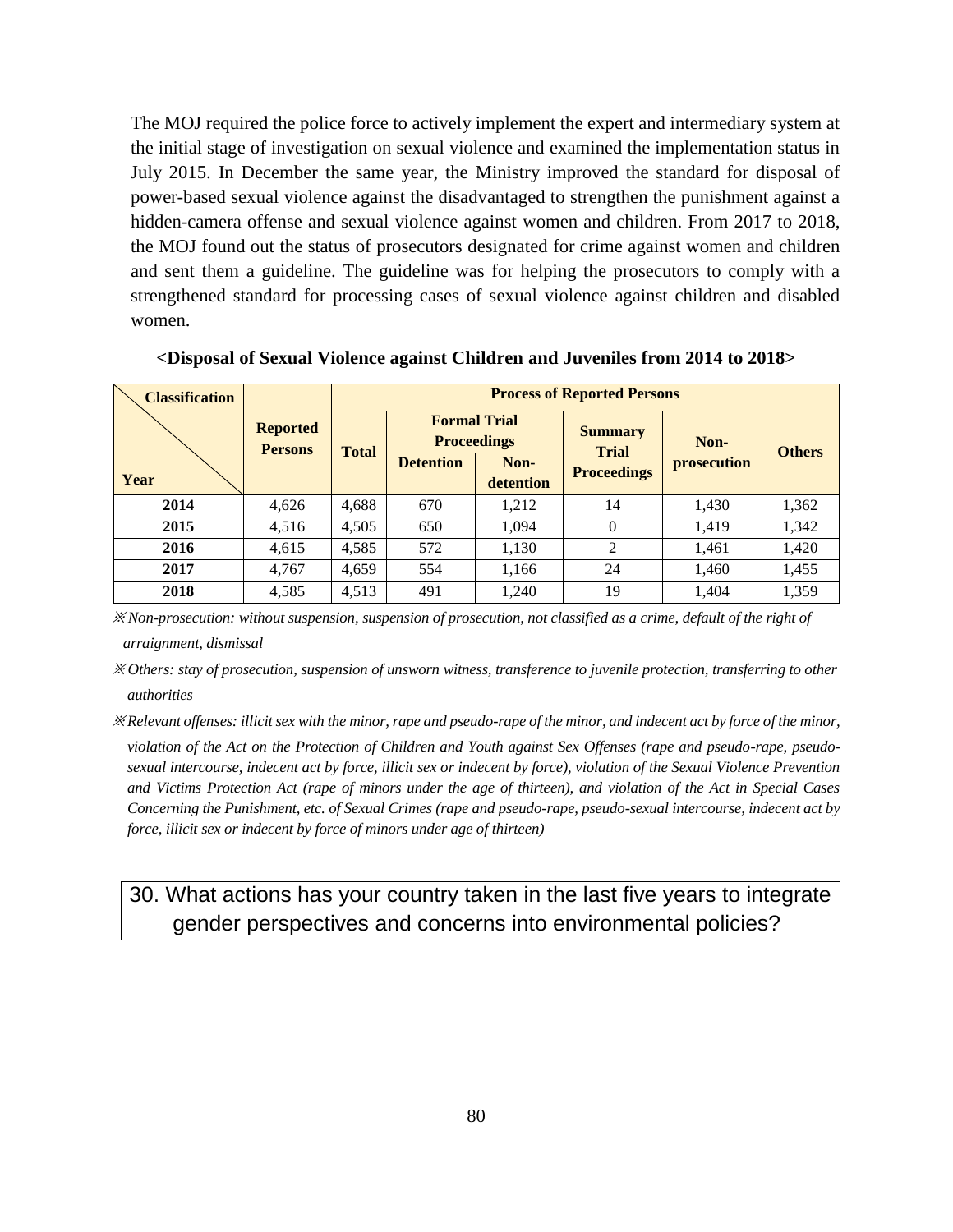- $\square$  $\square$  Supported women's participation and leadership in environmental and natural resource management and governance
- □■ Strengthened evidence and/or raised awareness about gender-specific environmental and health hazards (e.g. consumer products, technologies, industrial pollution)
- □□ Increased women's access to and control over land, water, energy, and other natural resources
- □□ Promoted the education of women and girls in science, engineering, technology and other disciplines relating to the natural environment
- $\Box$  Enhanced women's access to sustainable time- and labour-saving infrastructure (e.g. access to clean water and energy) and climate-smart agricultural technology
- $\Box$  $\Box$  Taken measures to protect and preserve the knowledge and practices of women in indigenous and local communities related to traditional medicines, biodiversity and conservation techniques

 $\square$  $\square$  Taken steps to ensure that women benefit equally from decent jobs in the green economy

 $\square$  $\square$  Monitored and evaluated the impact of environmental policies and sustainable infrastructure projects on women and girls

□□ Other

# ■ Strengthened evidence and/or raised awareness about gender-specific **environmental and health hazards**

Women have different routes and mechanisms where environmental hazard is absorbed, metabolized and accumulated in the body, and excreted. When their life cycle is changed such as pregnancy, breast-feeding or menopause, women are getting more vulnerable to exposure to environmental hazards.

Against this backdrop, the Ministry of Environment had studied exposure levels of pregnant women, babies and adolescents to environmentally hazardous substances (e.g. heavy metals, endocrine disruptors) from 2013 to 2014 with an environmental health birth cohort and specific studies thereof. Based on the results, the government has been planning and performing longterm environmental health birth cohort study for children from 2015 to 2036. It also plans to understand exposure levels of 70,000 pregnant women to environmental hazards, with a view to have basic data for listing environmental hazards to be managed first. By doing so, the government will identify a correlation between major health impacts (e.g. environmental diseases) and environmental hazards, and set up recommended levels of each environmental hazard, which results in the establishment of environmental health evaluation and management system based on each stage of life cycle in Korea.

31. What actions has your country taken in the last five years to integrate gender perspectives into policies and programmes for disaster risk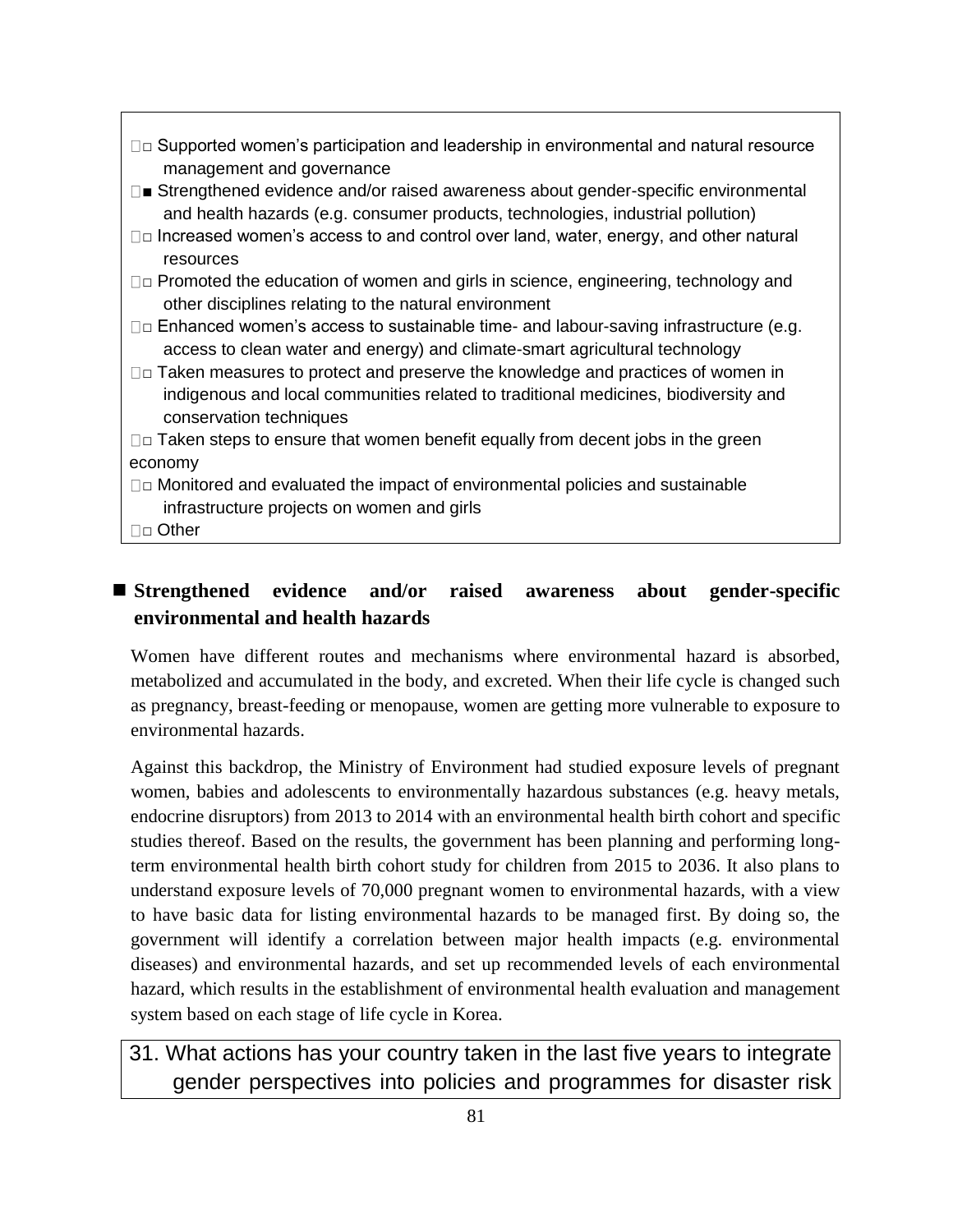## reduction, climate resilience and mitigation?

- $\square$  $\square$  Supported women's participation and leadership, including those affected by disasters, in disaster risk reduction, climate resilience and mitigation policies, programmes and projects
- $\square$  $\square$  Strengthened the evidence base and raised awareness about the disproportionate vulnerability of women and girls to the impact of environmental degradation and disasters
- $\square$  Promoted access of women in situations of disaster to services such as relief payments, disaster insurance and compensation
- $\square$  Introduced or strengthened and implemented gender-responsive laws and policies related to disaster risk reduction, climate resilience and mitigation (e.g. disaster laws addressing vulnerability of women in disaster)

# ■ A Disaster relief for women and improving women's access to services such as **catastrophe insurance**

Under the Article 4-2 of the Disaster Relief Act (Usage, etc. of Temporary Residential Facilities), relief agencies may use any of the facilities of hospital-level medical institutions as temporary residential facilities to relieve victims of disasters, etc. whose residential facilities are lost or rendered virtually inhabitable as a result of disasters for the relief of the vulnerable in need of relief support including pregnant women, persons with severe disability, the elderly, etc.

As the elderly, infants, children, pregnant women are vulnerable to the communal living in temporary residential facilities, they are first identified and checked their current health status, provided with areas and goods necessary for a relief, such as sanitary pads for women.

Separate resting areas for the vulnerable including play areas for children are established, and the vulnerable are given areas near basic facilities such as toilets, washrooms, and others.

## **Section Three: National institutions and processes**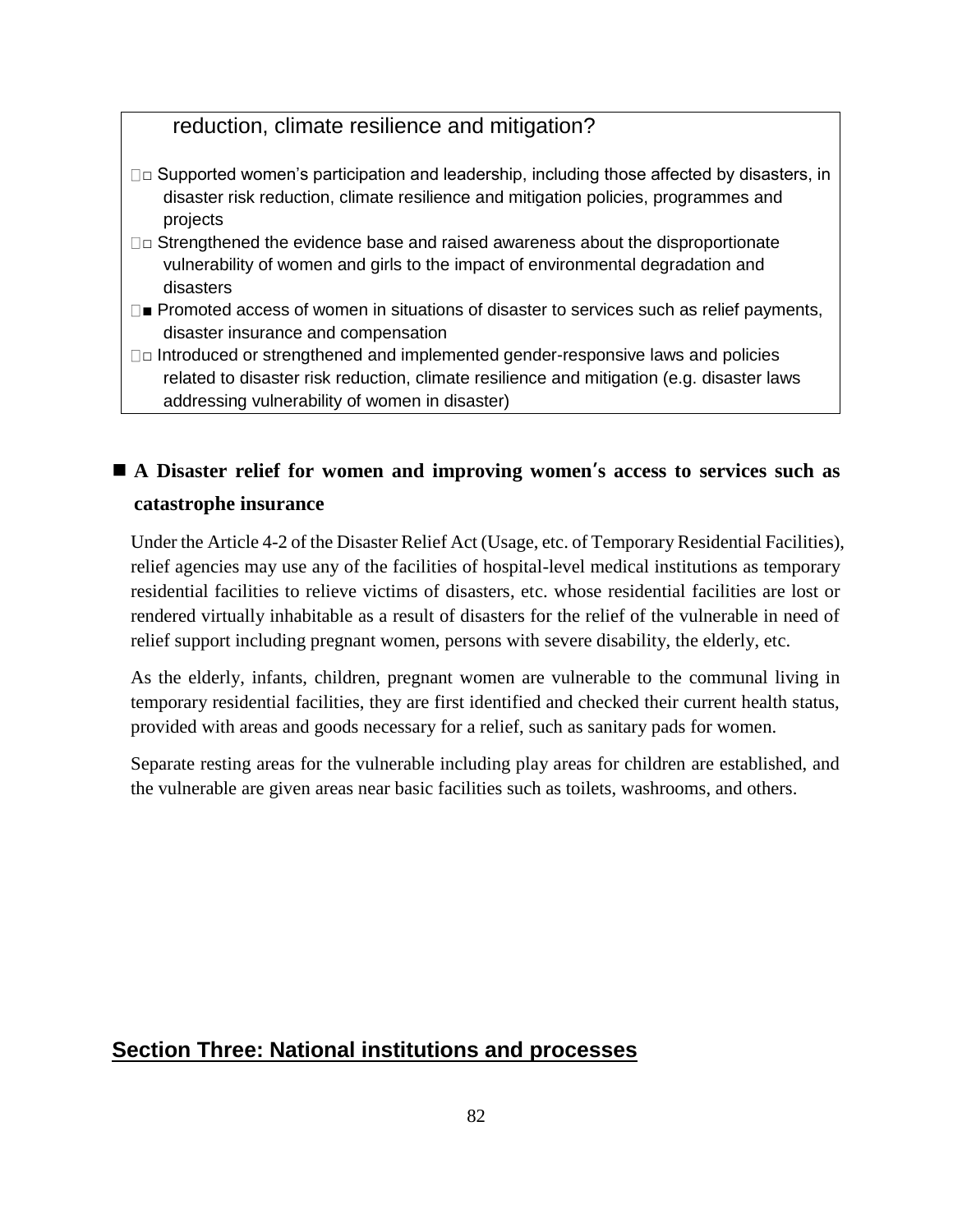# 32. What is your country's current national machinery for gender equality and the empowerment of women? Please name it and describe its location within Government.

With the establishment of the Ministry of Gender Equality in 2001, the ROK government has been equipped with a ministry to work on promoting women's status and gender equality. In 2010, the Ministry of Gender Equality expanded to the current Ministry of Gender Equality and Family to oversee youth and family affairs. The Ministry of Gender Equality and Family is responsible for planning and integrating women's policies, promoting women's rights, fostering and protecting youth, coordinating family and multicultural family policies, and preventing and protecting from violence against women, children and youth.

In accordance with Article 11 of the Framework Act on Gender Equality, the Gender Equality Committee has been established and operated under the Prime Minister's Office. The Committee oversees important gender policy issues, including setting the Basic Plan on Gender Policy and its action plans, monitoring gender policy performance, evaluating gender policy and making improvement.

33. Is the head of the national machinery a member of the institutional process for SDG implementation (e.g. inter-ministerial coordinating office, commission or committees)?

■ Yes  $\square$   $\square$  No

To promote the nation's sustainable development in accordance with the Sustainable Development Act, the government established the Sustainable Development Committee that operates under the Minister of Environment. The Committee oversees the establishment and revision of the Basic Plan for Sustainable Development, monitoring of the national implementation plan, and revision of laws and regulations that influence sustainable development. The Enforcement Decree of the Sustainable Development Act allows the chair of the Sustainable Development Committee to invite relevant public officials from central government agencies and local governments. The Minister of Gender Equality and Family participates in the committee to work on the institutional process for implementation of SDGs.

The Third Basic Plan for Sustainable Development (2016-2035) has a policy goal related to gender equality. The Ministry of Gender Equality and Family is taking active part in the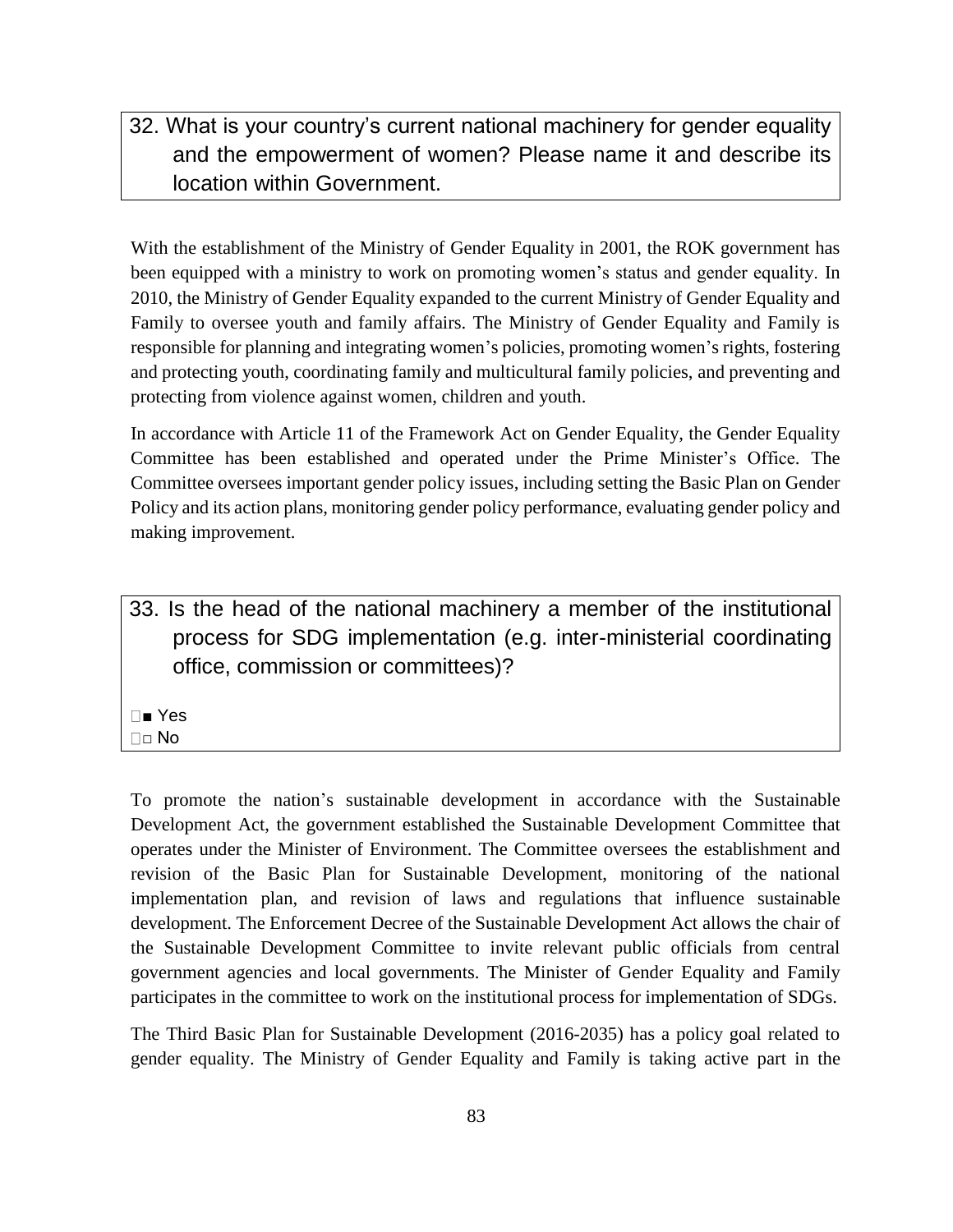implementation of sustainable development goals as a competent ministry responsible for gender equality issues.

- 34. Are there formal mechanisms in place for different stakeholders to participate in the implementation and monitoring of the Beijing Declaration and Platform for Action and the 2030 Agenda for Sustainable Development? ■ Yes  $\Box \Box$  No a) Which of the following stakeholders participate formally in national coordination mechanisms established to contribute to the implementation of the Beijing Declaration and Platform for Action and the 2030 Agenda for Sustainable Development? Beijing Declaration and PfA 2030 Agenda for Sustainable Development  $\square$  Civil society organizations □■ Women's rights organizations  $\square$  Academia and think tanks □□ Faith-based organizations □□ Parliaments/parliamentary committees ■ Private sector □□ United Nations system □□ Other actors, please specify…………………… □■ Civil society organizations □■ Women's rights organizations  $\Box$ **Academia and think tanks** □□ Faith-based organizations □□ Parliaments/parliamentary committees ■ Private sector □□ United Nations system □□ Other actors, please specify….……………
	- b) Do you have mechanisms in place to ensure that women and girls from marginalized groups can participate and that their concerns are reflected in these processes?

A range of government ministries related to the major 12 areas of the Beijing Declaration and Platform for Action engaged in the preparation of this report, with multiple stakeholders contributing to the preparation of this report, especially in the process of reviewing the report.

35. Is gender equality and the empowerment of all women and girls included as a key priority in the national plan/strategy for SDG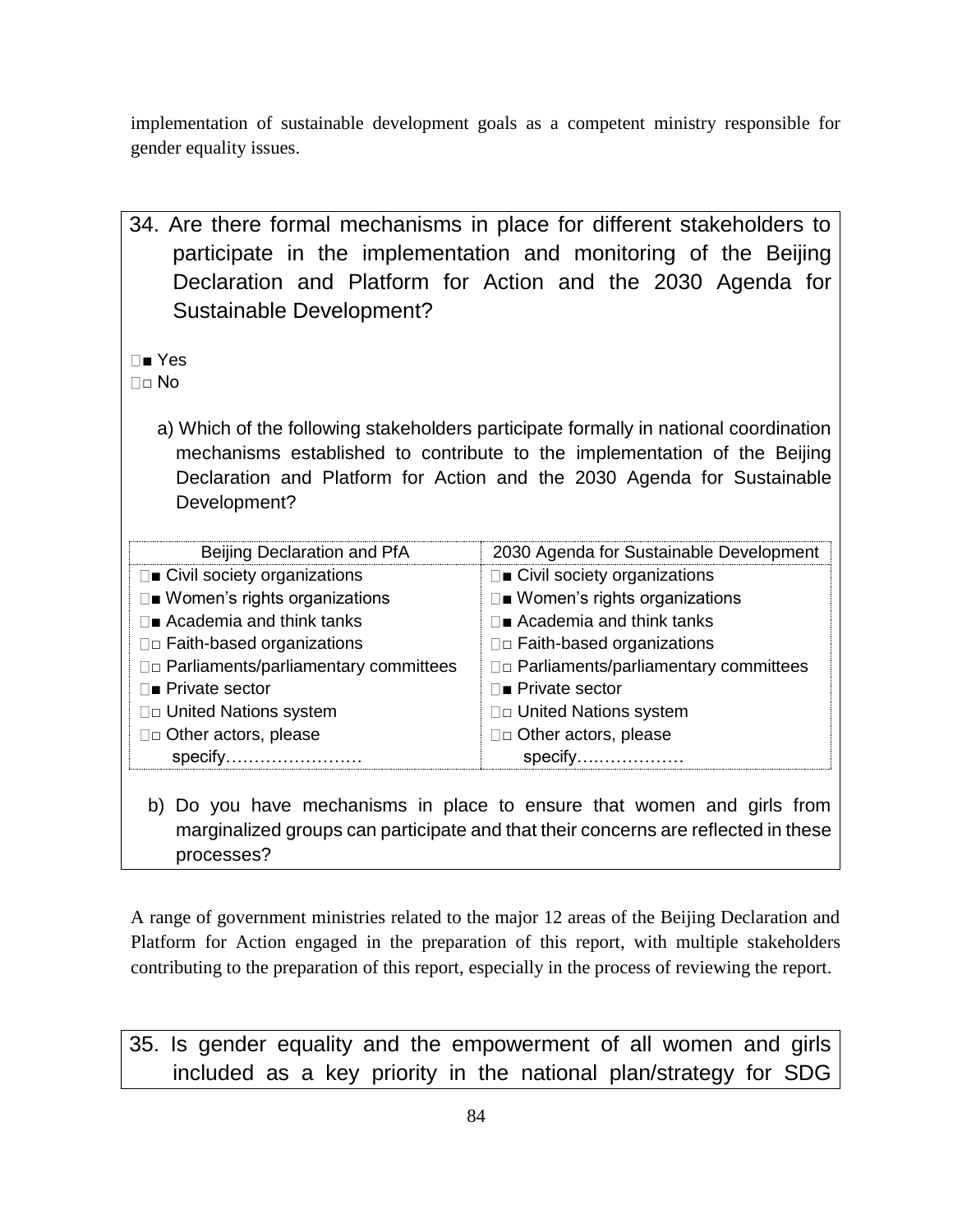implementation?

■ Yes □□ No □□ There is no national plan/strategy for SDG implementation

The Government of the Republic of Korea has set the 2030 national vision, K-SDGs, which encompasses all national policy areas, including social, economic, environmental, peace and global partnership, in 2018 to ensure the national implementation of the Sustainable Development Goals (SDGs) adopted by the United Nations. The K-SDGs were established to supplement the Third Basic Plan for Sustainable Development (2016-2035), which was prepared in 2016.

The K-SDGs have 17 goals and 122 detailed targets under the vision of "a sustainable country that embraces all people", and one of the K-SDGs' 17 goals, "ensuring gender equality together", is targeting at achieving gender equality. The goal includes the elimination of discrimination and violence against women and girls, the recognition of unpaid care and domestic work, the enhancement of women's representation, and the adoption of policies and laws to strengthen gender equality and women's rights at all levels. The goal is also included as one of the core tasks in the national plan for SDGs.

## **Section Four: Data and statistics**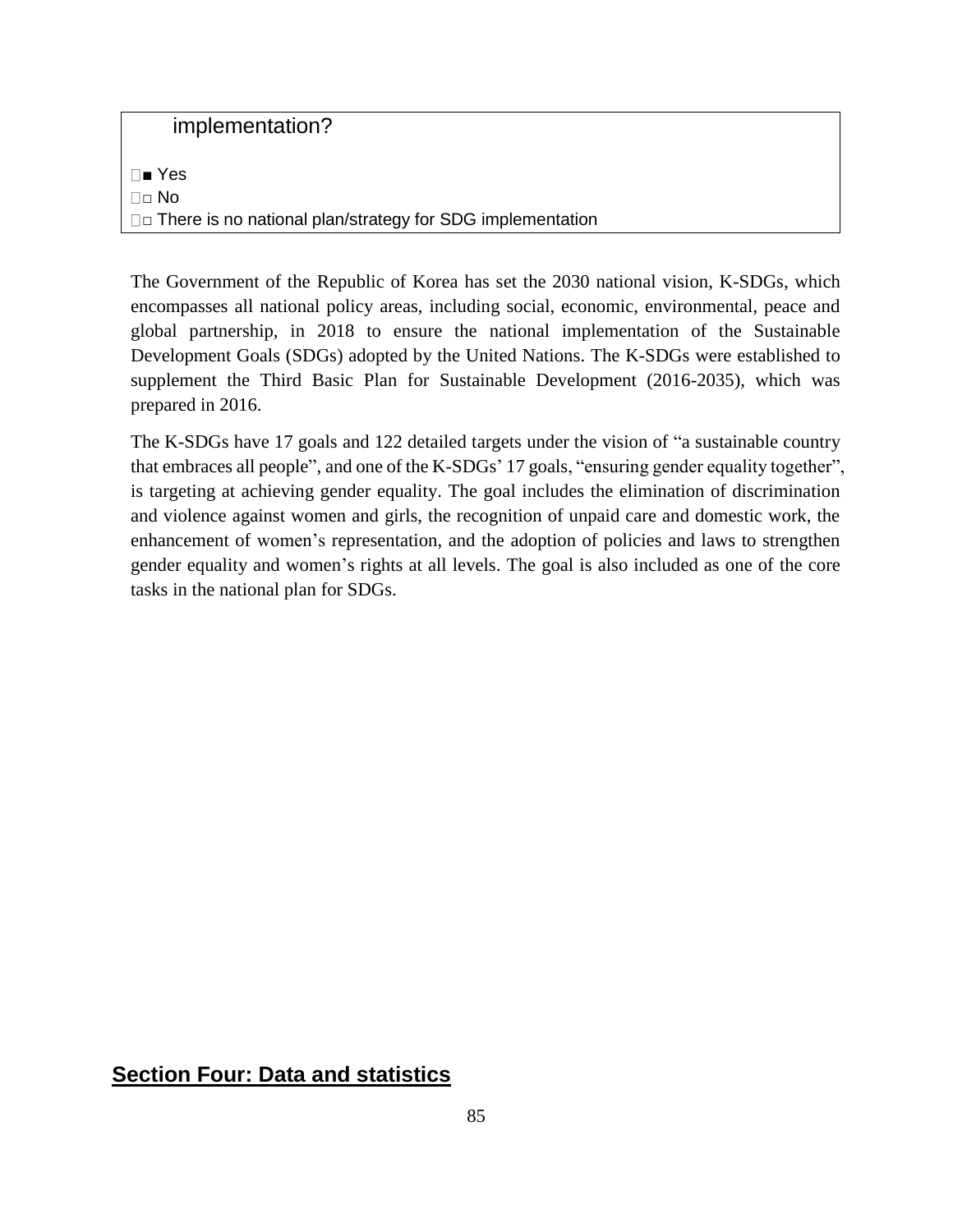| 36. What are the top three areas in which your country has made most<br>progress over the past five years when it comes to gender statistics |
|----------------------------------------------------------------------------------------------------------------------------------------------|
| at the national level?                                                                                                                       |
| $\Box$ Promulgated laws, regulations, or statistical programme/strategy setting out the<br>development of gender statistics                  |
| □■ Established an inter-agency coordination mechanism on gender statistics (e.g., technical<br>working group, inter-agency committee)        |
| □□ Used more gender-sensitive data in the formulation of policy and implementation of                                                        |

- programmes and projects
- $\square$  Re-processed existing data (e.g., censuses and surveys) to produce more disaggregated and/or new gender statistics
- □□ Conducted new surveys to produce national baseline information on specialized topics (e.g., time use, gender-based violence, asset ownership, poverty, disability)
- $\square$  Improved administrative-based or alternative data sources to address gender data gaps
- $\square$  Produced knowledge products on gender statistics (e.g., user-friendly reports, policy briefs, research papers)
- $\square$  Developed a centralized web-based database and/or dashboard on gender statistics
- $\square$  Engaged in capacity building to strengthen the use of gender statistics (e.g., trainings, statistical appreciation seminars)
- □□ Other

# ■ Established an inter-agency coordination mechanism on gender statistics (e.g., **technical working group, inter-agency committee)**

Statistics Korea and the Ministry of Gender Equality and Family (MOGEF) established a council to improve gender-responsiveness of official statistics in each sector in 2017afterthe First National Statistics Development Plan set out the improvement of gender mainstreaming statistics as one of its main tasks in 2015. The council was established with the purpose of making the national official statistics more gender responsive. Its operation is based on the following principles:

First, the Council is established to improve statistics in each field and discusses ways to improve official statistics to promote gender responsive policies. Each year, the two ministries will decide upon the focus area based on the MOGEF's research findings on improving official statistics.

Second, the steering committee members would consist of experts from Statistics Korea, the Ministry of Gender Equality and Family, and the Korea Women's Policy Institute. As the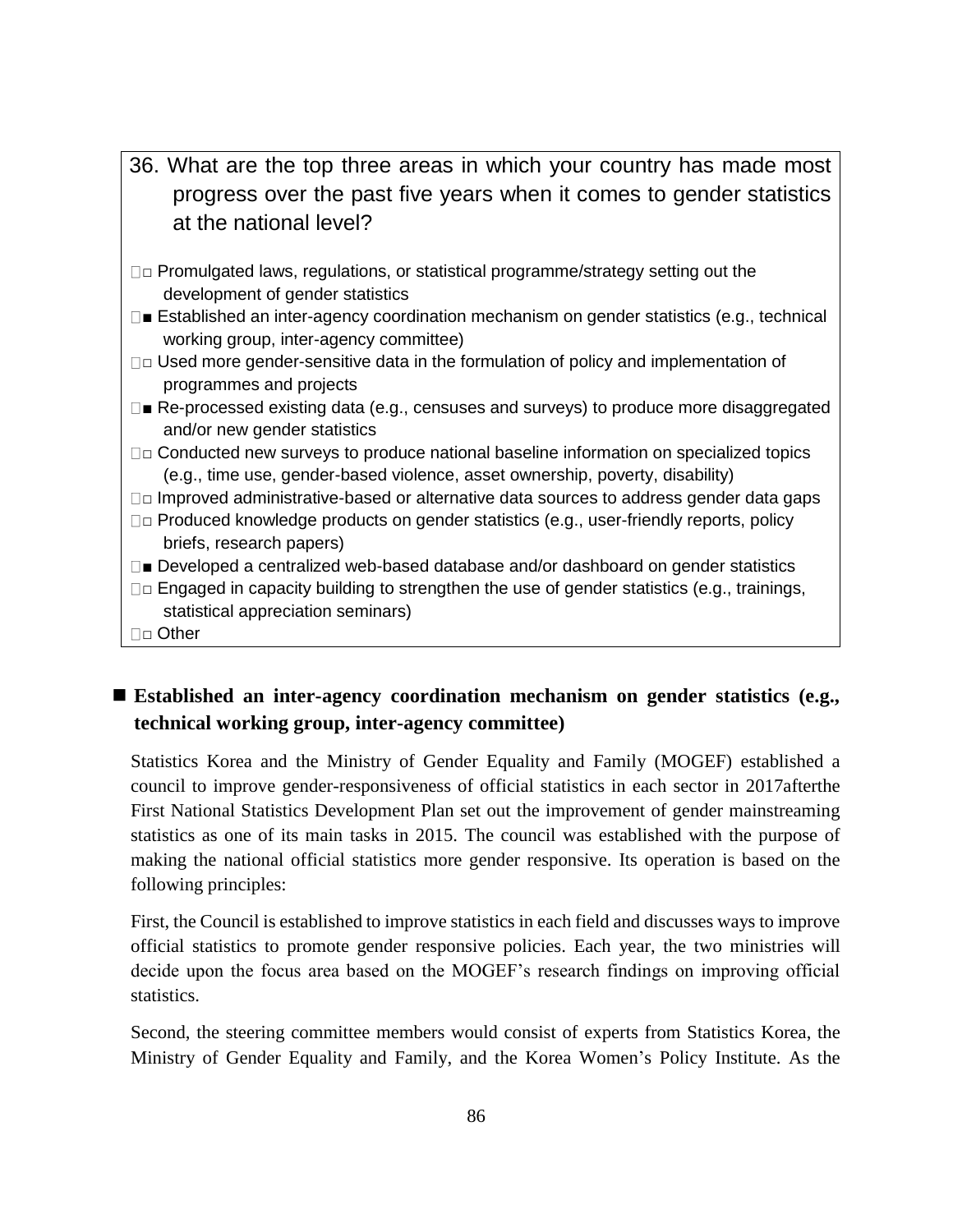official statistics of focus changes each year, research associates or experts from the responsible agencies may participate in the committee.

Third, the council holds a quarterly regular meeting, and additional meetings may be held, if necessary.

As it shows from who participates in the council, the council is run on the practical level. In 2017, the official statistics of focus was in health and social welfare as these fields produce important statistics related to women's affairs. In 2018, official statistics from the Ministry of Land, Infrastructure, and Transport and the Ministry of Employment and Labor as well as statistics in the education and culture field were chosen for improvement.

# ■ Re-processed existing data (e.g., censuses and surveys) to produce more **disaggregated and/or new gender statistics**

The Ministry of Gender Equality and Family carried out the project for the improvement of existing data and reflection of recent gender issues in the following two directions:

First, the MOGEF conducted new surveys on violence against women and family status to reflect the latest issues. The MOGEF aimed at updating the existing data from 2014 to 2018 for the Survey on Sexual Harassment, Survey on Sexual Violence, Survey on Domestic Violence, Survey on Sex Trafficking and the Family Status Survey. The new rounds of surveys included various types of violence that have received public attention in the questionnaire to investigate various forms of violence against women in more detail. The Family Status Survey has been updated with a reconstructed concept of family and surveyed family members at each family level.

The second policy direction was on making gender-responsive subdivision and improving the national official statistics. This project started with the signing of a Memorandum of Understanding between the Ministry of Gender Equality and Family and Statistics Korea in 2011. Each year, Statistics Korea agreed to provide the official statistics to the MOGEF every six months. The Ministry of Gender Equality and Family examines the new official statistics provided to see if there is any improvement needed and make suggestions. The suggestions for improvement are then sent to the agency that produced the statistics through Statistics Korea. In this system, 30 items and 34 cases of improvements were made in the existing survey items, 3 items and 4 cases resulted in adding new survey items, and 10 items and 166 cases brought about change in the presentation of results by gender as of December 3, 2018.

#### **<Approval/reflection rates of the gender-responsive improvement requests, 2012-2016>**

(Unit: Number of items (Cases), %)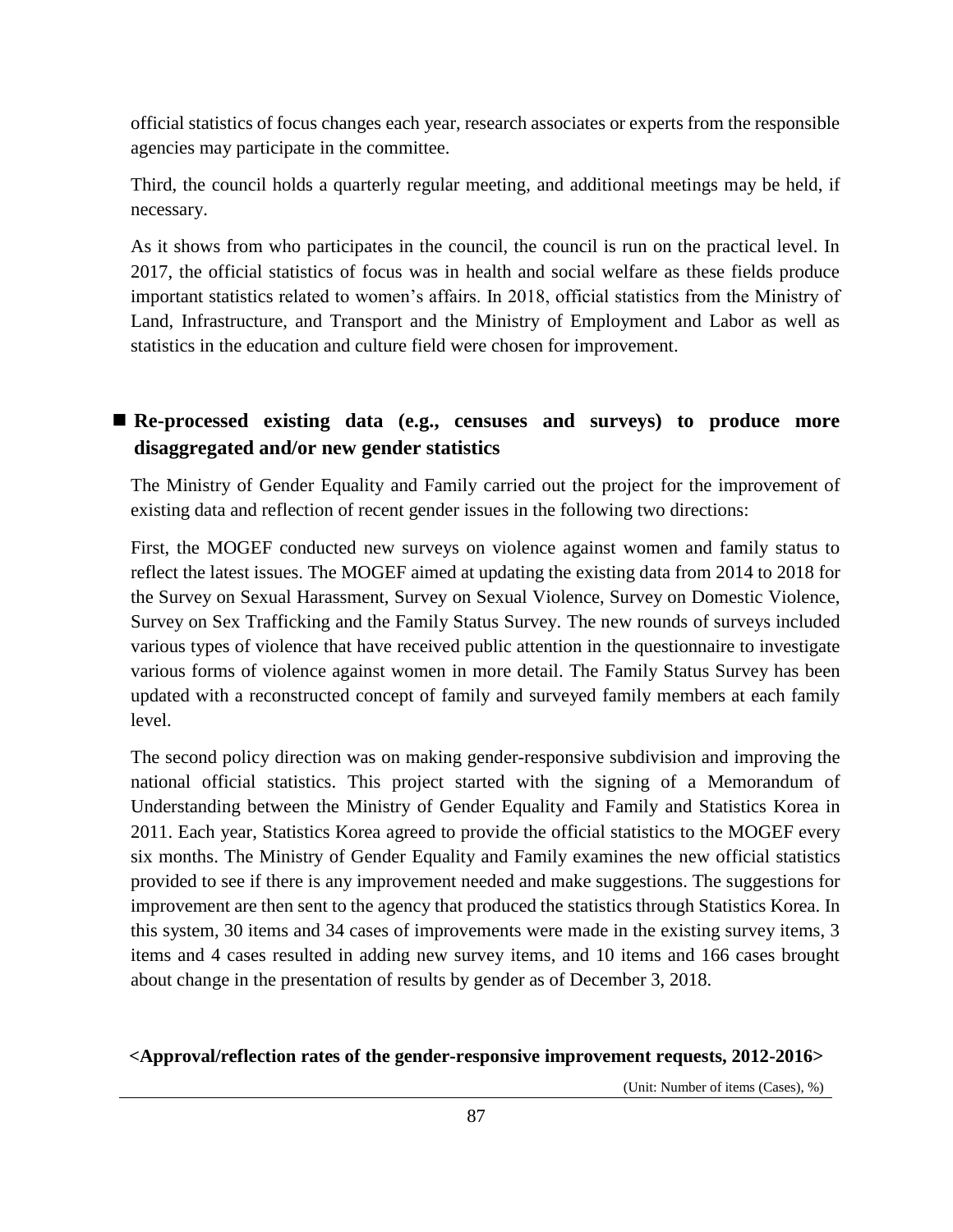| <b>Type</b>                                                                           | Improvement<br>made on the<br>survey items |       | Addition of new<br>survey items |      | Gender<br>disaggregation in the<br>results |         |
|---------------------------------------------------------------------------------------|--------------------------------------------|-------|---------------------------------|------|--------------------------------------------|---------|
| The number of requested items(Number of<br>cases) $(A)$                               | 77                                         | (122) | 10                              | (17) | 80                                         | (1,598) |
| The number of requested items approved by<br>the institution (Number of cases) (B)    | 63                                         | (89)  | 10                              | (14) | 66                                         | (1,212) |
| The number of requested items reflected by<br>the institution (Number of cases) $(C)$ | 30                                         | (34)  | 3                               | (4)  | 10                                         | (166)   |
| The proportion of approval over requests:<br>$B/A \times 100$                         | 81.8                                       |       | 100.0                           |      |                                            | 82.5    |
| The proportion of reflected requests over<br>requests made: $C/A \times 100$          | 39.0                                       |       | 30.0                            |      | 12.5                                       |         |
| The proportion of reflected requests over<br>approved requests: $C/B \times 100$      | 47.6                                       |       | 30.0                            |      | 15.2                                       |         |

Note: 1) The number of approvals includes partial approval by the institution; 2) The number of requested items (cases) is based on the changes made in the survey questionnaires and results in the Statistics Policy Management System of Statistics Korea by December 3, 2018.

#### ■ Developed a centralized web-based database and/or dashboard on gender statistics

For the development of a web-based database on gender statistics, the ROK government has worked on building a new database and renewing it since the gender-sensitive information system (GSIS) was first introduced in 2006.

Updates introduced after 2014 have brought about important statistics and statistical analyses on the panel surveys related women. These include gender-responsive budgeting documents, the gender responsive fund, the UN gender statistics, the Panel Survey of Female Managers, the Panel Survey of Women and Family. In addition, general statistics data such as the Survey of Community Health, Census, the Time Use Survey, and the Current Population Survey were disaggregated by gender as of their release dates. On the other hand, the government developed the web contents to enhance users' understanding and make it easier for them to utilize statistics. Data visualization tools that show gender gaps in different fields by region on map and on tables allow users to grasp the changes in the number and time-series more intuitively. Those contents also provide key indicators for professionals and policy makers for use as they may require more in-depth understanding of data. Along with these, key indicators provide additional information beyond numeric values. The government plans to build up a policy source book and open to public by adding more statistics that can be used as the bases for gender policy. The gender equality index is currently presented on the national, regional, and international level. More information on the gender equality index can be found under the "Statistical database> International>Themes>Women's status".

# 37. Out of the following which are your country's top three priorities for strengthening national gender statistics over the next five years?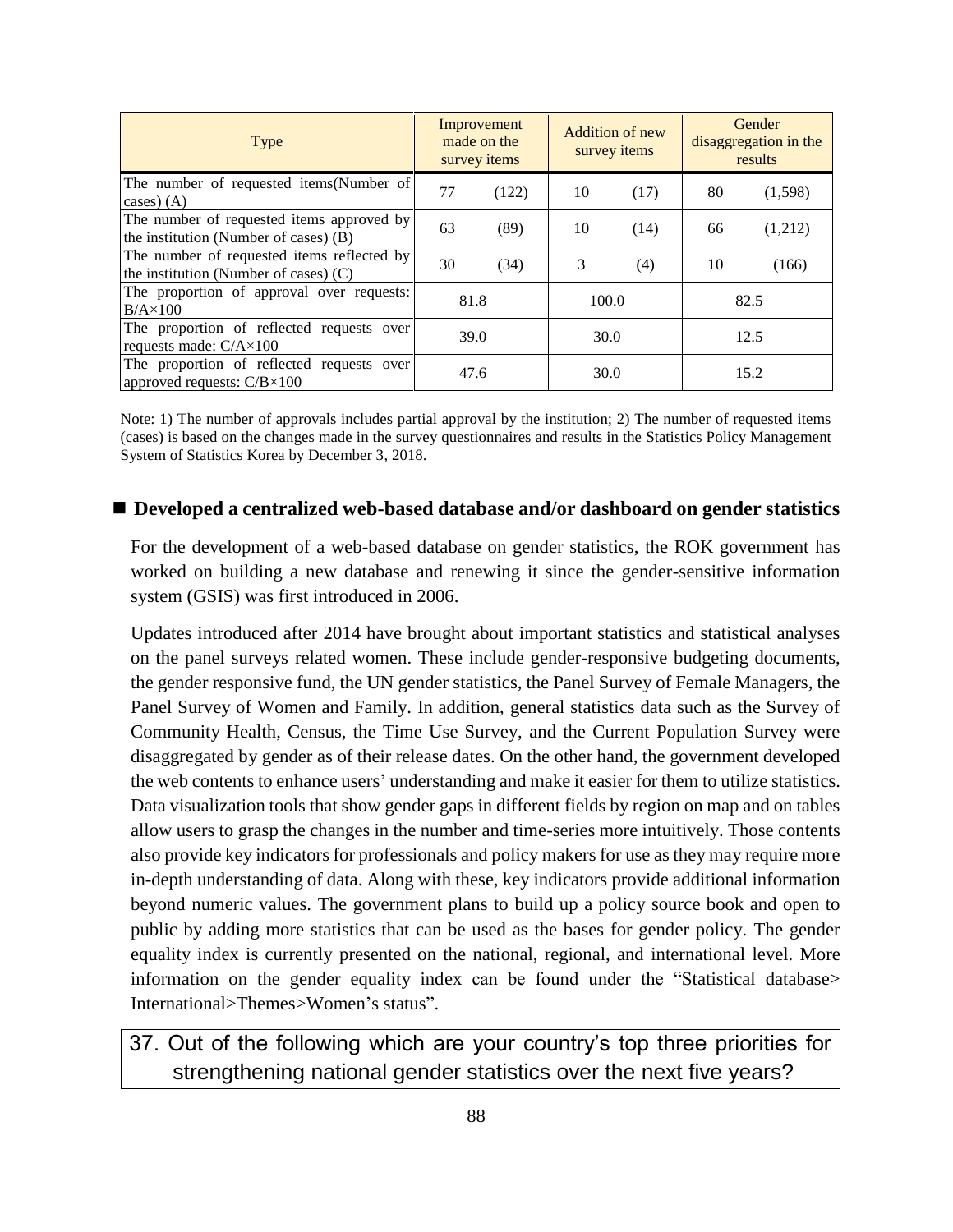| $\Box$ Design of laws, regulations, or statistical programme/strategy promoting the<br>development of gender statistics                                                       |
|-------------------------------------------------------------------------------------------------------------------------------------------------------------------------------|
| □□ Establishment of an inter-agency coordination mechanism on gender statistics (e.g.,                                                                                        |
| technical working group, inter-agency committee)                                                                                                                              |
| □□ Use more gender-sensitive data in the formulation of policy and implementation of<br>programmes and projects                                                               |
| $\square$ Re-processing of existing data (e.g., censuses and surveys) to produce more<br>disaggregated and/or new gender statistics                                           |
| $\Box$ Conduct of new surveys to produce national baseline information on specialized topics<br>(e.g., time use, gender-based violence, asset ownership, poverty, disability) |
| $\square$ Greater utilization and/or improvement of administrative-based or alternative data<br>sources to address gender data gaps                                           |
| $\Box\Box$ Production of knowledge products on gender statistics (e.g., user-friendly reports, policy<br>briefs, research papers)                                             |
| □□ Development of a centralized web-based database and/or dashboard on gender                                                                                                 |
| statistics                                                                                                                                                                    |
| □□ Institutionalization of users-producers' dialogues mechanisms                                                                                                              |
| □■ Statistical capacity building of users to increase statistical appreciation on and use of<br>gender statistics (e.g., trainings, statistical appreciation seminars)        |
| $\Box$ Other                                                                                                                                                                  |

### ■ Re-processing of existing data (e.g., censuses and surveys) to produce more **disaggregated and/or new gender statistics**

This is a field where the Ministry of Gender Equality and Family and Statistics Korea are working together to improve the annual national statistics of Korea by constituting a joint council. Work on improving national statistics to be more gender-responsive has two main foci. One is to monitor new official statistics to produce gender disaggregated statistics, suggest new survey items, and revise existing survey items which are necessary for promoting gender policies. This approach first started with the MOU on the statistical work between the Ministry of Gender Equality and Family and Statistics Korea in 2011. It is one of the best approaches to improve the national official statistics to be more gender-responsive and requires a continued policy focus for the next five years. However, this approach has a shortfall as it can only revise newly approved official statistics, but not the existing official statistics that are of greater volume. Thus, the Ministry of Gender Equality and Family has analyzed national statistics in each sector and has proposed gender-responsive improvement plans to utilize statistics for examining the effect of gender equality and gender policies since 2016. From 2017 onwards, the Ministry of Gender Equality and Family has worked with Statistics Korea through the council to improve statistics in the fields of health and welfare, culture and education, employment and land. For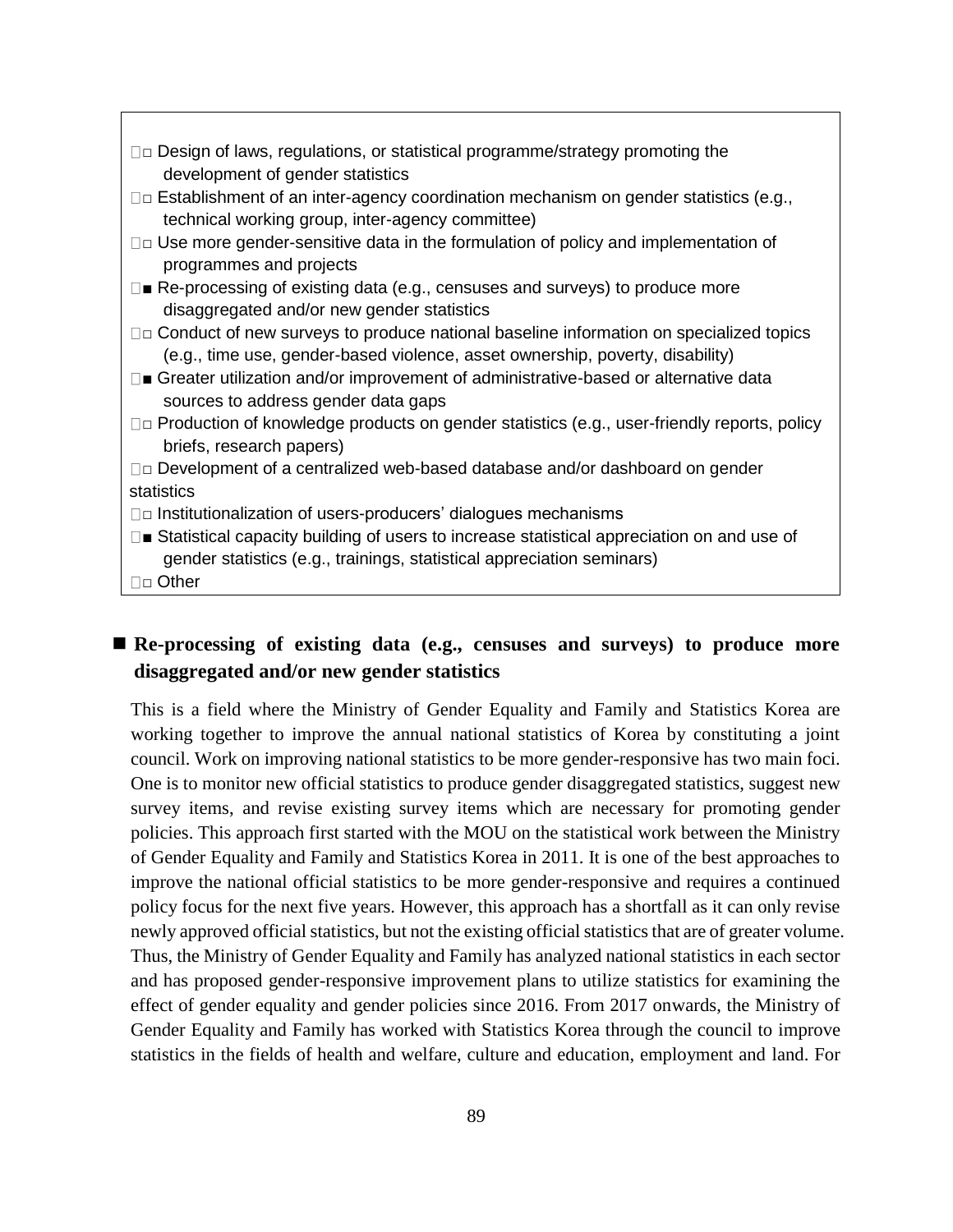other fields, the council plans to continue the monitoring and improvement work in the next five years.

## ■ Greater utilization and/or improvement of administrative-based or alternative **data sources to address gender data gaps**

In working towards closing gender data gaps, the Republic of Korea has been conducting surveys on violence against women, such as the Survey of Sexual Violence, Survey of Sexual Harassment, Survey of Domestic Violence, and Sex Trafficking Survey, as well as surveys on women's family life, such as the Survey of Family Status, and the Panel Study of Women and Family. However, the government recognizes that these existing surveys cannot depict various women's life sufficiently. Therefore, the Ministry of Gender Equality and Family worked with the Statistics Korea to build a survey population for single-parent households based on the administrative data in 2018. It also promoted development of proper methodology to estimate the population with multicultural backgrounds in Korea. To realize gender-responsiveness in the national official statistics, the Ministry of Gender Equality and Family has worked with Statistics Korea through the council to make recommendations to related ministries and agencies to improve statistics in the fields of health and welfare, culture and education, employment and land. The MOGEF plans to work closely with Statistics Korea and related government departments to produce more gender-responsive statistics by connecting administrative data. It also plans to close gender data gaps by conducting analyses on the effects of gender equality and building various gender-responsive data to support related policies.

## ■ Statistical capacity building of users to increase statistical appreciation on and use **of gender statistics (e.g., trainings, statistical appreciation seminars)**

To build gender statistics, it is necessary to raise the user's understanding of the necessity and of gender statistics in the development and to ensure the production of gender statistics by statisticians. To this end, the Ministry of Gender Equality and Family developed Gender Equality Education Program in 2004, and since then, the Ministry has actively used the program to train statisticians, public officials, and legislative assistants in the National Assembly.

KOSTAT (the Statistical Training Institute) has been providing training on gender sensitivity, gender equality, and gender-based violence prevention as part of group courses since 2008 in order to promote gender sensitivity among public officials. In 2018, 14 out of 96 group training courses included gender sensitivity-related sections. KOSTAT also runs e-learning courses on gender-based violence prevention with the goal of promoting gender etiquette and a safe and healthy environment for public officials.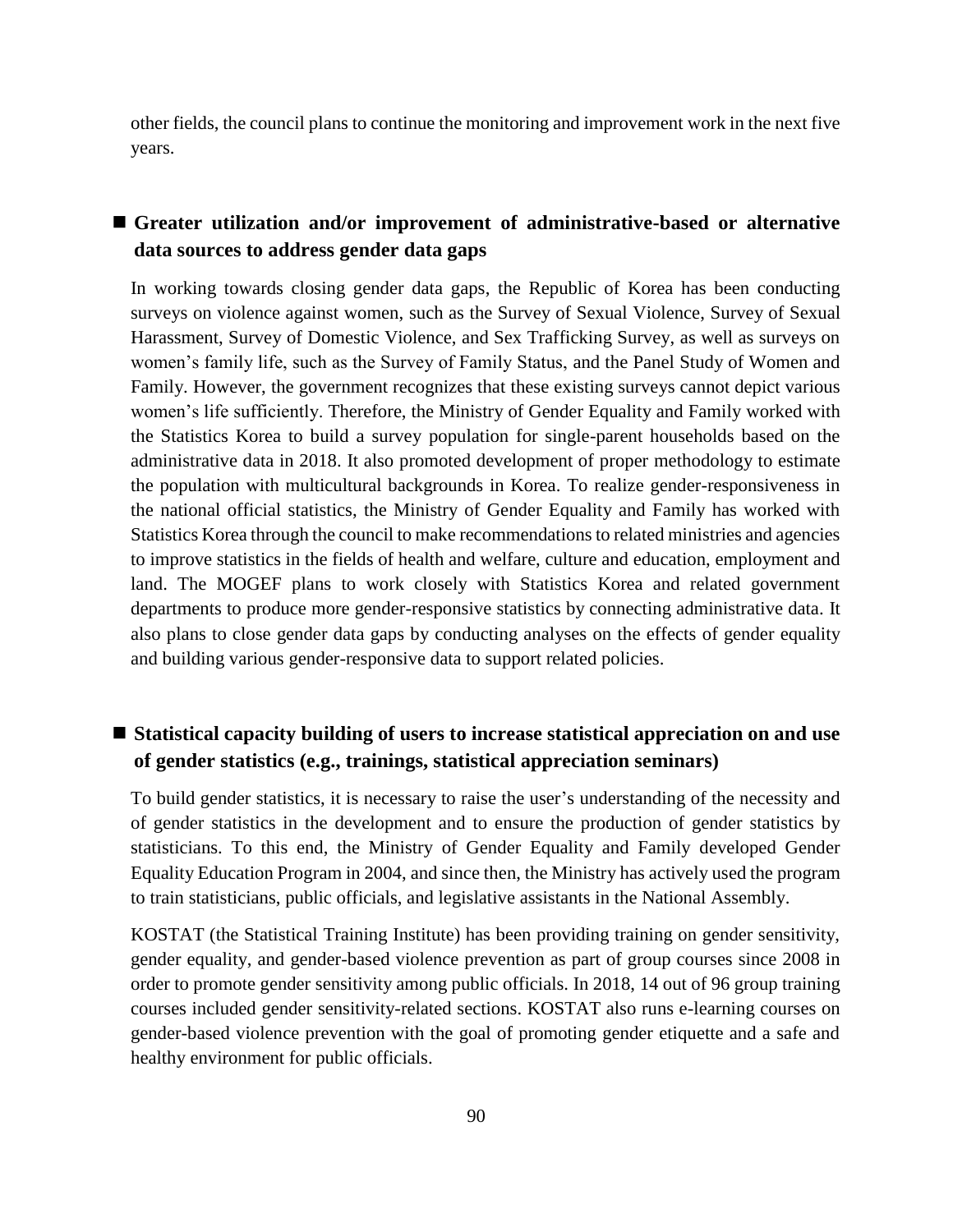In addition to this program, the Ministry of Gender Equality and Family and Statistics Korea opened a new regular education course on gender statistics\* in the Statistical Institute under the Statistics Korea in 2019 to provide gender statistics training and empowerment through strengthened cooperation between the two ministries. With the introduction of the new course on gender statistics, the government plans to promote gender statistics courses to produce more gender-responsive statistics by connecting labor statistics with gender-responsive policies and to train statisticians who specialize in the related field. In this regard, the Ministry of Gender Equality and Family is planning to develop teaching materials in the field of labor and violence in 2019. It will expand and further develop the field of gender statistics education to lay a solid foundation to Korean gender statistics education.

*\* The course will be comprised of (1) gender sensitivity, (2) understanding gender-sensitive statistics (concepts, necessity, global issues etc.), (3) bringing gender issues into statistics (in the fields of labor and gender-based violence), (4) reflecting gender perspectives in the process of compiling statistics, (5) producing and disseminating gender-sensitive statistics*

In addition, KOSTAT plans to collaborate with UN SIAP and UN WOMEN to run a 'gendersensitive statistics' course in the latter half of 2019, with the goal of strengthening the capacity of statistics officials in developing countries in Asia and the Pacific to produce SDG5 gendersensitive indices.

The SDG5 gender-sensitive indices are part of the UN 2030 agenda. The course will cover key concepts from the indices, the basic framework, the process of data collection for each index, and the monitoring of cases where related data is used for policies. The course aims to strengthen the capacity of statistics officials in developing countries in Asia and the Pacific to produce SDG5 gender-sensitive indices, and is scheduled to run every year as a regular course.

38. Have you defined a national set of indicators for monitoring progress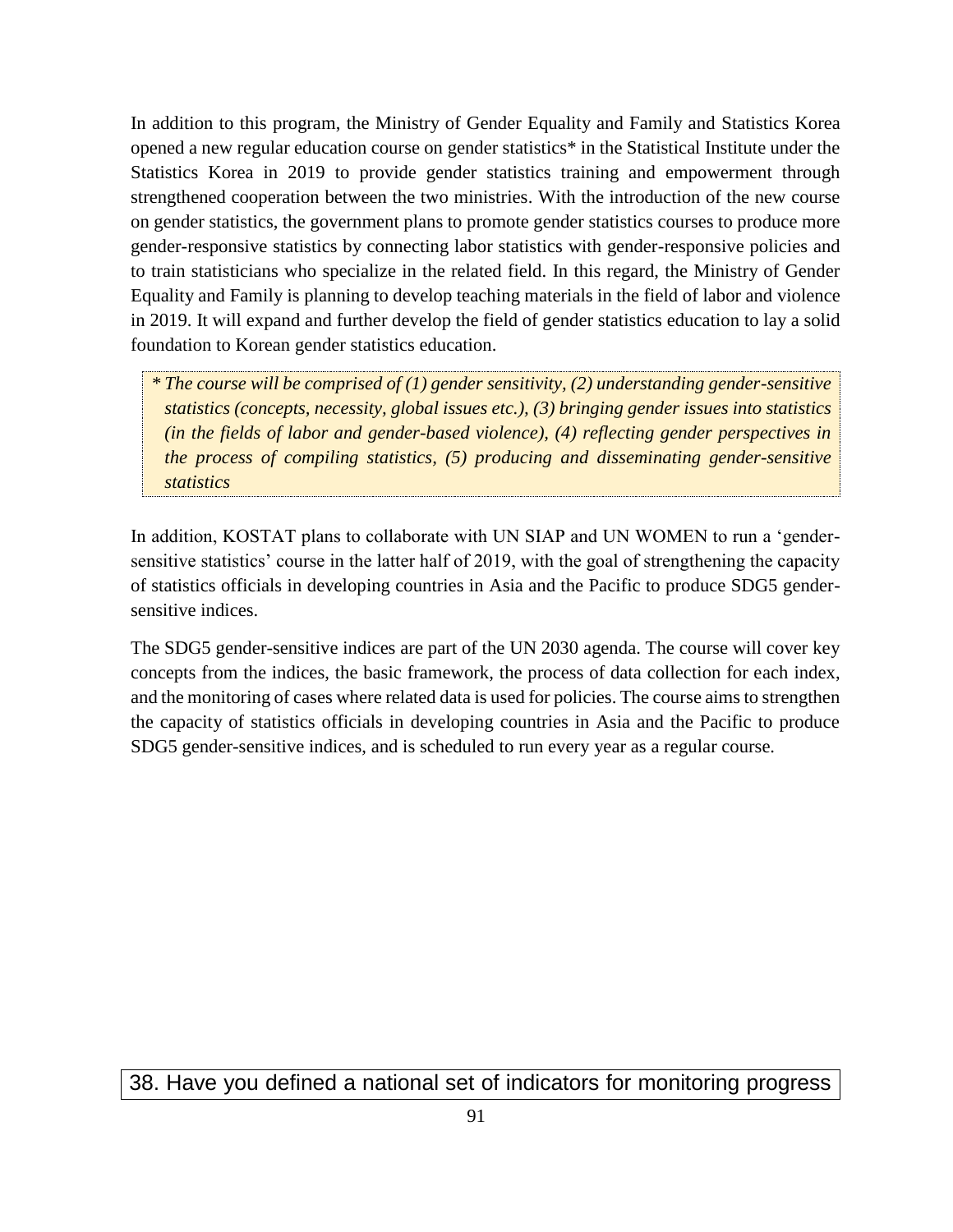on the SDGs?

■ Yes □□ No

If YES, how many indicators does it include and how many of those are genderspecific?

If YES, how many of the gender-specific indicators are additional country indicators (i.e., not part of the global SDG monitoring and indicator framework)?

If NO, how many global gender-specific SDG indicators (list provided in Annex 1) are available in your country?

The Government of the Republic of Korea has set the 2030 national vision, K-SDGs, which encompasses all national policy areas, including social, economic, environmental, peace and global partnership, in 2018 to ensure the national implementation of the Sustainable Development Goals (SDGs) adopted by the United Nations. The K-SDGs were established to supplement the Third Basic Plan for Sustainable Development (2016-2035), which was prepared in 2016. The K-SDGs have 17 goals and 122 targets with a total of 214 indicators, among which nine are gender-specific SDG indicators.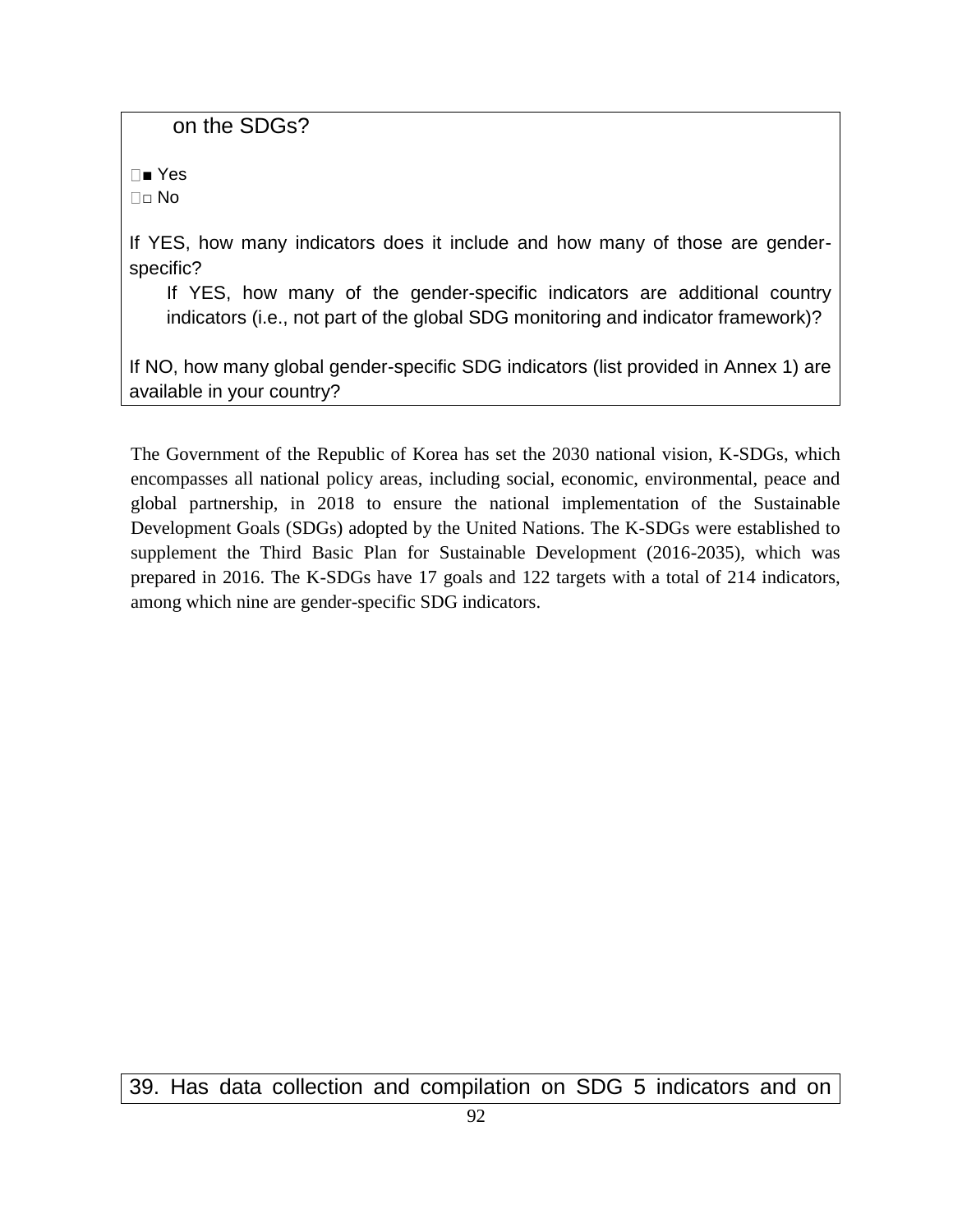gender-specific indicators under other SDGs begun?

■ Yes □□ No

If YES, please describe which indicators have been prioritized

If NO, explain the main challenges for collecting and compiling data on these indicators

To implement SDGs, the Government established K-SDGS in 2018, under which various indicators are established in relation to SDG 5, including the 'incorporation rate of the gender impact assessment for policy improvement' and the 'goal achievement rate of the plan for enhancing women's representation in the public sector.' With regard to this, related data are compiled as well.

40. Classifications used in major surveys